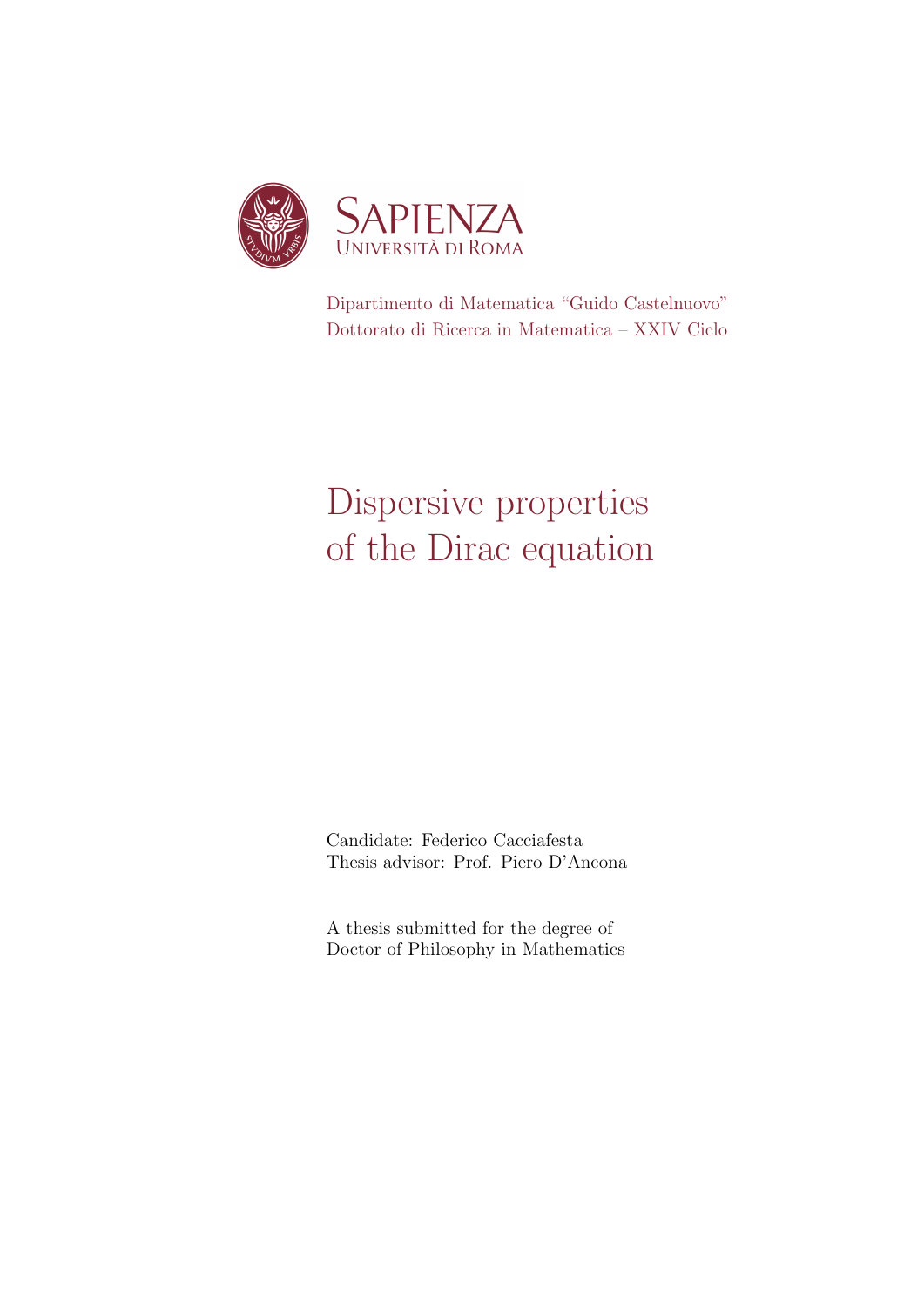# Contents

| 1.<br>2.<br>3.                                        | Chapter 1. Introduction<br>Dispersive equations: Strichartz and smoothing estimates<br>The Dirac equation<br>Main results | $\boldsymbol{3}$<br>3<br>$\overline{5}$<br>8 |
|-------------------------------------------------------|---------------------------------------------------------------------------------------------------------------------------|----------------------------------------------|
|                                                       | Chapter 2. The radial Dirac equation: global small solutions                                                              | 11                                           |
| 1.                                                    | Introduction                                                                                                              | 11                                           |
| 2.                                                    | The homogeneous endpoint estimate                                                                                         | 15                                           |
| 3.                                                    | The mixed endpoint-smoothing estimate                                                                                     | 17                                           |
| 4.                                                    | Proof of Theorem 2.1                                                                                                      | 20                                           |
| 5.                                                    | Partial wave subspaces and radial Dirac operator                                                                          | 21                                           |
| 6.                                                    | Global existence for the nonlinear equation                                                                               | 26                                           |
| Chapter 3. Endpoint estimates with angular regularity |                                                                                                                           | 28                                           |
| 1.                                                    | Introduzione                                                                                                              | 28                                           |
| 2.                                                    | Endpoint estimates for the free flows                                                                                     | 31                                           |
| 3.                                                    | The wave equations with potential                                                                                         | 41                                           |
| 4.                                                    | The Dirac equation with potential                                                                                         | 42                                           |
| 5.                                                    | The nonlinear Dirac equation                                                                                              | 47                                           |
|                                                       |                                                                                                                           |                                              |
| 1.                                                    | Chapter 4. Higher dimensions: virial identity and dispersive estimates<br>Introduction                                    | 49<br>49                                     |
| 2.                                                    | Proof of the virial identity                                                                                              | 53                                           |
| 3.                                                    | Smoothing estimates                                                                                                       | 56                                           |
| 4.                                                    | Proof of the Strichartz estimates                                                                                         | 60                                           |
| 5.                                                    | Magnetic Hardy inequality                                                                                                 | 62                                           |
|                                                       |                                                                                                                           |                                              |
|                                                       | Chapter 5. Weighted $L^p$ -estimates for powers of self-adjoint operators                                                 | 64                                           |
| 1.                                                    | Introduction                                                                                                              | 64                                           |
| 2.                                                    | Kernel estimates and proof of Theorem 5.2                                                                                 | 69                                           |
| 3.                                                    | Bounded functions of the operator: Theorem 5.3                                                                            | 77                                           |
| 4.                                                    | The electromagnetic laplacian                                                                                             | 81                                           |
| 5.                                                    | Fractional powers: proof of Corollary 5.4                                                                                 | 81                                           |
|                                                       | Bibliography                                                                                                              |                                              |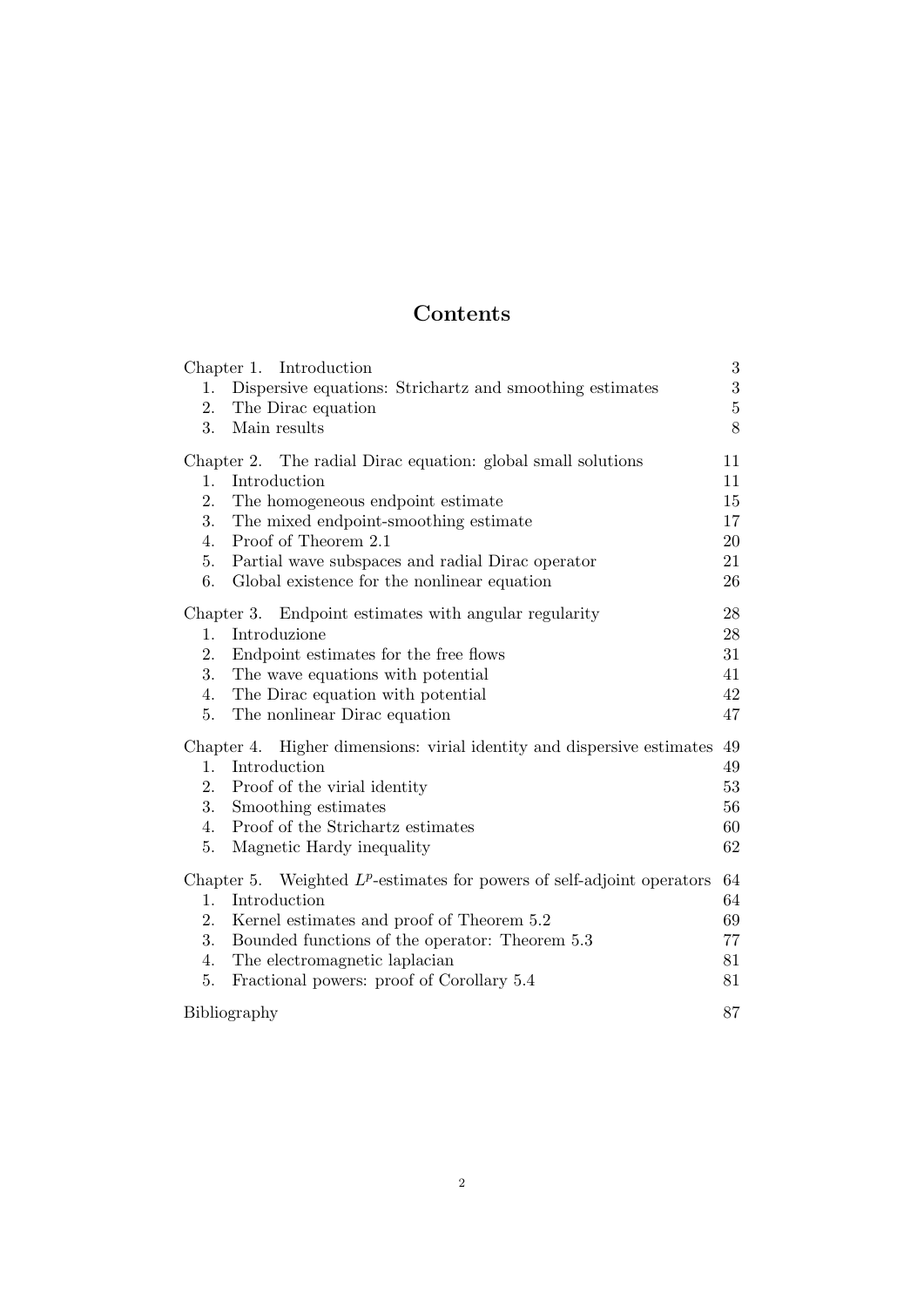## CHAPTER 1

# Introduction

#### 1. Dispersive equations: Strichartz and smoothing estimates

With the term *dispersion* we mean, roughly speaking, the property of each elementary component of a wave packet to travel with a speed depending on the frequency. Many fundamental partial differential equations in quantum mechanics are dispersive: to name the most important ones in fact

Schrödinger:  $iu_t + \Delta_x u(t, x) = 0$  $u(0, x) = f(x),$  $(t, x) \in \mathbb{R} \times \mathbb{R}^n$  $(1.1)$ 

$$
\textbf{Wave}: \quad \begin{cases} u_{tt} - \Delta_x u(t, x) = 0 \\ u(0, x) = f(x) \\ u_t(0, x) = g(x) \end{cases} \quad (t, x) \in \mathbb{R} \times \mathbb{R}^n, \quad (1.2)
$$

$$
\begin{aligned}\n\mathbf{Klein} - \mathbf{Gordon}: \quad \begin{cases}\n u_{tt} - \Delta_x u(t, x) + u(t, x) &= 0 \\
 u(0, x) &= f(x) \\
 u_t(0, x) &= g(x)\n\end{cases} \quad (t, x) \in \mathbb{R} \times \mathbb{R}^n,\n\end{aligned}
$$
\n
$$
(1.3)
$$

**Dirac**: 
$$
\begin{cases} iu_t - \mathcal{D}u(t,x) - \beta mu(t,x) = 0 \\ u(0,x) = f(x) \end{cases} \qquad (t,x) \in \mathbb{R} \times \mathbb{R}^3, \quad (1.4)
$$

are all dispersive equations. The existence of some connections between these equations must not be completely surprising: although deeply different from many points of view, they in fact all can be written as

> $u_t + ih(D)u = 0,$  $\mathcal{I}^{-1}(h(\xi)\mathcal{F})$

where  $\mathcal F$  is the Fourier transform with respect to x. As a consequence, the solutions can be defined by  $u = e^{ith(D)}f$  once we impose the initial conditions, so it is not unnatural to suppose that they all show some common features, which have to be related to the structure of the propagator  $e^{ith(D)}$ and so of the operator  $h(D)$ .

In this first introduction we mean to give an outline of some basic tools of dispersion theory (as a standard reference see [73]), mainly focusing on the aspects we shall deal with in the other chapters; we here begin by analizing the cases of the Schrödinger  $(1.1)$  and the wave equations  $(1.2)$  as main examples since the Dirac one, the main topic of this thesis, will be extensively introduced in the next section.

The Schrödinger equation can be by many meanings considered the clearest example: its propagator is indeed immediately determined to be  $S(t) = e^{it\Delta}$ which is a unitary group of operators on  $L^2$ , and so it conserves the mass (the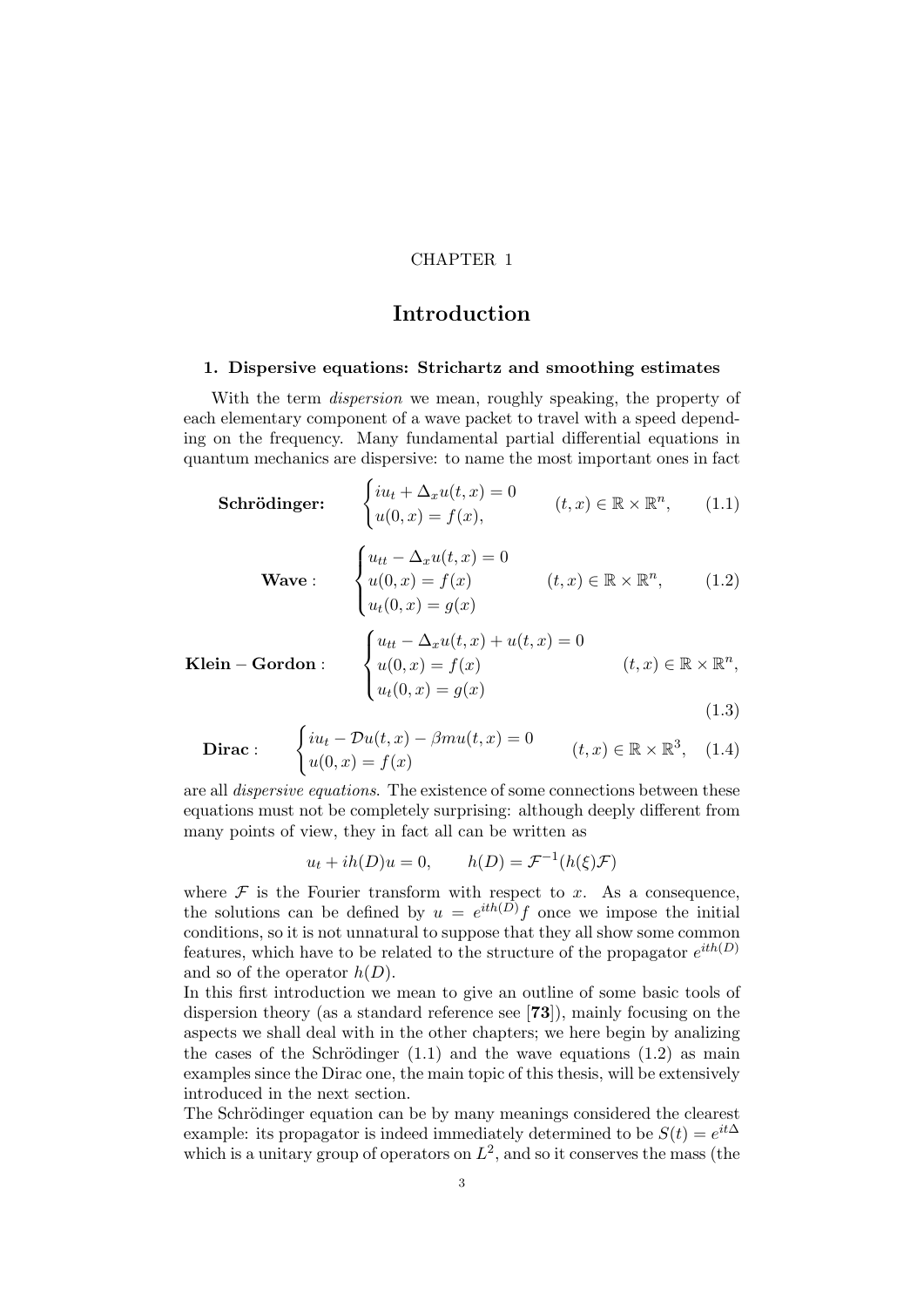$L^2$  spacial norm). The solution can be directly represented by its convolution kernel, or by Fourier transforming with respect to the space variable:

$$
u(t,x) \cong \int_{\mathbb{R}^n} e^{i(t|\xi|^2 + x \cdot \xi)} \hat{f}(\xi) d\xi = \frac{e^{i\frac{|x|^2}{4t}}}{(4\pi i t)^{n/2}} \int_{\mathbb{R}^n} e^{-i\frac{x \cdot y}{2t}} e^{i\frac{|y|^2}{4t}} f(y) dy
$$

which immediately yields the estimate

$$
||e^{it\Delta}f||_{L^{\infty}} \lesssim \frac{1}{t^{n/2}} ||f||_{L^{1}}.
$$
\n(1.5)

Interpolating with the conservation of energy

$$
\|e^{it\Delta}f\|_{L^2} = \|f\|_{L^2}
$$

we obtain the *dispersive estimates* (or *time-decay estimates*) for the Schrödinger flow:

$$
||e^{it\Delta}f||_{L^p} \lesssim t^{-\frac{n}{2} + \frac{n}{p}} ||f||_{L^{p'}}, \qquad p > 2.
$$
 (1.6)

As a direct consequence of dispersive estimates we obtain Strichartz estimates which are, as we shall see in details in the next pages, a fundamental tool in the analysis of nonlinear problems; first introduced as a restriction result, their application to questions of well posedness for dispersive equations turned to be remarkably useful since they provide suitable spaces on which develop the contraction method (as standard and extensive references see [75], [64], [72], [59], [38], [47]).

For the free Schrödinger operator, Strichartz estimates are given by

$$
||e^{it\Delta}f||_{L_t^p L_x^q} \lesssim ||f||_{L^2},
$$
\n(1.7)

where the mixed spaces  $L_t^p L_x^q = L^p(\mathbb{R}_t; L^q(\mathbb{R}_x^n))$  are called *Strichartz spaces*, and the exponents  $(p, q)$  must be *Schrödinger admissibile*, i.e. they have to satisfy the relation

$$
\frac{2}{p} + \frac{n}{q} = \frac{n}{2}, \qquad 2 \le p \le \infty, \qquad \frac{2n}{n-2} \ge q \ge 2, \qquad q \ne \infty.
$$

The couple  $(p, q) = (2, 2n/(n-2))$  is called the *endpdoint* and has been separately proved to be true in [47] for  $n \geq 2$ .

With all of this in mind we turn to the wave equation, which is a bit more tricky, since it involves loss of derivatives. The Strichartz estimates for the wave flow

$$
e^{it|D|}f = \cos(t|D|)f + \frac{\sin(t|D|)}{|D|}f
$$

turn to be

$$
||e^{it|D|}f||_{L^p\dot{H}_q^{\frac{1}{q}-\frac{1}{p}-\frac{1}{2}}} \lesssim ||f||_{L^2},
$$
\n(1.8)

(here and in the following  $||f||_{\dot{H}^s_q} = ||D|^s f||_{L^q}$ ), provided the exponents  $(p, q)$  are *wave admissible*, i.e.

$$
\frac{2}{p} + \frac{n-1}{q} = \frac{n-1}{2}, \qquad 2 \le p \le \infty, \qquad \frac{2(n-1)}{n-3} \ge q \ge 2, \qquad q \ne \infty.
$$

The wave equation endpoint is the couple  $(p, q) = (2, 2(n-1)/(n-3))$  and is allowed in dimension  $n \geq 4$ , while it is proved to be false for  $n = 3$ .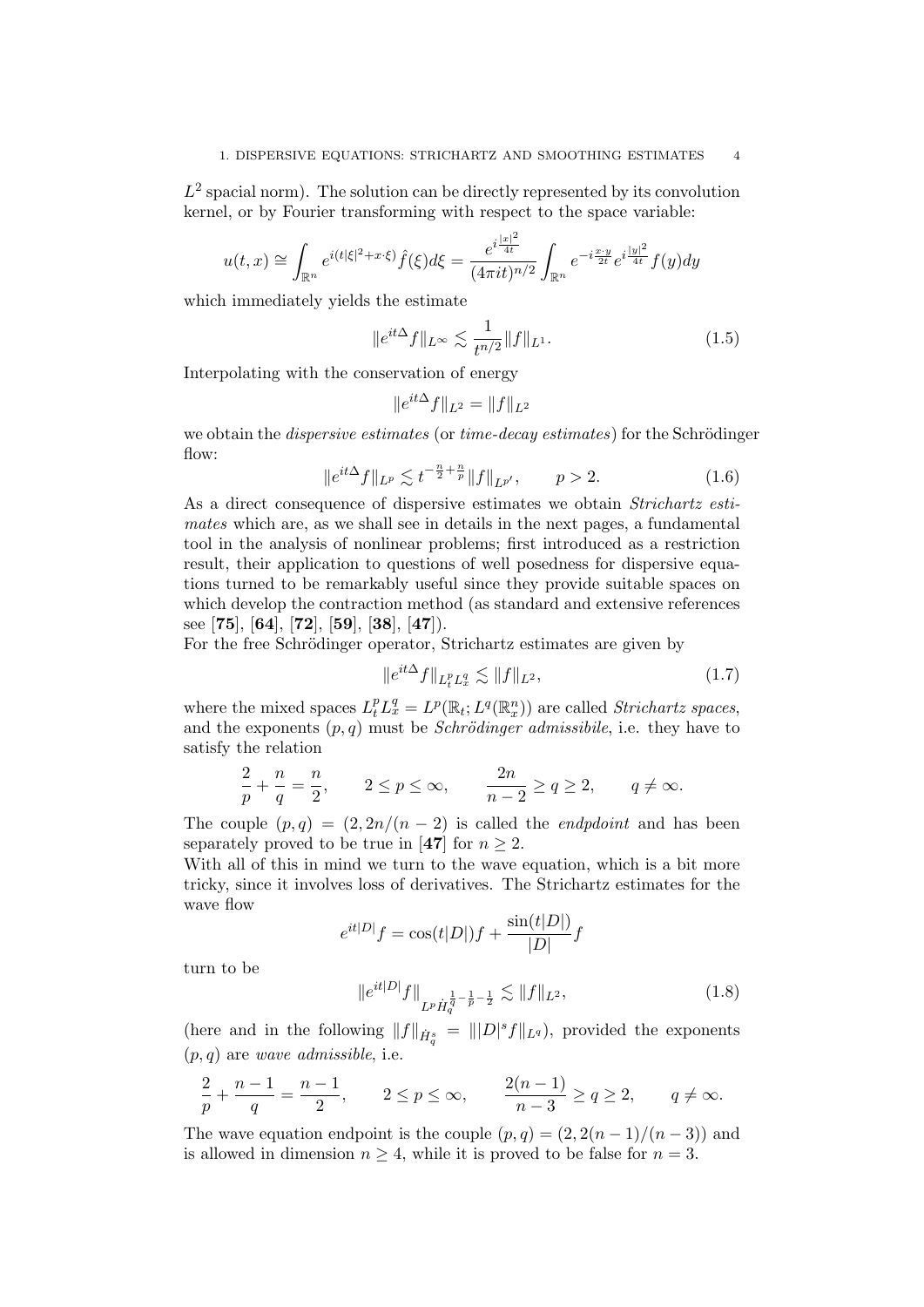Finally, we also recall the Strichartz estimates for the free Klein-Gordon equation, which turn to be

$$
||e^{it\langle D\rangle}f||_{L^pH_q^{\frac{1}{q}-\frac{1}{p}-\frac{1}{2}}} \lesssim ||f||_{L^2},\tag{1.9}
$$

with the same admissibility condition of the Schrödinger equation.

The importance of Strichartz estimates is mainly connected, as already mentioned, to questions of existence of solutions for nonlinear problems with low regularity. When dealing with nonlinear perturbations it is indeed crucial to have some efficient ways to control the "size" of solutions to the linear problem in term of the size of the initial datum, and to understand which are the suitable function spaces in which the PDE is naturally wellposed. In fact, Strichartz estimates can be viewed in two ways.

Locally in time they describe a type of smoothing effect, reflected in a gain of integrability and/or of regularity, in a  $L^p$  time-averaged sense. For the Schrodinger case for instance we get that if the initial datum is in  $L^2$  then the solution is in  $L^q$  with  $q > 2$  for most of the time.

Globally in time they describe a decay effect, meaning that some spacial norm of a solution must decay to zero as  $t \to \infty$ , at least in some  $L^p$  timeaveraged sense.

Another set of important estimates due to the dispersive property are the so called Kato-smoothing estimates, also known as weak dispersive estimates. First discovered by Kato for the KdV, it is not a completely surprising fact for equations with infinite speed of propagation that the solutions are more regular than the initial data; the gain of derivatives is a very interesting fact and often turns to be a crucial tool in the analysis of nonlinear problems. In the case of Schrödinger equation (see [18], [68], [77], [76] as extensive references) these estimates are given by

$$
\|\langle x\rangle^{-\frac{1}{2}-}|D|^{\frac{1}{2}}e^{it\Delta}f\|_{L^2L^2}\lesssim \|f\|_{L^2};\tag{1.10}
$$

a stronger local version of this inequality is the following

$$
\sup_{R>0} \frac{1}{R} \int_{-\infty}^{+\infty} \int_{|x| \le R} |\nabla (e^{it\Delta} f)|^2 dx dt \lesssim ||f||_{\dot{H}^{\frac{1}{2}}}.
$$
 (1.11)

Both of these show that the unique solution of the free Schrödinger equation with initial datum f gains half derivative in  $L^2$  with respect to f, if we look to a weighted  $L_t^2 L_x^2$  norm. Analogous results are available for the wave equation, though no gain of regularity can be expected because of the finite speed of propagation of the semigroup  $e^{it|D|}f$ .

#### 2. The Dirac equation

In relativistic quantum mechanics the state of a free electron is represented by a wave function  $\Psi(t, x)$  with  $\Psi(t, \cdot) \in L^2(\mathbb{R}^3, \mathbb{C}^4)$  for any t. This wave satisfies the *free Dirac equation*:

$$
i\partial_t \Psi = \mathcal{D}\Psi + m\beta\Psi \tag{1.12}
$$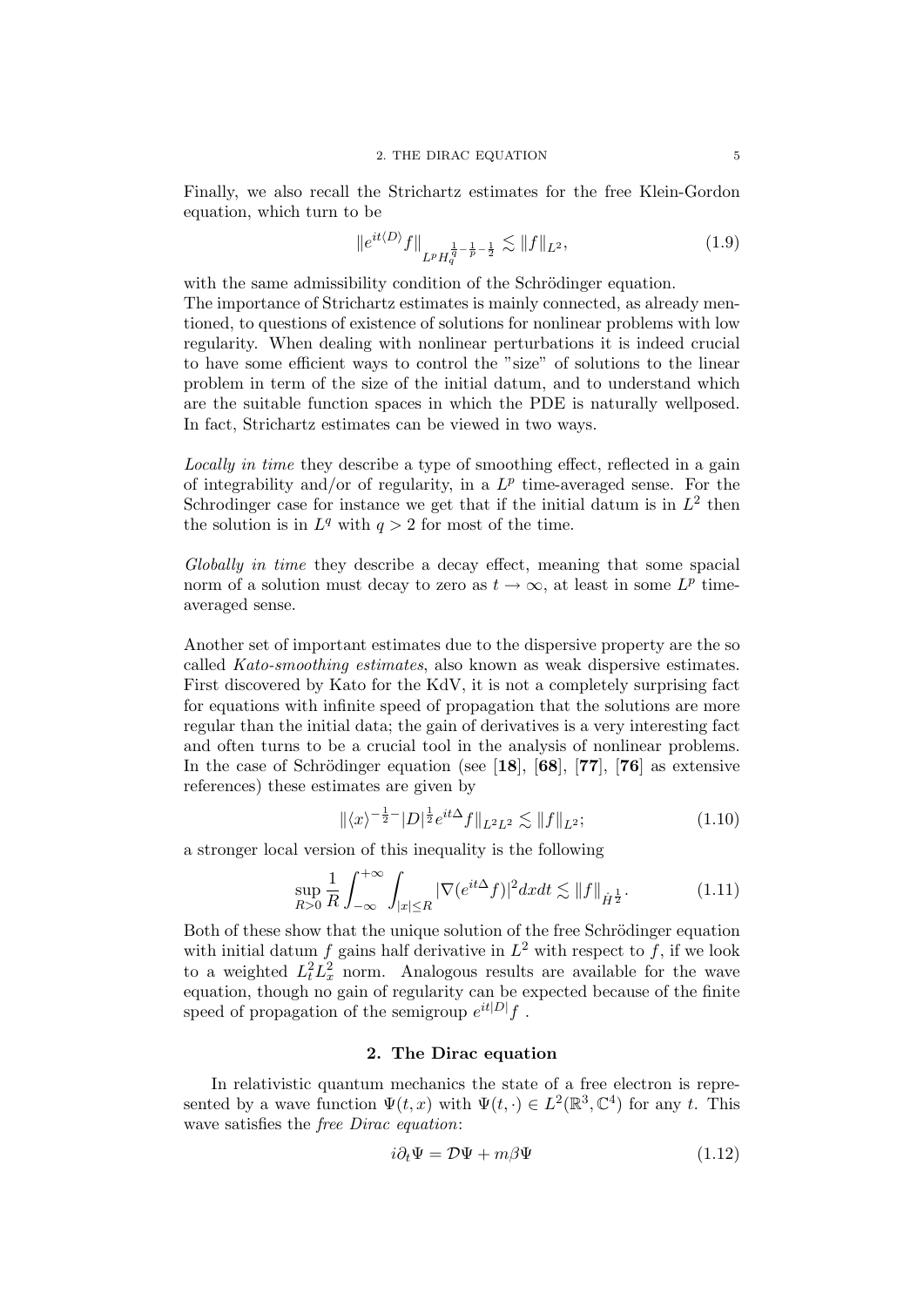where  $m \geq 0$  is the mass of the electron and  $\mathcal{D}$ , the Dirac operator, is the first order operator defined as

$$
\mathcal{D} = -i \sum_{k=1}^{3} \alpha_k \partial_k = -i(\alpha \cdot \nabla)
$$

where  $\alpha_1$ ,  $\alpha_2$ ,  $\alpha_3$  and  $\beta$  are  $4 \times 4$  complex matrices, that in the standard representation can be written in terms of the Pauli matrices as

$$
\beta = \begin{pmatrix} \mathbb{I}_2 & 0 \\ 0 & -\mathbb{I}_2 \end{pmatrix} \qquad \alpha_k = \begin{pmatrix} 0 & \sigma_k \\ \sigma_k & 0 \end{pmatrix}, \quad k = 1, 2, 3 \tag{1.13}
$$

with

$$
\sigma_1 = \begin{pmatrix} 0 & 1 \\ 1 & 0 \end{pmatrix}, \quad \sigma_2 = \begin{pmatrix} 0 & -i \\ i & 0 \end{pmatrix}, \quad \sigma_3 = \begin{pmatrix} 1 & 0 \\ 0 & -1 \end{pmatrix}.
$$
 (1.14)

To briefly retrace the original argument followed by Dirac that led to equation (1.12), we recall that formally the transition from classical to quantum mechanics can be accomplished by substituting appropriate operators, usually differential or multiplication operators, for the classical quantities, which act on suitable wavefunctions. In particular, for the energy  $E$  and the momentum p of a free particle the substitution

$$
E \to ih \frac{\partial}{\partial t}, \qquad p \to -ih\nabla \tag{1.15}
$$

is familiar from the nonrelativistic theory. If applied to the classical relativistic energy-momentum relation,

$$
E = \sqrt{c^2 p^2 + m^2 c^4} \tag{1.16}
$$

gives the square-root Klein-Gordon equation

$$
ih\frac{\partial}{\partial t}\Psi(t,x) = \sqrt{-c^2h^2\Delta + m^2c^4}\Psi(t,x), \qquad t \in \mathbb{R}, \ x \in \mathbb{R}^3.
$$

Due to the asymmetry of space and time derivatives, Dirac found it impossible to include external electromagnetic fields in a relativistically invariant way; so he looked for another equation which can be modified in order to describe the action of electromagnetic forces. This new equation should also describe the internal structure of the electrons, the spin. The Klein-Gordon equation

$$
-h^2 \frac{\partial^2}{\partial t^2} \Psi(t, x) = (-c^2 h^2 \Delta + m^2 c^4) \Psi(t, x)
$$
\n(1.17)

with a scalar wavefunction  $\Psi$  was not able to do so. Moreover, a quantum mechanical evolution equation should be of first order in the time derivative. So Dirac reconsidered the energy-momentum relation (1.16) and before translating it to quantum mechanics with the help of (1.15), he linearized it by writing

$$
E = c \sum_{j=1}^{3} \alpha_j p_j + \beta mc^2 = c\alpha \cdot p + \beta mc^2 \qquad (1.18)
$$

where  $\alpha = (\alpha_1, \alpha_2, \alpha_3)$  and  $\beta$  have to be determined by (1.16). Indeed, (1.16) can be satisfied if one assumes that  $\alpha$  and  $\beta$  are anticommuting quantities, which are most naturally represented by  $n \times n$  matrices (the "Dirac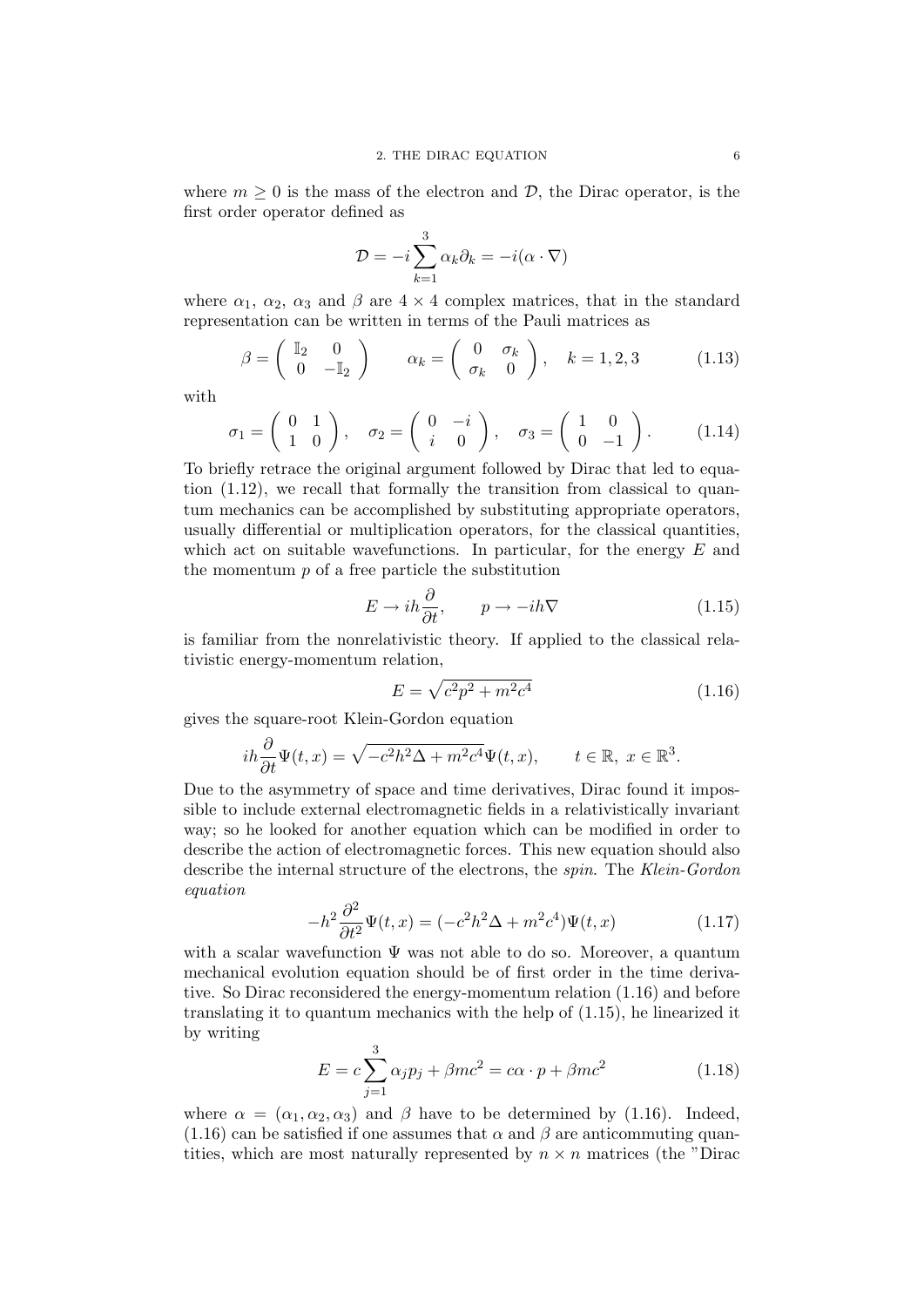matrices"). Comparing  $E^2$  according to equations (1.16) and (1.18) we find that the following relations must hold

$$
\alpha_j \alpha_k + \alpha_k \alpha_j = 2\delta_{jk} \mathbf{1}, \quad j, k = 1, 2, 3; \tag{1.19}
$$

$$
\alpha_j \beta + \beta \alpha_j = \mathbf{0}, \quad j = 1, 2, 3; \tag{1.20}
$$

$$
\beta^2 = 1\tag{1.21}
$$

where  $\delta_{ik}$  denotes the Kronecker symbol and 1,0 are the *n*-th dimensional unit and zero matrices. The  $n \times n$  matrices  $\alpha$  and  $\beta$  should be Hermitian so that (1.18) can lead to a self-adjoint expression, that is a necessary tool for a quantum mechanical interpretation. For what concerns the dimension n of such matrices, it can be determined as follows. From  $(1.19)-(1.21)$  we have

$$
\text{Tr}(\alpha_i) = \text{Tr}(\beta^2 \alpha_i) = -\text{Tr}(\beta \alpha_i \beta) = -\text{Tr}(\alpha_i \beta \beta) = -\text{Tr}(\alpha_i) = 0. \tag{1.22}
$$

On the other hand, in view of  $\alpha_1^2 = 1$ , the eigenvalues of  $\alpha_i$  must be  $\pm 1$ . This together with  $(1.22)$  shows that the dimension n of the matrices has to be an even number. For  $n = 2$  there are at most three linearly independent anticommuting matrices: for example the Pauli matrices (1.14) together with the unit matrix  $\mathbf{1}_n$  form a basis in the space of Hermitian  $2 \times 2$  matrices. Hence there is no room for a "rest energy" matrix  $\beta$  in two dimensions. In four dimensions all the properties  $(1.19)$ ,  $(1.20)$ ,  $(1.21)$  can be satisfied with the choice (1.13), that is the so called standard representation. Notice that "translating" with this choice equation (1.18) to quantum mechanics (and settig for convenience  $h = 1$ ) one immediately obtains equation (1.23).

Our attention will be mostly devoted to the 3-dimensional massless Dirac equation

$$
\begin{cases}\ni u_t - \mathcal{D}u(t, x) = 0 \\
u(0, x) = f(x)\n\end{cases} \tag{1.23}
$$

(we shall follow the mathematical notation indicating with  $u$  the unknown function). The first thing to be observed is that massless Dirac equation is strictly connected to to the wave one; by properties  $(1.19)-(1.21)$  we have indeed

$$
(i\partial_t + \mathcal{D})(i\partial_t - \mathcal{D})u = u_{tt} - \Delta u,
$$
\n(1.24)

so that every component of the solution of (1.23) satisfies a wave equation. As a consequence, the Strichartz estimates that the free Dirac flow

$$
e^{it\mathcal{D}} = \cos(t|D|) + \frac{\sin(t|D|)}{|D|}\mathcal{D}
$$
\n(1.25)

satisfies are the same as the wave ones for  $n = 3$ , so that

$$
||e^{it\mathcal{D}}f||_{L^p\dot{H}_q^{\frac{1}{q}-\frac{1}{p}-\frac{1}{2}}} \lesssim ||f||_{L^2}
$$
\n(1.26)

with the admissibility condition

$$
\frac{2}{p}+\frac{2}{q}=1, \quad 2 < p \leq \infty, \quad 2 \leq q < \infty.
$$

As for the wave equation, the 3D endpoint estimate

$$
||e^{it\mathcal{D}}f||_{L_t^2 L_x^{\infty}} \lesssim ||f||_{\dot{H}^1}
$$
\n(1.27)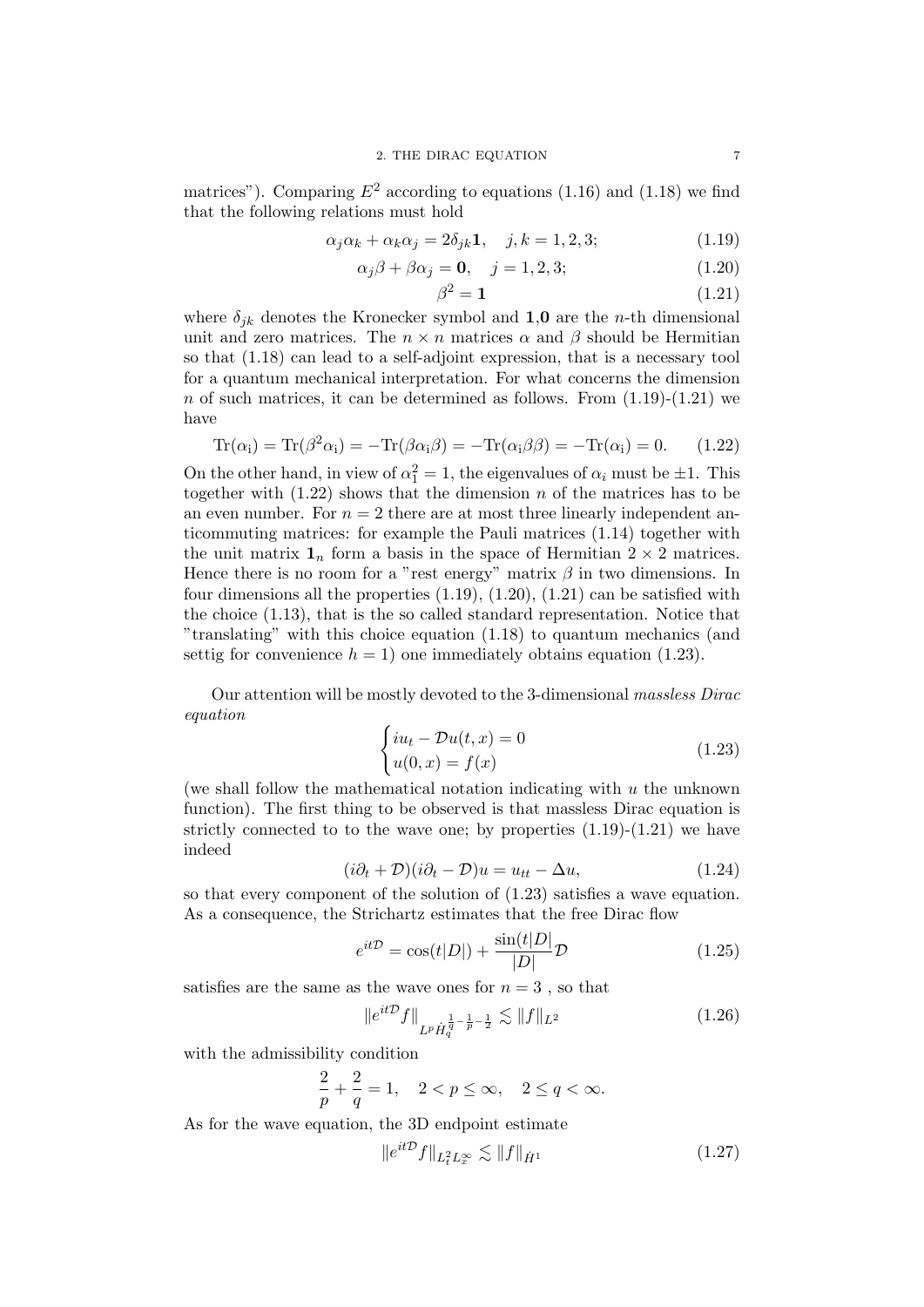is generally known to be false.

While thus the linear homogeneous case turns to be quietly straightforward analogous to the wave equation, when we deal with nonlinear or potential perturbations (or both of them) things get of course much more messy, and a deeper insight of the Dirac structure becomes often necessary.

## 3. Main results

Each chapter of this thesis is almost completely self-contained, and consists of a different and independent paper: in this section we give a rapid outline of the results we have proved, referring to the single introductions for greater details.

The initial aim of this thesis was the study of the well-posedness for the 3D  $\dot{H}^1$ -critical nonlinear Dirac equation perturbed by a suitable electric potential, i.e. the study of the Cauchy problem

$$
\begin{cases}\ni u_t - \mathcal{D}u(t,x) + V(x)u = P_3(u) \\
u(0,x) = f(x) \in \dot{H}^1\n\end{cases}
$$
\n(1.28)

where the function

$$
P_3(u) = \langle \beta u, u \rangle u \tag{1.29}
$$

is the cubic nonlinearity.

The unperturbed nonlinear Dirac equation (that is. eq.  $(1.28)$  with  $V = 0$ ) is important in relativistic quantum mechanics, and was studied in a number of works (see e.g. [62], [31], [57], [55], [33], [52], [51] and for the more general Dirac-Klein-Gordon system see [25], [24]). In particular, it is well known that the nonlinearity (1.29) is critical for solvability in the energy space  $\dot{H}^1$ ; global existence in  $\dot{H}^1$  is still an open problem even for small initial data, while the case of subcritical spaces  $H^s$ ,  $s > 1$  was settled in the positive in [33], [52]. The major difficulty to overcome here is the lack of the endpoint Strichartz estimate (1.27), since it prevents the standard application of the contraction method (see the beginning of next chapter for further details), and thus a different approach is required. Though nor a positive or negative answer has been obtained, we have proved several interesting improvements in this direction, most of all in the potential-perturbed case, whose interest has rapidly grown in recent years.

In chapter 2 (see  $[13]$ ) we first prove (Theorem 2.1) the endpoint estimate for the perturbed Dirac flow

$$
\|e^{it(\mathcal{D}+V)}f\|_{L^2_tL^\infty_x}\lesssim \|f\|_{\dot{H}^1}
$$

for initial data  $f$  belonging to the class

$$
\dot{\mathcal{H}}^1 = \{f_1 + \mathcal{D}f_2, f_1 \in \dot{H}^1, f_2 \in \dot{H}^2; f_1, f_2 \text{ radial}\}.
$$

This result, already known in the free case, is still new in presence of a potential; as a consequence of this estimate and of the remarkable fact that a proper subset (see section 5) of  $\dot{\mathcal{H}}^1$  is preserved by the cubic non linearity, the standard application of the fixed point theorem yields a result of global existence for problem (1.28) for  $\dot{H}^1$ -small initial data f with some additional algebraic structure (Theorem 2.2).

In chapter 3 (see [16]) we generalize to the potential perturbed case and to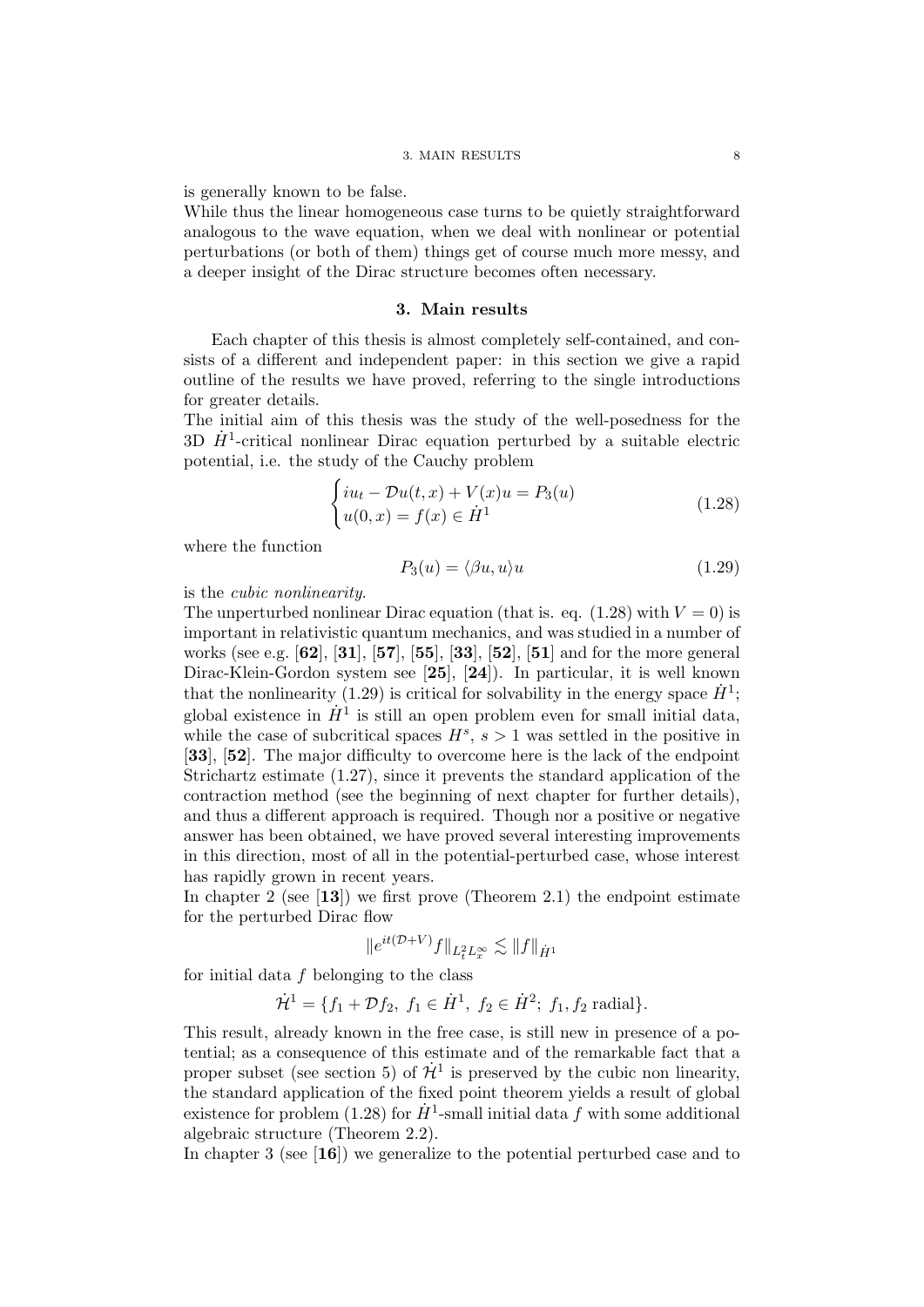#### 3. MAIN RESULTS 9

higher dimensions  $n \geq 4$  some very recent results involving angular integrability: in [51] the authors prove in fact the following endpoint estimate for the wave flow

$$
\|e^{it|D|}f\|_{L^2L^\infty} \lesssim \|\Lambda^\epsilon_\omega e^{it|D|}f\|_{L^2L^\infty_rL^p_\omega} \lesssim |||D|\Lambda^\epsilon_\omega f||_{L^2}, \qquad p > \frac{2}{\epsilon}
$$

where the angular derivative operator  $\Lambda^s_\omega$  is defined in terms of the Laplace-Beltrami operator on  $\mathbb{S}^{n-1}$  as

$$
\Lambda^s_\omega = (1 - \Delta_{\mathbb{S}^{n-1}})^{s/2}.
$$

Using new mixed Strichartz-smoothing estimates, we extend this result to the perturbed case both for the wave, proving

$$
||u||_{L_t^2 L_r^{\infty} L_{\omega}^2} \lesssim ||f||_{\dot H^1} + ||g||_{L^2} + ||\langle x \rangle^{\frac{1}{2}+} F||_{L_t^2 L_x^2}.
$$

(here u solves  $u_{tt} - \Delta u + V(x)u = F(t, x)$  with initial data f and g), and for the Dirac equation, proving

$$
\|e^{it(\mathcal{D}+V)}f\|_{L_t^2 L_r^{\infty} L_{\omega}^2} \lesssim \|f\|_{H^1}.
$$

(for the precise statements and all the hypothesis on the potentials see Theorems 3.1 and 3.2). As a consequence, we are able (see Theorem 3.3) to prove global well-posedness for problem (1.28) assuming suitable smallness of the norm  $\|\Lambda_{\omega}^s f\|_{H^1}, s > 1.$ 

chapter 4 (see [14]) is devoted to the study of the dispersive properties of the magnetic-potential perturbation of the Dirac equation (this time with  $m \geq 0$ ) for every dimension  $n \geq 3$ . In fact, generalizing the 3-dimensional results proved in [11], we use the classical multiplier method to prove a virial identity for the operator

$$
\mathcal{H}=\mathcal{D}_A+m\beta
$$

where 
$$
\mathcal{D}_A = i^{-1} \sum_{k=1}^n (\partial_k - iA^k)
$$
, and  $A(x) = (A^1(x), ..., A^n(x)) : \mathbb{R}^n \to \mathbb{R}^n$  is

a static magnetic potential (see Theorem 4.2). As a standard consequence of this identity, we obtain the following smoothing estimates (Theorem 4.3)

$$
\sup_{R>0}\int_{-\infty}^{+\infty}\int_{|x|\leq R}|e^{it\mathcal{H}}f|^2dxdt\lesssim \|f\|_{L^2}^2,\qquad \forall f\in L^2
$$

and Strichartz estimates as well (Theorem 4.4)

$$
\||D|^{\frac{1}{q}-\frac{1}{p}-\frac{1}{2}}e^{it\mathcal{H}}f\|_{L^pL^q}\lesssim \|f\|_{L^2}
$$

for the perturbed Dirac flow, for every  $n \geq 3$ .

The final chapter 5 (see [15]) is instead devoted to some harmonic analysis. The analysis of the dispersive properties of Schrödinger equations on nonflat waveguides (i.e. perturbations of domains of the form  $\mathbb{R}^n \times \Omega$  with  $\Omega$ bounded set) leads to the necessity of a weighted  $L^2$  estimate of the form

$$
||H^{\theta}f||_{L^{p}(w)} \leq C||(-\Delta)^{\theta}f||_{L^{p}(w)}, \qquad 0 \leq \theta \leq 1
$$

where this time  $H = -\Delta + V$ . This result turns to be a corollary (see Corollary 5.4) of much deeper results of independent interest (Theorems 5.2-5.3), in which we give conditions on  $L^p(w)$ -boundedness for bounded functions of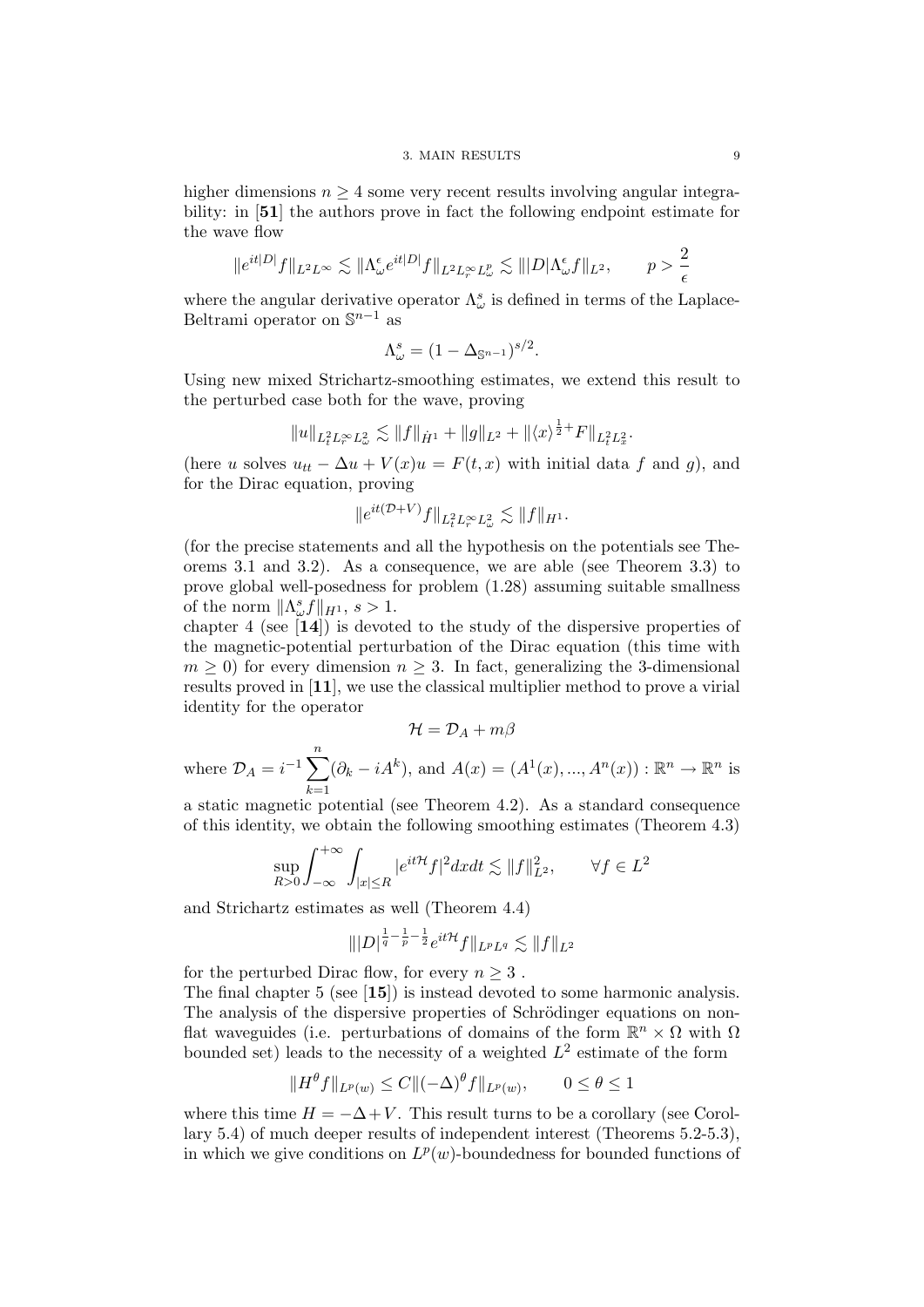# $3. \text{ MAIN RESULTS} \qquad \qquad 10$

Schrödinger operators or, more generally, of selfadjoint operators on  $L^2(\mathbb{R}^n)$ satisfying a certain gaussian heat kernel estimate.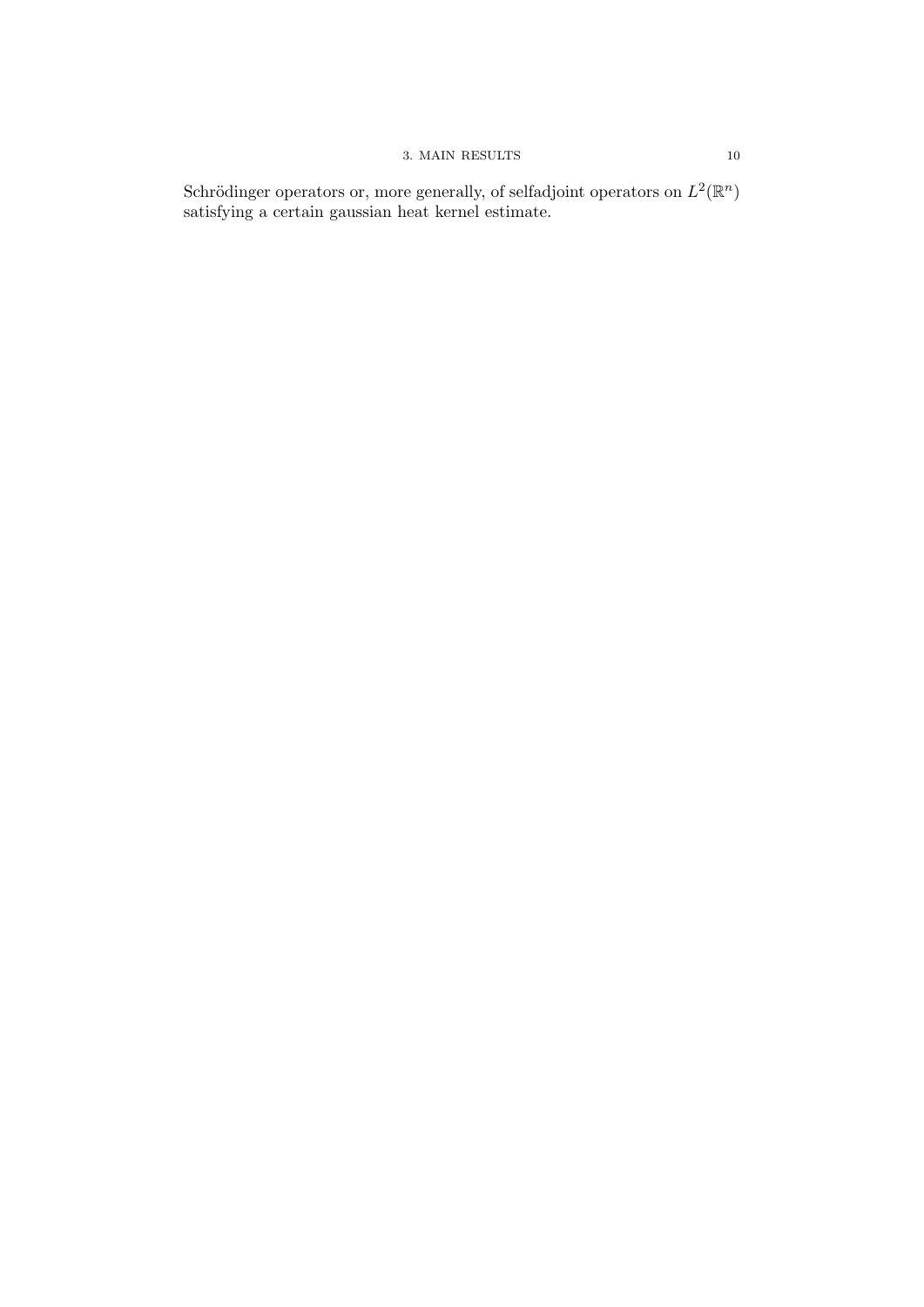## CHAPTER 2

# The radial Dirac equation: global small solutions

# 1. Introduction

As it is well known, the classical strategy to study well-posedness for nonlinear dispersive equations is by the use of a fixed point argument in a suitable space, via the appropriate space-time Strichartz estimates. A huge literature is available on these estimates for several dispersive operators (wave, Schrödinger, Klein-Gordon, Dirac and others). For homogeneous nonlinear terms one typically finds a threshold regularity  $s_c$  in the scale of Sobolev spaces  $H^s$ , such that for *subcritical data* with  $s > s_c$  solvability holds, while for *supercritical data* with  $s < s_c$  one has various degrees of ill-posedness. (see [73] as a general reference). Data of critical regularity give rise to difficult questions which depend on the precise structure of the equation.

In this chapter we wish to investigate well-posedness for the 3D cubic non linear massless Dirac equation perturbed with a potential, that is

$$
\begin{cases}\ni u_t - \mathcal{D}u(t,x) + V(x)u = P_3(u) \\
u(0,x) = f(x) \in \dot{H}^1\n\end{cases}
$$
\n(2.1)

for the spinor field  $u : \mathbb{R}_t \times \mathbb{R}_x^3 \to \mathbb{C}^4$ , where we recall that  $\mathcal D$  is the operator defined by

$$
\mathcal{D} = i^{-1} \sum_{k=1}^{3} \alpha_k \partial_k = -i(\alpha \cdot \nabla)
$$

while the  $4 \times 4$  Dirac matrices are defined as

$$
\alpha_k = \begin{pmatrix} 0 & \sigma_k \\ \sigma_k & 0 \end{pmatrix}, \quad k = 1, 2, 3 \tag{2.2}
$$

in terms of the Pauli matrices

$$
\sigma_1 = \begin{pmatrix} 0 & 1 \\ 1 & 0 \end{pmatrix}, \quad \sigma_2 = \begin{pmatrix} 0 & -i \\ i & 0 \end{pmatrix}, \quad \sigma_3 = \begin{pmatrix} 1 & 0 \\ 0 & -1 \end{pmatrix}.
$$
 (2.3)

We shall assume that the nonlinear term  $P_3(u)$  is cubic of a very specific form, namely

either 
$$
P_3(u) = \langle \beta u, u \rangle u
$$
 or  $P_3(u) = \langle u, u \rangle u$ , (2.4)

where  $\langle \cdot, \cdot \rangle$  denotes the standard hermitian product in  $\mathbb{C}^4$  and  $\beta$  is the  $4 \times 4$ Dirac matrix

$$
\beta = \left(\begin{array}{cc} \mathbb{I}_2 & 0 \\ 0 & -\mathbb{I}_2 \end{array}\right).
$$

Notice that nonlinearities of the form (2.4) are the most interesting from a physical point of view (see e.g. [61]).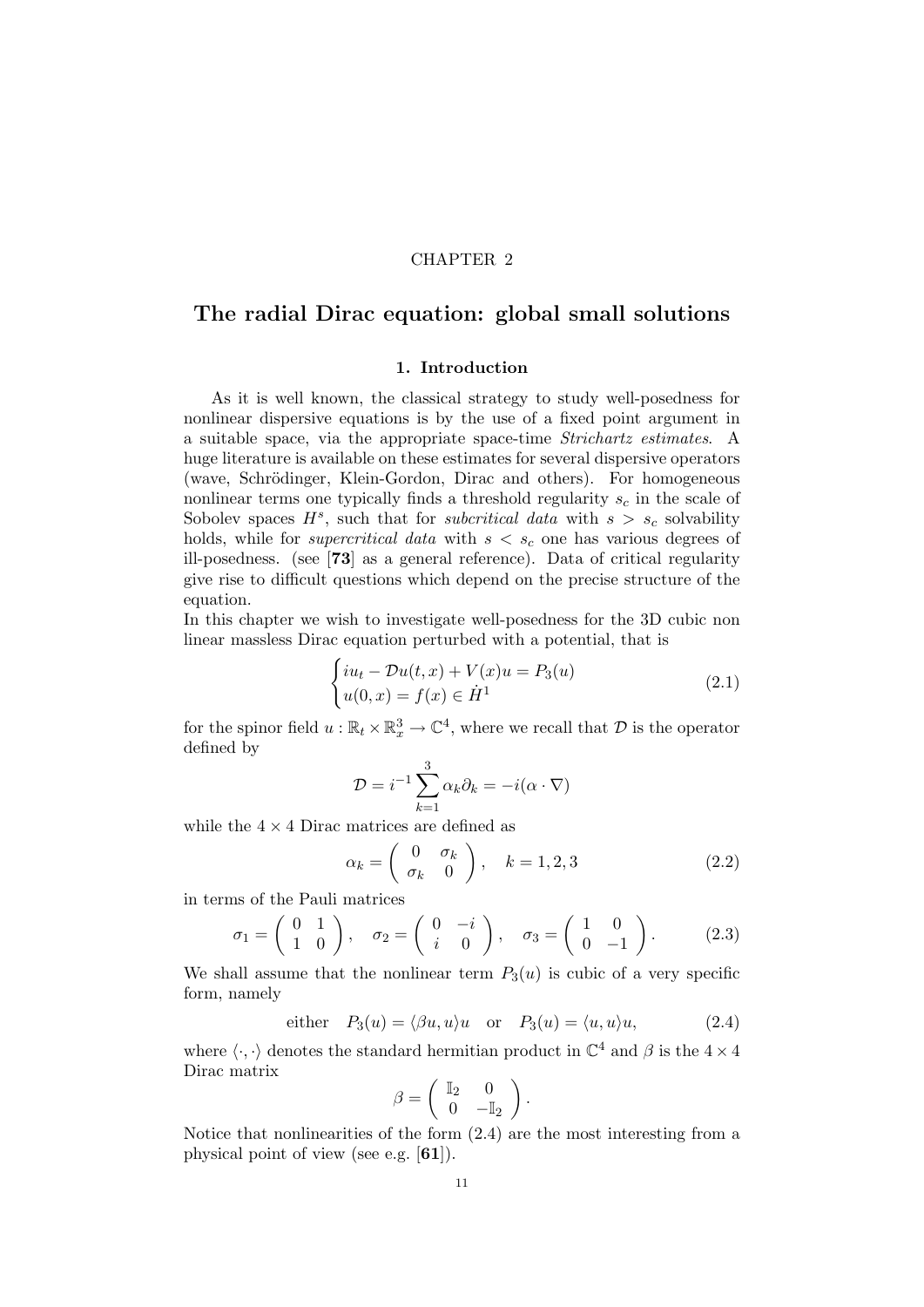To fix the basic ideas, we begin by briefly analyzing the unperturbed case, i.e.

$$
\begin{cases}\ni u_t - \mathcal{D}u(t,x) = P_3(u) \\
u(0,x) = f(x)\n\end{cases} \tag{2.5}
$$

The typical approach to the Dirac equation is based on the identity

$$
(i\partial_t - \mathcal{D})(i\partial_t + \mathcal{D}) \equiv (-\partial_{tt} + \Delta)\mathbb{I}_4
$$
\n(2.6)

which follows from the anticommuting relations

$$
\alpha_i \alpha_k + \alpha_k \alpha_i = 2\delta_{ik} \mathbb{I}_4, \quad i, k = 1, 2, 3,
$$
\n
$$
(2.7)
$$

$$
\alpha_i \beta + \beta \alpha_i = 0, \quad i = 1, 2, 3, \qquad \beta^2 = \mathbb{I}_4,
$$
\n(2.8)

so that the linear propagator  $e^{it\mathcal{D}}$  associated to the Dirac operator, which can be defined via Fourier transform as the operator of symbol  $e^{it\xi \cdot \alpha}$ , can be written as

$$
e^{it\mathcal{D}}f = \cos(t|D|)f + i\frac{\sin(t|D|)}{|D|}\mathcal{D}f, \qquad |D| = (-\Delta)^{1/2}, \qquad (2.9)
$$

showing that the estimates for the Dirac flow  $e^{it\mathcal{D}}$  are immediate consequences of the corresponding estimates for the wave flow  $e^{it|D|}$ , with the same indices, restricted to the special case of dimension  $n = 3$ . Thus in many cases identity (2.6) allows to reduce problems for the massless Dirac equation to analogous ones for the wave equation, for which many effective tools are available.

For the wave equation on  $\mathbb{R}^{1+n}$ ,  $n \geq 3$ , Strichartz estimates can be combined with Sobolev embedding and take the general form

$$
\| |D|^{\frac{n}{q} + \frac{1}{p} - \frac{n}{2}} e^{it|D|} f \|_{L_t^p L_x^q} \lesssim \| f \|_{L^2}
$$
\n(2.10)

for all  $p, q$  such that

$$
p \in [2, \infty],
$$
  $0 < \frac{1}{q} \le \frac{1}{2} - \frac{2}{(n-1)p}.$ 

Notice that the limiting case  $r = \infty$ 

$$
||e^{it|D|}f||_{L^2L^\infty} \lesssim |||D|^{\frac{n-1}{2}}f||_{L^2}
$$
\n(2.11)

is always excluded and is indeed false for general data. See [38] and [47] for the general Strichartz estimates; concerning the limiting case  $r = \infty$ , see [49], [35]. The corresponding estimates for the Dirac equation are given in [20]; in particular, the endpoint estimate

$$
\|e^{it\mathcal{D}}f\|_{L^2L^\infty} \lesssim \| |D|f\|_{L^2}
$$
\n(2.12)

fails.

The failure of (2.11) for generic data was first noticed for the 3D wave equation in [49], and the corresponding statement for the Dirac equation follows easily from relation (2.20).

A clever use of Strichartz estimates is sufficient for the study of (2.5) in the subcritical case. Local existence, and global existence for small data, was proved in [33] for nonlinearities of the form  $\langle \beta u, u \rangle^{(p-1)/2}u$  with  $p > 3$ and data in  $H^s$  with  $s > 3/2-1/(p-1)$ . The case of cubic nonlinearities and small data in  $H^s$ ,  $s > 1$ , was solved in [52], where the result was generalized to all space dimensions. We also mention that systems involving the Dirac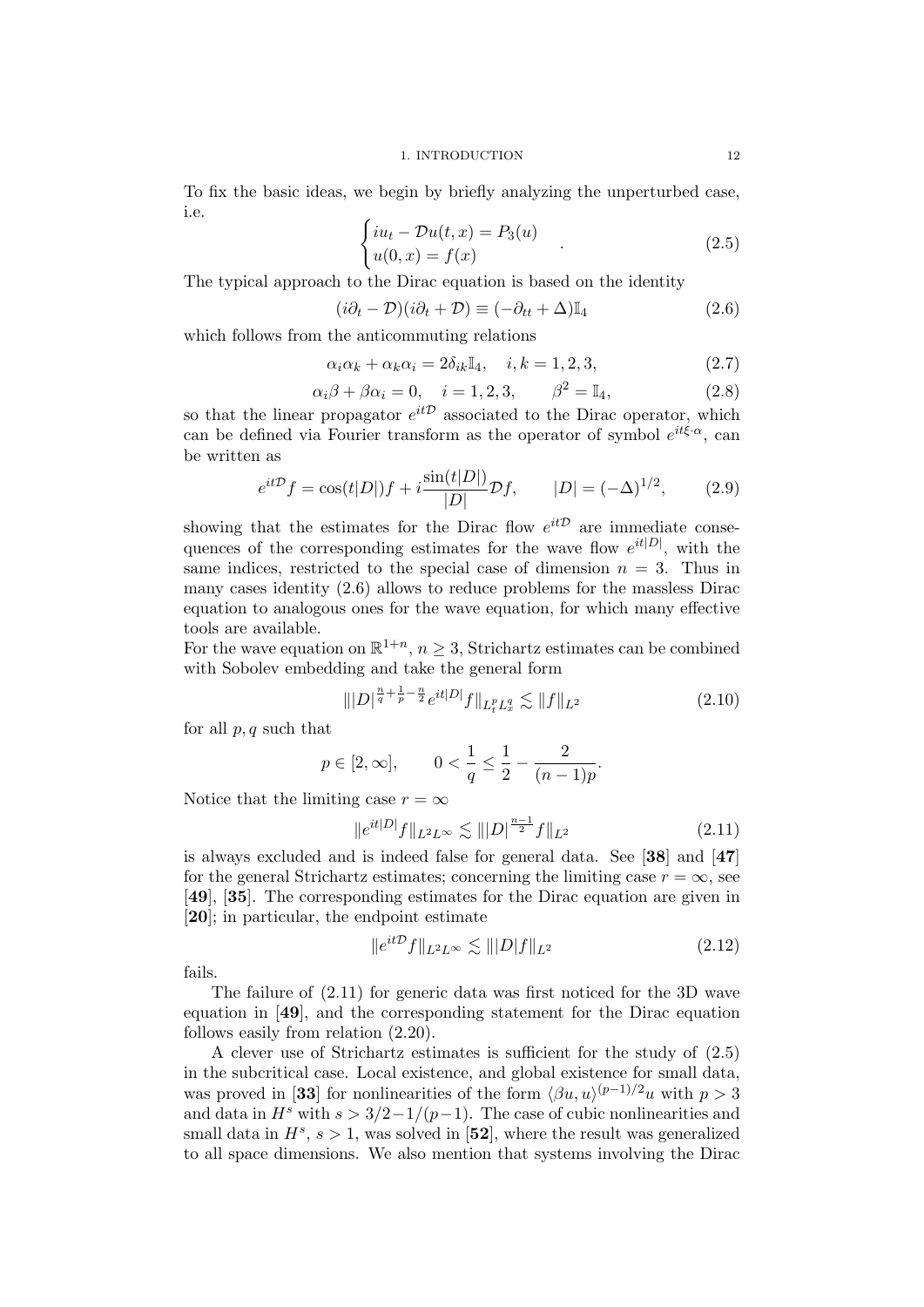equation, like Dirac-Klein-Gordon and Maxwell-Dirac, have beed the object of intense attention and the subcritical theory was completed only recently (see [25], [24], [26]).

The failure of the endpoint estimate (2.12) means that above methods break down in the critical case of a cubic nonlinearity with  $H<sup>1</sup>$  data, and indeed the problem of global existence is still open in this case. To see the connection between the endpoint estimate (2.12) and the critical equation, we rewrite equation (2.5) as a fixed point problem for the map

$$
v \mapsto \Phi(v) = e^{it\mathcal{D}}f + i \int_0^t e^{i(t-t')\mathcal{D}} P_3(v(t'))dt'.
$$

If (2.12) were true one could write

$$
\left\| \int_0^t e^{i(t-t')\mathcal{D}} v(t')^3 dt \right\|_{L^2 L^\infty} \lesssim \int_{-\infty}^{+\infty} \|e^{it\mathcal{D}} e^{-it'\mathcal{D}} P_3(v(t'))\|_{L^2 L^\infty} dt' \lesssim \|v^3\|_{L^1 H^1}
$$

and in conjuction with the conservation of  $H^1$  energy this would imply

$$
\|\Phi(v)\|_{L^\infty_t H^1_x} + \|\Phi(v)\|_{L^2_t L^\infty_x} \lesssim \|f\|_{H^1} + \|v\|_{L^\infty H^1} \|v\|_{L^2 L^\infty}^2.
$$

In other words, a contraction argument in the norm  $\|\cdot\|_{L^2L^{\infty}} + \|\cdot\|_{L^{\infty}H^1}$ would be enough to prove global existence of small  $H^1$  solutions to (2.5).

The main goal of this chapter is to study a special class of solutions to equation (2.5) and more generally to a potential perturbation of the form (2.1), which can be considered as a suitable generalization of the radial solutions to the wave equation in the context of the Dirac equation. We recall that, for small potentials  $V$  with suitable decay at infinity, the full range of Strichartz estimates holds also for the perturbed flow  $e^{it(D+V)}$ , as proved in [21]. Hence subcritical problems can be treated exactly as in the unperturbed case and one can extend the results of  $[33]$ ,  $[52]$  to  $(2.1)$  in a straightforward way. Here we focus on the more difficult case of critical  $\dot{H}^1$ data with an additional symmetry assumption like

$$
f = f_1 + \mathcal{D}f_2
$$
 with  $f_1 \in \dot{H}^1$ ,  $f_2 \in \dot{H}^2$ ,  $f_1, f_2$  radial.

In addition, in order to preserve the symmetry of solutions, we need to assume that the potential  $V(x)$  is *spherically symmetric* in the sense of [74]. Our first result is an endpoint estimate for the linear flow:

THEOREM 2.1. Let  $V(x)$  be a  $4 \times 4$  matrix of the form

 $V(x) = V_1(|x|) \mathbb{I}_4 + i \beta(\alpha \cdot \hat{x}) V_2(|x|), \qquad V_1, V_2 : \mathbb{R}^+ \to \mathbb{R}, \quad x \in \mathbb{R}^3 \tag{2.13}$ (where  $\hat{x} = x/|x|$ ). Assume that for some  $\sigma > 1$  and some sufficiently small  $\delta > 0$ 

$$
|V(x)| \le \frac{\delta}{|x|^{1/2} |\log |x||^{\sigma/2} + |x|^{\sigma}}.
$$
\n(2.14)

Then the following endpoint Strichartz estimate

$$
||e^{it(\mathcal{D}+V)}f||_{L_t^2 L_x^{\infty}} \lesssim ||f||_{\dot{H}^1}
$$
\n(2.15)

holds for all initial data  $f \in \dot{H}^1$  where

$$
\dot{\mathcal{H}}^1 = \{ f_1 + \mathcal{D}f_2, \ f_1 \in \dot{H}^1(\mathbb{R}^3), \ f_2 \in \dot{H}^2(\mathbb{R}^3), \ f_1, f_2 \text{ radial} \}. \tag{2.16}
$$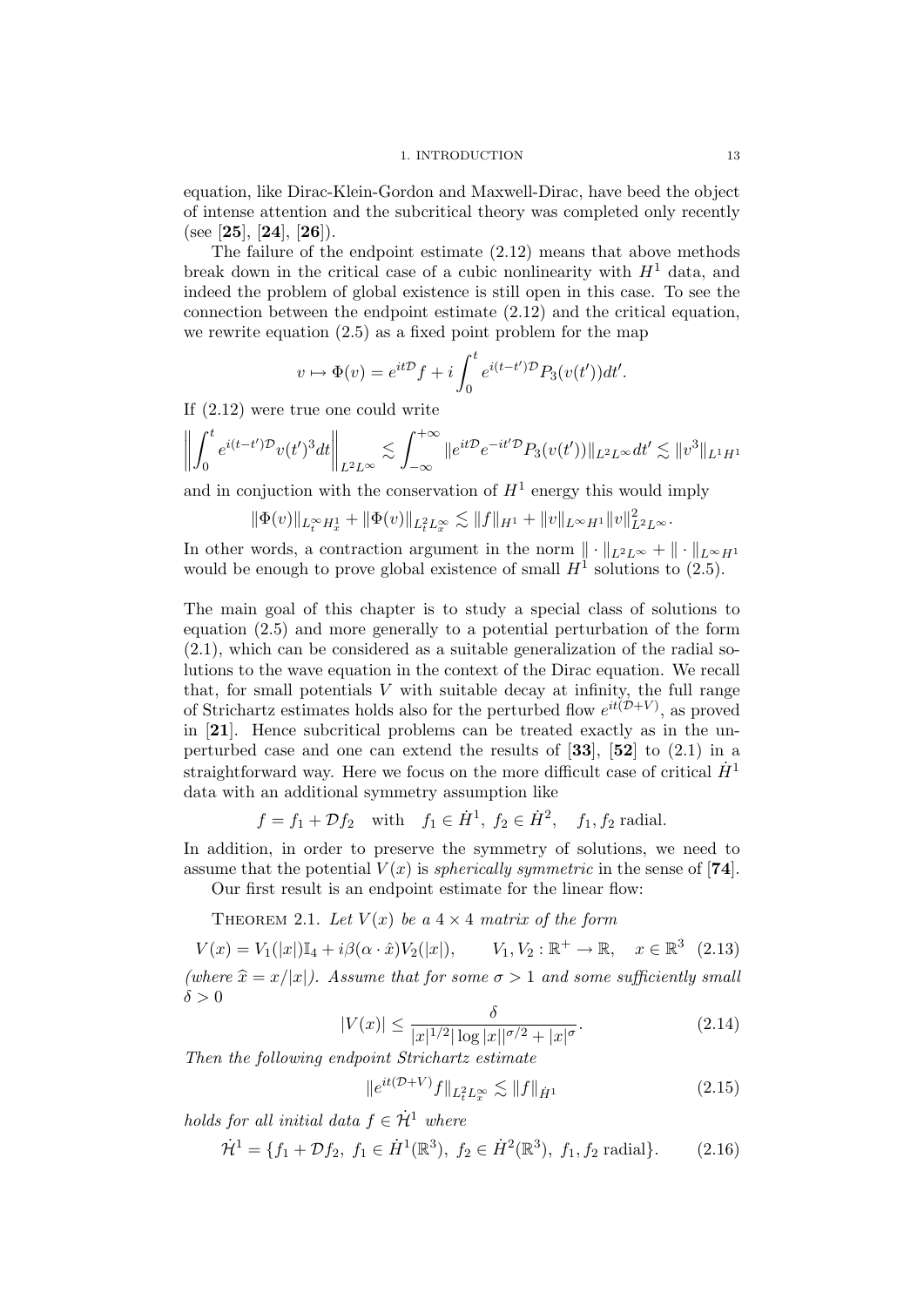#### 1. INTRODUCTION 14

We recall that condition  $(2.14)$  is sufficient to ensure that the perturbed Dirac operator  $\mathcal{D} + V$  is self-adjoint on the domain  $H^1(\mathbb{R}^3)^4$ . For this and many other properties of the Dirac equation, a comprehensive reference is [74].

The natural application of estimate (2.15) is to prove global well posedness for the critical equation (2.1). However the nonlinear term  $P_3(u)$  does not operate on the space  $\dot{\mathcal{H}}^1$  and additional restrictions on the algebraic structure of the data are necessary. More precisely, it is possible to decompose the space  $L^2(\mathbb{R}^3)^4$  as a direct sum

$$
L^{2}(\mathbb{R}^{3})^{4} \simeq \bigoplus_{j=\frac{1}{2},\frac{3}{2},\ldots}^{\infty} \bigoplus_{m_{j}=-j}^{j} \bigoplus_{\substack{k_{j}=-k_{j}+1 \ \pm(j+1/2)}} L^{2}(0,+\infty;dr) \otimes \mathcal{H}_{m_{j},k_{j}}.
$$

where the spaces  $\mathcal{H}_{m_j,k_j}$  are two dimensional and are generated by spherical harmonics on the sphere  $\mathbb{S}^2$  (this is called a dcomposition in partial wave subspaces). When  $j = 1/2$ , we have four spaces

$$
L^2(0,+\infty;dr)\otimes \mathcal{H}_{m_{1/2},k_{1/2}}
$$

corresponding to the four possible choices of indices

$$
(m_{1/2}, k_{1/2}) = (-1/2, -1), \quad (-1/2, 1), \quad (1/2, -1), \quad (1/2, 1). \tag{2.17}
$$

Then we notice the mildly surprising fact that each of these four spaces is invariant not only for the Dirac operator but also for the action of cubic nonlinearities of the forms (2.4). In a sense, these spaces can be considered as a suitable generalization of radial functions adapted to the structure of the nonlinear problem (2.1). A detailed analysis of the partial wave decomposition is given in chapter 5, with explicit forms for the functions in these spaces (see Lemma 2.14 and in particular  $(2.67)$ – $(2.70)$ ).

Thanks to this invariance, we can prove the following global existence result:

THEOREM 2.2. Consider the equation on  $\mathbb{R} \times \mathbb{R}^3$ 

$$
iu_t - Du + V(x)u = P_3(u), \t u(0, x) = f(x) \t (2.18)
$$

where the potential has the form

$$
V = V_1(|x|) \mathbb{I}_4 + i\beta(\alpha \cdot \hat{x}) V_2(|x|), \qquad \hat{x} = x/|x|
$$

and satisfies assumption (2.14), while

$$
P_3(u) = \langle \beta u, u \rangle u
$$
 or  $P_3(u) = \langle u, u \rangle u$ .

Assume the initial data f belong to a space  $\dot{H}^1((0,\infty),dr) \otimes \mathcal{H}_{m_{1/2},k_{1/2}}$  for one of the choices (2.17). Then if the  $\dot{H}^1$  norm of the data is sufficiently small, problem (2.18) has a unique global solution in the class  $C_t(\mathbb{R}, \dot{H}^1) \cap$  $L^2_t(\mathbb{R}, L^{\infty}).$ 

This chapter is organized as follows. section 2.2 contains an extension of the endpoint estimate for the free Dirac operator which is then adapted in section 2.3 to a mixed endpoint-smoothing estimate with weights for the nonhomogeneous linear Dirac equation. section 2.4 is devoted to the proof of Theorem (2.1). In section 2.5 we recall the structure of the Dirac operator,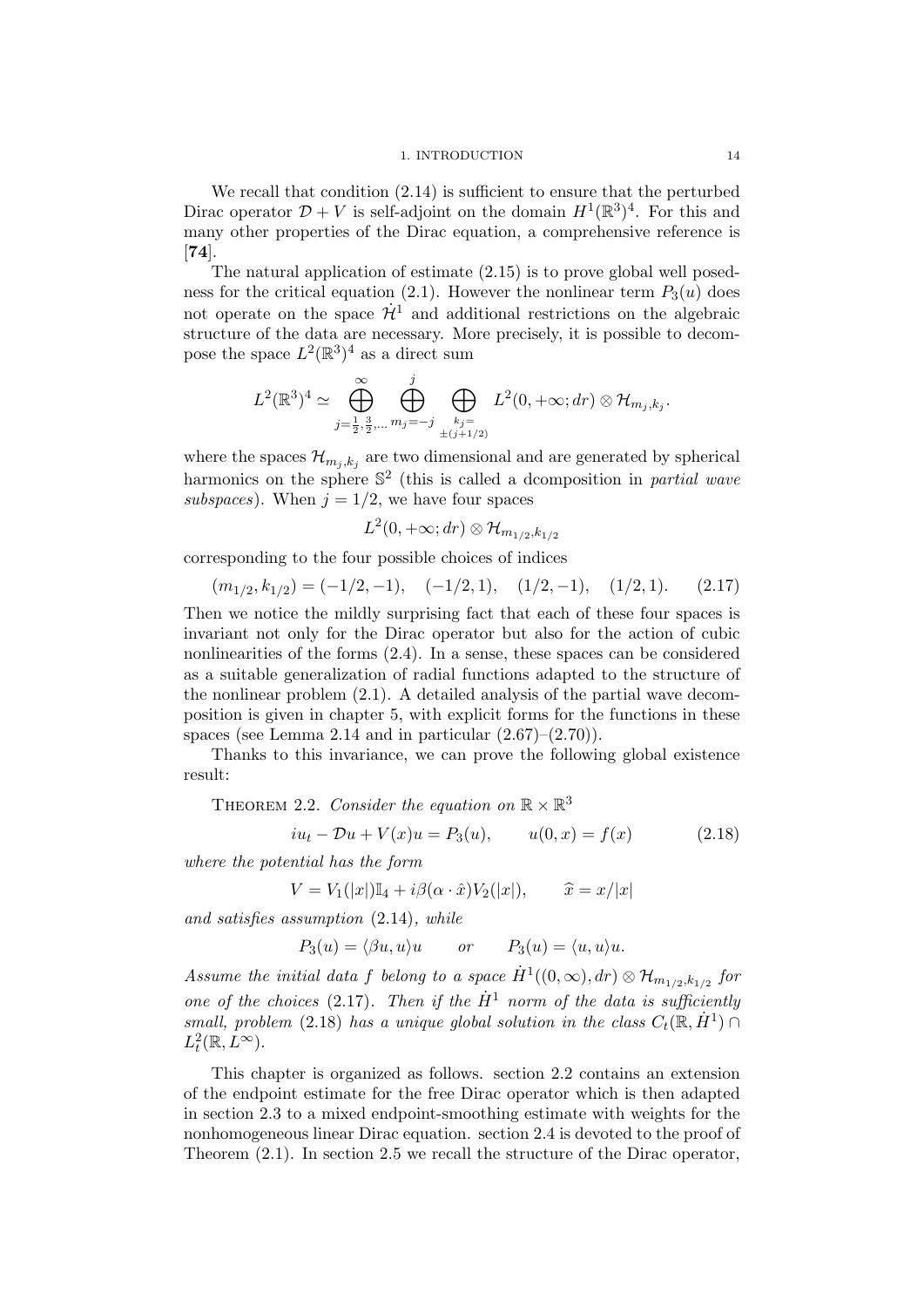the partial wave decomposition, and we investigate the interaction of the algebraic structure with the nonlinear term. chapter 6 contains the proof of Theorem (2.2).

#### 2. The homogeneous endpoint estimate

Since as we have observed the Dirac flow does not preserve radiality, we cannot hope to adapt the simple argument used in [49] for the wave equation to recover the endpoint Strichartz estimate for radial initial data in the Dirac case. However we can prove an endpoint estimate for suitable classes of function; to this end we need a deeper insight in the structure of the Dirac operator expressed in radial coordinates.

Let  $u = e^{it\mathcal{D}}f$  and notice that, thanks to identity (2.6), u is (formally) a solution of

$$
\begin{cases} \Box u = 0 \\ u(0) = f(x) \\ u_t(0) = i \mathcal{D} f. \end{cases} \tag{2.19}
$$

This gives the formula

$$
u = e^{it\mathcal{D}}f = \cos(t|D|)f + i\frac{\sin(t|D|)}{|D|}\mathcal{D}f\tag{2.20}
$$

and we easily see that this representation is valid for generic distribution data.

We start by proving the following result:

PROPOSITION 2.3. Let f belong to the space  $\dot{\mathcal{H}}^1$  defined in (2.16). Then the following endpoint Strichartz estimate holds:

$$
||e^{it\mathcal{D}}f||_{L_t^2 L_x^{\infty}} \lesssim ||f||_{\dot{H}^1}.
$$
\n(2.21)

By formula (2.20), we see that the proof is an immediate consequence of the following Lemma. Notice that the proof of the first estimate (2.22) is inspired by an argument of [36] which holds for all  $n \geq 3$  without modification, while we fix  $n = 3$  in the second estimate.

LEMMA 2.4. Let f be a radial function and let  $e^{it|D|}$  be the linear propagator associated to the wave operator. Then the following estimates hold:

$$
||e^{it|D|}f||_{L_t^2 L_x^{\infty}} \lesssim ||f||_{\dot{H}^{\frac{n-1}{2}}} \qquad (n \ge 3)
$$
 (2.22)

$$
\left\| \frac{e^{it|D|}}{|D|} \mathcal{D}f \right\|_{L_t^2 L_x^{\infty}} \lesssim \|f\|_{\dot{H}^1} \qquad (n=3). \tag{2.23}
$$

PROOF. Using Fourier transform in spherical coordinates and the radiality of f and setting  $\rho = |x|, |\xi| = \lambda$ ,  $x \cdot \xi = \rho \lambda \cos \theta$ , we have

$$
e^{it|D|}f = \int e^{i(x\cdot\xi + t|\xi|)}\hat{f}(\xi)d\xi = \int_0^\infty \int_0^\pi e^{i\lambda(t + \rho\cos\theta)}\hat{f}(\lambda)\lambda^{n-1}(\sin\theta)^{n-2}d\theta d\lambda.
$$
\n(2.24)

With the change of variable  $y = \cos \theta$  in (2.24) we obtain

$$
= \int_{\mathbb{R}} d\lambda \, e^{it\lambda} g(\lambda) \int_{-1}^{1} e^{i\lambda \rho y} (1 - y^2)^{\frac{n-3}{2}} dy
$$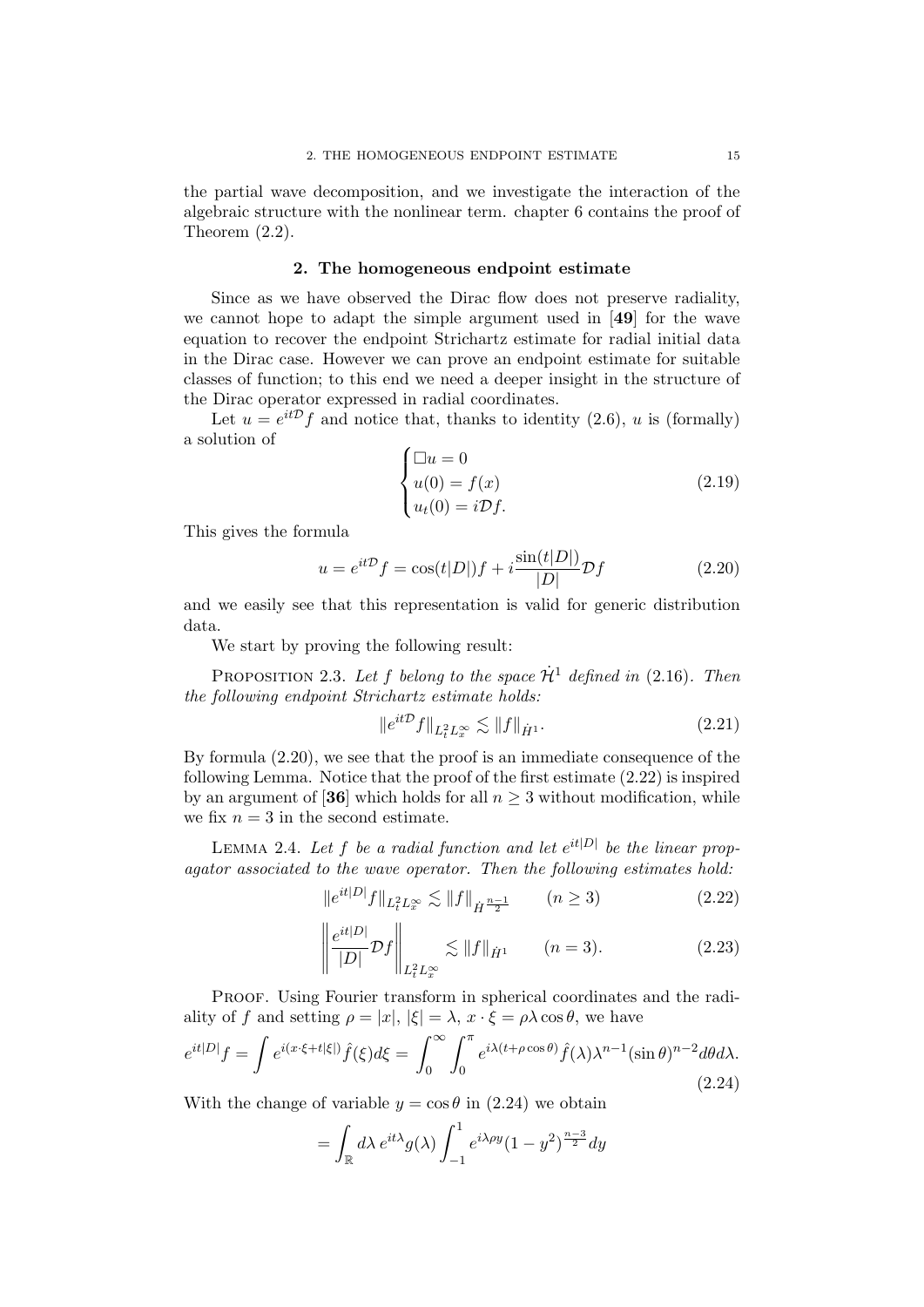with  $g(\lambda) = \hat{f}(\lambda)\lambda^{n-1}H(\lambda)$  (*H* represents the classical Heaviside function). Now changing the order of the integrals we obtain

$$
= \int_{-1}^{1} dy \left(1 - y^2\right)^{\frac{n-3}{2}} \int_{-\infty}^{+\infty} e^{i \rho (t + \lambda y)} g(\rho) d\rho = \int_{-1}^{1} dy \left(1 - y^2\right)^{\frac{n-3}{2}} \hat{g}(t + \lambda y)
$$

Since for  $n \geq 3$  one has  $(1 - y^2)^{\frac{n-3}{2}} \leq 1$ , the change of variable  $y \to y/r$ yields again

$$
\leq \frac{1}{r} \int_{-r}^{r} \hat{g}(t+y) dy = M(\hat{g})(t) \tag{2.25}
$$

where  $M$  denotes the standard maximal operator. Then we have for all  $t$ 

$$
||e^{it|D|}f||_{L_x^{\infty}} \lesssim M(\hat{g})(t),
$$
\n(2.26)

and thus by the  $L^p$ -boundedness of maximal operator and Plancherel's theorem

$$
||e^{it|D|}f||_{L_t^2 L_x^{\infty}} \lesssim ||g||_{L_t^2} = \left(\int_0^{\infty} (\lambda^{n-1}|\hat{f}|)^2 d\lambda\right)^{\frac{1}{2}} = \left(\int_0^{\infty} \left|\lambda^{\frac{n-1}{2}}|\hat{f}|\right|^2 \lambda^{n-1} d\lambda\right)^{\frac{1}{2}} =
$$
  

$$
= ||\lambda^{\frac{n-1}{2}}\hat{f}||_{L^2} = ||f||_{\dot{H}^{\frac{n-1}{2}}} \tag{2.27}
$$

which gives (2.22).

We now turn to estimate  $(2.23)$ , for which the calculations are similar. Indeed we can write (here we are fixing  $n = 3$ )

$$
\frac{e^{it|D|}}{|D|}\mathcal{D}f = \int e^{i(x\cdot\xi + t|\xi|)}(\alpha \cdot \hat{\xi})\hat{f}(\xi)d\xi = \tag{2.28}
$$

where

$$
\alpha \cdot \hat{\xi} = \sum_{k=1}^{3} \frac{(\alpha_k \cdot \xi_k)}{|\xi|}.
$$

Using spherical coordinates as before we have

$$
\int_0^\infty d\lambda \int_0^{2\pi} d\phi \int_0^\pi d\theta e^{i\lambda(t+\rho\cos\theta)} A(\theta,\phi) \hat{f}(\lambda) \lambda^2 \sin\theta \tag{2.29}
$$

with the operator  $A(\theta, \phi) = \alpha_1 \cos \theta + \alpha_2 \sin \theta \cos \phi + \alpha_3 \sin \theta \sin \phi$ . Observing that

$$
\int_0^{2\pi} \alpha_2 \sin \theta \cos \phi \, d\phi = \int_0^{2\pi} \alpha_3 \sin \theta \sin \phi \, d\phi = 0,
$$

we see that  $(2.29)$  is equal to

$$
\cong \int_0^\infty d\lambda \int_0^\pi d\theta e^{i\lambda(t+\rho\cos\theta)} \alpha_1 \cos\theta \hat{f}(\lambda) \lambda^2 \sin\theta.
$$

Setting as before  $g(\lambda) = \hat{f}(\lambda)\lambda^2 H(\lambda)$ , changing variable  $\cos \theta \to y$  and then  $y \rightarrow y/r$  yield

$$
= \int_{-1}^{1} dy \left(\alpha_1 \cdot y\right) \int_{-\infty}^{+\infty} d\rho e^{i\lambda(t+\rho y)} g(\rho) = \frac{1}{r} \int_{-r}^{r} \left(\alpha_1 \cdot \frac{y}{r}\right) \hat{g}(t+y) dy \cong cM(\hat{g})(t)
$$
\n(2.30)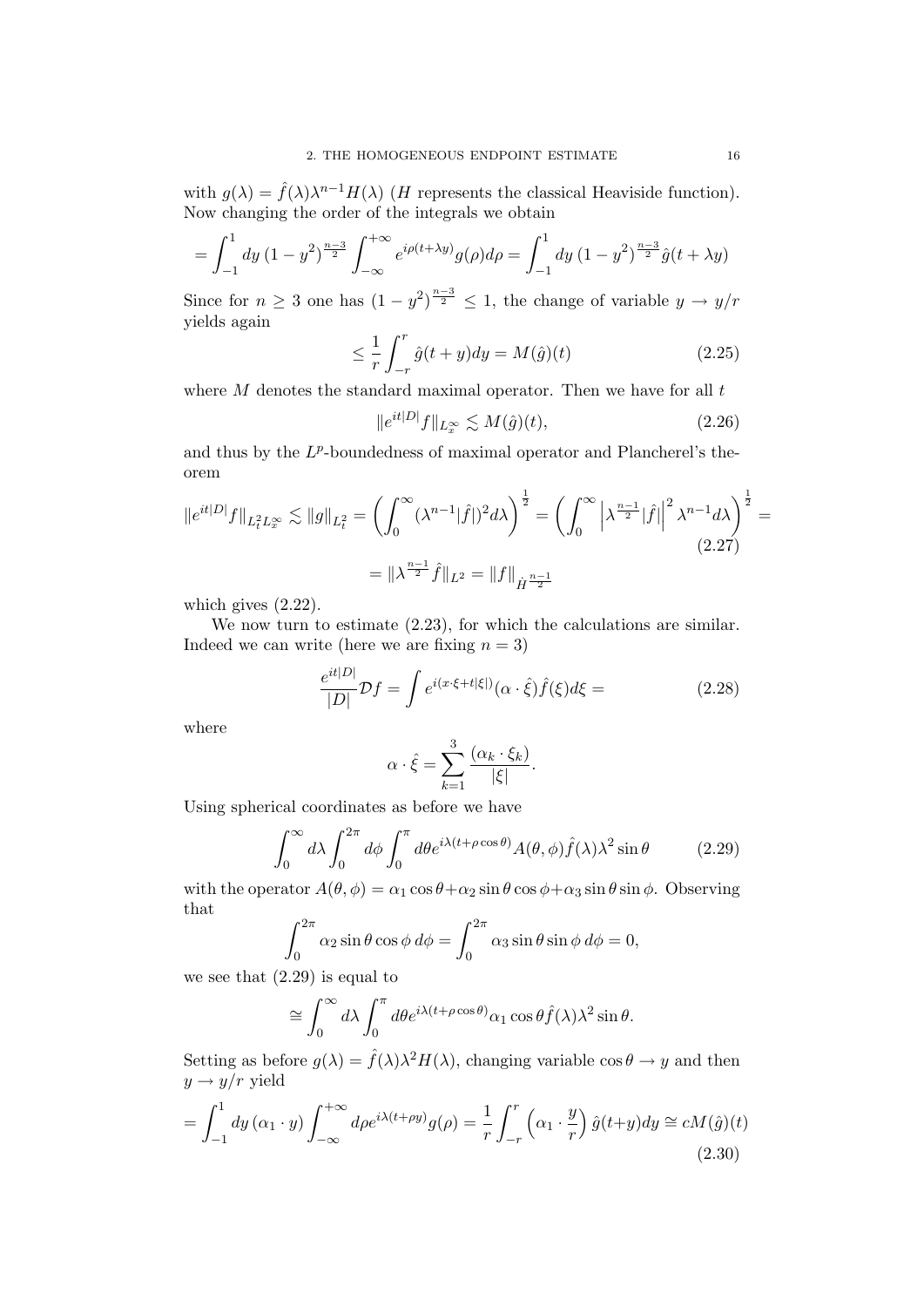since the term  $\left(\alpha_1 \cdot \frac{y}{x}\right)$ r ) is bounded, and so we have the bound

$$
\left\| \frac{e^{it|D|}}{|D|} \mathcal{D}f \right\|_{L^{\infty}_x} \lesssim M(\hat{g})(t). \tag{2.31}
$$

The  $L^p$ -boundedness of maximal operator and Placherel Theorem yield as above

$$
\left\| \frac{e^{it|D|}}{|D|} \mathcal{D}f \right\|_{L_t^2 L_x^{\infty}} \lesssim \|f\|_{\dot{H}^1}
$$
\n(2.32)

which gives the desired estimate  $(2.23)$ .

Combining estimates (2.22) and (2.23) and using representation (2.20) for the solution of the free Dirac system we obtain estimate (2.21).

# 3. The mixed endpoint-smoothing estimate

We consider now the non homogeneous equation

$$
iu_t - Du = F(t, x), \t u(0, x) = 0.
$$
\t(2.33)

By Duhamel's formula and the representation (2.20) we can write the solution u as

$$
u(t,x) = \int_0^t e^{i(t-s)\mathcal{D}} F(s,x)ds =
$$
\n
$$
= \int_0^t \left( \cos((t-s)|D|)F(s,x) + i\frac{\sin((t-s)|D|)}{|D|}\mathcal{D}F(s,x) \right)ds.
$$
\n(2.34)

Thus in order to estimate the solution  $u$  to  $(2.33)$  we can deal separately with the two integrals

$$
\int_0^t e^{i(t-s)|D|} F(s,x)ds \quad \text{and} \quad \int_0^t \frac{e^{i(t-s)|D|}}{|D|} \mathcal{D}F(s,x)ds.
$$

We prove the following:

PROPOSITION 2.5. Let  $n = 3$  and assume  $F(t, x)$  has the structure

$$
F(t, x) = F_1(|x|) \mathbb{I}_4 + i\beta(\alpha \cdot \hat{x}) F_2(|x|). \tag{2.35}
$$

Then the following estimate holds

$$
\left\| \int_0^t e^{i(t-s)\mathcal{D}} F(s) \, ds \right\|_{L_t^2 L_x^\infty} \lesssim \left\| \langle x \rangle^{\frac{1}{2}+} |D| F \right\|_{L_t^2 L_x^2}.\tag{2.36}
$$

The key step in the proof of (2.36) is the following non homogeneous estimate for the wave propagator with a radial term.

LEMMA 2.6. Let  $n \geq 3$ ,  $F(t, \cdot)$  be a radial function. Then the following estimate holds

$$
\left\| \int_0^t e^{i(t-s)|D|} F(s) \, ds \right\|_{L_t^2 L_x^\infty} \lesssim \left\| \langle x \rangle^{\frac{1}{2}+} |D|^{\frac{n-1}{2}} F \right\|_{L^2 t L_x^2}.
$$
 (2.37)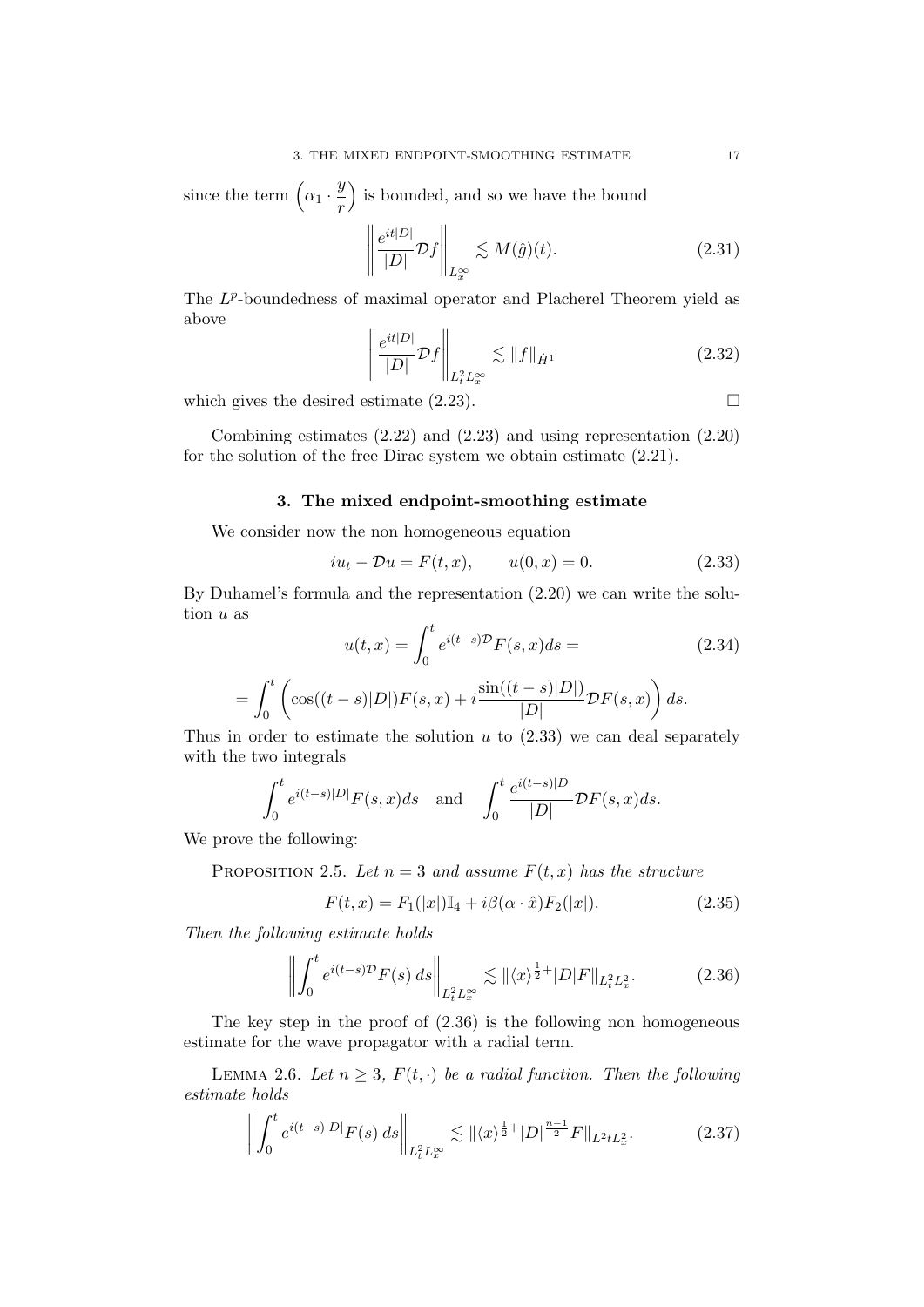PROOF. We start with  $(2.37)$ . Expanding u as in the homogeneous case (see formulas  $(2.24 \text{ and } (2.25))$ , from the radiality of F we can estimate the  $L^{\infty}$  norm of the solution at fixed t as (here  $\widehat{G}(s,\lambda) = \lambda^{n-1}\widehat{F}(s,\lambda)H(\lambda)$  and  $H$  is the Heaviside function)

$$
||u||_{L_x^{\infty}} \lesssim \sup_r \frac{1}{r} \int_{-r}^r \left( \int_0^t \left| \widehat{G}(s, y + t - s) \right| ds \right) dy =
$$
  
\n
$$
= \sup_r \frac{1}{r} \int_{-r}^r \left( \int_0^t \left| \widehat{G}(s, y + t - s) \right| \langle y + t - s \rangle^{\frac{1}{2}+} \langle y + t - s \rangle^{-\frac{1}{2}-} ds \right) dy \lesssim
$$
  
\n
$$
\lesssim \sup_r \frac{1}{r} \int_{-r}^r dy \left[ \left( \int_{\mathbb{R}} \left| \widehat{G}_1(s, y + t - s) \right|^2 ds \right)^{\frac{1}{2}} \cdot \left( \int_0^t \langle y + t - s \rangle^{-1-} ds \right)^{\frac{1}{2}} \right]
$$
  
\nthen in the last inequality we have used Gouck's **Schwarz inequality**

where in the last inequality we have used Cauchy-Schwarz inequality and  $G_1$  is the function defined by

$$
\widehat{G}_1(s,y) = \widehat{G}(s,y)\langle y \rangle^{\frac{1}{2}+}.
$$

Setting now  $h(z) := \left( \int_{\mathbb{R}} \right)$  $\left|\widehat{G}_1(s, z - s)\right|$  $\left(\frac{2}{s}\right)^{\frac{1}{2}}$  we have

$$
\sup_{r} \frac{1}{r} \int_{-r}^{r} dy \left( \int_{\mathbb{R}} \left| \widehat{G}_1(s, y + t - s) \right|^2 ds \right)^{\frac{1}{2}} = M(h)(t)
$$

The  $L^p$  boundedness of the maximal operator yields

$$
||u||_{L_t^2 L_x^{\infty}} \lesssim ||h(t)||_{L_t^2} = \left(\int \int \left|\widehat{G}_1(s,t-s)^2\right|^2 dsdt\right)^{\frac{1}{2}} = ||\widehat{G}_1||_{L_s^2 L_y^2}
$$

The last quantity is precisely

$$
\| \langle y \rangle^{\frac{1}{2}+} \mathcal{F}_{\lambda \to y} \left( \lambda^{n-1} \widehat{F}(s, \lambda) H(\lambda) \right) \|_{L^2_s L^2_y}
$$

and to conclude the proof we need to estimate it by

$$
\lesssim \|\langle x\rangle^{\frac{1}{2}+}|D|^{\frac{n-1}{2}}F\|_{L_s^2L_x^2}.
$$

Since  $\mathcal{F}^{-1}(|D|^{\frac{n-1}{2}}f) = |\xi|^{\frac{n-1}{2}}\check{f}$  we see that it is enough to prove the general inequality (we can neglect the dependence on time)

$$
\|\langle \rho \rangle^k \mathcal{F}_{\lambda \to \rho} \left( \lambda^{\frac{n-1}{2}} \widehat{f}(\lambda) H(\lambda) \right) \|_{L^2_{\rho}} \lesssim \|\langle x \rangle^k f\|_{L^2}
$$
 (2.38)

for  $k = 1/2 +$ .

We prove  $(2.38)$  by interpolation. The case  $k = 0$  is trivial, since from Placherel's Theorem we obviously have

$$
\|\mathcal{F}_{\lambda \to \rho}\left(\lambda^{\frac{n-1}{2}}\widehat{f}(\lambda)H(\lambda)\right)\|_{L^2} \cong \|\lambda^{\frac{n-1}{2}}\widehat{f}(\lambda)\|_{L^2} = \|f\|_{L^2}.\tag{2.39}
$$

The case  $k = 1$  is just a little more complicated. Since of course  $\langle \rho \rangle \leq 1+|\rho|$ , we need only prove that

$$
\|\rho \mathcal{F}_{\lambda \to \rho}\left(\lambda^{\frac{n-1}{2}}\widehat{f}(\lambda)H(\lambda)\right)\|_{L^2} \lesssim \|\langle x \rangle f\|_{L^2}
$$

or equivalently

$$
\|\partial_{\lambda}\left(\lambda^{\frac{n-1}{2}}\widehat{f}(\lambda)H(\lambda)\right)\|_{L^{2}} \lesssim \|\langle x\rangle f\|_{L^{2}}.\tag{2.40}
$$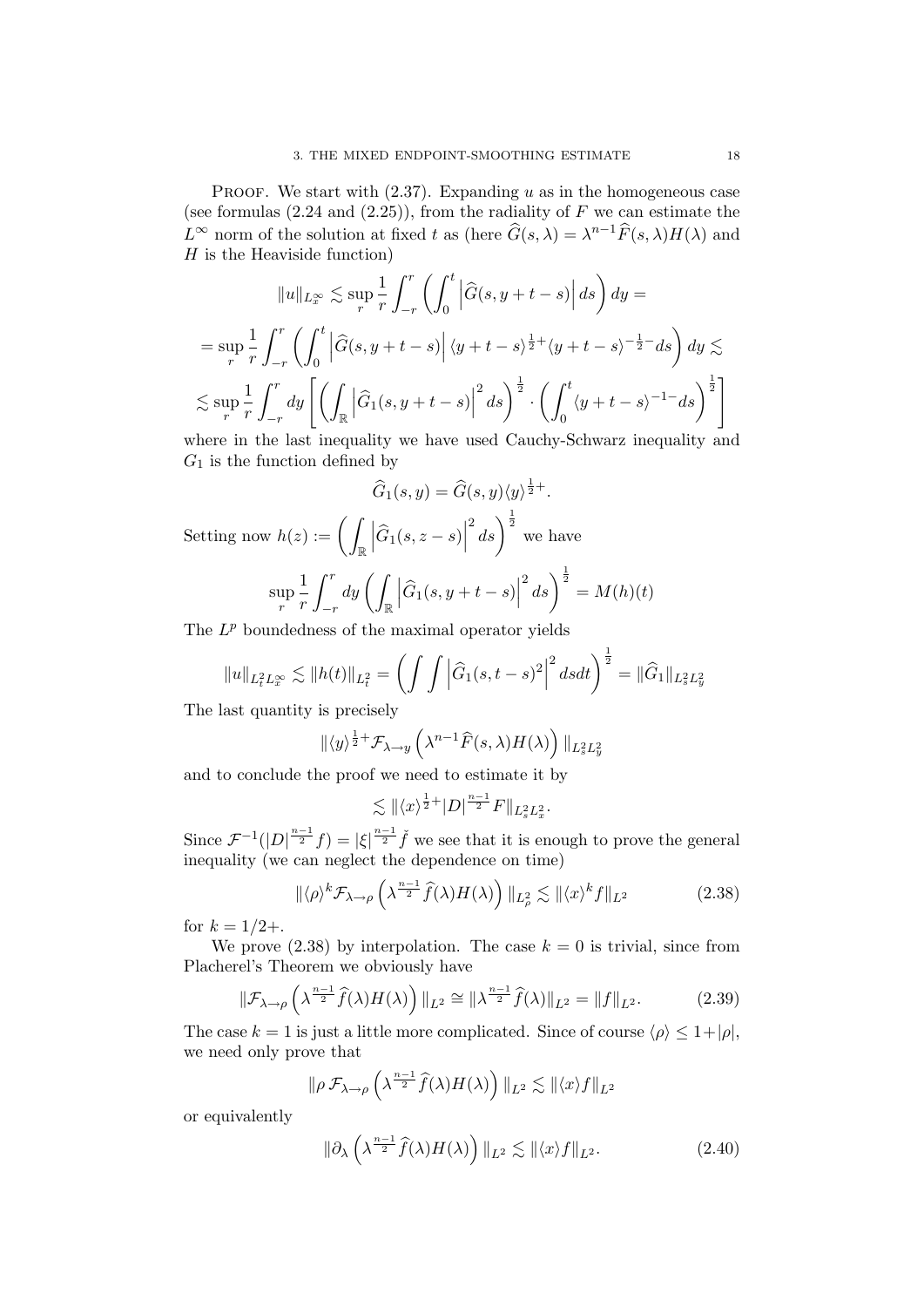We write

$$
\|\partial_{\lambda}\left(\lambda^{\frac{n-1}{2}}\widehat{f}(\lambda)\chi_{\mathbb{R}^+}(\lambda)\right)\|_{L^2}\lesssim \|\lambda^{\frac{n-1}{2}}\partial_{\lambda}\widehat{f}(\lambda)\|_{L^2_+}+\|\lambda^{\frac{n-3}{2}}\widehat{f}(\lambda)\|_{L^2_+}=I_1+I_2
$$

with the shorthand notation  $L_{+}^{2} = L^{2}(0, \infty)$ . For  $I_{1}$  we trivially have

$$
I_1 = \|\lambda^{\frac{n-1}{2}}(\widehat{\rho f})\|_{L^2} \cong \||x|f\|_{L^2}.
$$

Let's now turn to  $I_2$ . We split the norm

$$
\|\lambda^{\frac{n-3}{2}}\hat{f}(\lambda)\|_{L^2_+} = \|\lambda^{\frac{n-3}{2}}\hat{f}(\lambda)\|_{L^2(\{\lambda \geq 1\})} + \|\lambda^{\frac{n-3}{2}}\hat{f}(\lambda)\|_{L^2(\{\lambda < 1\})}.
$$

Plancherel's Theorem yields again for the first term

$$
\|\lambda^{\frac{n-3}{2}}\hat{f}(\lambda)\|_{L^2(\{\lambda\geq 1\})}\leq \|\lambda^{\frac{n-1}{2}}\hat{f}\|_{L^2(\mathbb{R})}\cong \|f\|_{L^2}.
$$

To handle the second term we use Hardy's inequality:

$$
\|\lambda^{\frac{n-3}{2}}\hat{f}(\lambda)\|_{L^2(\{\lambda < 1\})} = \|\|\xi|^{-1}\hat{f}\|_{L^2(\{\|\xi\| < 1\})} \lesssim \|\nabla_{\xi}\hat{f}\|_{L^2} \simeq \||x|f\|_{L^2}
$$

and this concludes the case  $k = 1$ . By interpolation with (2.39) we obtain the desired estimate  $(2.37)$ .

LEMMA 2.7. Let  $n = 3$  and  $F(t, \cdot)$  be of the form (2.35). Then the following estimate holds

$$
\left\| \int_0^t \frac{e^{i(t-s)|D|}}{|D|^k} \mathcal{D}^k F(s) \, ds \right\|_{L_t^2 L_x^{\infty}} \lesssim \| \langle x \rangle^{\frac{1}{2}+} |D| F \|_{L_t^2 L_x^2}.
$$
 (2.41)

*for*  $k = 0, 1$ .

PROOF. Since the operator  $i\mathcal{D}\beta(\alpha \cdot \hat{x})\phi$  applied to a radial function  $\phi$ produces the radial function  $i\beta\phi''$ , Lemma (2.6) holds, and we only need to control terms of the form (where  $F_{rad}$  denotes a radial function)

$$
\left\| \int_0^t \frac{e^{i(t-s)|D|}}{|D|^{1-j}} A_j F_{rad}(s) ds \right\|_{L_t^2 L_x^{\infty}}
$$

with  $A_j = i\beta^j(\alpha \cdot \hat{x})$ ,  $j = 0, 1$ . Recalling (2.28)-(2.30), since the quantities  $A_j$  are obviously bounded, we can estimate in both cases with

$$
\left| \int_0^t \frac{e^{i(t-s)|D|}}{|D|^{1-j}} A_j F_{rad}(s) ds \right| \lesssim \int_0^t \frac{1}{r} \int_{-r}^r |\widehat{G}(s, y+t-s)| ds dy
$$

where as before  $\widehat{G}(s,\lambda) = \lambda^2 \widehat{F}_{rad}(s,\lambda) H(\lambda)$ . Proceeding exactly as in the proof of Lemma  $(2.6)$  we obtain estimate  $(2.41)$ .

Estimate (2.36) is an immediate consequence of (2.37), (2.41) and representation (2.34)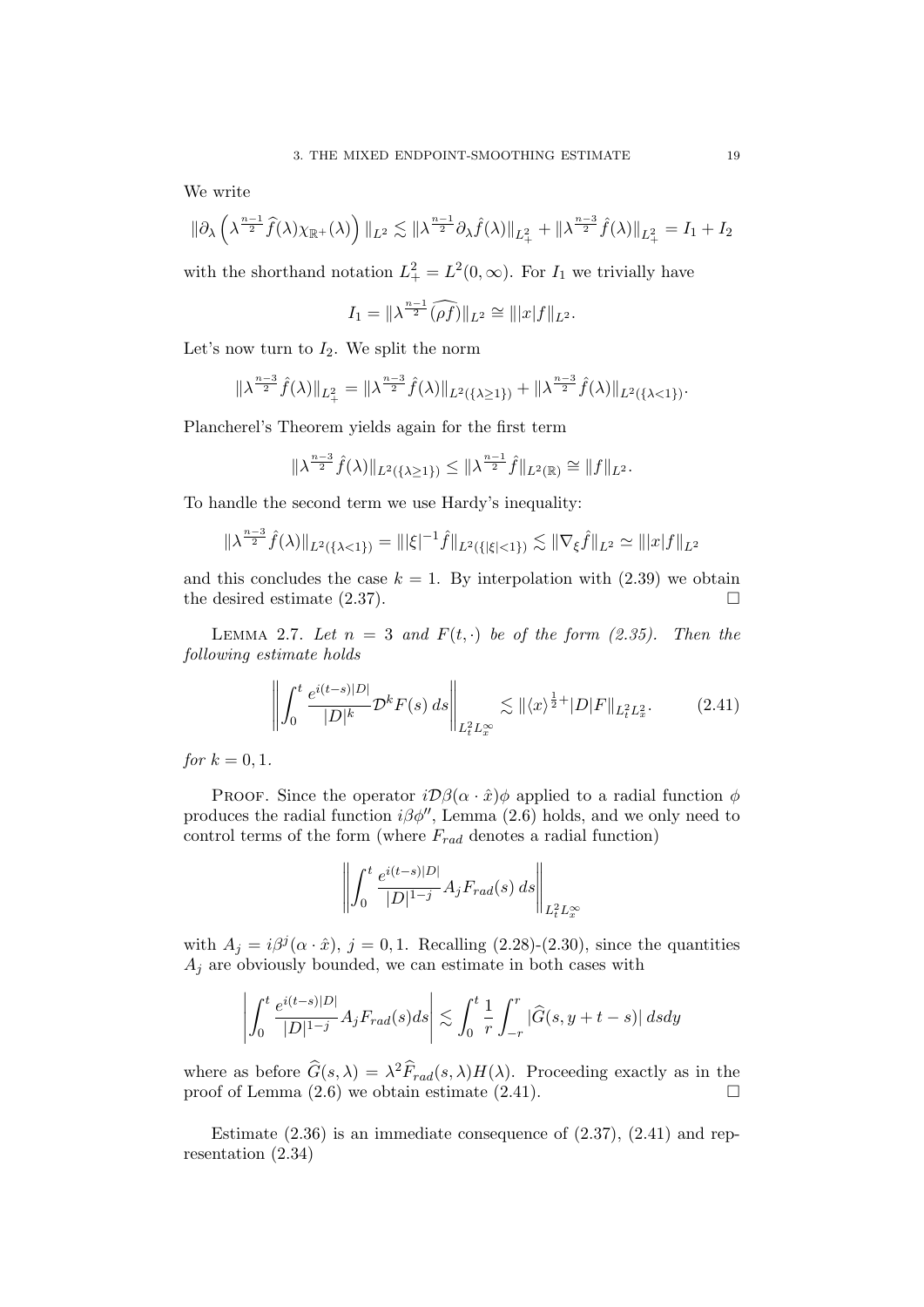#### 4. Proof of Theorem 2.1

We now turn to the proof of Theorem  $(2.1)$ . This is based on a simple application of a smoothing estimate for a Dirac equation with potential proved in [21] (see also [20], [19] for related results):

THEOREM 2.8 ([21]). Let  $V(x) = V(x)^*$  be a  $4 \times 4$  complex valued matrix and assume that for some  $\sigma > 1$  and some sufficiently small  $\delta > 0$  one has

$$
|V(x)| \le \frac{\delta}{w_{\sigma}(x)} \quad \text{where} \quad w_{\sigma}(x) = |x|(1 + |\log|x||)^{\sigma} \quad (2.42)
$$

Then the following smoothing estimate holds:

$$
||w_{\sigma}^{-1/2}e^{it(\mathcal{D}+V)}f||_{L_t^2L_x^2} \lesssim ||f||_{L^2}.
$$
\n(2.43)

It is not difficult to deduce the endpoint estimate (2.15) for the perturbed flow from the previous result and our mixed endpoint-smoothing estimate (2.36). First of all, the solution of the equation

$$
iu_t = \mathcal{D}u + Vu, \qquad u(0, x) = f
$$

can be written, regarding  $Vu$  as a right-hand member of the equation

$$
u = e^{it(\mathcal{D}+V)}f = e^{it\mathcal{D}}f + i\int_0^t e^{i(t-s)\mathcal{D}}(Vu)ds.
$$

Then we can write

$$
|||D|^{-1}u||_{L_t^2 L_x^{\infty}} = |||D|^{-1}e^{it(\mathcal{D}+V)}f||_{L_t^2 L_x^{\infty}} \leq
$$
\n
$$
\leq |||D|^{-1}e^{it\mathcal{D}}f||_{L_t^2 L_x^{\infty}} + \left||\int_0^t \frac{e^{i(t-s)\mathcal{D}}}{|D|} (V(s)e^{is(\mathcal{D}+V)}f)ds\right||_{L_t^2 L_x^{\infty}}.
$$
\n(2.44)

The first term can be estimated by  $(2.21)$  (notice that  $|D|$  commutes with  $\mathcal D$  and hence with the flow). In order to apply estimate (2.36) to the second term we need the following

LEMMA 2.9. If  $f \in \dot{H}^1$ , then  $e^{it\mathcal{D}}f \in \dot{\mathcal{H}}^1$ , and if V is of the form (2.13), then  $Ve^{it\mathcal{D}}f$  is of the form (2.35).

PROOF. We write  $f = f_1 + \mathcal{D}f_2$  with  $f_1, f_2$  radial functions. Then we have, from  $(2.20)$ ,

$$
e^{it\mathcal{D}}f = \left(\cos(t|D|) + \frac{\sin(t|D|)}{|D|}\mathcal{D}\right)(f_1 + \mathcal{D}f_2) =
$$

$$
= \cos(t|D|)f_1 + \sin(t|D|)|D|f_2 + \mathcal{D}\left(\cos(t|D|)f_2 + \frac{\sin(t|D|)}{|D|}f_1\right) =
$$

$$
= \tilde{f}_1 + \mathcal{D}\tilde{f}_2,
$$

where  $\tilde{f}_1$  and  $\tilde{f}_2$  are radial functions with the appropirate regularity, and this concludes the proof of the first statement. The proof of the second statement is trivial.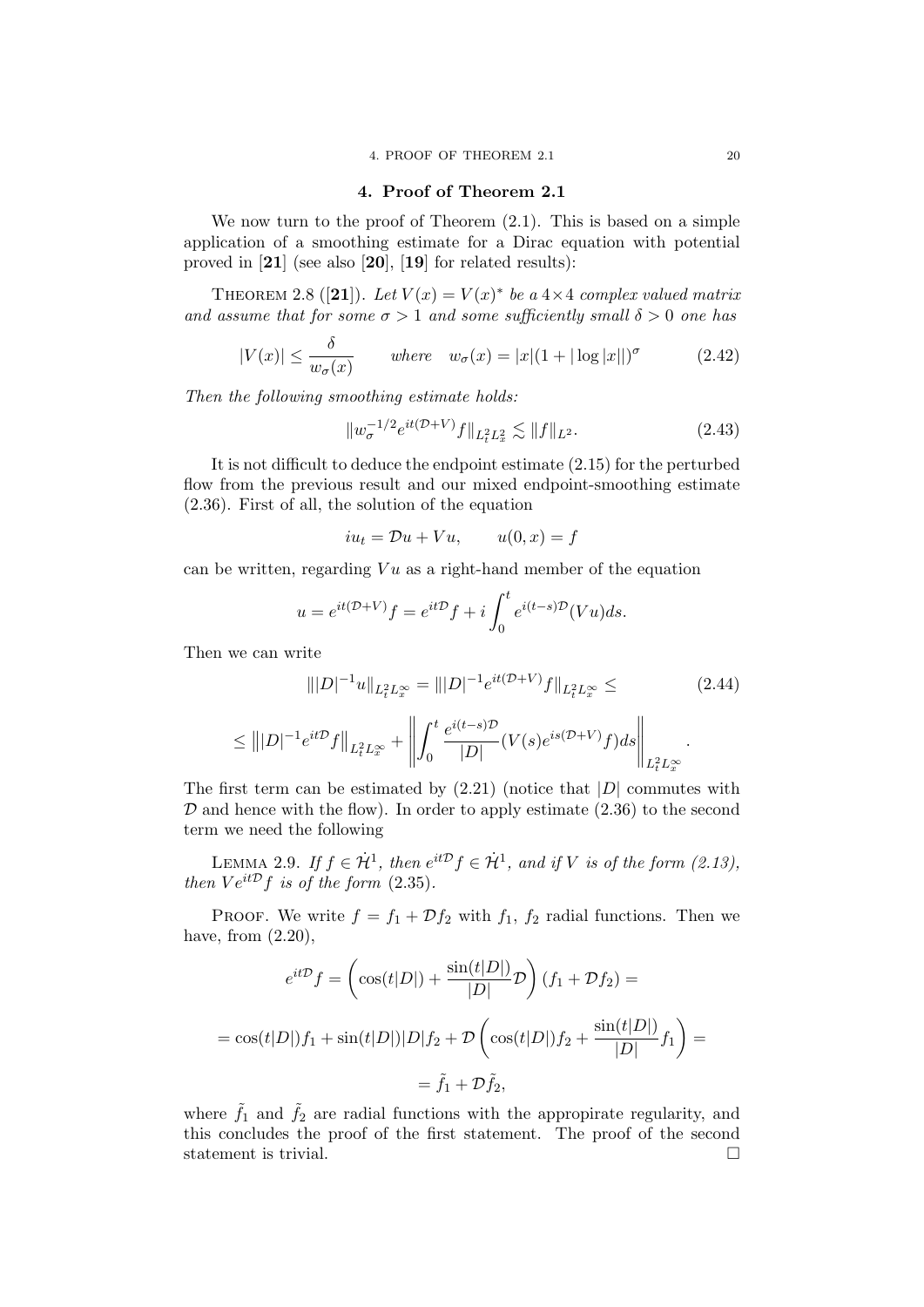We thus can estimate  $(2.44)$  with  $(2.21)$  and  $(2.36)$  obtaining

$$
\lesssim ||f||_{L^2} + ||\langle x \rangle^{\frac{1}{2}+} V u||_{L_t^2 L_x^2}
$$

Now multiplying and dividing by  $w_{\sigma}(x)^{1/2}$  in the second norm on the right hand side yields

$$
\leq \|f\|_{L^2} + \|\langle x \rangle^{1/2+} w_\sigma^{1/2} V\|_{L^\infty} \cdot \|w_\sigma^{-1/2} u\|_{L_t^2 L_x^2}.
$$

Notice that the weighted norm of  $V$  at the right hand side is bounded as it follows from assumption (2.14). Moreover (2.14) implies also that the assumption of Theorem 2.8 is satisfied. Then using (2.43) we conclude

$$
\| |D|^{-1} u \|_{L_t^2 L_x^{\infty}} \le \left( 1 + \| \langle x \rangle^{1/2+} w_{\sigma}^{1/2} V \|_{L^{\infty}} \right) \| f \|_{L^2}
$$
 (2.45)

that gives, under hypothesis (2.14) on the potential, the desired Strichartz endpoint estimate.

#### 5. Partial wave subspaces and radial Dirac operator

The purpose of this chapter is to construct, following [74], invariant subspaces for the Dirac operator with a potential having a special symmetry. To this end we use the classical decomposition of the space  $L^2(\mathbb{R}^3)^4$  in the direct sum of 2-dimensional Hilbert spaces, the partial wave subspaces, which are invariant for the Dirac operator. We shall aslo check that the lowest order partial wave subspaces are invariant even for the cubic nonlinearities that we consider here.

We begin by recalling the basic facts on the decomposition, referring to [74] for more details. We shall use the standard notation for polar coordinates in  $\mathbb{R}^3$ 

$$
x = r \sin \theta \cos \phi
$$
,  $y = r \sin \theta \sin \phi$ ,  $z = r \cos \theta$ 

with the unit vectors in the directions of the polar coordinate lines given by

$$
\begin{cases}\ne_r = (\sin \theta \cos \phi, \sin \theta \sin \phi, \cos \theta) = \frac{x}{|x|} = \hat{x} \\
e_\theta = (\cos \theta \cos \phi, \cos \theta \sin \phi, -\sin \theta) = \frac{\partial e_r}{\partial \theta} \\
e_\phi = (-\sin \phi, \cos \phi, 0) = \frac{1}{\sin \theta} \frac{\partial e_r}{\partial \phi}.\n\end{cases}
$$

Then we write for a function  $\psi \in L^2(\mathbb{R}^3)$ 

$$
\psi(r,\theta,\phi) = r\tilde{\psi}(x(r,\theta,\phi),y(r,\theta,\phi),z(r,\theta,\phi)).
$$
\n(2.46)

Since the function  $\psi(r, \cdot, \cdot)$  of the angular variables is square integrable on the unit sphere  $L^2(S^2)$ , the mapping  $\tilde{\psi} \to \psi$  defines a unitary isomorphism

$$
L^{2}(\mathbb{R}^{3}) \cong L^{2}((0, \infty), dr; L^{2}(S^{2})) = L^{2}((0, \infty), dr) \otimes L^{2}(S^{2}).
$$

Applying the transformation (2.46) on each component of the (vector valued) wavefunction, we obtain the analogous decomposition

$$
L^{2}(\mathbb{R}^{3})^{4} \cong L^{2}((0, \infty), dr) \otimes L^{2}(S^{2})^{4}.
$$

The decomposition of the Hilbert space into a "radial" and an "angular" part is very useful since the angular momentum operators

$$
\mathbf{L} = x \wedge (-i\nabla) \qquad \text{orbital angular momentum}
$$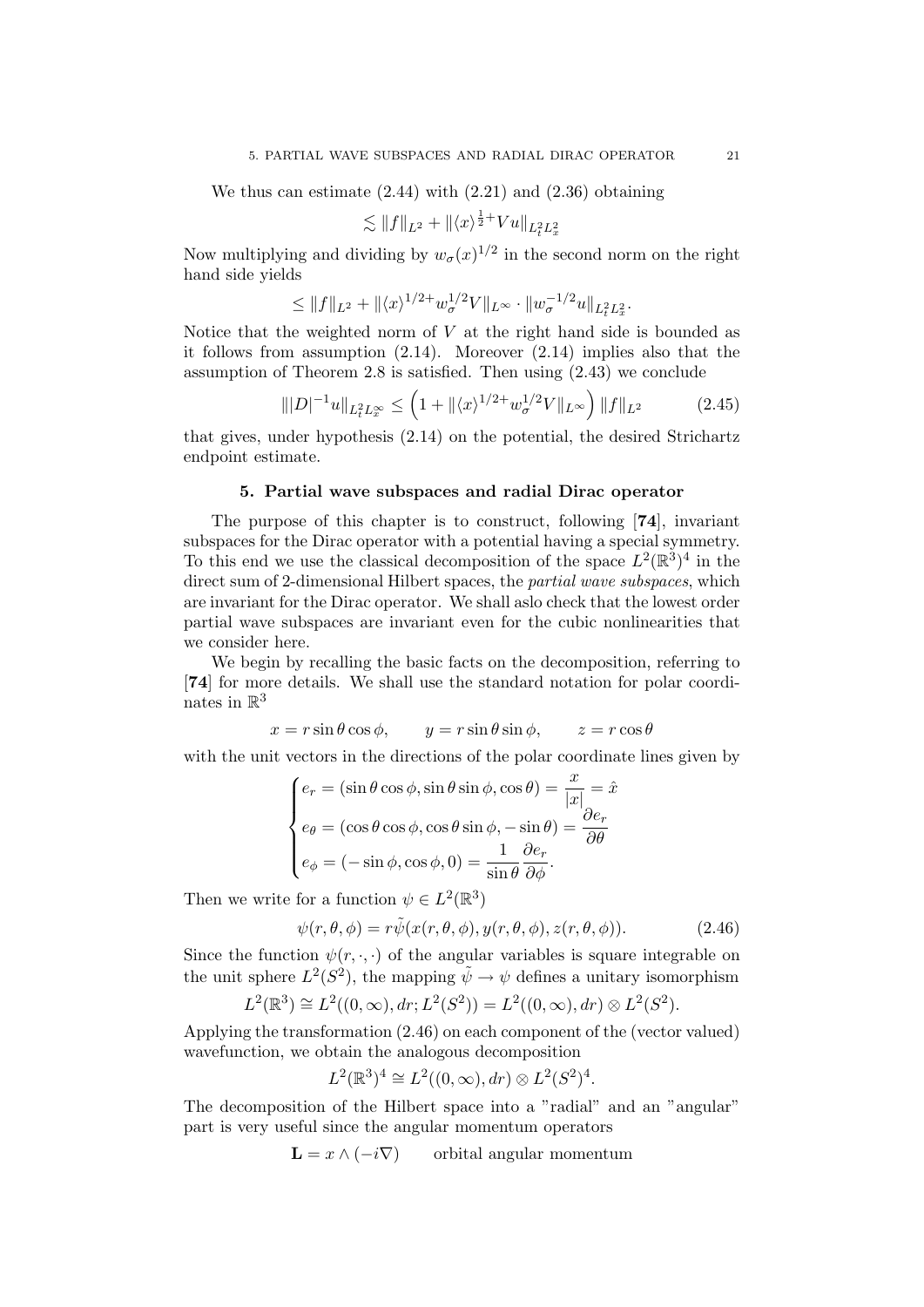$$
J = L + S \qquad \text{total angular momentum}
$$

act only on the angular part  $L^2(S^2)^4$  in a nontrivial way; here

$$
\mathbf{S} = -1/4(\alpha \wedge \alpha)
$$

is the spin angular momentum operator. Recalling the expression of  $\nabla$  in polar coordinates

$$
\nabla = e_r \frac{\partial}{\partial r} + \frac{1}{r} \left( e_\theta \frac{\partial}{\partial \theta} + e_\phi \frac{1}{\sin \theta} \frac{\partial}{\partial \theta} \right)
$$
(2.47)

we obtain that, since  $x = r \cdot e_r$ ,

$$
\mathbf{L} = i e_{\theta} \frac{1}{\sin \theta} \frac{\partial}{\partial \phi} - i e_{\phi} \frac{\partial}{\partial \theta} \tag{2.48}
$$

where the differentiation applies to each component of the wavefunction.

The Dirac operator can be written in polar coordinates as follows. Combining  $(2.47)$  and  $(2.48)$  yields

$$
-i\nabla = -i\,e_r\frac{\partial}{\partial r} - \frac{1}{r}(e_r \wedge \mathbf{L})
$$

and thus

$$
-i\alpha \cdot \nabla = -i(\alpha \cdot e_r)\frac{\partial}{\partial r} - \frac{1}{r}\alpha \cdot (e_r \wedge \mathbf{L}).\tag{2.49}
$$

By the basic property of the Dirac matrices:

$$
(\alpha \cdot A)(\alpha \cdot B) = A \cdot B + 2i\mathbf{S} \cdot (A \wedge B);
$$

which holds for any matrix-valued vector fields  $A = (A^1, A^2, A^3), B =$  $(B^1, B^2, B^3)$  with  $F^i, G^i \in \mathcal{M}_{4 \times 4}(\mathbb{C})$ , and

$$
\gamma_5 \alpha = 2\mathbf{S},
$$

where  $\gamma_5 = \begin{pmatrix} 0 & 1 \\ 1 & 0 \end{pmatrix}$ , we obtain

$$
(\alpha \cdot A)(2\mathbf{S} \cdot B) = i\gamma_5 A \cdot B - i\alpha \cdot (A \wedge B),
$$

thus equation (2.49) is equal to

$$
= -i(\alpha \cdot e_r)\frac{\partial}{\partial r} + \frac{i}{r}(\alpha \cdot e_r)(2\mathbf{S} \cdot \mathbf{L}).
$$

Finally, introducing the spin orbit operator

$$
K = \beta(2\mathbf{S} \cdot \mathbf{L} + 1) \equiv \beta(J^2 - L^2 + 1/4)
$$
 (2.50)

where we used the identity  $J^2 = (L+S)^2 = L^2 + 2S \cdot L + 3/4$ , we arrive at the following representation:

PROPOSITION 2.10. The 3-dimensional Dirac operator can be written as

$$
\mathcal{D} = -i(\alpha \cdot \hat{x}) \left( \frac{\partial}{\partial r} + \frac{1}{r} - \frac{1}{r} \beta K \right)
$$
 (2.51)

where K is the spin orbit operator defined in  $(2.50)$ .

The key step to construct the invariant spaces is the following: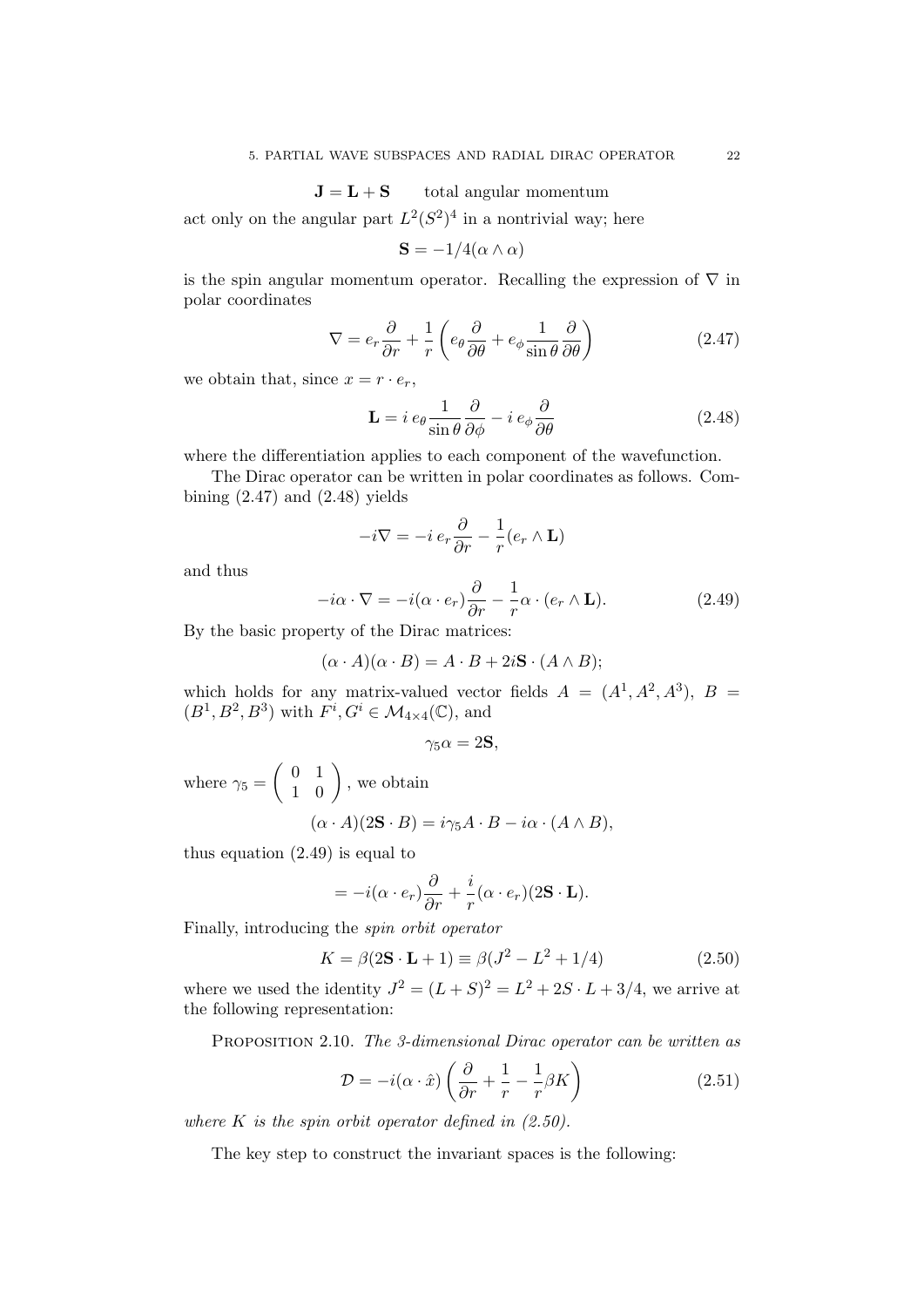PROPOSITION 2.11. For each choice  $(j, m_j, k_j)$  with  $j = \frac{1}{2}$  $\frac{1}{2}, \frac{3}{2}$  $\frac{3}{2}, \frac{5}{2}$  $\frac{5}{2},.., m_j =$  $-j, -j + 1, ..., +j, k_j = -(j + 1/2), +(j + 1/2),$  there exist precisely two eigenfunctions  $\Phi_m^{\pm}$  $^{\pm}_{m_j,k_j} \in C^{\infty}(S^2)^4$  satisfying the following relations:

$$
J^{2}\Phi_{m_{j},k_{j}} = j(j+1)\Phi_{m_{j},k_{j}},
$$
  
\n
$$
J_{3}\Phi_{m_{j},k_{j}} = m_{j}\Phi_{m_{j},k_{j}},
$$
  
\n
$$
K\Phi_{m_{j},k_{j}} = -k_{j}\Phi_{m_{j},k_{j}}.
$$

The family  $\Phi_m^{\pm}$  $_{m_j,k_j}^{\pm}$  forms an orthonomral basis of  $L^2(\mathbb{S}^2)^4$ .

The functions  $\Phi_{m_j,k_j}$  can be written explicitly using spherical harmonics. We first recall the following representation of 3-dimensional spherical harmonics

$$
Y_l^m(\theta,\phi) = \sqrt{\frac{2l+1}{4\pi} \frac{(l-m)!}{(l+m)!}} e^{im\phi} P_l^m(\cos\theta) \qquad \forall -l \le m \le l. \tag{2.52}
$$

where  $P_l^m$  are the Legendre polynomials

$$
P_l^m(x) = \frac{(-1)^m}{2^l l!} (1 - x^2)^{m/2} \frac{d^{m+l}}{dx^{m+l}} (x^2 - 1)^l.
$$
 (2.53)

As it is well known, the spherical harmonics form a complete orthonormal set in  $L^2(S^2)$ , i.e. every function  $f \in L^2(S^2)$  can be written as

$$
f(\theta,\phi) = \sum_{l=0}^{\infty} \sum_{m=-l}^{l} f_l^m Y_l^m(\theta,\phi)
$$

for some constants  $f_l^m$ ; moreover, they are eigenfunctions of both the operators  $L^2$  and  $L_3$ , i.e.

$$
L^2 Y_l^m = l(l+1) Y_l^m \tag{2.54}
$$

$$
L_3 Y_l^m = m Y_l^m. \tag{2.55}
$$

We now define for  $j = \frac{1}{2}$  $\frac{1}{2}, \frac{3}{2}$  $\frac{3}{2}, \frac{5}{2}$  $\frac{5}{2},.., m_j = -j, -j + 1,...,+j$  the functions  $\Psi_{i\pm}^{m_j}$  $\frac{m_j}{j\mp 1/2} \in L^2(S^2)^2$ :

$$
\Psi_{j-1/2}^{m_j} = \frac{1}{\sqrt{2j}} \left( \frac{\sqrt{j+m_j} Y_{j-1/2}^{m_j - 1/2}}{\sqrt{j-m_j} Y_{j-1/2}^{m_j + 1/2}} \right) \tag{2.56}
$$

$$
\Psi_{j+1/2}^{m_j} = \frac{1}{\sqrt{2j+2}} \begin{pmatrix} \sqrt{j+1-m_j} \, Y_{j+1/2}^{m_j-1/2} \\ -\sqrt{j+1+m_j} \, Y_{j+1/2}^{m_j+1/2} \end{pmatrix} . \tag{2.57}
$$

These functions are, as it is easily seen, eigenfunctions of both the operators  $L^2$  and  $J^2 = L^2 + \sigma \cdot L + 3/4$  with eigenvalues  $l(l+1)$  and  $j(j+1)$  respectively. So we conclude, in view of (2.50), that the functions in Proposition 2.11 are given by

$$
\Phi_{m_j, \mp(j+1/2)}^+ = \begin{pmatrix} i\Psi_{j\mp1/2}^{m_j} \\ 0 \end{pmatrix} \qquad \Phi_{m_j, \mp(j+1/2)}^- = \begin{pmatrix} 0 \\ \Psi_{j\pm1/2}^{m_j} \end{pmatrix} . \tag{2.58}
$$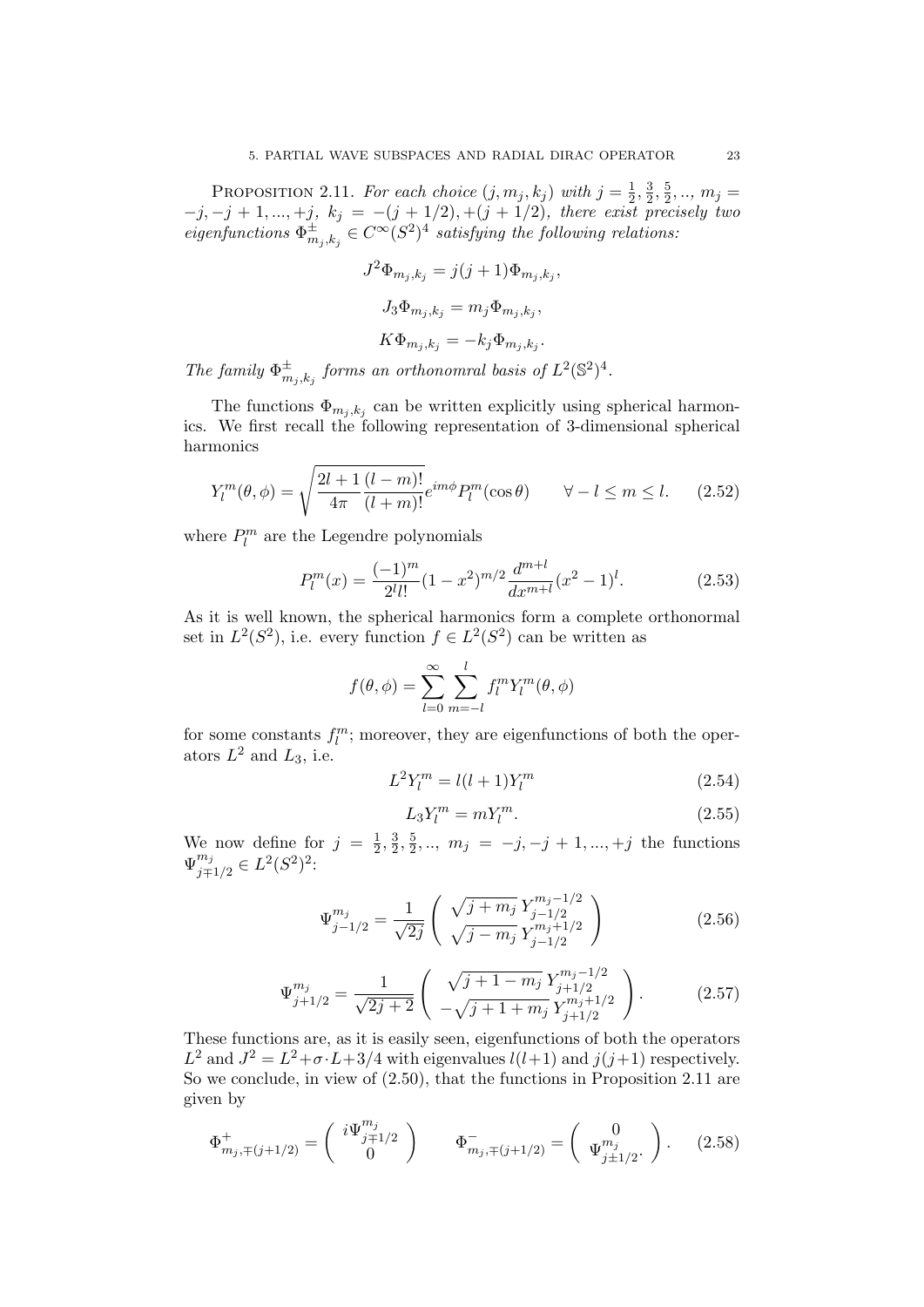Thus the Hilbert space  $L^2(S^2)^4$  is the orthogonal direct sum of 2-dimensional Hilbert spaces  $\mathcal{H}_{m_j,k_j}$ , which are spanned by simultaneous eigenfunctions  $\Phi^{\pm}_m$  $_{m_j,k_j}$  of  $J^2$  and K:

$$
L^{2}(S^{2})^{4} = \bigoplus_{j=\frac{1}{2},\frac{3}{2},\dots}^{\infty} \bigoplus_{m_{j}=-j}^{j} \bigoplus_{k_{j}=\pm (j+\frac{1}{2})} \mathcal{H}_{m_{j},k_{j}}
$$
(2.59)

Easy calculations show that the functions  $\Psi_{j\pm 1/2}^{m_j}$  satisfy

$$
(\sigma \cdot \hat{x}) \Psi^{m_j}_{j \pm 1/2} = \Psi^{m_j}_{j \mp 1/2},
$$

and hence

$$
i(\alpha \cdot \hat{x})\Phi_{m_j,k_j}^{\pm} = \mp \Phi_{m_j,k_j}^{\mp}.
$$
\n(2.60)

This proves the following:

LEMMA 2.12. The subspaces  $\mathcal{H}_{m_j,k_j}$  are left invariant by the operators β and

 $\alpha \cdot \hat{x}$ . With respect to the basis  $\{\Phi_m^+\}$  $_{m_j,k_j}^+\Phi_m^ \{ \bar{m}_{j}, k_{j} \}$  defined above, these operators are represented by the  $2 \times 2$  matrices

$$
\beta = \begin{pmatrix} 1 & 0 \\ 0 & -1 \end{pmatrix}, \qquad -i\alpha \cdot \hat{x} = \begin{pmatrix} 0 & -1 \\ 1 & 0 \end{pmatrix}.
$$
 (2.61)

The decomposition just shown obviously implies a similar one of  $L^2(\mathbb{R}^3)^4$ , in which each *partial wave subspace*  $L^2((0,\infty), dr) \otimes \mathcal{H}_{m_j,k_j}$  is isomorphic to  $L^2((0,\infty),dr)^2$  if we choose the basis  $\{\Phi_m^+\}$  $_{m_j,k_j}^+,\Phi_m^ \{m_j, k_j\}$ . There is in fact a unitary isomorphism between the Hilbert spaces:

$$
L^{2}(\mathbb{R}^{3})^{4} \cong \bigoplus L^{2}((0,\infty),dr) \otimes \mathcal{H}_{m_{j},k_{j}}.
$$
 (2.62)

This decomposition and (2.51) allow us to easily calculate the action of the Dirac operator (at least on differentiable states) even in the presence of a suitable potential.

PROPOSITION 2.13. The Dirac operator  $(2.51)$  with the potential

$$
V(x) = V_1(|x|) \mathbb{I}_4 + i\beta(\alpha \cdot \hat{x}) V_2(|x|)
$$
\n(2.63)

leaves the partial wave subspaces  $C_0^{\infty}(0,\infty) \otimes \mathcal{H}_{m_j,k_j}$  invariant. With respect to the basis  $\Phi_m^+$  $^+_{m_j,k_j},\Phi^-_m$  $\bar{m}_{j,k_j}^{\phantom{\dagger}}$  the Dirac operator on each subspace can be represented by the operator

$$
d_{m_j,k_j} = \begin{pmatrix} V_1(|x|) & -\frac{d}{dr} + \frac{k_j}{r} + V_2(|x|) \\ \frac{d}{dr} + \frac{k_j}{r} + V_2(|x|) & V_1(|x|) \end{pmatrix}
$$
 (2.64)

which is well defined over  $C_0^{\infty}(0,\infty)^2 \subset L^2((0,\infty),dr)^2$ . Moreover, the Dirac operator  $\mathcal D$  on  $C_0^\infty(\mathbb R^3)^{\mathcal X}$  is unitary equivalent to the direct sum of the partial wave Dirac operators  $d_{m_j,k_j}$ ,

$$
\mathcal{D} \cong \bigoplus_{j=\frac{1}{2},\frac{3}{2},\dots}^{\infty} \bigoplus_{m_j=-j}^{j} \bigoplus_{k_j=\pm (j+\frac{1}{2})} d_{m_j,k_j}
$$
(2.65)

REMARK 2.1. Proposition 2.13 holds for slightly more general potentials (see [74]), but we shall not need this fact here.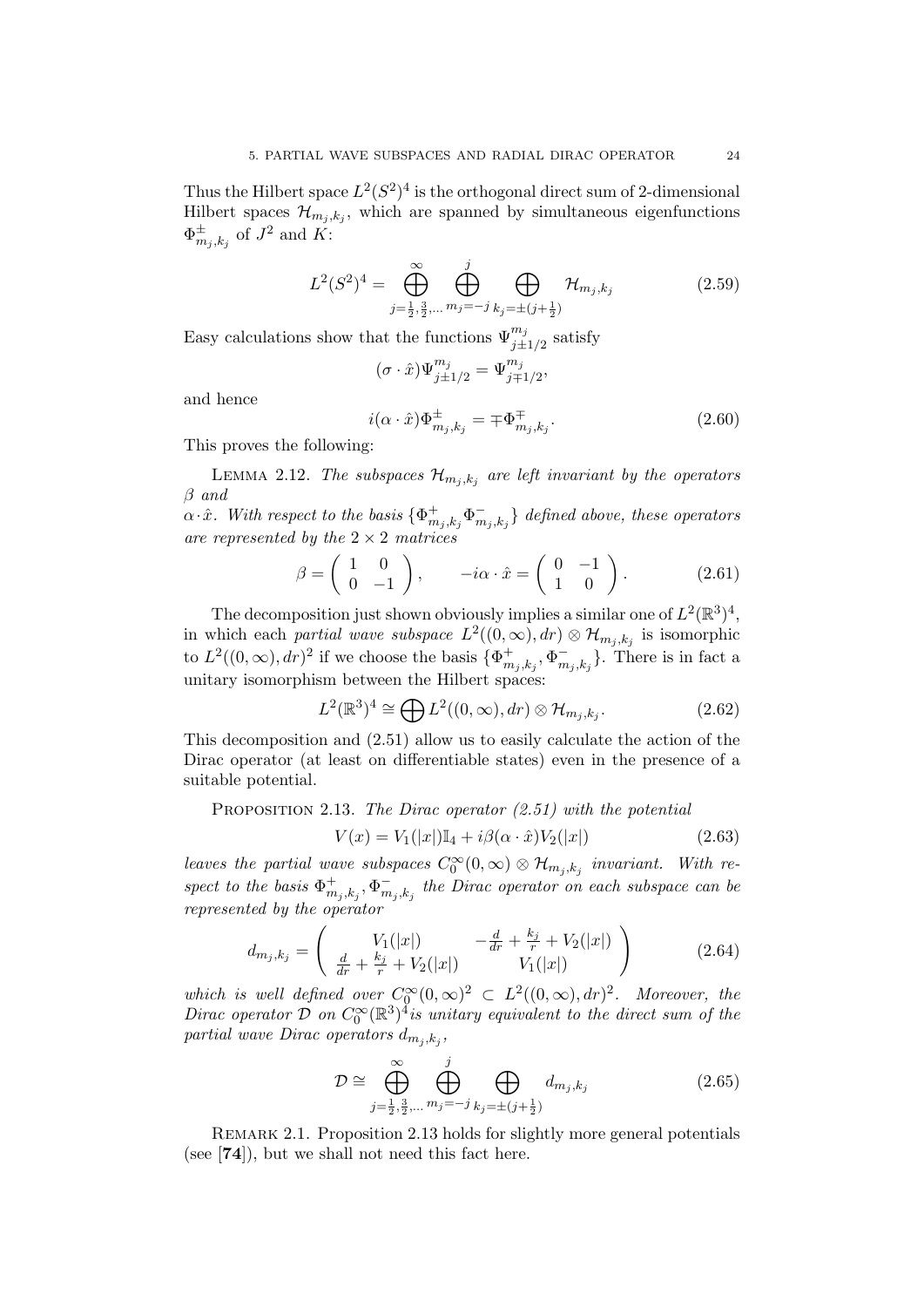REMARK 2.2. The operator in  $(2.64)$  is also known as *radial Dirac op*erator. It can be proved that  $d_{m_j,k_j}$  is essentially self-adjoint (for every j) on  $C_0^{\infty}(0, \infty)$  if and only if  $\mathcal{D} + V$  is essentially self-adjoint on  $C_0^{\infty}(\mathbb{R}^3 \setminus \{0\})$ .

Thus using spherical coordinates it is possible to construct invariant spaces for the perturbed Dirac operator. What may come as a surprise is that for  $j = 1/2$  the partial wave subspaces are also invariant for the cubic nonlinearity, and this fact is obviously crucial for the nonlinear application we shall prove in the next chapter.

LEMMA 2.14. Let  $j = 1/2$  and let  $(m_{1/2}, k_{1/2})$  be one of the couples  $(-1/2,-1), (-1/2,1), (1/2,-1), (1/2,1).$  Then the partial wave subspaces  $C_0^{\infty}((0,\infty),dr){\otimes}{\mathcal H}_{m_{1/2},k_{1/2}}$  are invariant for the cubic nonlinearities  $P_3(u)=$  $\langle u, u \rangle u$  and  $\langle \beta u, u \rangle u$ , i.e.

$$
u \in C_0^{\infty}((0,\infty), dr) \otimes \mathcal{H}_{m_{1/2},k_{1/2}} \Rightarrow P_3(u) \in C_0^{\infty}((0,\infty), dr) \otimes \mathcal{H}_{m_{1/2},k_{1/2}}.
$$
\n(2.66)

PROOF. We explicitly write down the functions  $\Phi^+$ ,  $\Phi^-$  in the four cases: a straightforward calculation using formulas (2.52), (2.53), (2.56), (2.57) and (2.58) yields

$$
\Phi_{-1/2,-1}^{+} = \begin{pmatrix} 0 \\ i \\ \frac{2\sqrt{\pi}}{0} \\ 0 \end{pmatrix} \qquad \Phi_{-1/2,-1}^{-} = \begin{pmatrix} 0 \\ 0 \\ \frac{1}{2\sqrt{\pi}} e^{i\phi} \sin \theta \\ -\frac{1}{2\sqrt{\pi}} \cos \theta \end{pmatrix} . \tag{2.67}
$$

$$
\Phi^{+}_{-1/2,1} = \begin{pmatrix} \frac{i}{2\sqrt{\pi}}e^{i\phi}\sin\theta\\ -\frac{i}{2\sqrt{\pi}}\cos\theta\\ 0\\ 0 \end{pmatrix} \qquad \Phi^{-}_{-1/2,1} = \begin{pmatrix} 0\\ 0\\ 0\\ \frac{1}{2\sqrt{\pi}} \end{pmatrix}.
$$
 (2.68)

$$
\Phi_{1/2,-1}^{+} = \begin{pmatrix} \frac{i}{2\sqrt{\pi}} \\ 0 \\ 0 \\ 0 \end{pmatrix} \qquad \Phi_{1/2,-1}^{-} = \begin{pmatrix} 0 \\ 0 \\ \frac{1}{2\sqrt{\pi}}\cos\theta \\ \frac{1}{2\sqrt{\pi}}e^{i\phi}\sin\theta \end{pmatrix} . \tag{2.69}
$$

$$
\Phi_{1/2,1}^{+} = \begin{pmatrix} i & \cos \theta \\ \frac{i}{2\sqrt{\pi}} e^{i\phi} \sin \theta \\ 0 & 0 \end{pmatrix} \qquad \Phi_{1/2,1}^{-} = \begin{pmatrix} 0 \\ 0 \\ \frac{1}{2\sqrt{\pi}} \\ 0 \end{pmatrix}.
$$
 (2.70)

We prove Lemma  $(2.14)$  for the couple  $(1/2, 1)$ , i.e. for functions of the form (2.70), being the proof for the other cases completely analogous.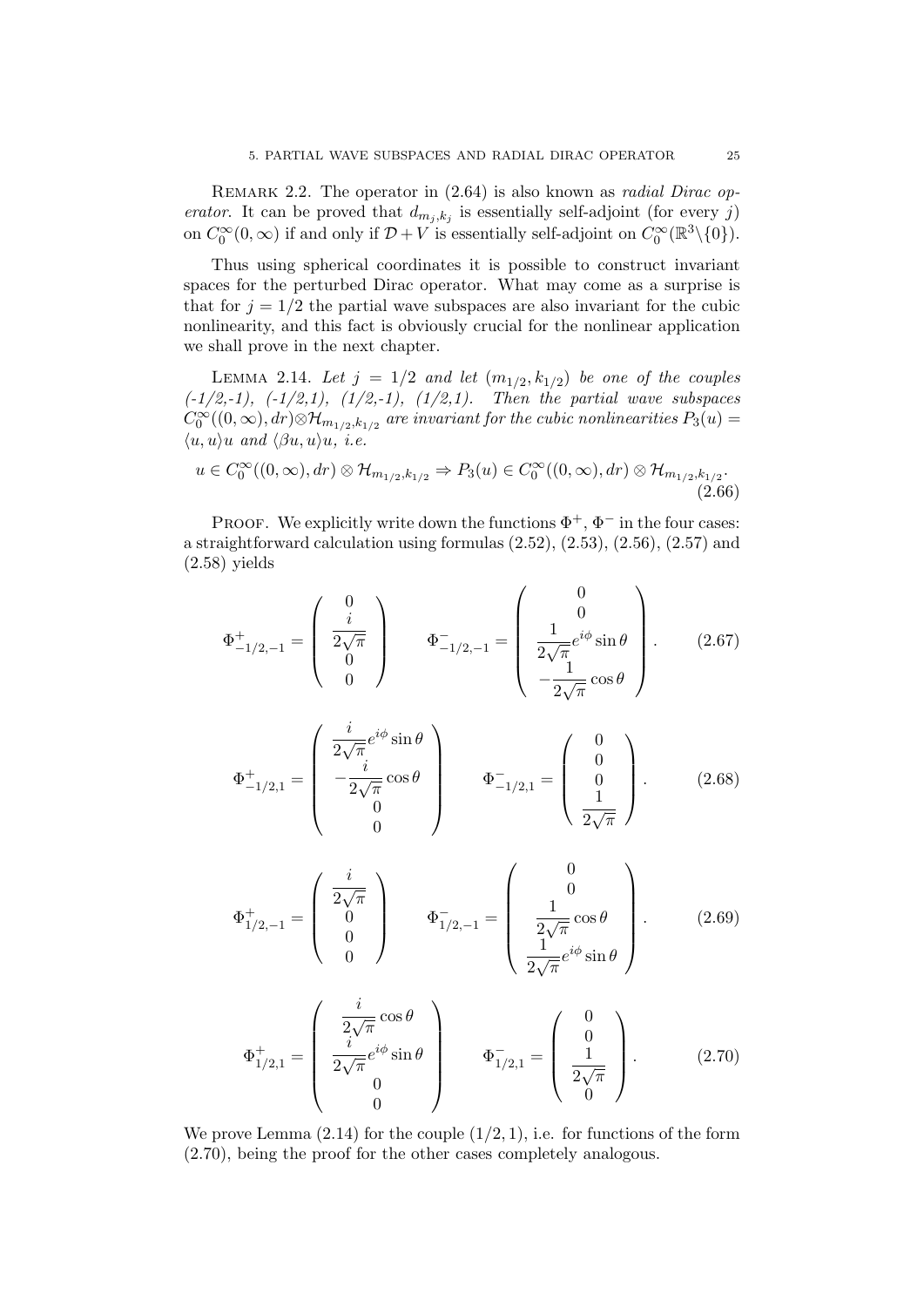The generic function  $u \in L^2((0,\infty), dr) \otimes \mathcal{H}_{1/2,1}$  can be written as

$$
u(r, \theta, \phi) = u^{+}(r)\Phi_{1/2,1}^{+}(\theta, \phi) + u^{-}(r)\Phi_{1/2,1}^{-}(\theta, \phi)
$$

for some radial functions  $u^+, u^-$ . So f takes the vectorial form

$$
u = \begin{pmatrix} u^+(r) \frac{i}{2\sqrt{\pi}} \cos \theta \\ u^+(r) \frac{i}{2\sqrt{\pi}} e^{i\phi} \sin \theta \\ \frac{u^-(r)}{2\sqrt{\pi}} \\ 0 \end{pmatrix}.
$$
 (2.71)

Thus the Hermitian product  $\langle u, u \rangle$  yields

$$
\langle u, u \rangle = -\frac{1}{4\pi} \cos^2 \theta \, u^+(r)^2 - \frac{1}{4\pi} \sin^2 \theta \, u^+(r)^2 + \frac{1}{4\pi} u^-(r)^2 =
$$

$$
= -\frac{1}{4\pi} \left( u^+(r)^2 - u^-(r)^2 \right)
$$

that has no angular components. This proves that if  $u \in C_0^{\infty}((0, \infty), dr)$  ⊗  $\mathcal{H}_{m_{1/2},k_{1/2}}$  then  $\langle \beta u, u \rangle u \in C_0^{\infty}((0,\infty), dr) \otimes \mathcal{H}_{m_{1/2},k_{1/2}}$ .

Minor modifications yield the same result also for the nonlinear term  $\langle u, u \rangle u$ . In fact we know from Lemma (2.66) that the operator  $\beta$  acts on the partial wave subspaces in a very simple way with respect to the basis  $\{\Phi^+, \Phi^-\}$ : if in fact we associate to the function u its coordinates  $(u^+(r), u^-(r))$  with respect to such a basis we have  $\beta u = (u^+(r), -u^-(r)),$ so that

$$
\langle \beta u, u \rangle = -\frac{1}{4\pi} \cos^2 \theta u^+(r)^2 - \frac{1}{4\pi} \sin^2 \theta u^+(r)^2 - \frac{1}{4\pi} u^-(r)^2 =
$$
  
=  $-\frac{1}{4\pi} (u^+(r)^2 + u^-(r)^2)$ 

that again has no angular components, and this shows that if  $u \in C_0^{\infty}((0, \infty), dr)$  $\mathcal{H}_{m_{1/2},k_{1/2}}$  then  $\langle u, u \rangle u \in C_0^{\infty}((0,\infty), dr) \otimes \mathcal{H}_{m_{1/2},k_{1/2}}$ .

#### 6. Global existence for the nonlinear equation

As an application of the results we have presented in the previous chapter we can now prove global existence for problem (2.18) with small initial data in one of the four partial wave subspaces  $\dot{H}^1((0,\infty), dr) \otimes \mathcal{H}_{m_{1/2}, k_{1/2}}$ . Our goal is to prove

THEOREM 2.15. Consider the Cauchy problem for the 3-dimensional nonlinear Dirac equation

$$
iu_t - Du + V(x)u = P_3(u), \t u(0, x) = f(x) \t (2.72)
$$

where the potential V is of the form

$$
V = V_1(|x|) \mathbb{I}_4 + i\beta(\alpha \cdot \hat{x}) V_2(|x|)
$$

and satisfies assumption (2.14), while the nonlinear term  $P_3(u)$  is either of the form  $\langle \beta u, u \rangle u$  or  $\langle u, u \rangle u$ .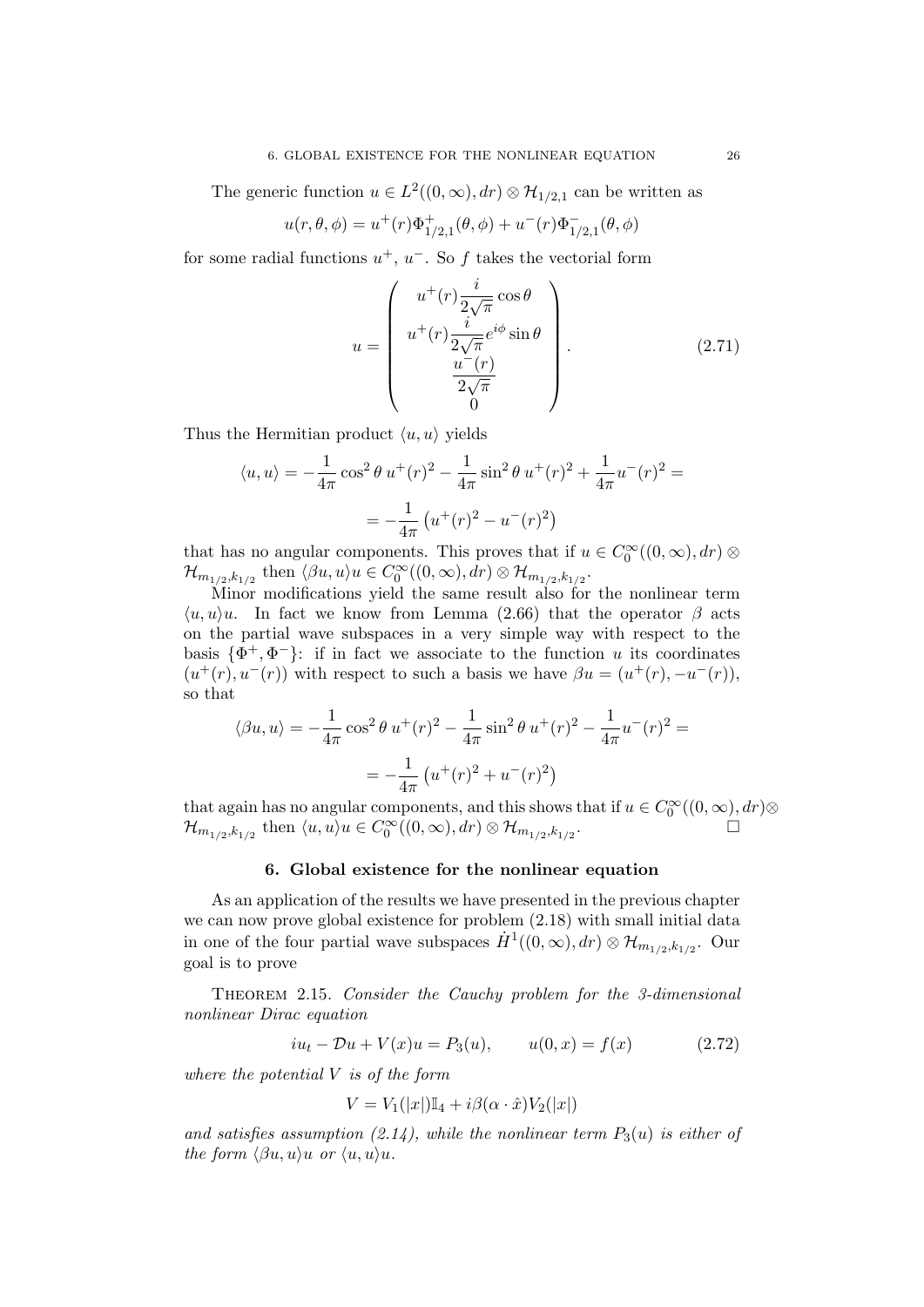Then for every initial data  $f \in \dot{H}^1((0,\infty), dr) \otimes \mathcal{H}_{m_{1/2},k_{1/2}}$ , with sufficiently small  $\dot{H}^1$  norm, there exists a unique global solution  $u(t, x)$  to problem (2.18) in the class  $C_t(\mathbb{R}, \dot{H}^1) \cap L_t^2(\mathbb{R}, L^{\infty})$ .

PROOF. The proof is identical for both choices of the form of the nonlinear term. We rewrite (2.18) in integral form

$$
u = e^{it\mathcal{D}} f + i \int_0^t e^{i(t-s)\mathcal{D}} \left( V(s)u(s) + P_3(u(s)) \right) ds = \qquad (2.73)
$$
  
=  $e^{it\mathcal{D}} f + i \int_0^t e^{i(t-s)\mathcal{D}} \left( V(s)u(s) \right) ds + i \int_0^t e^{i(t-s)\mathcal{D}} \left( P_3(u(s)) \right) ds =$   
=  $e^{it(\mathcal{D}+V)} f + i \int_0^t e^{i(t-s)\mathcal{D}} \left( P_3(u(s)) \right) ds \equiv \Phi(u) \equiv I_1 + I_2$ 

we denote by  $\Phi(u)$  the RHS of (2.73) and we check that the map  $\Phi$  is a contraction on the function space

$$
X = L_t^2 L_x^{\infty} \cap L_t^{\infty} \dot{H}_x^1.
$$

In order to estimate the first term  $I_1$  we use our endpoint Strichartz estimate (2.15), observing that if  $f \in \dot{H}^1((0,\infty), dr) \otimes \mathcal{H}_{m_{1/2},k_{1/2}}$  then in particular f is of the form  $f = f_1 + \mathcal{D}f_2$  with  $f_1$ ,  $f_2$  radial functions, so estimate (2.15) holds and gives

$$
||I_1||_X \lesssim ||f||_{\dot{H}^1} \tag{2.74}
$$

Now we need to handle the nonlinear term  $I_2$ . By Minkowski inequality

$$
\left\| \int_0^t e^{i(t-s)\mathcal{D}} P_3(u(s))ds \right\|_X \leq \int_0^\infty \|e^{it\mathcal{D}} e^{-is\mathcal{D}} P_3(u(s))\|_X ds.
$$

By energy conservation we have

$$
||e^{it\mathcal{D}}e^{-is\mathcal{D}}P_3(u(s))||_{L_t^{\infty}\dot{H}^1} = ||P_3(u(s))||_{L_s^{\infty}\dot{H}^1}
$$

On the other hand, in view of Lemma (2.14), we can use estimate (2.21) and we have

$$
||e^{it\mathcal{D}}e^{-is\mathcal{D}}P_3(u(s))||_{L_t^2L_x^{\infty}} = ||P_3(u(s))||_{\dot{H}^1} \leq ||P_3(u(s))||_{L_x^{\infty}\dot{H}^1}.
$$

Thus

$$
||I_2||_X \lesssim ||P_3(u(s))||_{L^\infty_s \dot H^1}
$$

Then by Hölder inequality in  $t, x$  we obtain

$$
\|P_3(u)\|_{L^1_t \dot H^1_x} \leq \|u\|_{L^2_t L^\infty_x}^2 \|u\|_{L^\infty_t \dot H^1_x}
$$

which implies

$$
\|\Phi(u)\|_X \lesssim \|f\|_{\dot{H}^1} + \|u\|_X^3.
$$

An analogous computation gives

$$
\|\Phi(u) - \Phi(v)\|_X \lesssim (\|u\|_X^2 + \|v\|_X^2) \|u - v\|_X. \tag{2.75}
$$

Therefore if the data belong to a sufficiently small ball in  $\dot{H}^1$ ,  $\Phi$  is a contraction on that ball, and its unique fixed point is the unique global solutions to problem  $(2.18)$  in the space X.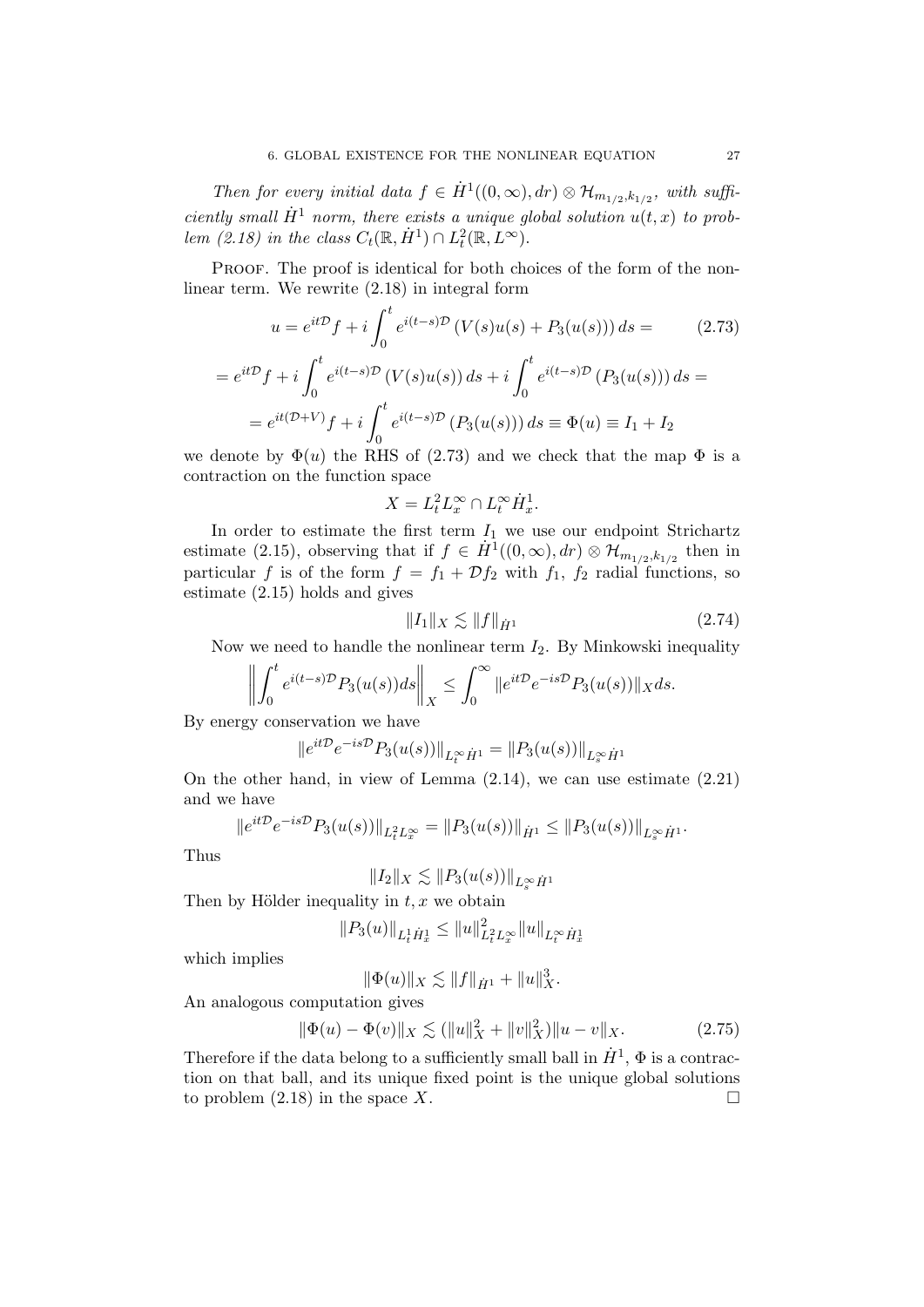## CHAPTER 3

# Endpoint estimates with angular regularity

# 1. Introduzione

The main topic of this chapter is again the cubic massless Dirac equation on  $\mathbb{R}^{1+3}$  perturbed with a potential

$$
\begin{cases}\ni u_t - \mathcal{D}u(t,x) + V(x)u = P_3(u) \\
u(0,x) = f(x)\n\end{cases} \tag{3.1}
$$

(the notation here is the same as the previous chapter). As we have already widely discussed (see section 1), the cubic nonlinearity

$$
P_3(u) = \langle \beta u, u \rangle u
$$
 or  $P_3(u) = \langle u, u \rangle u$ 

is  $\dot{H}^1$ -critical with respect to the scale-invariance of the Dirac operator, and since the endpoint Strichartz estimate

$$
||e^{it\mathcal{D}}f||_{L^2L^\infty} \lesssim ||f||_{\dot{H}^1} \tag{3.2}
$$

fails even in the free case, we cannot directly apply the standard fixed-point strategy in order to prove well-posedness for problem (3.1).

In an attempt to overcome this limitation, in recent years some refined estimates involving angular regularity have been investigated leading to interesting improvements. We introduce the natural notations

$$
||f||_{L_r^a L_\omega^b} = \left(\int_0^\infty ||f(r \, \cdot \,)||_{L^b(\mathbb{S}^{n-1})}^a r^{n-1} dr\right)^{\frac{1}{a}}
$$

and

$$
||f||_{L_r^{\infty}L_{\omega}^b} = \sup_{r \geq 0} ||f(r \cdot ||_{L^b(\mathbb{S}^{n-1})}.
$$

Then the following estimate for the free wave propagator is proved in [51]:

$$
n=3, \qquad \|e^{it|D|}f\|_{L_t^2 L_r^\infty L_\omega^p} \lesssim \sqrt{p} \cdot \| |D|f\|_{L^2}, \qquad \forall p < \infty \tag{3.3}
$$

(we have already pointed out in chapter 2 the strict connection that exists between the Dirac and the wave equation).

Notice that the norm at the left hand side distinguishes between the integrability in the radial and tangential directions. Using estimate (3.3), Machihara et al. were able to prove global well posedness for problem (3.1) with  $V = 0$  for small  $\dot{H}^1$ -norm data with slight additional angular regularity, and in particular for all *radial*  $\dot{H}^1$  data. This is especially interesting since radial data do not correspond to radial solution for the Dirac equation (due to the fact that the operator  $D$  does not commute with rotations of  $\mathbb{R}^3$ .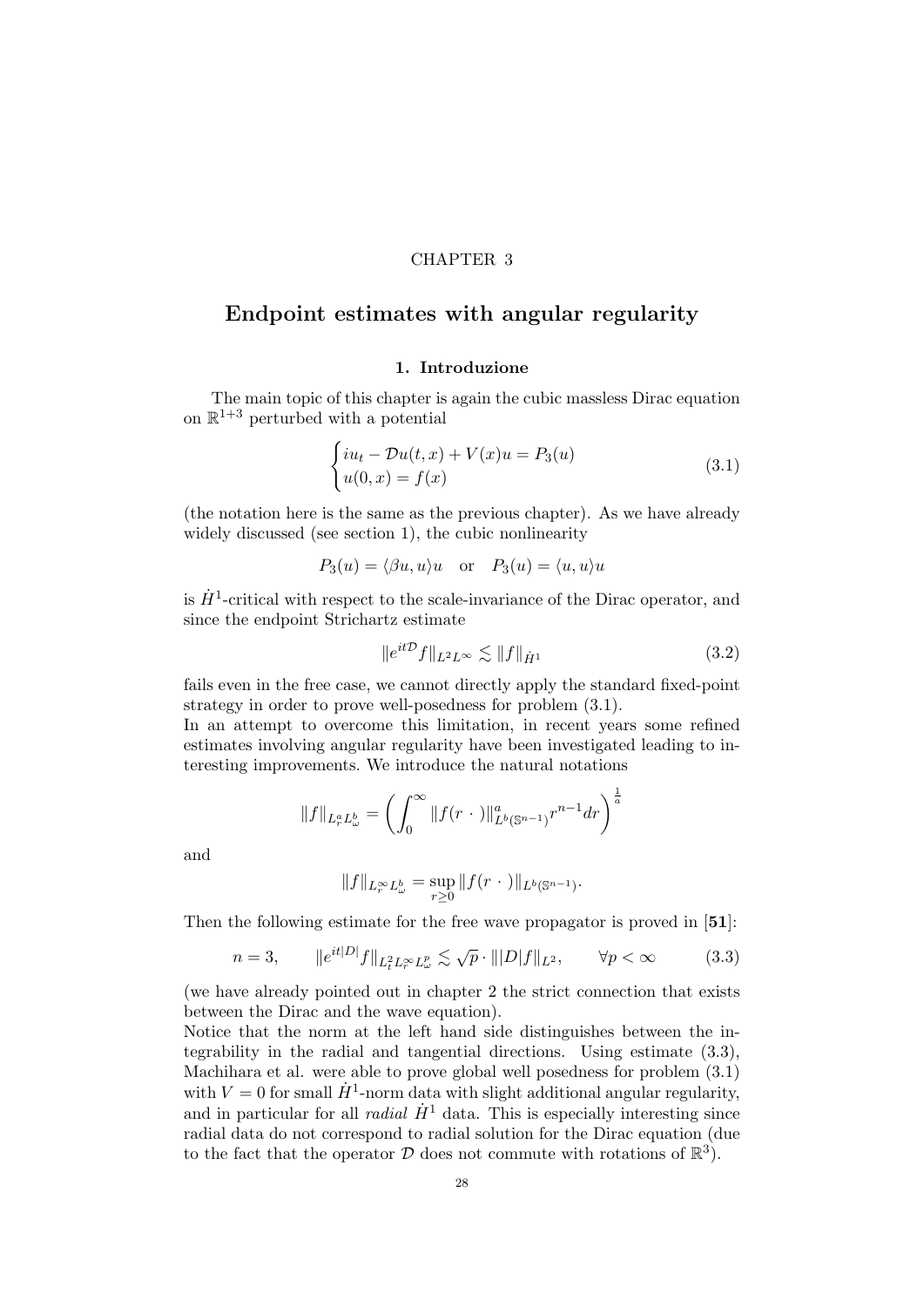#### 1. INTRODUZIONE 29

Estimate (3.3) gives a bound for the standard  $L^2 L^\infty$  norm via Sobolev embedding on the unit sphere  $\mathbb{S}^2$ 

$$
||e^{it|D|}f||_{L^2L^\infty} \lesssim ||\Lambda^\epsilon_\omega e^{it|D|}f||_{L^2L^\infty_rL^p_\omega} \lesssim |||D|\Lambda^\epsilon_\omega f||_{L^2}, \qquad p > \frac{2}{\epsilon} \qquad (3.4)
$$

where the angular derivative operator  $\Lambda^s_\omega$  is defined in terms of the Laplace-Beltrami operator on  $\mathbb{S}^{n-1}$  as

$$
\Lambda^s_\omega = (1 - \Delta_{\mathbb{S}^{n-1}})^{s/2}.
$$

Using  $(3.4)$  one can prove global existence for  $(3.1)$  in the case  $V = 0$ , provided the norm  $||D|\Lambda_{\omega}^s f||_{L^2}$  of the data is small enough for some  $s > 0$ . In particular, this includes all radial data with a small  $H^1$  norm.

Our main goal here is to extend this group of results to the equation  $(3.1)$  perturbed with a small potential  $V(x)$ . We consider first the linear equation

$$
iu_t = \mathcal{D}u + V(x)u + F(t, x). \tag{3.5}
$$

The perturbative term  $Vu$  can not be handled using the inhomogeneous version of (3.3) because of the loss of derivatives. Instead, we prove new mixed Strichartz-smoothing estimates (Theorem 3.6)

$$
n \ge 3, \qquad \left\| \int_0^t e^{i(t-s)|D|} F(s,x) ds \right\|_{L_t^2 L_{|x|}^\infty L_\omega^2} \lesssim \| \langle x \rangle^{\frac{1}{2}+} |D|^{\frac{n-1}{2}} \Lambda_\omega^\sigma F \|_{L_t^2 L_x^2}
$$
\n(3.6)

where

for 
$$
n = 3
$$
,  $\sigma = 0$   
for  $n \ge 4$ ,  $\sigma = 1 - \frac{n}{2}$ . (3.7)

REMARK 3.1. As a byproduct of our proof, we obtain the following endpoint estimates for the wave flow with gain of angular regularity (Theorem 3.4):

$$
n \ge 3, \qquad \|e^{it|D|}f\|_{L_t^2 L_r^\infty L_\omega^2} \lesssim \|\Lambda_\omega^\sigma f\|_{\dot{H}^{\frac{n-1}{2}}} \tag{3.8}
$$

where  $\sigma$  is as in (3.7). Although this was not the main purpose of the paper, it is interesting to compare  $(3.8)$  with known results. In dimension  $n = 3$ , estimate  $(3.8)$  is just a special case of Theorem 1.1-III in [51] where  $(3.8)$  is proved with  $\sigma = -\frac{3}{4}$  $\frac{3}{4}$ ; it is not known if this value is sharp, however in the same paper it is proved that the estimate is false for  $\sigma < -\frac{5}{6}$  $\frac{5}{6}$ . On the other hand, to our knowledge, estimate (3.8) for  $n > 4$  and (3.6) for  $n > 3$  are new. The literature on these kind of estimates is extensive and we refer to [36], [44] and the references therein for further information.

Combining (3.6) with the techniques of [21] we obtain the following endpoint result for a 3D linear wave equation with singular potential. Analogous estimates can be proved for higher dimensions; here we chose to focus on the 3D case since the assumptions on  $V$  take a particular simple form:

THEOREM 3.1. Let  $n = 3$  and consider the Cauchy problem for the wave equation

 $u_{tt} - \Delta u + V(x)u = F,$   $u(0, x) = f(x),$   $u_t(0, x) = g(x)$ 

under the assumptions: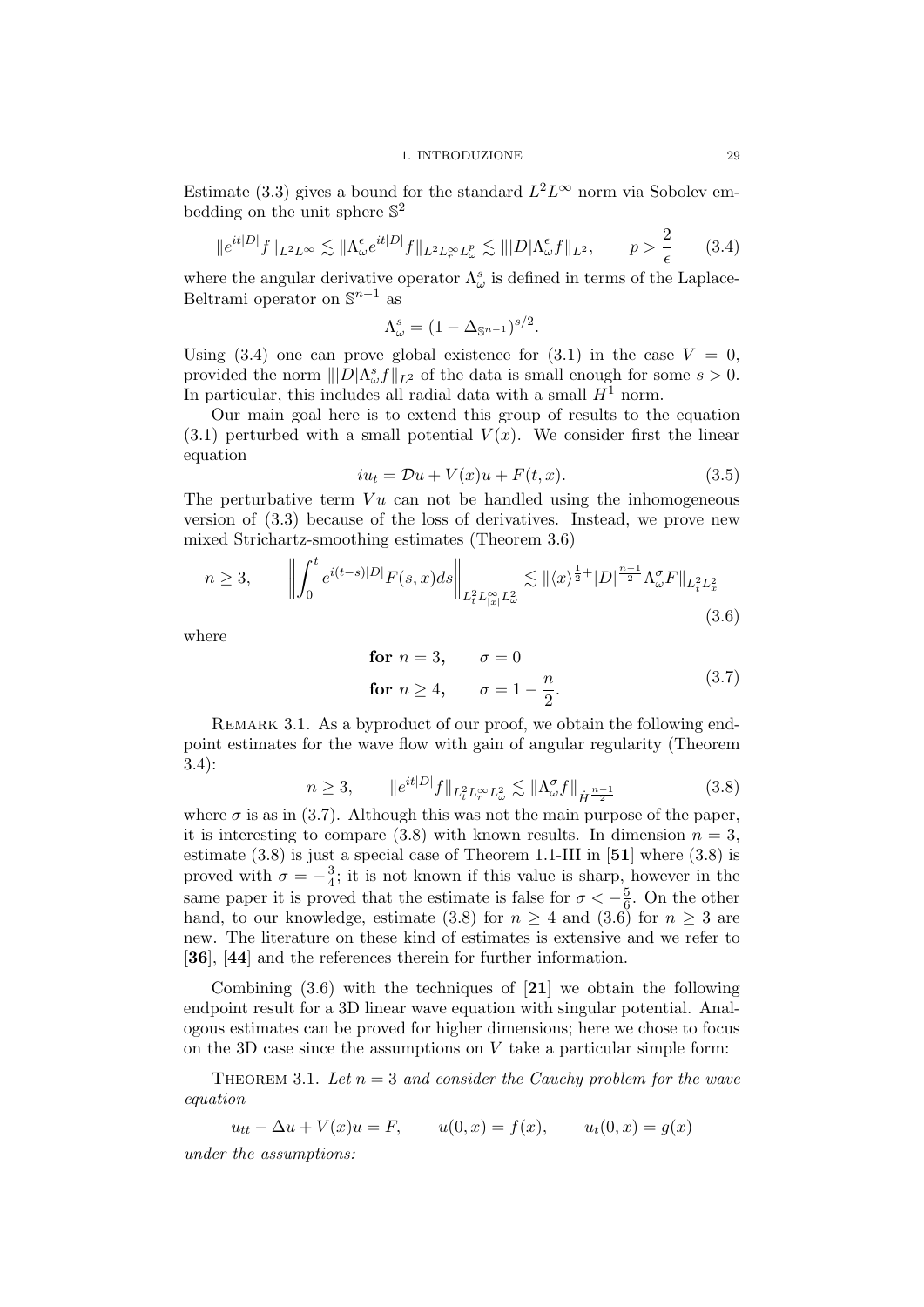#### 1. INTRODUZIONE 30

(i)  $V(x)$  is real valued and the positive and negative parts  $V_{\pm}$  satisfy

$$
V_{+} \le \frac{C}{|x|^{\frac{1}{2}-\epsilon} + |x|^2}, \qquad V_{-} \le \frac{\delta}{|x|^{\frac{1}{2}-\epsilon} + |x|^2}
$$
(3.9)

for some  $\delta$ ,  $\epsilon$  sufficiently small and some  $C \geq 0$ ;

- (ii)  $-\Delta + V$  is selfadjoint;
- (iii) 0 is not a resonance for  $-\Delta + V_-\$  (in the following sense: if f is such that  $(-\Delta + V_-)f = 0$  and  $\langle x \rangle^{-1} f \in L^2$ , then  $f \equiv 0$ ).

Then the solution  $u(t, x)$  satisfies the endpoint Strichartz estimate

$$
||u||_{L_t^2 L_r^{\infty} L_{\omega}^2} \lesssim ||f||_{\dot{H}^1} + ||g||_{L^2} + ||\langle x \rangle^{\frac{1}{2}+} F||_{L_t^2 L_x^2}.
$$
 (3.10)

The next step is to prove suitable smoothing estimates for the Dirac equation with potential

$$
iu_t = \mathcal{D}u + V(x)u + F(t, x)
$$

(see Proposition 3.11 and Corollary 3.12). Then by a perturbative argument we obtain the following endpoint estimates for the linear flows:

THEOREM 3.2. Assume that the hermitian matrix  $V(x)$  satisfies, for  $\delta$ sufficiently small, C arbitrary and  $\sigma > 1$ , with  $v(x) = |x|^{\frac{1}{2}} |\log |x||^{\frac{1}{2}+} + |x|^{1+}$ ,

$$
|V(x)| \le \frac{\delta}{v(x)}, \qquad |\nabla V(x)| \le \frac{C}{v(x)}.\tag{3.11}
$$

Then the perturbed Dirac flow satisfies the endpoint Strichartz estimate

$$
||e^{it(\mathcal{D}+V)}f||_{L_{t}^{2}L_{r}^{\infty}L_{\omega}^{2}} \lesssim ||f||_{H^{1}}.
$$
\n(3.12)

If the potential satisfies the stronger assumptions: for some  $s > 1$ ,

$$
\|\Lambda^s_\omega V(|x|\,\cdot\,)\|_{L^2(\mathbb{S}^2)} \le \frac{\delta}{v(x)}, \qquad \|\Lambda^s_\omega \nabla V(|x|\,\cdot\,)\|_{L^2(\mathbb{S}^2)} \le \frac{C}{v(x)}, \qquad (3.13)
$$

then we have the endpoint estimate with angular regularity

$$
\|\Lambda^s_\omega e^{it(\mathcal{D}+V)}f\|_{L^2_t L^\infty_r L^2_\omega} \lesssim \|\Lambda^s_\omega f\|_{H^1} \tag{3.14}
$$

and the energy estimate with angular regularity

$$
\|\Lambda_{\omega}^s e^{it(\mathcal{D}+V)}f\|_{L_t^{\infty}H^1} \lesssim \|\Lambda_{\omega}^s f\|_{H^1}
$$
\n(3.15)

We can finally apply Theorem 3.2 to the nonlinear equation (3.1) and we obtain:

THEOREM 3.3. Consider the perturbed Dirac system  $(3.1)$ , where the  $4 \times 4$  matrix valued potential  $V(x)$  is hermitian and satisfies assumptions (3.13). Let  $P_3(u, \overline{u})$  be a  $\mathbb{C}^4$ -valued homogeneous cubic polynomial. Then for any  $s > 1$  there exists  $\epsilon_0$  such that for all initial data satisfying

$$
\|\Lambda_{\omega}^s f\|_{H^1} < \epsilon_0 \tag{3.16}
$$

the Cauchy problem (3.92) admits a unique global solution  $u \in CH^1 \cap L^2L^{\infty}$ with  $\Lambda^s_\omega u \in L^\infty H^1$ .

In particular, problem (3.1) has a global unique solution for all radial data with sufficiently small  $H^1$  norm.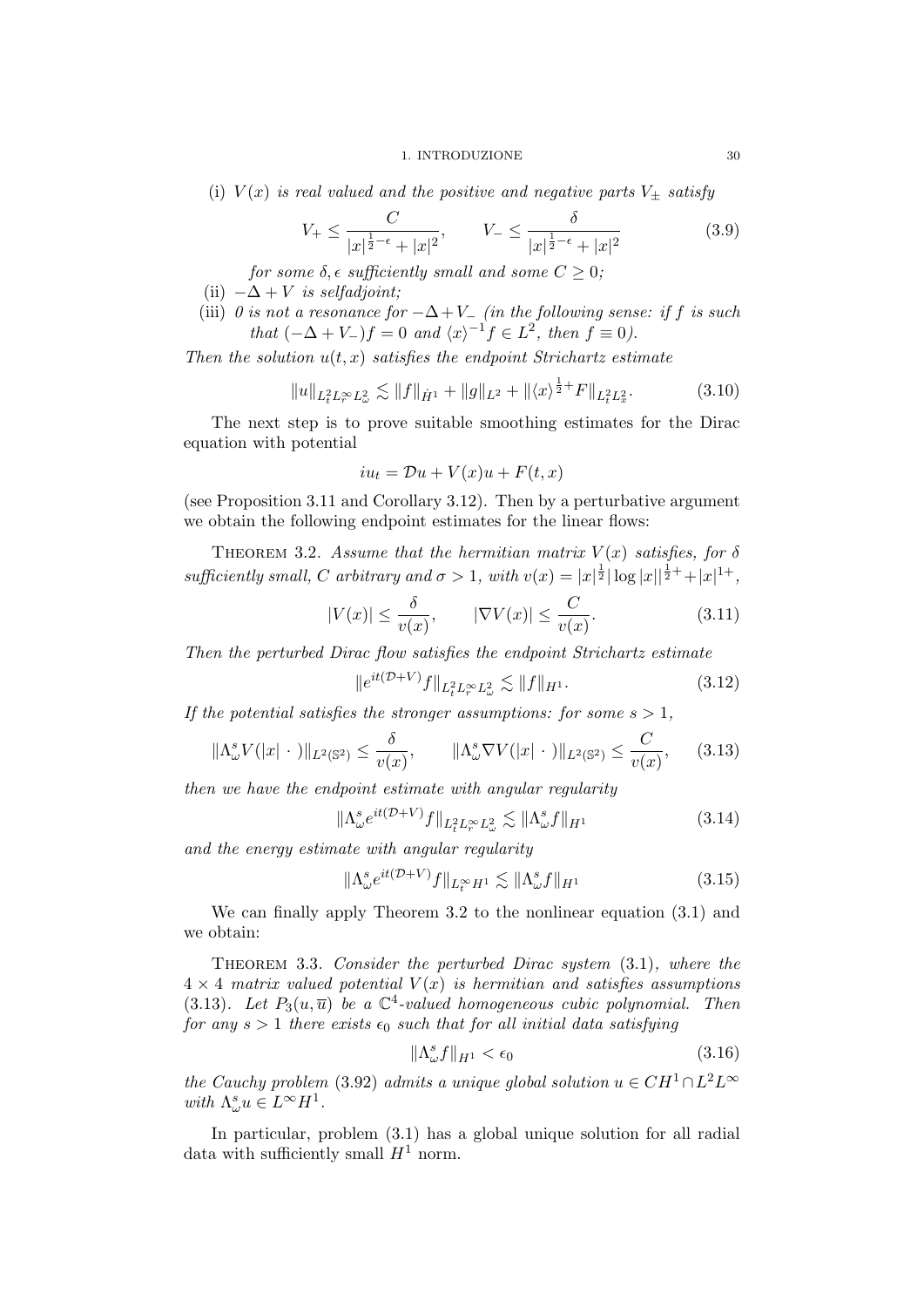REMARK 3.2. It is clear that our methods can also be applied to nonlinear wave equations perturbed with potentials, and allow to prove global well posedness for some types of critical nonlinearities. This problem will be the object of a further note.

REMARK 3.3. We did not strive for the sharpest condition on the potential  $V$ , which can be improved at the price of additional technicalities which we prefer to skip here. Moreover, differently from the previous chapter in which the structure of the non linear term was essential, the result can be extended to more general cubic nonlinearities  $|P_3(u)| \sim |u|^3$ .

Notice also that we need an angular regularity  $s > 1$  on the data, higher than the  $s > 0$  assumed in the result of [51]. It is possible to relax our assumptions to  $s > 0$ ; the only additional tool we would need to prove is a Moser-type product estimate

$$
\|\Lambda_{\omega}^s(uv)\|_{L^2_{\omega}}\lesssim \|u\|_{L^{\infty}_{\omega}}\|\Lambda_{\omega}^sv\|_{L^2_{\omega}}+\|\Lambda_{\omega}^su\|_{L^2_{\omega}}\|v\|_{L^{\infty}_{\omega}},\qquad s>0
$$

and an analogous one for  $\Lambda^s_\omega|D|(uv)$ . This would require a fair amount of calculus on the sphere  $\mathbb{S}^2$ , and here we preferred to use the conceptually much simpler algebra property of  $H^s(\mathbb{S}^{n-1})$  for  $s > \frac{n-1}{2}$ .

On the other hand, the extension of our results to the massive case

$$
iu_t = \mathcal{D}u + V(x)u + m\beta u + P_3(u), \qquad m \neq 0
$$

requires a different approach and will be the object of further work.

ACKNOWLEDGMENTS. We are indebted with Ilia Krasikov and Jim Wright for invaluable conversations which helped shape up the proofs in section 2.

#### 2. Endpoint estimates for the free flows

To fix our notations, we recall some basic facts on spherical harmonics (see [71]) on  $\mathbb{R}^n$ ,  $n \geq 2$ . For  $k \geq 0$ , we denote by  $\mathcal{H}_k$  the space of harmonic polynomials homogeneous of degree k, restricted to the unit sphere  $\mathbb{S}^{n-1}$ . The dimension of  $\mathcal{H}_k$  for  $k \geq 2$  is

$$
d_k = \binom{n+k-1}{k} - \binom{n+k-3}{k-2} \simeq \langle k \rangle^{n-2}
$$

while  $d_0 = 1$  and  $d_1 = n$ .  $\mathcal{H}_k$  is called the space of *spherical harmonics of* degree k, and we denote by  $Y_k^l$ ,  $1 \leq l \leq d_k$  an orthonormal basis. Since

$$
L^2(\mathbb{S}^{n-1}) = \bigoplus_{k=0}^{\infty} \mathcal{H}^k
$$

every function  $f(x) = f(r\omega)$ ,  $r = |x|$ , can be expanded as

$$
f(r) = \sum_{k=0}^{\infty} \sum_{l=1}^{d_k} f_k^l(r) Y_k^l(\omega)
$$
 (3.17)

and we have

$$
||f(r\omega)||_{L^2_{\omega}} = \sum_{\substack{k \geq 0 \\ 1 \leq l \leq d_k}} |f_k^l|^2,
$$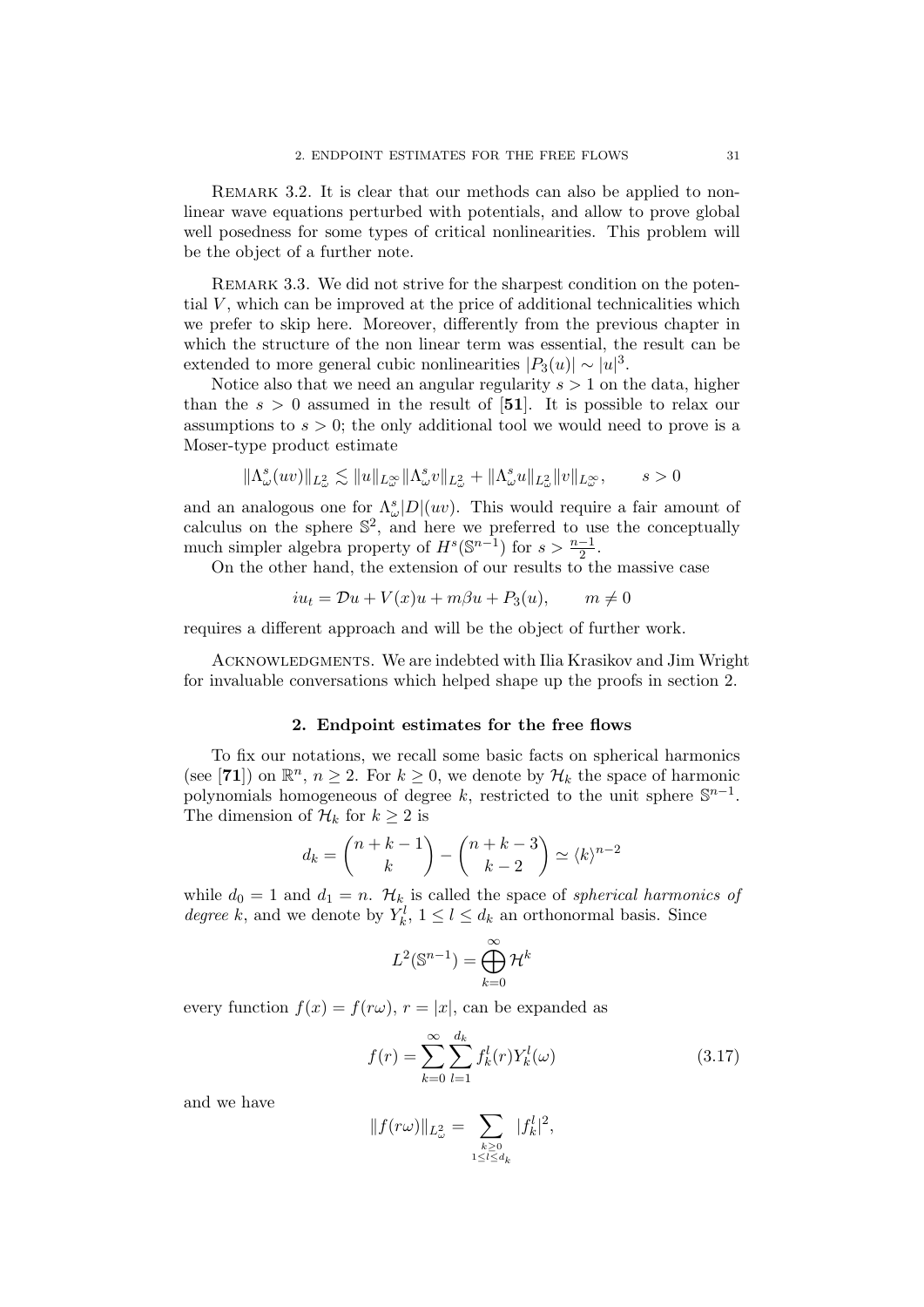where we use the notation  $L^2_{\omega} = L^2(\mathbb{S}^{n-1})$ . More generally, if  $\Delta_{\mathbb{S}}$  is the Laplace-Beltrami operator on  $\mathbb{S}^{n-1}$  and

$$
\Lambda_{\omega} = (1 - \Delta_{\mathbb{S}})^{1/2},
$$

we have the equivalence

$$
\|\Lambda_{\omega}^{\sigma}f(r\omega)\|_{L_{\omega}^2} \simeq \sum_{\substack{k\geq 0\\1\leq l\leq d_k}} \langle k\rangle^{2\sigma} |f_k^l|^2, \qquad \sigma\in\mathbb{R}.
$$

As a consequence we have the equivalence

$$
\|\Lambda_{\omega}^{\sigma}f\|_{L^{2}(\mathbb{R}^{n})}^{2} \simeq \sum_{k\geq 0 \atop 1\leq l\leq d_{k}} \langle k\rangle^{2\sigma} \|f_{k}^{l}(r)r^{\frac{n-1}{2}}\|_{L^{2}_{r}(0,\infty)}^{2}.
$$
 (3.18)

In a similar way

$$
\|\nabla f\|_{L^{2}(\mathbb{R}^{n})}^{2} = (-\Delta f, f)_{L^{2}} \simeq
$$
  
\n
$$
\simeq \sum_{\substack{k \geq 0 \\ 1 \leq l \leq d_{k}}} \left( \|r^{\frac{n-1}{2}} \partial_{r} f_{k}^{l}(r)\|_{L^{2}(0,\infty)}^{2} + k^{2} \|r^{\frac{n-3}{2}} f_{k}^{l}(r)\|_{L^{2}(0,\infty)}^{2} \right)
$$
(3.19)

where we used the following representation of the action of  $\Delta$ 

$$
-\Delta f(x) = \sum Y_k^l \left(\frac{x}{|x|}\right) \left[ -r^{1-n} \partial_r (r^{n-1} \partial_r f_k^l) + \frac{k(k+n-2)}{r^2} f_k^l \right], \qquad r = |x|
$$

More generally we have for integer  $m$ 

$$
-\Delta(1-\Delta_S)^m f(x) = \sum (1+k(k+n-2))^m Y_k^l \left[ -r^{1-n} \partial_r (r^{n-1} \partial_r f_k^l) + \frac{k(k+n-2)}{r^2} f_k^l \right]
$$

which implies

$$
\|\nabla \Lambda_{\omega}^{m} f\|_{L^{2}(\mathbb{R}^{n})}^{2} = (-\Delta (1 - \Delta_{S})^{m} f, f)_{L^{2}} \simeq
$$
  
\n
$$
\simeq \sum_{\substack{k \geq 0 \\ 1 \leq l \leq d_{k}}} \langle k \rangle^{2m} \left( \|r^{\frac{n-1}{2}} \partial_{r} f_{k}^{l}(r)\|_{L^{2}(0,\infty)}^{2} + k^{2} \|r^{\frac{n-3}{2}} f_{k}^{l}(r)\|_{L^{2}(0,\infty)}^{2} \right)
$$
\n(3.20)

and by interpolation and duality we see that (3.20) holds for all  $m \in \mathbb{R}$ . We shall estimate the solution using the following norm:

$$
||f||_{L_r^{\infty}L^2_{\omega}} = \sup_{r>0} ||f(r\omega)||_{L^2_{\omega}(\mathbb{S}^{n-1})}.
$$

THEOREM 3.4. For all  $n \geq 4$  the following estimate holds:

$$
||e^{it|D|}f||_{L_t^2 L_r^{\infty} L_{\omega}^2} \lesssim ||\Lambda_{\omega}^{1-\frac{n}{2}}f||_{\dot{H}^{\frac{n-1}{2}}},
$$
\n(3.21)

while for  $n = 3$  we have

$$
||e^{it|D|}f||_{L_t^2 L_r^{\infty} L_{\omega}^2} \lesssim ||f||_{\dot{H}^1}
$$
\n(3.22)

REMARK 3.4. In dimension  $n = 3$  the previous result is a special case of the stronger estimate proved in [51]:

$$
||e^{it|D|}f||_{L_t^2 L_r^{\infty} L_{\omega}^2} \lesssim ||\Lambda_{\omega}^{-3/4} f||_{\dot{H}^1}.
$$
\n(3.23)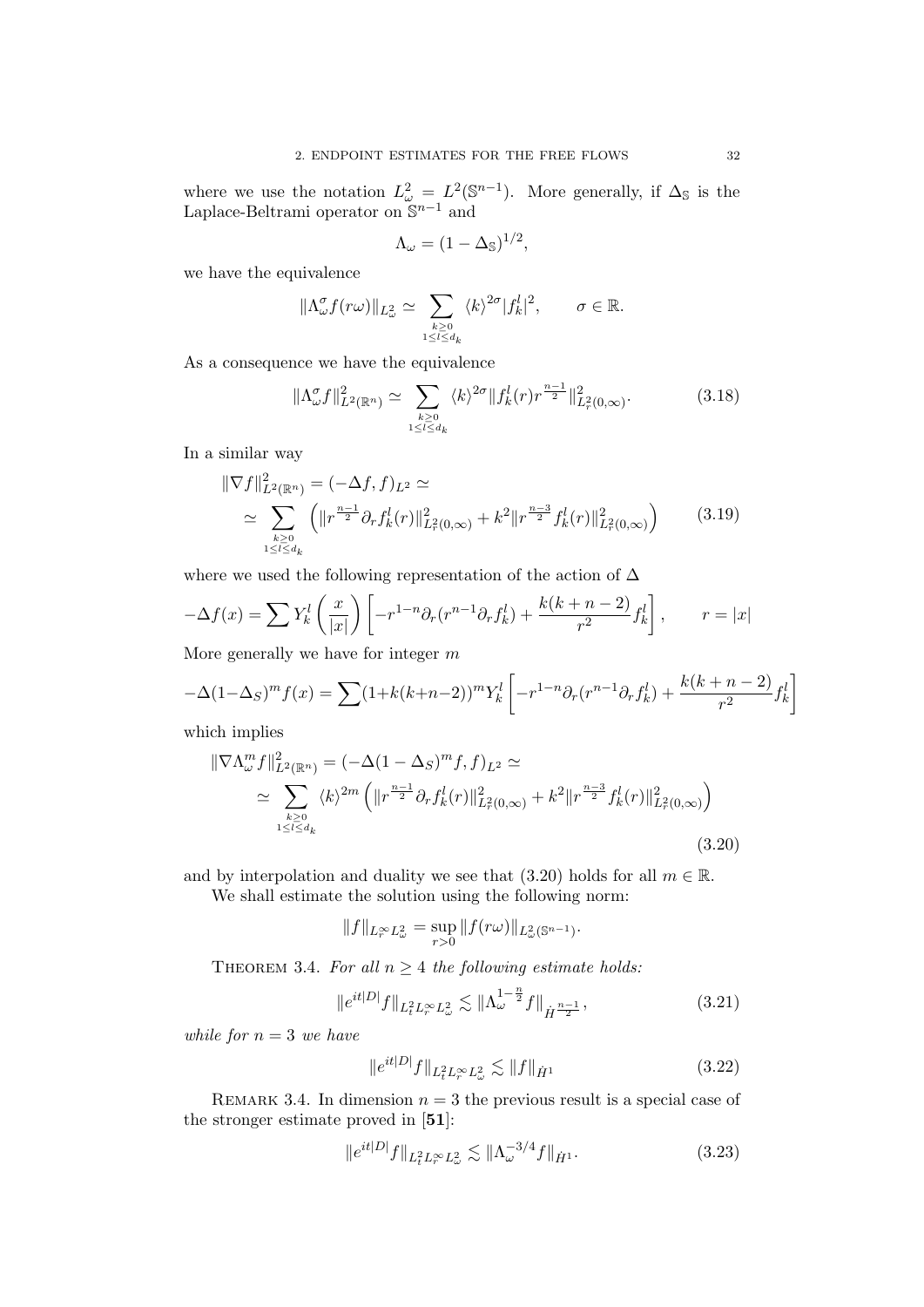Notice that it is not known if estimate (3.23) is sharp. For higher dimension, estimate (3.21) seems to be new; it is reasonable to guess that this result is not sharp and might be improved at least to

$$
\|e^{it|D|}f\|_{L_t^2 L_r^\infty L_\omega^2} \lesssim \|\Lambda_\omega^{\epsilon - \frac{n-1}{2}}f\|_{\dot{H}^{\frac{n-1}{2}}}, \qquad \epsilon > 0. \tag{3.24}
$$

PROOF. It is well known that the  $\mathcal{H}_k$  spaces are invariant for the Fourier transform  $F$ , and more precisely

$$
\mathcal{F}\left(c(r)Y_k^l(\omega)\right)(\xi) = g(|\xi|)Y_k^l\left(\frac{\xi}{|\xi|}\right) \tag{3.25}
$$

where  $q$  is given by the Hankel transform

$$
g(r) = (2\pi)^{\frac{n}{2}} i^{-k} r^{-\frac{n-2}{2}} \int_0^\infty c(\rho) J_{k+\frac{n-2}{2}}(r\rho) \rho^{\frac{n}{2}} d\rho.
$$
 (3.26)

Here  $J_{\nu}$  is the *Bessel function* of order  $\nu$  which we shall represent using the Lommel integral form

$$
J_{\nu}(y) = \frac{(y/2)^{\nu}}{\pi^{\frac{1}{2}}\Gamma(\nu + 1/2)} \int_{-1}^{1} e^{iy\lambda} (1 - \lambda^{2})^{\nu - \frac{1}{2}} d\lambda.
$$
 (3.27)

Now, given a function  $f(x)$ , we denote by  $\check{f}$  its inverse Fourier transform and with  $\check{f}_k^l(r)$  the coefficients of the expansion in spherical harmonics of  $\check{f}$ :

$$
\check{f} = \sum_{k=0}^{\infty} \sum_{l=1}^{d_k} \check{f}_k^l(r) Y_k^l(\omega).
$$
 (3.28)

Recalling (3.25) we obtain the representation

$$
f(x) = \sum (2\pi)^{\frac{n}{2}} i^{-k} |x|^{1-\frac{n}{2}} Y_k^l\left(\frac{x}{|x|}\right) \int_0^\infty \check{f}_k^l(\rho) J_{k+\frac{n-2}{2}}(|x|\rho) \rho^{\frac{n}{2}} d\rho \quad (3.29)
$$

which implies

$$
e^{it|D|}f = \sum (2\pi)^{\frac{n}{2}} i^{-k} |x|^{1-\frac{n}{2}} Y_k^l \left(\frac{x}{|x|}\right) \int_0^\infty e^{it\rho} \check{f}_k^l(\rho) J_{k+\frac{n-2}{2}}(|x|\rho) \rho^{\frac{n}{2}} d\rho. \tag{3.30}
$$

Consider now Lommel's formula (3.27) for  $J_{\nu}$ ; since  $e^{i\lambda y} = (iy)^{-k}\partial_{\lambda}^{k}(e^{i\lambda y}),$ after  $k$  integration by parts we obtain

$$
J_{k+\frac{n-2}{2}}(y) = c_k y^{\frac{n}{2}-1} \int_{-1}^1 e^{i\lambda y} \partial_\lambda^k \left( (1-\lambda^2)^{k+\frac{n-3}{2}} \right) d\lambda \tag{3.31}
$$

with

$$
c_k = \frac{i^k 2^{-\frac{n}{2} - k + 1}}{\pi^{\frac{1}{2}} \Gamma(\frac{n-1}{2} + k)}.
$$
\n(3.32)

Thus we can write

$$
|x|^{1-\frac{n}{2}} \int_0^\infty e^{it\rho} \check{f}_k^l(\rho) J_{k+\frac{n-2}{2}}(|x|\rho) \rho^{\frac{n}{2}} d\rho =
$$
  
=  $c_k \int_{-1}^1 \partial_\lambda^k \left( (1 - \lambda^2)^{k+\frac{n-3}{2}} \right) \left[ \int_{-\infty}^{+\infty} \mathbf{1}_+(\rho) \check{f}_k^l(\rho) \rho^{n-1} e^{i\rho(t+\lambda|x|)} d\rho \right] d\lambda$  (3.33)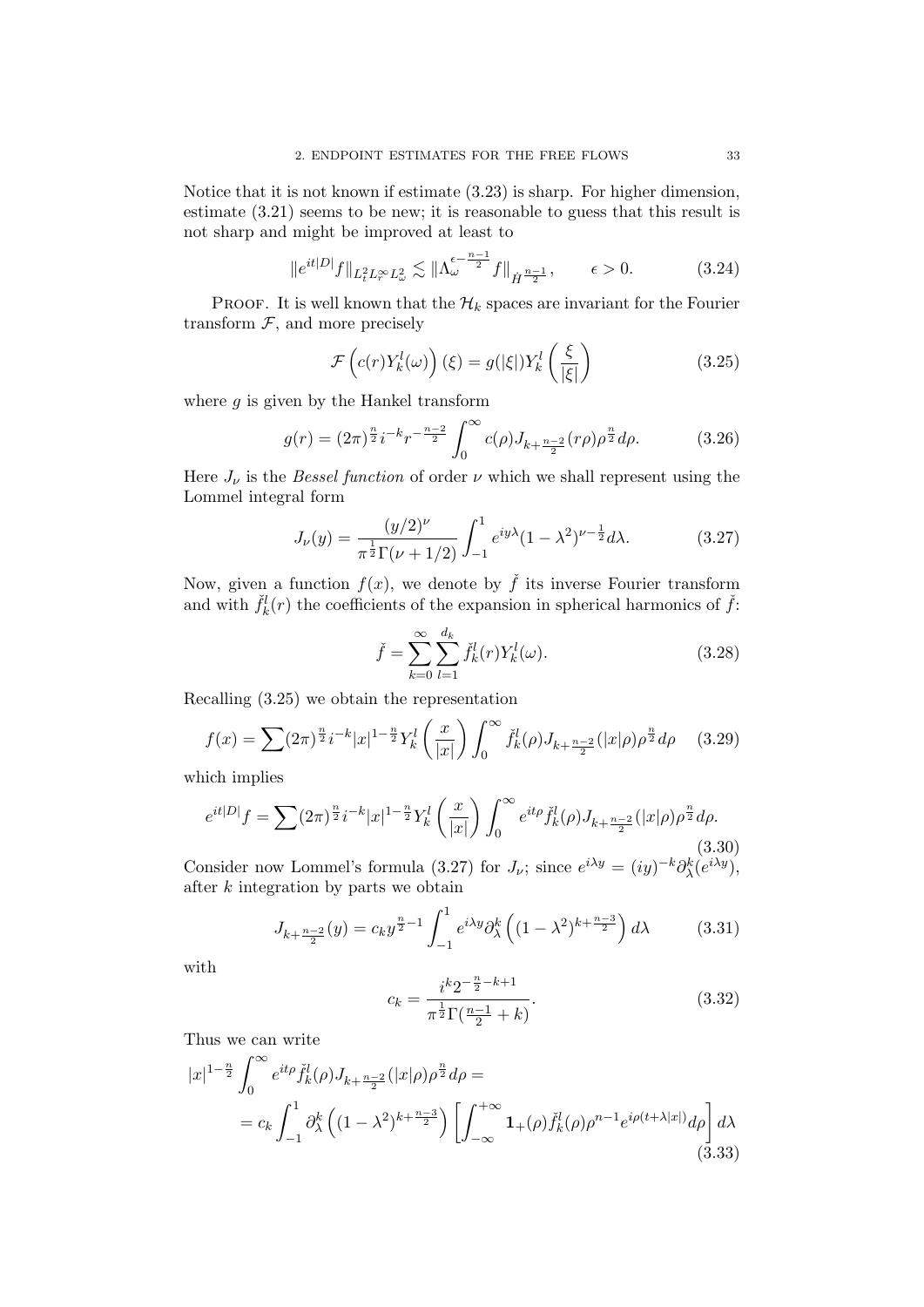where  $1_+(\rho)$  is the characteristic function of  $(0, +\infty)$ ; regarding the inner integral as a Fourier transform we arrive at

$$
= c_k \int_{-1}^1 \partial_\lambda^k \left( (1 - \lambda^2)^{k + \frac{n-3}{2}} \right) \widehat{g}_k^l(t + \lambda |x|) d\lambda
$$

where

$$
g_k^l(\rho) = \mathbf{1}_{+}(\rho) \check{f}_k^l(\rho) \rho^{n-1}
$$
\n(3.34)

In conclusion, we have the following representation

$$
e^{it|D|}f = \sum (2\pi)^{\frac{n}{2}} i^{-k} Y_k^l \left(\frac{x}{|x|}\right) c_k \int_{-1}^1 \partial_\lambda^k \left((1-\lambda^2)^{k+\frac{n-3}{2}}\right) \widehat{g}_k^l(t+\lambda|x|) d\lambda
$$
\n(3.35)

where the constants  $c_k$  are given by (3.32) and  $g_k^l$  by (3.34). Notice that similar representations play a fundamental role also in [36], [44] In particular this gives for the  $L^2_{\omega}$  norm of the solution at  $t, |x|$  fixed the formula

$$
||e^{it|D|}f(|x|\cdot)||_{L^2_{\omega}}^2 \simeq \sum |c_k|^2 \left| \int_{-1}^1 \partial_{\lambda}^k \left( (1 - \lambda^2)^{k + \frac{n-3}{2}} \right) \widehat{g}_k^l(t + \lambda|x|) d\lambda \right|^2.
$$
\n(3.36)

We now need the following estimate:

LEMMA 3.5. Let  $Q_k(x)$  be the function

$$
Q_k(x) = \frac{\partial_x^k \left( (1 - x^2)^{k + \frac{n-3}{2}} \right)}{2^k \Gamma(k + \frac{n-1}{2})}.
$$

Then we have on  $x \in [-1, 1]$ 

 $|Q_k(x)| \lesssim \langle k \rangle^{1-\frac{n}{2}}$  if  $n \ge 4$ ,  $|Q_k(x)| \le 1$  if  $n = 3$ . (3.37)

PROOF. We recall that the Jacobi polynomials are defined by

$$
\mathbf{P}_k^{(\alpha,\beta)}(x) = \frac{(-1)^k}{2^k k!} (1-x)^{-\alpha} (1+x)^{-\beta} \frac{d^k}{dx^k} \left[ (1-x)^{\alpha+k} (1+x)^{\beta+k} \right]. \tag{3.38}
$$

We shall use some standard properties of these polynomial which can be found in [1]. The function  $Q_k$  can be expressed in terms of  $P_k^{(\alpha,\alpha)}$  $\binom{(\alpha,\alpha)}{k}(x)$  with  $\alpha = (n-3)/2$  as

$$
|Q_k(x)| = \frac{k!(1-x^2)^{\frac{n-3}{2}}}{\Gamma(k+\frac{n-1}{2})} \left| \mathbf{P}_k^{(\frac{n-3}{2},\frac{n-3}{2})}(x) \right|.
$$
 (3.39)

Thus in order to estimate  $Q_k$  we need a bound for the function

$$
T_a(x) = (1 - x^2)^a \mathbf{P}_k^{(a,a)}(x), \qquad a = \frac{n-3}{2}.
$$
 (3.40)

The following approach was suggested by Ilia Krasikov, see [50]. Consider the second orderd differential equation

$$
f''(x) + p(x)f'(x) + q(x)f(x) = 0
$$

on the interval  $(-1, 1)$ , and define the *Sonine function* as

$$
S(f, x) = f(x)^{2} + \frac{f'(x)^{2}}{q(x)}
$$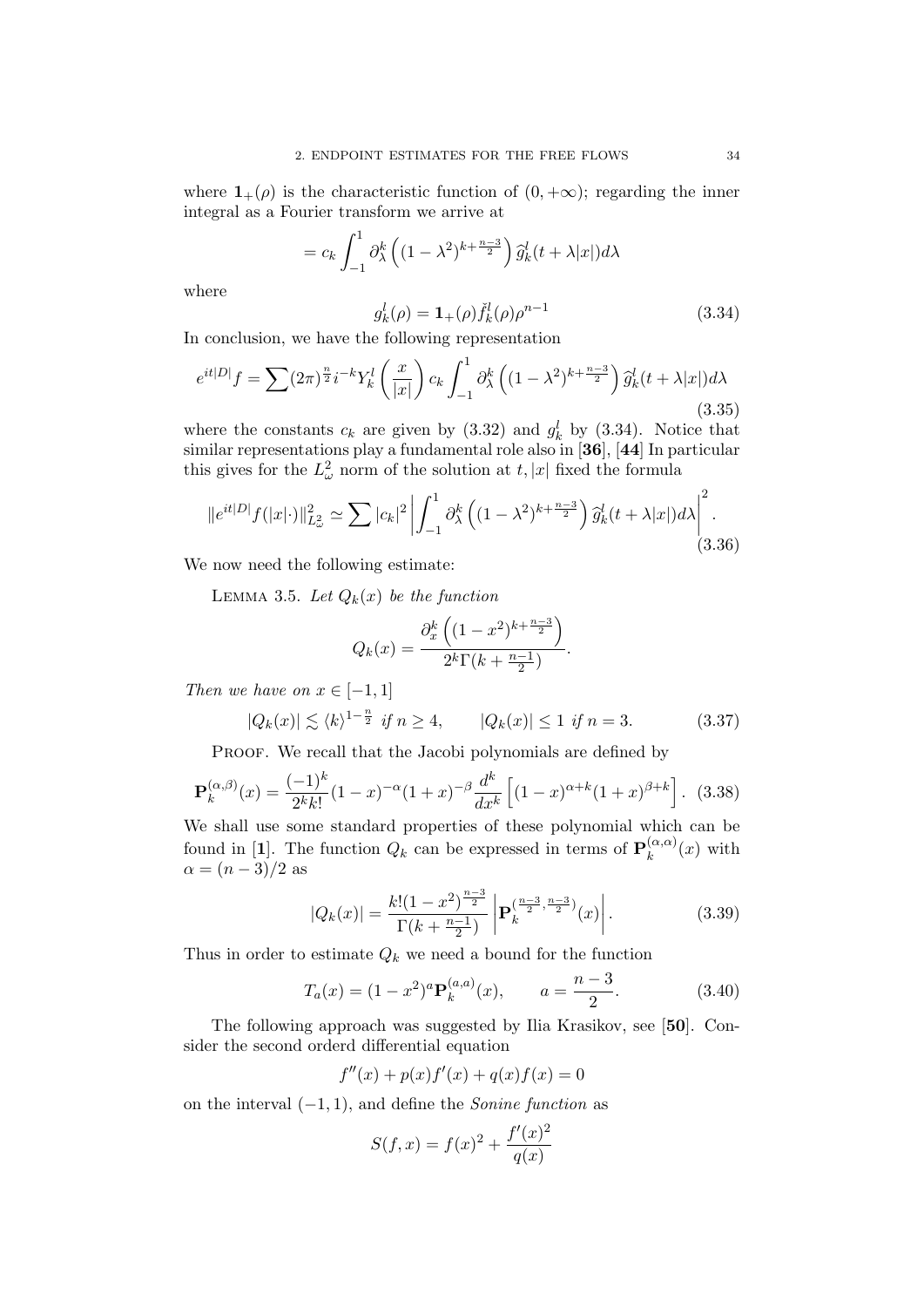under the assumption  $q > 0$ . It is easy to check that function S satisfies the relation

$$
S' = -\left(2\frac{p}{q} + \frac{q'}{q^2}\right)f'^2.
$$

The function  $T_a(x)$  defined in (3.40) satisfies the differential equation

$$
T''_a(x) + \frac{2(2a-1)}{1-x^2}xT'_a(x) + \frac{(k+1)(2a+k)}{1-x^2}T_a(x) = 0
$$

so that the associated Sonine function

$$
S_a(x) = T_a^2 + \frac{1 - x^2}{(k+1)(2a+k)} T_a'^2
$$

satisfies

$$
S'_a = -\frac{2(2a-1)}{(k+1)(2a+k)} x T_a'^2.
$$
 (3.41)

From this identity it is clear that  $S_a$  has a maximum at  $x = 0$  provided  $a \geq 1/2$  i.e.  $n \geq 4$ . In this case we have

$$
S_a(x) \le S_a(0) = T_a(0)^2 + \frac{T'_a(0)^2}{(k+1)(2a+k)} = \mathbf{P}_k^{(a,a)}(0)^2 + \frac{\mathbf{P}_k^{(a,a)'}(0)^2}{(k+1)(2a+k)}
$$

Now we recall that, for even  $k \geq 2$ ,

$$
\mathbf{P}_k^{(a,a)}(0) = \frac{\Gamma(k+a+1)}{(-2)^k \Gamma(\frac{k}{2}+1) \Gamma(\frac{k}{2}+a+1)} \simeq (-1)^k k^{-\frac{1}{2}} \qquad \mathbf{P}_k^{(a,a)'}(0) = 0
$$

where we used the Stirling asymptotics

$$
k! \simeq k^{k-1/2} e^{-k}
$$
,  $\Gamma(k+a+1) \simeq k^{k+a-1/2} e^{-k}$ .

In a similar way, for *odd*  $k$ ,

$$
\mathbf{P}_k^{(a,a)}(0) = 0, \qquad \mathbf{P}_k^{(a,a)'}(0) = \frac{\Gamma(k+a+1)}{(-2)^{k-1}\Gamma(\frac{k}{2} + \frac{1}{2})\Gamma(\frac{k}{2} + a + \frac{1}{2})} \simeq (-1)^{k-1}k^{\frac{1}{2}}.
$$

Thus for all values of  $k \geq 1$  we have

$$
|T_a(x)| \le \sqrt{S_a(x)} \lesssim \frac{1}{\sqrt{k}}
$$

and by (3.39) we conclude that, for  $k \ge 1$  and  $|x| < 1$ ,

$$
|Q_k(x)| \lesssim k^{1-\frac{n}{2}}
$$

which is precisely (3.37) for  $n \geq 4$ .

In the remaining case  $n = 3$  we have  $a = 0$  and the best we can do is to use the sharp inequality  $|\mathbf{P}_k^{(0,0)}\rangle$  $|k^{(0,0)}| \leq 1$  to obtain

$$
|Q_k(x)| = \frac{k!}{k!} ||\mathbf{P}_k^{(0,0)}| \le 1.
$$

 $\Box$ 

Using the Lemma, we can continue estimate (3.36) as follows

$$
||e^{it|D|}f(|x|\cdot)||_{L^2_{\omega}}^2 \lesssim \sum \omega_k^2 \left(\int_{-1}^1 |\widehat{g}_k^l(t+\lambda|x|)|d\lambda\right)^2
$$

where

$$
\omega_k = 1
$$
 if  $n = 3$ ,  $\omega_k = \langle k \rangle^{1 - \frac{n}{2}}$  if  $n \ge 4$ . (3.42)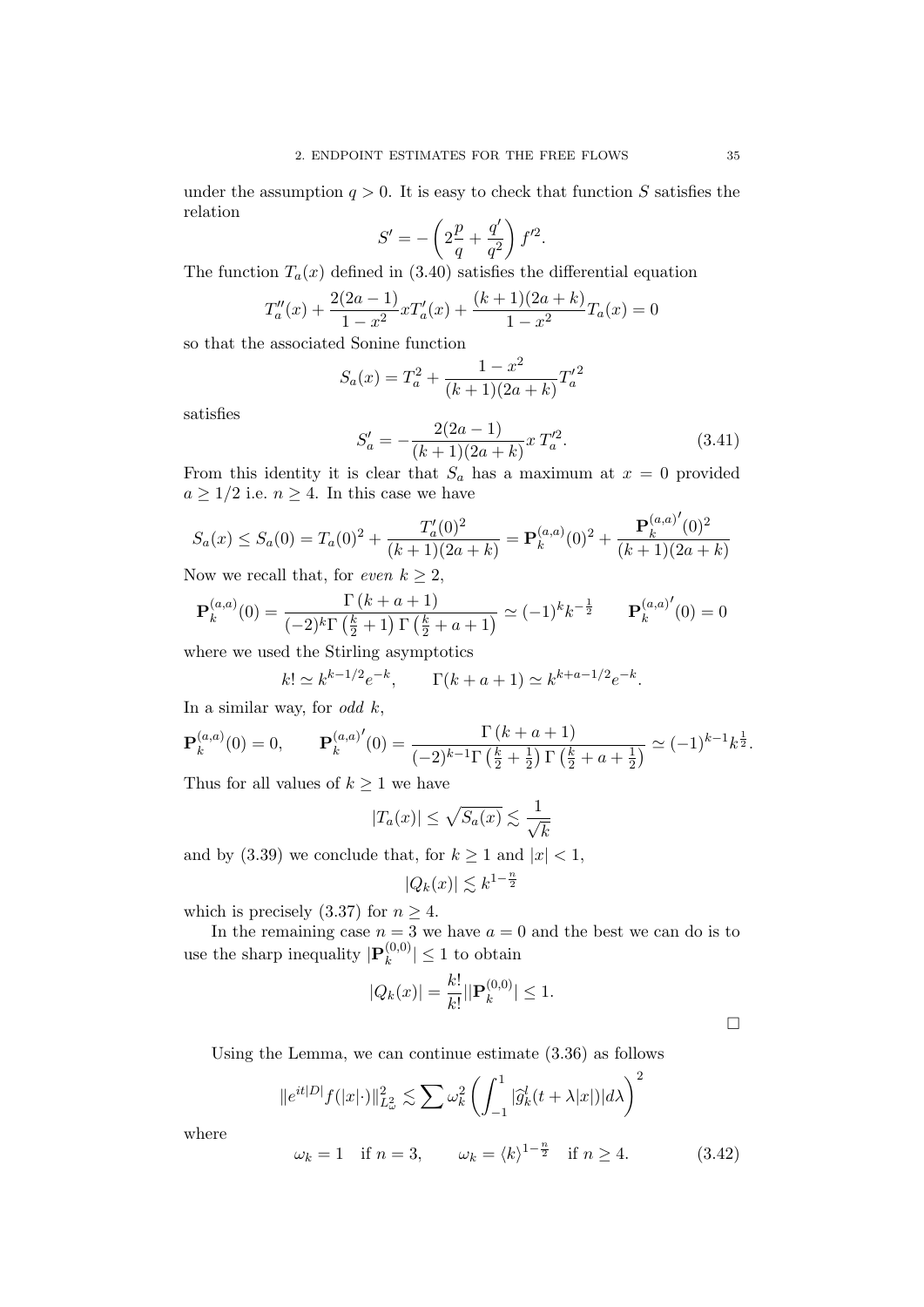Since

$$
\int_{-1}^1 |\widehat{g}_k^l(t + \lambda |x|)| d\lambda = \frac{1}{|x|} \int_{-|x|}^{|x|} |\widehat{g}_k^l(t + \lambda)| d\lambda \le M(\widehat{g}_k^l)(t)
$$

where  $M(q)$  is the centered maximal function, we obtain

$$
\|e^{it|D|}f(|x|\cdot)\|_{L^2_{\omega}}^2\lesssim \sum \omega_k^2M(\widehat g_k^l)(t)^2.
$$

Now we can take the sup in  $|x|$  which gives

$$
||e^{it|D|}f||^2_{L_r^{\infty}L^2_{\omega}} \lesssim \sum \omega_k^2 M(\widehat{g}_k^l)(t)^2,
$$

and integrating in time, by the  $L^2$  boundedness of the maximal funcion, we obtain

$$
\|e^{it|D|}f\|^2_{L^2_tL^\infty_rL^2_\omega}\lesssim \sum \omega_k^2\|\widehat g^l_k\|^2_{L^2}\simeq \sum \omega_k^2\|g^l_k\|^2_{L^2}\simeq \sum \omega_k^2\|\widetilde f^l_k(\rho)\rho^{n-1}\|^2_{L^2_\rho(0,\infty)}.
$$

It is immediate to check that the last sum is equivalent to

$$
\sum \omega_k^2 \| \ddot{f}_k^l(\rho) \rho^{n-1} \|_{L^2(\rho,\infty)}^2 \simeq \| |D|^{\frac{n-1}{2}} \Lambda^{\sigma}_{\omega} f \|_{L^2(\mathbb{R}^n)}^2
$$

where  $\sigma = 1 - n/2$  for  $n \ge 4$ , which proves (3.21), and  $\sigma = 0$  for  $n = 3$ , which proves  $(3.22)$ .

Although the method of proof of Theorem 3.4 is probably not sharp for the homogeneous operator, it has the advantage that it can be adapted to handle also the nonhomogeneous term and gives the following mixed Strichartz-smoothing estimate:

THEOREM 3.6. For any  $n \geq 3$ , the following estimate holds:

$$
\left\| \int_0^t e^{i(t-s)|D|} F(s,x) ds \right\|_{L_t^2 L_{|x|}^\infty L_\omega^2} \lesssim \| \langle x \rangle^{\frac{1}{2}+} |D|^{\frac{n-1}{2}} \Lambda_\omega^\sigma F \|_{L_t^2 L_x^2}
$$
(3.43)

where

$$
\sigma = 1 - \frac{n}{2}
$$
 if  $n \ge 4$ ,  $\sigma = 0$  if  $n = 3$ .

PROOF. As in the proof of the previous theorem, we expand  $F$  in spherical harmonics and we obtain the representation

$$
\int_0^t e^{i(t-s)|D|} F(s, x) ds =
$$
\n
$$
= \sum (2\pi)^{\frac{n}{2}} i^{-k} c_k Y_k^l \left(\frac{x}{|x|}\right) \int_{-1}^1 \partial_\lambda^k \left((1 - \lambda^2)^{k + \frac{n-3}{2}}\right) \widehat{G}_k^l(s, t - s + \lambda |x|) d\lambda
$$
\n(3.44)

with the constants  $c_k$  as in (3.32), where the functions  $G_k^l$  are defined as follows: denoting by  $F_k^l(t,r)$  the coefficients of the expansion into spherical harmonics of the inverse Fourier transform  $\check{F} = \mathcal{F}^{-1}(F)$ 

$$
\check{F}(s,x) = \sum \check{F}_k^l(s,|x|) Y_k^l\left(\frac{x}{|x|}\right)
$$

and by  $G_k^l$  the functions

$$
G_k^l(s,\rho) = \mathbf{1}_{+}(\rho)\rho^{n-1}\check{F}_k^l(s,\rho),\tag{3.45}
$$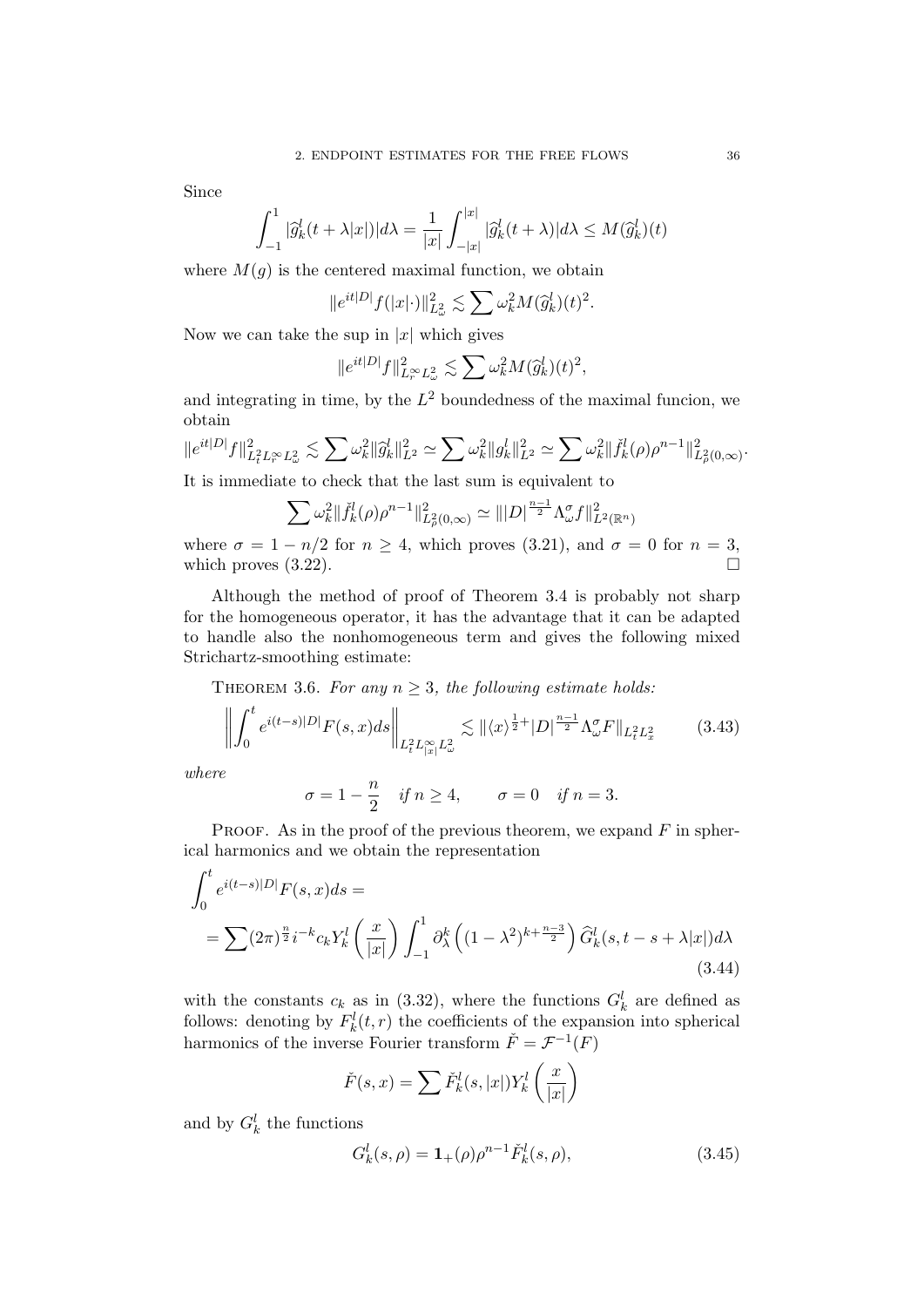the  $\widehat{G}_{k}^{l}(s,r)$  are the Fourier transforms of  $G_{k}^{l}$  in the second variable:

$$
\widehat{G}_{k}^{l}(s,r) = \int_{-\infty}^{+\infty} e^{ir\rho} G_{k}^{l}(s,\rho) d\rho.
$$

Thus applying Lemma 3.5 we obtain

$$
\left| \int_0^t e^{i(t-s)|D|} F(s,x) ds \right| \lesssim \sum |Y_k^l| \frac{\omega_k}{|x|} \int_{-|x|}^{|x|} d\lambda \int_0^t ds |\widehat{G}_k^l(s,t-s+\lambda)| \tag{3.46}
$$

where  $\omega_k$  is the same as in (3.42). We estimate the integral in s as follows

$$
\int_0^t |\widehat{G}_k^l| ds \le \int_{-\infty}^{+\infty} \langle \lambda + t - s \rangle^{\frac{1}{2}+} \langle \lambda + t - s \rangle^{-\frac{1}{2}-} |\widehat{G}_k^l(s, \lambda + t - s)| ds
$$
  

$$
\lesssim \left( \int \langle \lambda + t - s \rangle^{1+} |\widehat{G}_k^l(s, \lambda + t - s)|^2 ds \right)^{\frac{1}{2}} = Q_k^l(\lambda + t),
$$

where

$$
Q_k^l(\mu) = \left(\int_{-\infty}^{\infty} |\widehat{G}_k^l(s, \mu - s)|^2 \langle \mu - s \rangle^{1+} ds\right)^{\frac{1}{2}}.
$$

Thus we see that

$$
\frac{1}{|x|}\int_{-|x|}^{|x|}d\lambda\int_0^t ds|\widehat{G}_k^l(s,t-s+\lambda)|\lesssim \frac{1}{|x|}\int_{-|x|}^{|x|}Q_k^l(\lambda+t)d\lambda\leq M(Q_k^l)(t).
$$

Coming back to (3.46) we obtain

$$
\left| \int_0^t e^{i(t-s)|D|} F(s,x) ds \right| \lesssim \sum \omega_k |Y_k^l| M(Q_k^l)(t)
$$

and taking first the  $L^2_{\omega}$  norm, then the sup in |x|, then the  $L^2_t$  norm, by the  $L^2$  boundedness of the maxiaml function we have

$$
\left\| \int_0^t e^{i(t-s)|D|} F(s, x) ds \right\|_{L_t^2 L_r^\infty L_\omega^2}^2 \lesssim \sum \omega_k^2 \|Q_k^l(t)\|_{L_t^2}^2.
$$

The definition of  $Q_k^l$  implies

$$
\int |Q_k^l(t)|^2 dt = \iint |\widehat{G}_k^l(s, \mu - s)|^2 \langle \mu - s \rangle^{1+} ds d\mu = ||\widehat{G}_k^l(t, r) \langle r \rangle^{\frac{1}{2}+}||_{L_t^2 L_r^2}^2
$$

and hence

$$
\left\| \int_0^t e^{i(t-s)|D|} F(s,x) ds \right\|_{L_t^2 L_r^\infty L_\omega^2}^2 \lesssim \sum \omega_k^2 \| \widehat{G}_k^l(t,r) \langle r \rangle^{\frac{1}{2}+} \|_{L_t^2 L_r^2}^2. \tag{3.47}
$$

Recalling the definition (3.45) of  $G_k^l$ , we see that to obtain (3.43) it is sufficient to prove the following general inequality for  $s = 1/2+$  and arbitrary σ:

$$
\sum \langle k \rangle^{2\sigma} \left\| \langle y \rangle^s \mathcal{F}_{\lambda \to y} \left( \mathbf{1}_{+}(\lambda) \lambda^{n-1} \check{f}_k^l(\lambda) \right) \right\|_{L_y^2}^2 \lesssim \| \langle x \rangle^s \Lambda_\omega^\sigma |D|^{\frac{n-1}{2}} f \|_{L^2(\mathbb{R}^b)}^2. \tag{3.48}
$$

Here as usual  $\tilde{f}_k^l$  denotee the coefficients in the expansion in spherical harmonics of the inverse Fourier transform  $\check{f} = \mathcal{F}^{-1}f$ .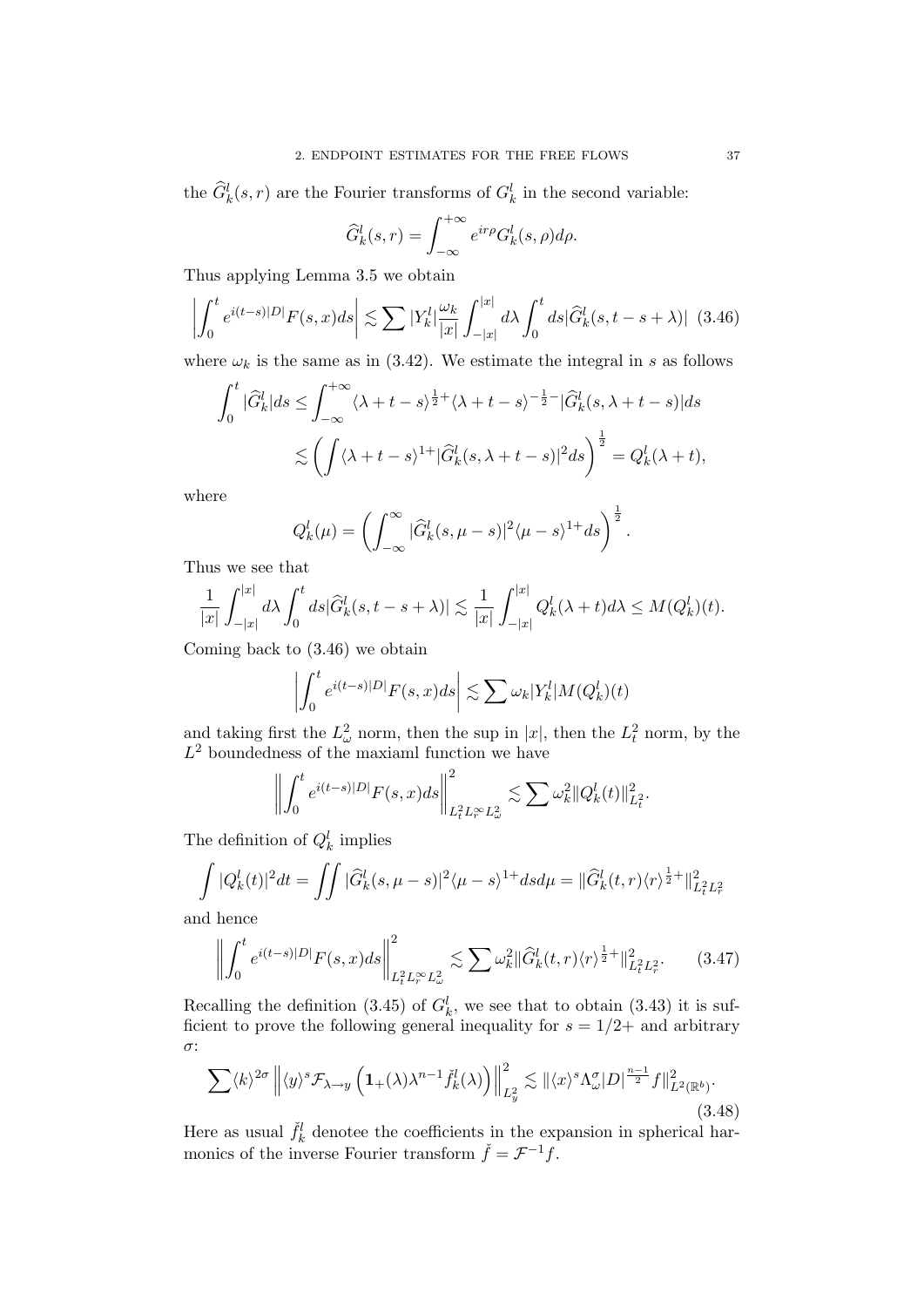First of all, since  $\mathcal{F}^{-1}(|D|^{\frac{n-1}{2}}f) = |\xi|^{\frac{n-1}{2}}\tilde{f}$ , we see that it is enough to prove, for  $0 \leq s \leq 1$  and arbitrary  $\sigma$ , the slightly simpler

$$
\sum \langle k \rangle^{2\sigma} \left\| \langle y \rangle^s \mathcal{F}_{\lambda \to y} \left( \mathbf{1}_{+}(\lambda) \lambda^{\frac{n-1}{2}} \tilde{f}_k^l(\lambda) \right) \right\|_{L_y^2}^2 \lesssim \| \langle x \rangle^s \Lambda_\omega^\sigma f \|_{L^2(\mathbb{R}^b)}^2. \tag{3.49}
$$

The inequality will follow by interpolation between the cases  $s = 0$  and  $s = 1$ ; indeed, we can regard it as the statement that the operator T defined as

$$
T: f \mapsto \left\{ \langle y \rangle^s \mathcal{F}_{\lambda \to y} \left( \mathbf{1}_{+}(\lambda) \lambda^{\frac{n-1}{2}} \check{g}_k^l \right) \right\}_{l,k}, \qquad g = \Lambda_{\omega}^{-\sigma} f
$$

which associates to the function  $f$  the sequence of coefficients in the expansion of  $\mathcal{F}^{-1}(\Lambda_{\omega}^{-\sigma}f)$ , multiplied by  $\lambda^{(n-1)/2}1_+$ , transformed again and multiplied by  $\langle y \rangle^s$ , is bounded between the weighted spaces

$$
T: L^2(\langle x \rangle^{2s} dx) \to \ell^2_{\langle k \rangle^{2\sigma}}(L^2(\langle \lambda \rangle^{2s} d\lambda)).
$$

When  $s = 0$  we have by Plancherel's Theorem and by  $(3.18)$ 

$$
\sum \langle k \rangle^{2\sigma} \left\| \mathcal{F}_{\lambda \to y} \left( \mathbf{1}_{+}(\lambda) \lambda^{\frac{n-1}{2}} \check{f}_{k}^{l}(\lambda) \right) \right\|_{L_{y}^{2}}^{2} \simeq
$$
  

$$
\simeq \sum \langle k \rangle^{2\sigma} \left\| \lambda^{\frac{n-1}{2}} \check{f}_{k}^{l}(\lambda) \right\|_{L_{\lambda}^{2}(0,\lambda)}^{2} \simeq \|\Lambda_{\omega}^{\sigma} \check{f}\|_{L^{2}(\mathbb{R}^{n})}^{2}.
$$

Since  $\Lambda_{\omega}$  commutes with the Fourier transform, indeed

$$
\mathcal{F}(-\Delta_S f) = \mathcal{F} \sum (x_j \partial_k - x_j \partial_j)^2 f = \sum (\partial_j \xi_k - \partial_k \xi_j)^2 \mathcal{F} f,
$$

again by Plancherel we obtain  $(3.49)$  for  $s = 0$ .

To handle the case  $s = 1$  we consider the quantity

$$
\left\|y\mathcal{F}_{\lambda\to y}\left(\mathbf{1}_{+}(\lambda)\lambda^{\frac{n-1}{2}}\tilde{f}_{k}^{l}(\lambda)\right)\right\|_{L_{y}^{2}}^{2}=\left\|\partial_{\lambda}\left(\mathbf{1}_{+}(\lambda)\lambda^{\frac{n-1}{2}}\tilde{f}_{k}^{l}(\lambda)\right)\right\|_{L_{\lambda}^{2}}^{2}\lesssim
$$

$$
\lesssim\left\|\lambda^{\frac{n-1}{2}}\partial_{\lambda}\tilde{f}_{k}^{l}(\lambda)\right\|_{L_{\lambda}^{2}(0,\infty)}^{2}+\left\|\lambda^{\frac{n-3}{2}}\tilde{f}_{k}^{l}(\lambda)\right\|_{L_{\lambda}^{2}(0,\infty)}^{2}.
$$

Multiplying by  $\langle k \rangle^{2\sigma}$ , summing over l, k and recalling (3.20), we obtain

$$
\sum \langle k \rangle^{2\sigma} \left\| y \mathcal{F}_{\lambda \to y} \left( \mathbf{1}_{+}(\lambda) \lambda^{\frac{n-1}{2}} \check{f}_{k}^{l}(\lambda) \right) \right\|_{L_{y}^{2}}^{2} \lesssim \| \nabla \Lambda_{\omega}^{\sigma} \check{f} \|_{L^{2}(\mathbb{R}^{n})}^{2} + \left\| \lambda^{\frac{n-3}{2}} \check{f}_{0}^{0}(\lambda) \right\|_{L_{\lambda}^{2}(0,\infty)}^{2}
$$

where the last term can not estimated by  $(3.20)$  because of the factor  $k^2$ which vanishes when  $k = 0$ . However we have

$$
\check{f}_0^0(\lambda) = \int_{|\omega|=1} \check{f}(\lambda \omega) d\lambda = \int_{|\omega|=1} \Lambda_{\omega}^{\sigma} \check{f}(\lambda \omega) d\lambda
$$

which implies, using Hardy's inequlity

$$
\left\|\lambda^{\frac{n-3}{2}}\check{f}_0^0(\lambda)\right\|_{L^2_\lambda(0,\infty)}^2\lesssim \left\|\frac{\Lambda^{\sigma}_\omega\check{f}}{|\xi|}\right\|_{L^2(\mathbb{R}^n)}\lesssim \|\nabla\Lambda^{\sigma}_\omega\check{f}\|_{L^2}.
$$

Thus we have proved

$$
\sum \langle k \rangle^{2\sigma} \left\| y \mathcal{F}_{\lambda \to y} \left( \mathbf{1}_{+}(\lambda) \lambda^{\frac{n-1}{2}} \tilde{f}_{k}^{l}(\lambda) \right) \right\|_{L_{y}^{2}}^{2} \lesssim \| \nabla \Lambda_{\omega}^{\sigma} \tilde{f} \|_{L^{2}(\mathbb{R}^{n})}^{2} \simeq \| |x| \Lambda_{\omega}^{\sigma} f \|_{L^{2}}^{2}
$$

again by the commutation of  $\Lambda_{\omega}$  with the Fourier transform. This gives  $(3.49)$  for  $s = 1$  and concludes the proof of the Theorem.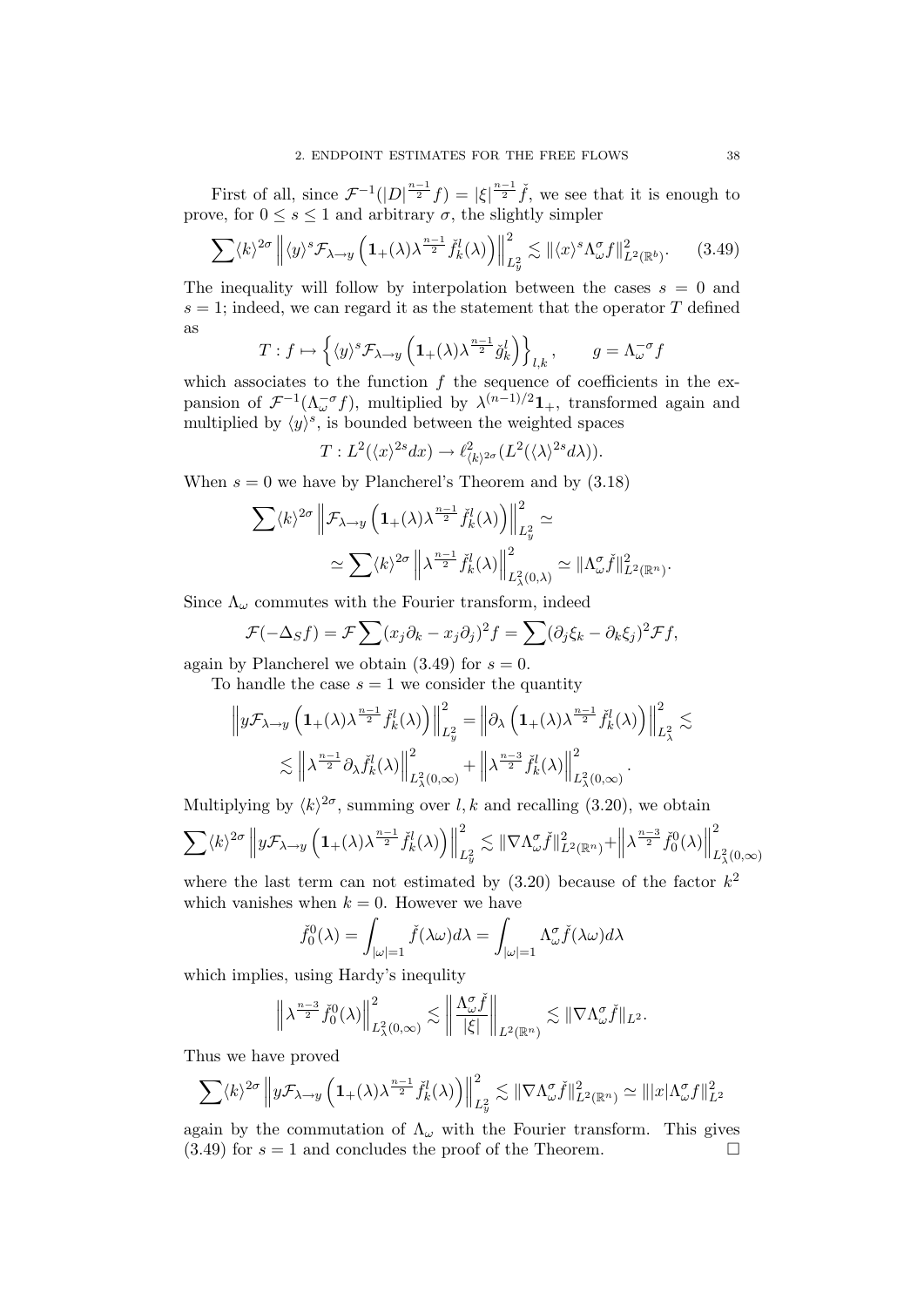REMARK 3.5. Since the operator  $\Lambda_{\omega}$  commutes with  $|D|$ , estimates (3.21), (3.22) and (3.43) obviously generalize to the following; for any real  $s \geq 0$ ,

$$
\|\Lambda^s_\omega e^{it|D|}f\|_{L^2_t L^\infty_\tau L^2_\omega} \lesssim \|\Lambda^{s+\sigma}_\omega f\|_{\dot{H}^{\frac{n-1}{2}}} \tag{3.50}
$$

and

$$
\left\| \Lambda_{\omega}^{s} \int_{0}^{t} e^{i(t-s)|D|} F(s,x) ds \right\|_{L_{t}^{2} L_{|x|}^{\infty} L_{\omega}^{2}} \lesssim \| \langle x \rangle^{\frac{1}{2}+} |D|^{\frac{n-1}{2}} \Lambda_{\omega}^{s+\sigma} F \|_{L_{t}^{2} L_{x}^{2}} \tag{3.51}
$$

where

$$
\sigma = 1 - \frac{n}{2} \quad \text{if } n \ge 4, \qquad \sigma = 0 \quad \text{if } n = 3.
$$

From the previous estimate for the free wave equation it is not difficult to obtain analogous endpoint Strichartz and Strichartz-smoothing estimates for the 3D Dirac system:

COROLLARY 3.7. Let  $n = 3$ . Then the flow  $e^{it\mathcal{D}}$  satisfies, for all  $s \geq 0$ , the estimates

$$
\|\Lambda^s_\omega e^{it\mathcal{D}}f\|_{L^2_t L^\infty_r L^2_\omega} \lesssim \|\Lambda^s_\omega f\|_{\dot{H}^1},\tag{3.52}
$$

and

$$
\left\|\Lambda_{\omega}^s \int_0^t e^{i(t-t')\mathcal{D}} F(t',x) dt'\right\|_{L_t^2 L_{|x|}^{\infty} L_{\omega}^2} \lesssim \|\langle x \rangle^{\frac{1}{2}+} |D| \Lambda_{\omega}^s F\|_{L_t^2 L_x^2}.
$$
 (3.53)

PROOF. If u solves the problem

$$
iu_t + \mathcal{D}u = 0,
$$
  $u(0) = f(x),$  (3.54)

by applying the operator  $(i\partial_t - \mathcal{D})$ , we see that u solves also

$$
\Box u = 0,
$$
  $u(0) = f(x),$   $u_t(0) = i\mathcal{D}f.$  (3.55)

This gives the representation

$$
e^{it\mathcal{D}}f = \cos(t|D|)f + i\frac{\sin(t|D|)}{|D|}\mathcal{D}f.
$$
\n(3.56)

Moreover, we recall that the Riesz operators  $|D|^{-1}\partial_j$  are bounded on weighted  $L^2$  spaces with weight  $\langle x \rangle^a$  for  $a < n/2$ . Thus in the case  $s = 0$  estimates (3.52), (3.53) are immediate consequences of the corresponding estimates for the wave equation proved above.

In order to complete the proof in the case  $s > 0$ , we need analyze the structure of the Dirac operator  $\mathcal D$  in greater detail. Following [74], we know that the space  $L^2(\mathbb{R}^3)^4$  is isomorphic to an orthogonal direct sum

$$
L^{2}(\mathbb{R}^{3})^{4} \simeq \bigoplus_{j=\frac{1}{2},\frac{3}{2},\ldots}^{\infty} \bigoplus_{m_{j}=-j}^{j} \bigoplus_{\substack{k_{j} = \\ \pm(j+1/2)}} L^{2}(0,+\infty; dr) \otimes H_{m_{j},k_{j}}.
$$

Each space  $H_{m_i,k_i}$  has dimension two and is generated by the orthonormal basis  $\{\Phi_m^+\}$  ${\stackrel{+}{m}}_{j,k_j}, {\stackrel{+}{\Phi}}^-_m$  $\{m_{j,k_j}\}\$ , which can be explicitly written in terms of spherical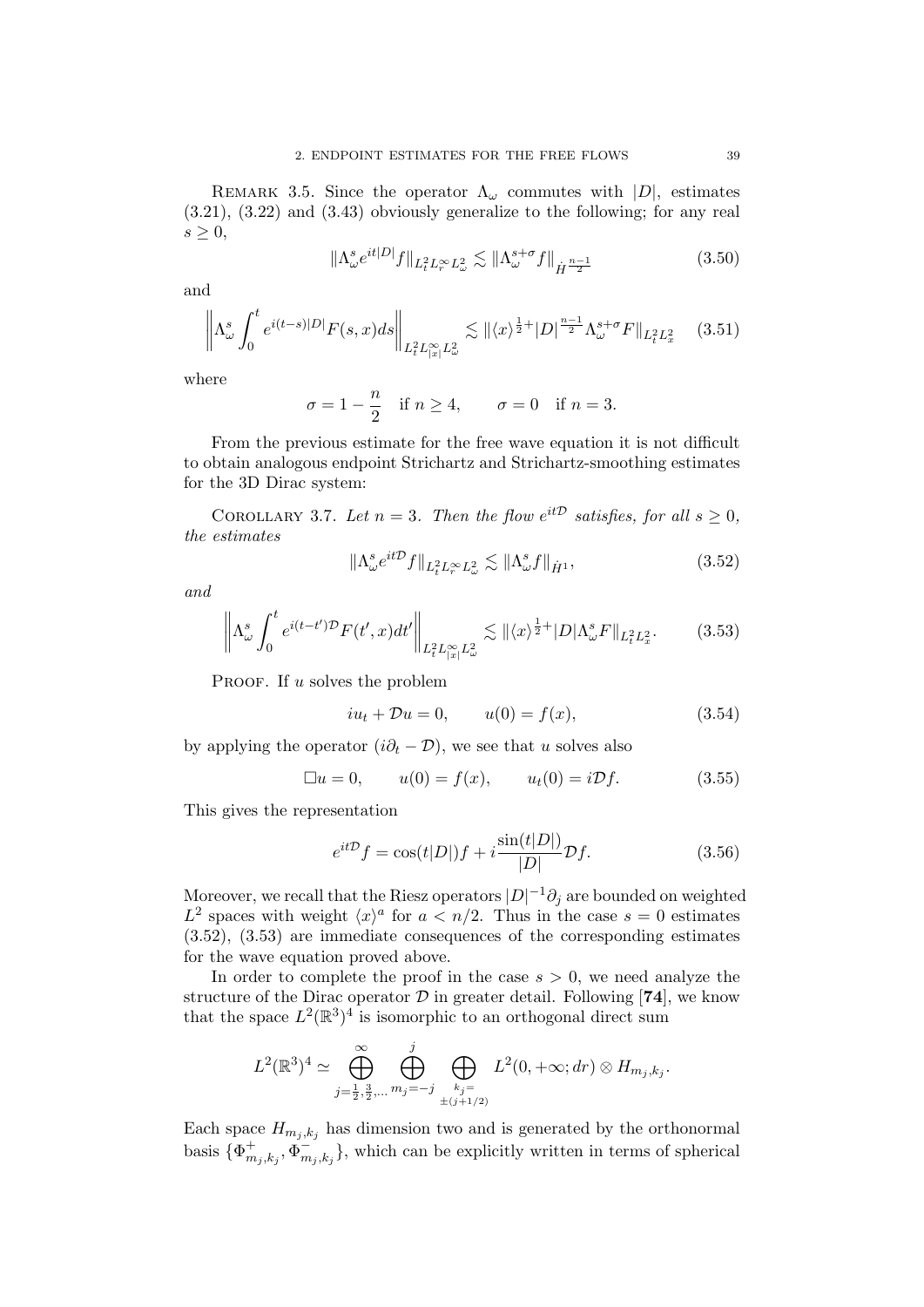harmonics: when  $k_j = j + 1/2$  we have

$$
\Phi_{m_j,k_j}^+ = \frac{i}{\sqrt{2j+2}} \begin{pmatrix}\n\sqrt{j+1-m_j} & Y_{k_j}^{m_j-1/2} \\
-\sqrt{j+1+m_j} & Y_{k_j}^{m_j+1/2} \\
0 & 0\n\end{pmatrix}
$$
\n
$$
\Phi_{m_j,k_j}^- = \frac{1}{\sqrt{2j}} \begin{pmatrix}\n0 \\
0 \\
\sqrt{j+m_j} & Y_{k_j-1}^{m_j-1/2} \\
\sqrt{j-m_j} & Y_{k_j-1}^{m_j+1/2}\n\end{pmatrix}
$$

while when  $k_j = -(j + 1/2)$  we have

$$
\Phi_{m_j,k_j}^+ = \frac{i}{\sqrt{2j}} \begin{pmatrix} \sqrt{j+m_j} & Y_{1-k_j}^{m_j-1/2} \\ \sqrt{j-m_j} & Y_{1-k_j}^{m_j+1/2} \\ 0 & 0 \end{pmatrix}
$$
  

$$
\Phi_{m_j,k_j}^- = \frac{1}{\sqrt{2j+2}} \begin{pmatrix} 0 \\ 0 \\ \sqrt{j+1-m_j} & Y_{-k_j}^{m_j-1/2} \\ -\sqrt{j+1+m_j} & Y_{-k_j}^{m_j+1/2} \end{pmatrix}
$$

The isomorphism is expressed by the explicit expansion

$$
\Psi(x) = \sum \frac{1}{r} \psi_{m_j, k_j}^+(r) \Phi_{m_j, k_j}^+ + \frac{1}{r} \psi_{m_j, k_j}^-(r) \Phi_{m_j, k_j}^- \tag{3.57}
$$

with

$$
\|\Psi\|_{L^2}^2 = \sum \int_0^\infty [|\psi_{m_j,k_j}^+|^2 + |\psi_{m_j,k_j}^-|^2] dr. \tag{3.58}
$$

.

Notice also that

$$
\|\Psi\|_{L^2_{\omega}}^2 = \sum \frac{1}{r^2} |\psi_{m_j,k_j}^+|^2 + \frac{1}{r^2} |\psi_{m_j,k_j}^-|^2. \tag{3.59}
$$

Each  $L^2(0, +\infty; dr) \otimes H_{m_j, k_j}$  is an eigenspace of the Dirac operator  $\mathcal{D} =$  $i^{-1} \sum \alpha_j \partial_j$  and the action of D can be written, in terms of the expansion  $(3.57)$ , as

$$
\mathcal{D}\Psi = \sum \left( -\frac{d}{dr} \psi^-_{m_j,k_j} + \frac{k_j}{r} \psi^-_{m_j,k_j} \right) \frac{\Phi^+_{m_j,k_j}}{r} + \left( \frac{d}{dr} \psi^+_{m_j,k_j} + \frac{k_j}{r} \psi^+_{m_j,k_j} \right) \frac{\Phi^-_{m_j,k_j}}{r}.
$$

From decomposition (3.57) it is clear that the operator  $\Lambda^{\sigma}_{\omega}$ , which acts on spherical harmonics as

$$
\Lambda^{\sigma}_{\omega} Y_{\ell}^{m} = (1 + \ell(\ell+1))^{\frac{\sigma}{2}} \cdot Y_{\ell}^{m}, \qquad (3.60)
$$

does not commute with  $D$ . Indeed, each space  $H_{m_j,k_j}$  involves two spherical harmonics  $Y_{\ell}^{m}$  with two values of  $\ell$  which differ by 1, and  $\mathcal{D}$  swaps them. However, the modified operator  $\widetilde{\Lambda}^{\sigma}_{\omega}$  defined by

$$
\widetilde{\Lambda}_{\omega}^{\sigma} \Phi_{m_j, k_j}^{\pm} = |k_j|^{\sigma} \Phi_{m_j, k_j}^{\pm}
$$
\n(3.61)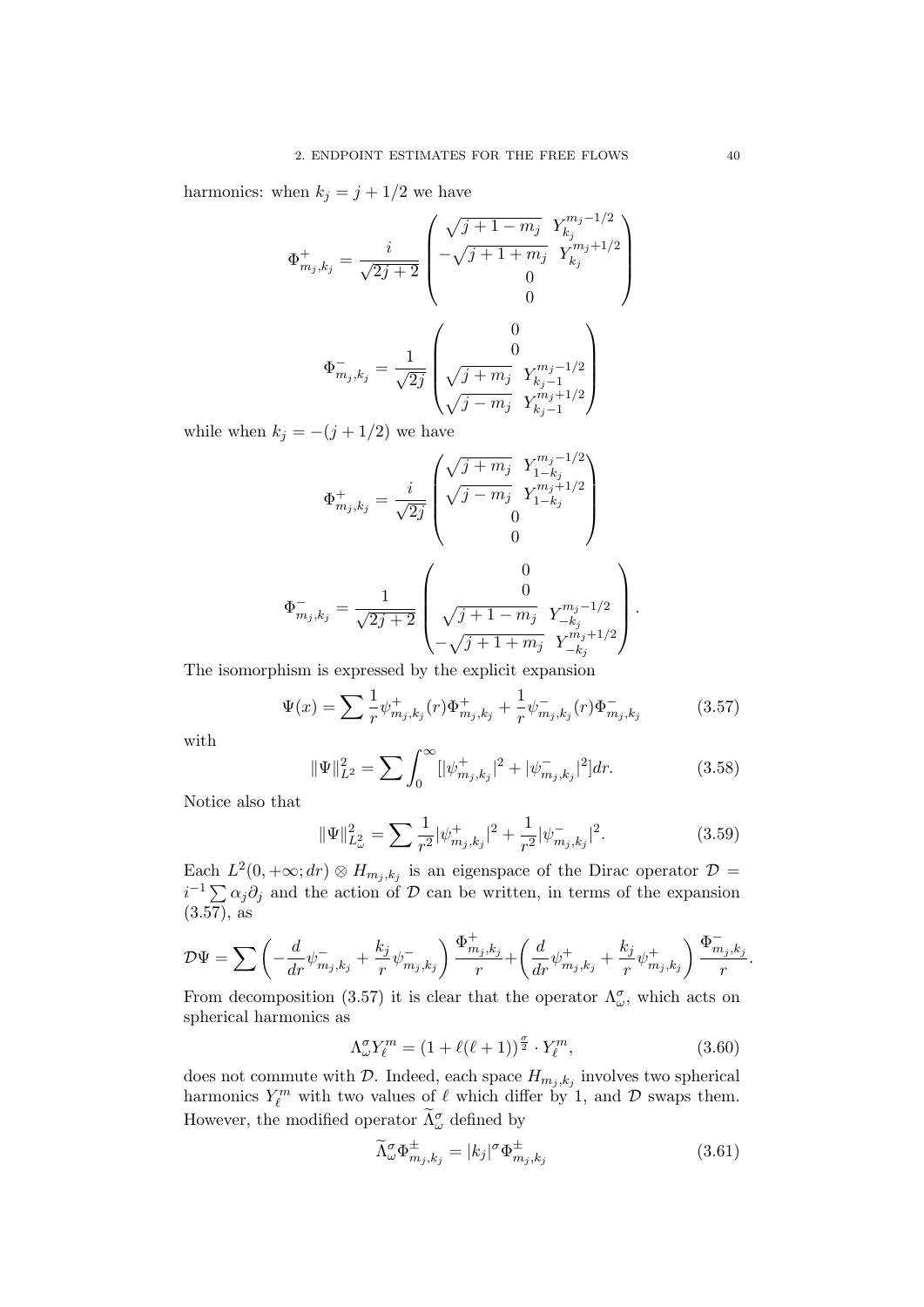obviously commutes with  $\mathcal{D}$ , thus estimates (3.52), (3.53) are trivially true if we replace  $\Lambda$  with  $\Lambda$ . It remains to show that we obtain equivalent norms. The equivalence

$$
\|\widetilde{\Lambda}_{\omega}^{\sigma}f\|_{L^2_{\omega}} \simeq \|\Lambda_{\omega}^{\sigma}f\|_{L^2_{\omega}}
$$

follows directly from (3.60), (3.61) and (3.59). Moreover,  $\tilde{\Lambda}$  and  $\Lambda$  commute with  $\Delta$ , hence with  $|D|$ , and this implies

$$
\| |D|\Lambda_{\omega}^s f\|_{L^2} \simeq \| |D|\widetilde{\Lambda}_{\omega}^s f\|_{L^2}
$$

or, equivalently,

$$
\|\Lambda^s_\omega f\|_{\dot{H}^1} \simeq \|\widetilde{\Lambda}^s_\omega f\|_{\dot{H}^1}.
$$

This is sufficient to prove (3.52). Since  $\widetilde{\Lambda}$  and  $\Lambda$  also commute with radial weights we have

$$
\|\langle x\rangle^{\frac{1}{2}+}|D|\Lambda_{\omega}^s f\|_{L^2} \simeq \|\langle x\rangle^{\frac{1}{2}+}|D|\widetilde{\Lambda}_{\omega}^s f\|_{L^2}
$$
\nwhich gives (3.53).

### 3. The wave equations with potential

Our next goal is to extend the results of previous chapter to the case of perturbed flows. This will be obtained by a perturbative argument, relying on the smoothing estimates of [21] and the mixed Strichartz-smoothing estimates of the previous chapter. In [21] smoothing estimates were proved for several classes of dispersive equations perturbed with electromagnetic potentials (while the 1D case was analyzed in  $[19]$ ). For the wave equation in dimension  $n \geq 3$  the estimates are the following:

PROPOSITION 3.8. Let  $n \geq 3$ . Assume the operator

$$
-\Delta + W(x, D) = -\Delta + a(x) \cdot \nabla + b_1(x) + b_2(x)
$$

is selfadjoint and its coefficients satisfy

$$
|a(x)| \le \frac{\delta}{|x|^{1-\epsilon} + |x|^2 |\log |x||^\sigma}
$$
\n
$$
(3.62)
$$

$$
|b_1(x)| \le \frac{\delta}{|x|^{1-\epsilon} + |x|^2}, \qquad 0 \le b_2(x) \le \frac{C}{|x|^{1-\epsilon} + |x|^2} \tag{3.63}
$$

for some  $\delta, \epsilon > 0$  sufficiently small and some  $\sigma > 1/2, C > 0$ . Moreover assume that 0 is not a resonance for  $-\Delta + b_2$ . Then the following smoothing estimate holds:

$$
\|(|x|^{\frac{1}{2}-\epsilon}+|x|)^{-1}e^{it\sqrt{-\Delta+W}}f\|_{L^2L^2}\lesssim \|f\|_{L^2}.\tag{3.64}
$$

The assumption that 0 is not a resonance for  $-\Delta + b_2(x)$  here means: if  $(-\Delta + b_2)f = 0$  and  $\langle x \rangle^{-1} f \in L^2$  then  $f \equiv 0$ .

Combining Proposition 3.8 with (3.43) we obtain the following Strichartz endpoint estimate for the 3D wave equation perturbed with an electric potential:

THEOREM 3.9. Let  $n = 3$  and consider the Cauchy problem for the wave equation

 $u_{tt} - \Delta u + V(x)u = F,$   $u(0, x) = f(x),$   $u_t(0, x) = g(x)$ 

under the assumptions: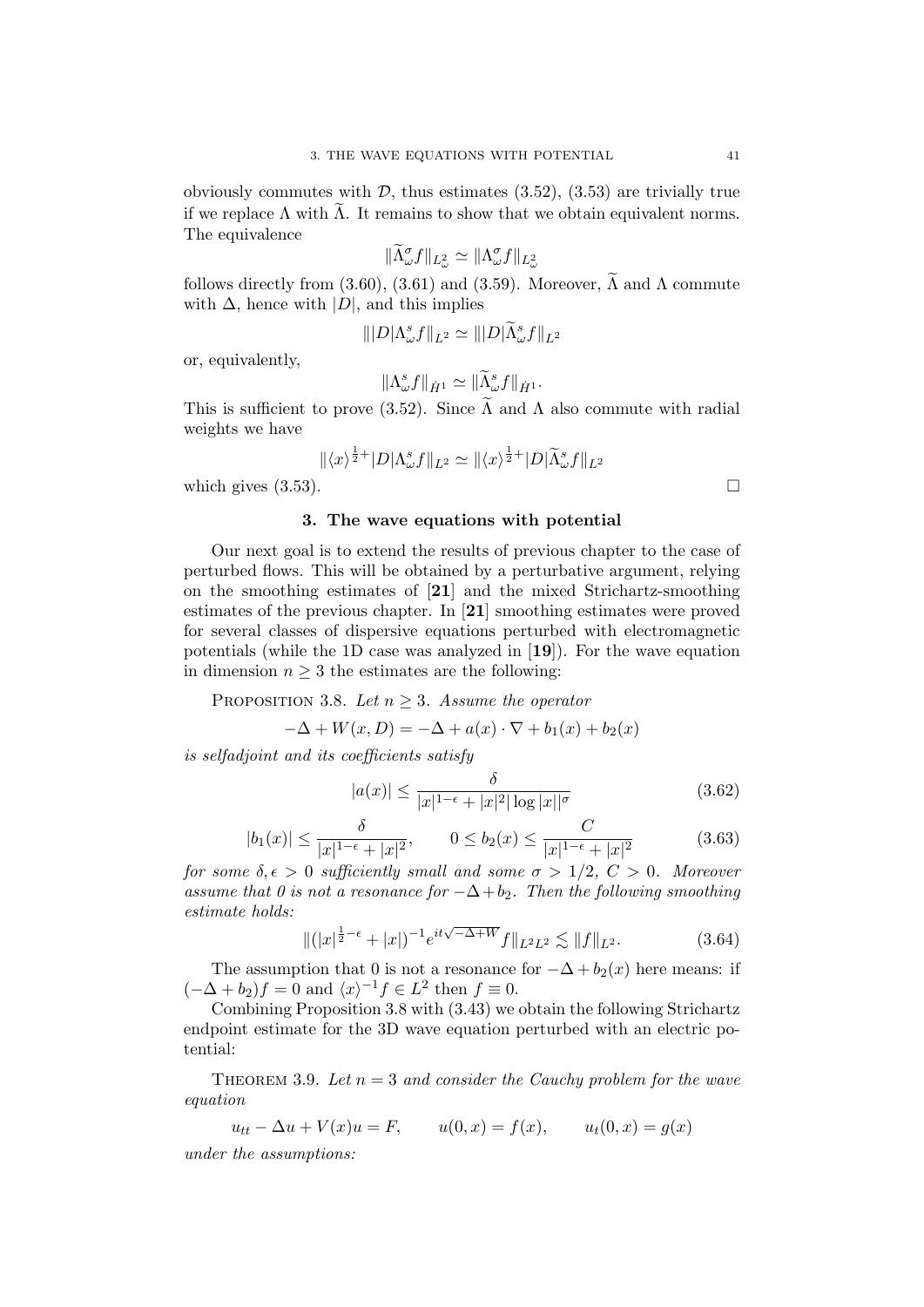(i)  $V(x)$  is real valued and the positive and negative parts  $V_{\pm}$  satisfy

$$
V_{+} \le \frac{C}{|x|^{\frac{1}{2}-\epsilon} + |x|^2}, \qquad V_{-} \le \frac{\delta}{|x|^{\frac{1}{2}-\epsilon} + |x|^2}
$$
(3.65)

for some  $\delta$ ,  $\epsilon$  sufficiently small and some  $C \geq 0$ ;

(ii)  $-\Delta + V$  is selfadjoint;

(iii) 0 is not a resonance for  $-\Delta + V_-\$ .

Then the solution  $u(t, x)$  satisfies the endpoint Strichartz estimate

$$
||u||_{L_t^2 L_r^\infty L_\omega^2} \lesssim ||f||_{\dot{H}^1} + ||g||_{L^2} + ||\langle x \rangle^{\frac{1}{2}+} F||_{L_t^2 L_x^2}.
$$
 (3.66)

PROOF. We represent  $u(t, x)$  in the form

$$
u(t,x) = I + II - III
$$

where

$$
I = \cos(t|D|)f + \frac{\sin(t|D|)}{|D|}g,
$$
  

$$
II = \int_0^t |D|^{-1}\sin((t-s)|D|)F ds,
$$

and

$$
III = \int_0^t |D|^{-1} \sin((t - s)|D|) Vu \, ds.
$$

We can use  $(3.21)$  to estimate I and  $(3.43)$  to estimate II in the norm  $L_t^2 L_r^{\infty} L_{\omega}^2$  directly. On the other hand, applying (3.43) to III we get

$$
||III||_{L_t^2 L_r^\infty L_\omega^2} \lesssim ||\langle x \rangle^{\frac{1}{2}+} V u||_{L^2 L^2} \le ||\langle x \rangle^{\frac{1}{2}+} \tau_\epsilon V ||_{L_x^\infty} ||\tau_\epsilon^{-1} u||_{L^2 L^2}.
$$

By assumption  $\langle x \rangle^{\frac{1}{2}+} \tau_{\epsilon} V$  is bounded on  $\mathbb{R}^n$ , moreover we are allowed to use  $(3.64)$  since V satisfies the assumptions of Proposition 3.8. Notice that (3.64) implies

$$
\|\tau_{\epsilon}^{-1}u\|_{L^2L^2}\lesssim \|f\|_{L^2}+\||D|^{-1}g\|_{L^2}
$$

and in conclusion we have proved

$$
\|III\|_{L^2_tL^\infty_rL^2_\omega} \lesssim \|f\|_{L^2} + \||D|^{-1}g\|_{L^2}
$$

which completes the proof of  $(3.66)$ .

Analogous estimates can be proved for the Klein-Gordon equation, or in higher dimension  $n \geq 3$ , for first order perturbations, and for angular derivatives of the solutions. We omit the details since we prefer to focus on the Dirac equation here.

# 4. The Dirac equation with potential

We consider now the perturbed Dirac operator  $\mathcal{D}+V(x)$  where  $V(x)$  is a small  $4 \times 4$  hermitian matrix valued potential. We prove here more general versions of the estimates given in [21], [20] in order to include angular regularity. We begin with the free Dirac equation: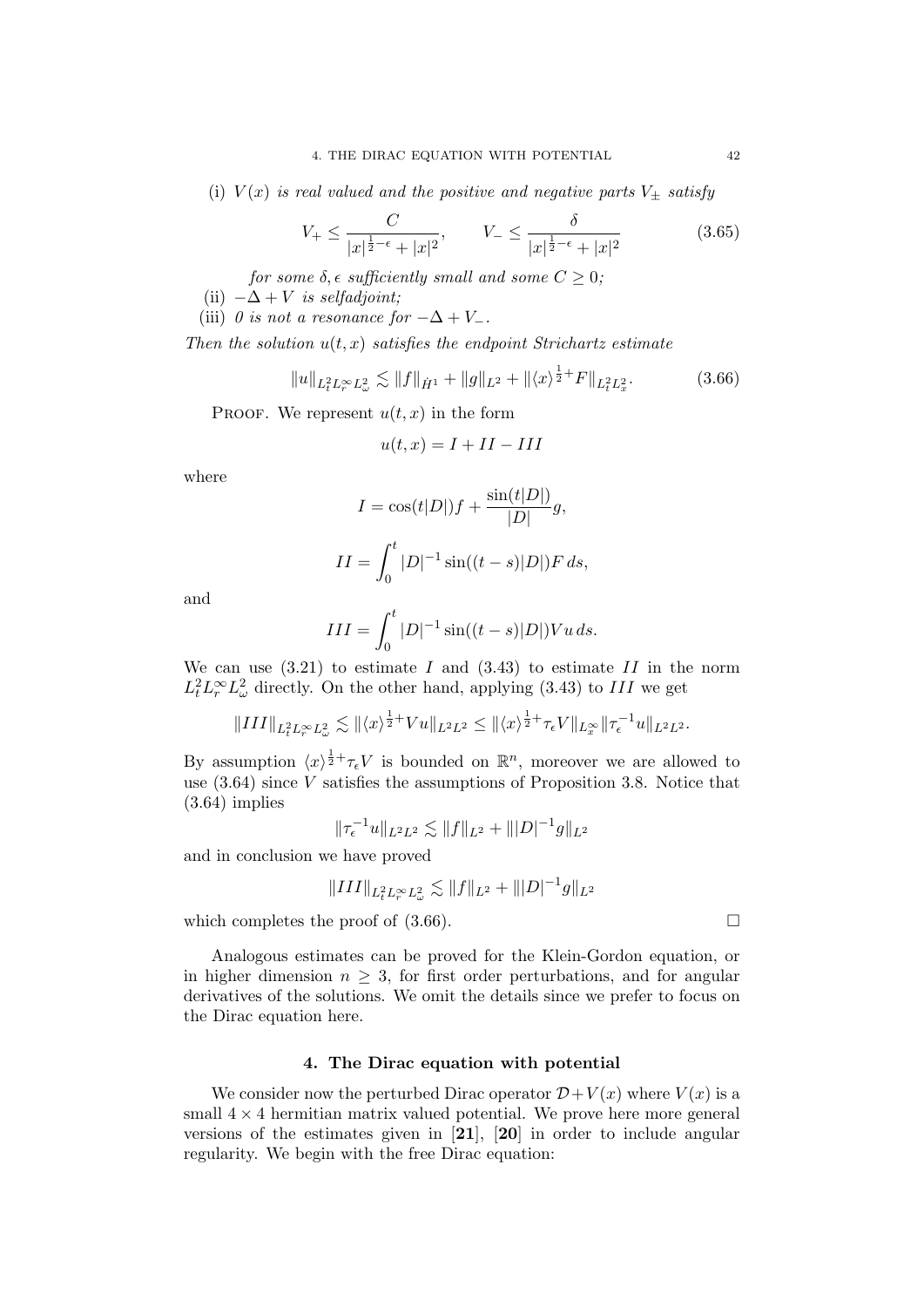PROPOSITION 3.10. The free Dirac flow satisfies, for all  $\sigma > 1$  and  $s \ge 0$ , the smoothing estimates (with  $w_{\sigma}(x) = |x|(1 + |\log |x||)^{\sigma})$ 

$$
||w_{\sigma}^{-1/2} \Lambda_{\omega}^s e^{it\mathcal{D}} f||_{L_t^2 L_x^2} \lesssim ||\Lambda_{\omega}^s f||_{L^2}
$$
\n(3.67)

and

$$
\left\|w_{\sigma}^{-1/2}\Lambda_{\omega}^{s}\int_{0}^{t}e^{i(t-t')\mathcal{D}}F(t')dt'\right\|_{L_{t}^{2}L_{x}^{2}} \lesssim \|w_{\sigma}^{1/2}\Lambda_{\omega}^{s}F\|_{L_{t}^{2}L_{x}^{2}}
$$
(3.68)

PROOF. When  $s = 0$ , both estimates follow from the resolvent estimate

$$
||w_{\sigma}^{-1/2}R_{\mathcal{D}}(z)f||_{L^{2}(\mathbb{R}^{3})} \leq C||w_{\sigma}^{1/2}f||_{L^{2}(\mathbb{R}^{3})}, \qquad z \notin \mathbb{R},
$$

with a constant uniform in z, proved in  $[20]$  using a standard application of Kato's theory (see also [21]). The case  $s > 0$  is proved exactly as in Corollary 3.7, first by replacing  $\Lambda_{\omega}$  with  $\Lambda_{\omega}$  which commutes with the flow, and then by using the equivalence of norms and then by using the equivalence of norms.

We consider now the case of a perturbed Dirac system

$$
iu_t = \mathcal{D}u + Vu
$$

where  $V(x)$  is a  $4 \times 4$  matrix potential. If V is hermitian and its weak  $L^{3,\infty}$  norm is small enough, the operator  $\mathcal{D} + V$  is selfadjoint as proved in [20]. In all of the following results the assumptions on the potential are somewhat stronger than this, so in all cases the unitary flow  $e^{it(D+V)}$  will be well defined and continuous on  $L^2(\mathbb{R}^3)^4$  by spectral theory.

PROPOSITION 3.11. Let  $V(x)$  be a hermitian  $4 \times 4$  matrix on  $\mathbb{R}^3$  such that

$$
|V(x)| \le \frac{\delta}{w_{\sigma}(|x|)}, \qquad w_{\sigma}(r) = r \cdot (1 + |\log r|)^{\sigma} \tag{3.69}
$$

for some  $\delta > 0$  sufficiently small and some  $\sigma > 1$ . Then the perturbed Dirac  $\emph{flow}~e^{it(\mathcal{D}+V)}~satisfies~the~smoothing~estimates$ 

$$
||w_{\sigma}^{-1/2}e^{it(\mathcal{D}+V)}f||_{L_t^2L_x^2} \lesssim ||f||_{L^2},
$$
\n(3.70)

$$
\left\|w_{\sigma}^{-1/2}\int_{0}^{t}e^{i(t-t')(\mathcal{D}+V)}F(t')dt'\right\|_{L_{t}^{2}L_{x}^{2}} \lesssim \|w_{\sigma}^{1/2}F\|_{L_{t}^{2}L_{x}^{2}}.
$$
 (3.71)

If in addition V satisfies for some  $s > 1$  the condition

$$
\|\Lambda^s_\omega V(r \,\cdot\,)\|_{L^2(\mathbb{S}^2)} \le \frac{\delta}{w_\sigma(r)},\tag{3.72}
$$

then we have, for all  $0 \leq s \leq 2$ , the estimates with angular regularity

$$
||w_{\sigma}^{-1/2} \Lambda_{\omega}^s e^{it(\mathcal{D}+V)} f||_{L_t^2 L_x^2} \lesssim ||\Lambda_{\omega}^s f||_{L^2},
$$
\n(3.73)

$$
\left\|w_{\sigma}^{-1/2}\Lambda_{\omega}^{s}\int_{0}^{t}e^{i(t-t')(\mathcal{D}+V)}F(t')dt'\right\|_{L_{t}^{2}L_{x}^{2}} \lesssim \|w_{\sigma}^{1/2}\Lambda_{\omega}^{s}F\|_{L_{t}^{2}L_{x}^{2}}.\tag{3.74}
$$

PROOF. If u solves

$$
iu_t = \mathcal{D}u + Vu + F, \qquad u(0) = f
$$

we can write

$$
u = e^{it\mathcal{D}}f + i\int_0^t e^{i(t-t')\mathcal{D}}[Vu(t') + F(t')]dt'.
$$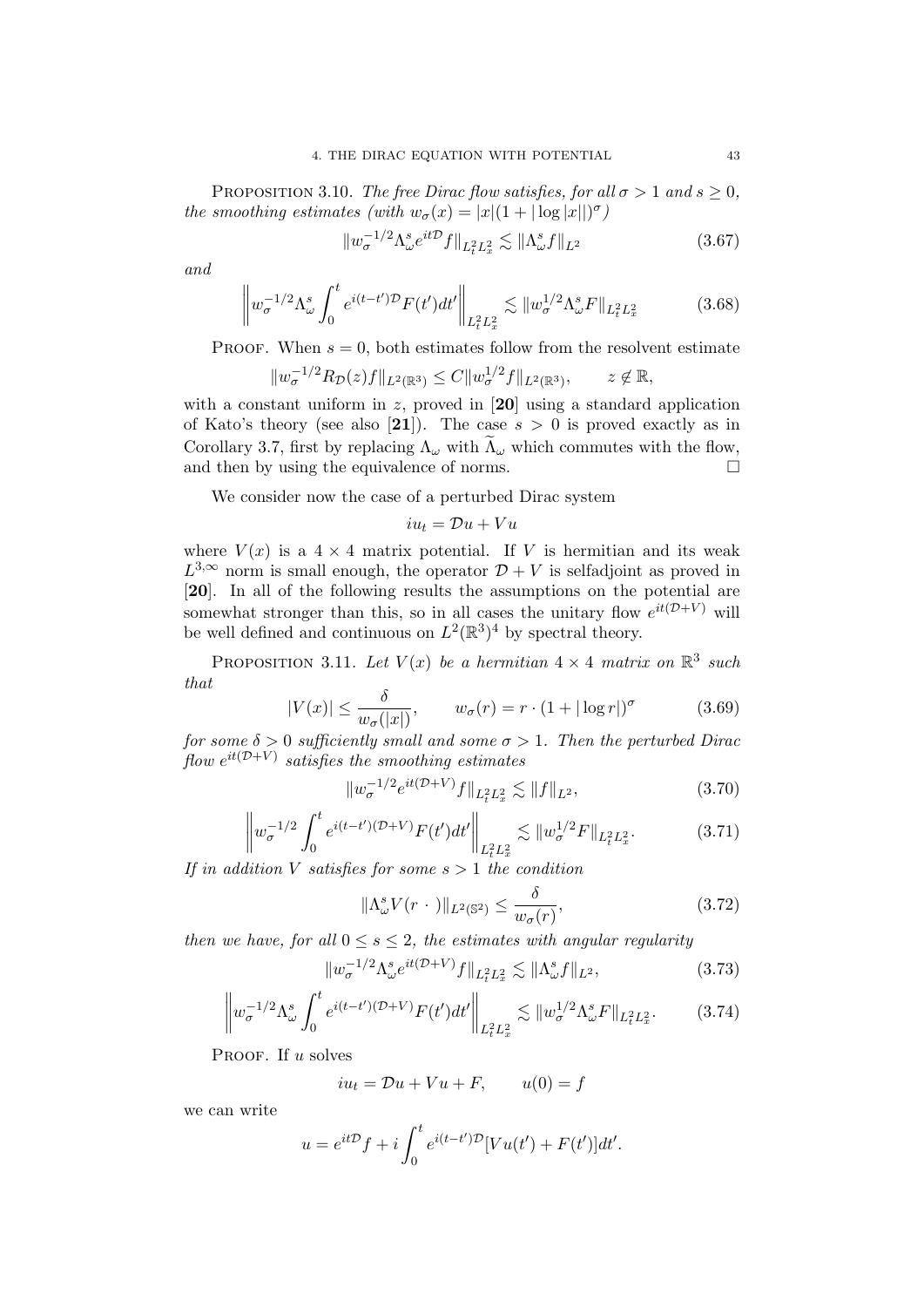Using  $(3.67)$ ,  $(3.68)$  with  $s = 0$  and assumption  $(3.69)$  we get

$$
||w_{\sigma}^{-1/2}u||_{L_t^2L_x^2} \lesssim ||f||_{L^2} + ||w_{\sigma}^{1/2}[Vu + F]||_{L^2L^2} \le
$$
  

$$
\le ||f||_{L^2} + \delta ||w_{\sigma}^{-1/2}u||_{L^2L^2} + ||w_{\sigma}^{1/2}F||_{L^2L^2}.
$$

If  $\delta$  is sufficiently small this implies both (3.70) and (3.71).

To prove  $(3.73)$ ,  $(3.74)$  we proceed in a similar way using again  $(3.67)$ and (3.68):

$$
||w_{\sigma}^{-1/2} \Lambda_{\omega}^{s} u||_{L_{t}^{2} L_{x}^{2}} \lesssim ||\Lambda_{\omega}^{s} f||_{L^{2}} + ||w_{\sigma}^{1/2} \Lambda_{\omega}^{s} (Vu + F)||_{L^{2} L^{2}}.
$$

We shall need the following fairly elementary product estimate involving the angular derivative operator  $\Lambda_{\omega}$ 

$$
\|\Lambda^s_\omega(gh)\|_{L^2_\omega(\mathbb{S}^2)} \lesssim \|\Lambda^s_\omega g\|_{L^2_\omega(\mathbb{S}^2)} \|\Lambda^s_\omega h\|_{L^2_\omega(\mathbb{S}^2)}\tag{3.75}
$$

which holds provided  $s > 1$ . This estimate can be proved e.g. by localizing the norm on the sphere via a finite partition of unity, and then applying in each coordinate patch a standard product estimate in the Sobolev space  $H^s(\mathbb{R}^2), s > 1.$ 

Applying (3.75), and using assumption (3.72), we have

$$
||w_{\sigma}^{1/2} \Lambda_{\omega}^s (Vu + F)||_{L^2 L^2} \leq \delta ||w_{\sigma}^{-1/2} \Lambda_{\omega}^s u||_{L^2 L^2} + ||w_{\sigma}^{1/2} \Lambda_{\omega}^s F||_{L^2 L^2}
$$

and the proof is concluded as above.  $\hfill \square$ 

We note the following consequence of (3.70):

COROLLARY 3.12. Assume that the hermitian matrix  $V(x)$  satisfies, for δ sufficiently small, C arbitrary and  $\sigma > 1$  (with  $w_{\sigma}(r) = r(1 + |\log r|)^{\sigma}$ )

$$
|V(x)| \le \frac{\delta}{w_{\sigma}(|x|)}, \qquad |\nabla V(x)| \le \frac{C}{w_{\sigma}(|x|)}.\tag{3.76}
$$

Then besides (3.70) we have the estimate for the derivatives of the flow

$$
||w_{\sigma}^{-1/2} \nabla e^{it(\mathcal{D}+V)} f||_{L_t^2 L_x^2} \lesssim ||f||_{H^1}.
$$
 (3.77)

If in addition we assume that, for some  $s > 1$ ,

$$
\|\Lambda_{\omega}^s V(r\cdot)\|_{L^2(\mathbb{S}^2)} \le \frac{\delta}{w_{\sigma}(r)}, \qquad \|\Lambda_{\omega}^s \nabla V(r\cdot)\|_{L^2(\mathbb{S}^2)} \le \frac{C}{w_{\sigma}(r)}, \qquad (3.78)
$$

then we have the following estimate with angular regularity

$$
||w_{\sigma}^{-1/2} \nabla \Lambda_{\omega}^s e^{it(\mathcal{D}+V)} f||_{L_t^2 L_x^2} \lesssim ||\Lambda_{\omega}^s f||_{H^1}.
$$
 (3.79)

PROOF. Assume at first  $s = 0$  and let  $u = e^{it(D+V)}f$ . Each derivative  $u_i = \partial_i u$  satisfies an equation like

 $i\partial_t u_j = \mathcal{D}u_j + V u_j + V_j u,$   $V_j = \partial_j V,$   $u_j(0, x) = f_j = \partial_j f$ 

so we can represent it in the form

$$
u_j = e^{it(\mathcal{D}+V)}f_j + i\int_0^t e^{i(t-s)(\mathcal{D}+V)}V_j u ds.
$$

To the first term at the r.h.s. we can apply estimate (3.70) obtaining

$$
||w_{\sigma}^{-1/2}e^{it(\mathcal{D}+V)}f_j||_{L^2_tL^2_x} \lesssim ||f||_{\dot{H}^1}.
$$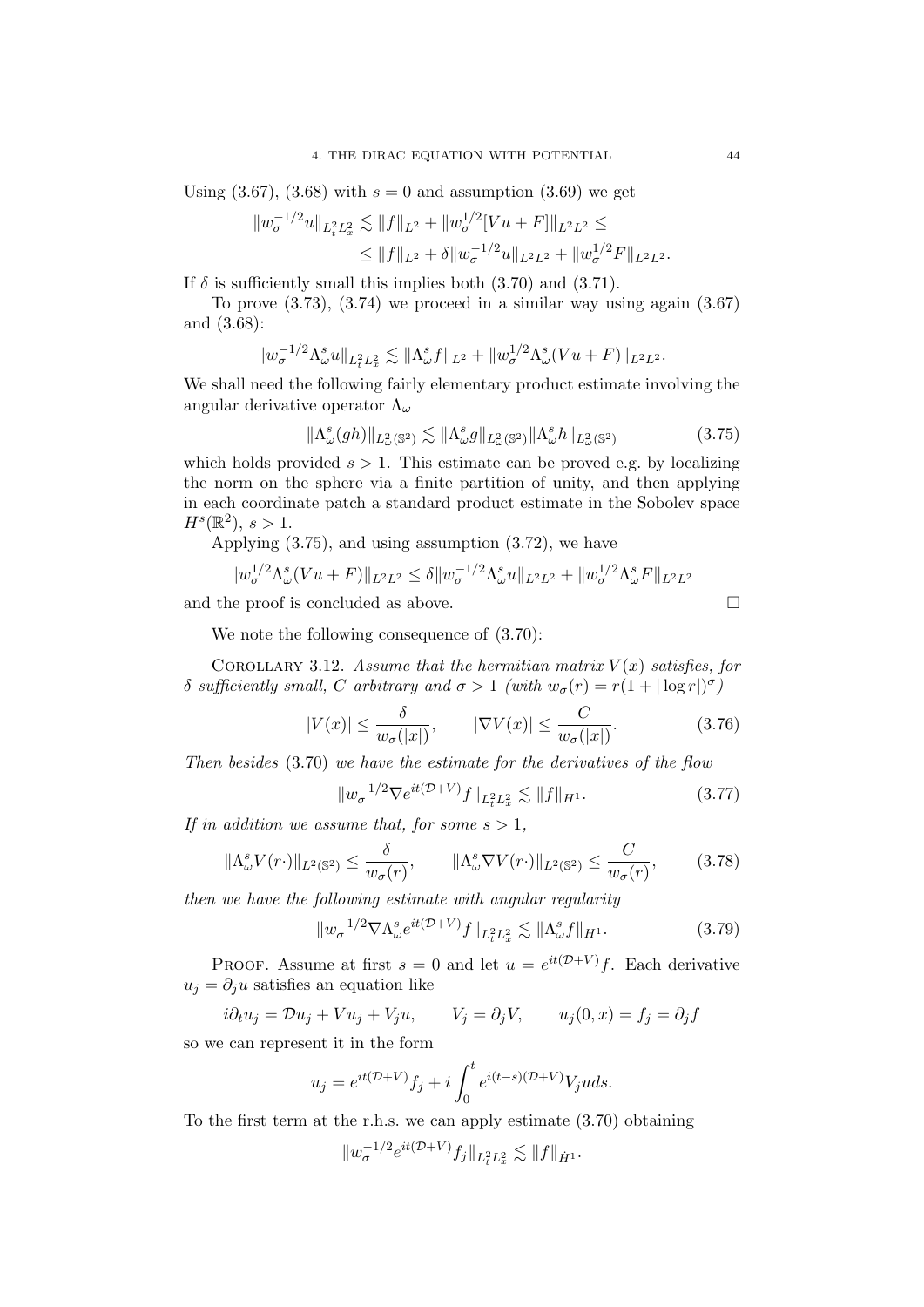To handle the second term we use (3.71):

$$
\left\|w_{\sigma}^{-1/2}\int e^{i(t-s)(\mathcal{D}+V)}V_ju\right\|_{L^2}\lesssim \|w_{\sigma}^{1/2}V_ju\|_{L^2_tL^2_x}\leq \|w_{\sigma}V_j\|_{L^\infty_x}\|w_{\sigma}^{-1/2}u\|_{L^2_tL^2_x}
$$

and again by (3.70) and by the assumption on  $\nabla V$  we conclude the proof of  $(3.77).$ 

For the proof of  $(3.79)$  we apply to the equation for u the operator |D| which commutes with  $\mathcal{D}$ :

$$
i\partial_t(|D|u) = \mathcal{D}(|D|u) + |D|(Vu)
$$

and we use estimates (3.73), (3.74), obtaining

$$
||w_{\sigma}^{-1/2}|D|\Lambda_w^s u||_{L^2L^2} \lesssim ||\Lambda_w^s f||_{\dot{H}^1} + ||w_{\sigma}^{1/2}|D|\Lambda_w^s (Vu)||_{L^2L^2}.
$$

Now in the last term we commute  $|D|$  with  $\Lambda$  and we notice that we can replace  $|D|$  by  $\nabla$  obtaining an equivalent norm. This gives

$$
||w_{\sigma}^{1/2}|D|\Lambda_w^s(Vu)||_{L^2L^2} \leq ||w_{\sigma}^{1/2}\Lambda_w^s(\nabla V)u)||_{L^2L^2} + ||w_{\sigma}^{1/2}\Lambda_w^sV(\nabla u)||_{L^2L^2}.
$$

We can now apply the product estimate  $(3.75)$  and assumptions  $(3.78)$ ; proceeding as in the first part of the proof we finally obtain  $(3.79)$ .

By a similar perturbative argument, we obtain the endpoint Strichartz estimates for the Dirac equation with potential. Notice that in the version of this Theorem given in the Introduction (Theorem 3.2) we used an equivalent formulation in terms of the potential  $v_{\sigma}(x) = |x|^{\frac{1}{2}} |\log |x||^{\sigma} + \langle x \rangle^{1+\sigma}$ .

THEOREM 3.13. Assume that the hermitian matrix  $V(x)$  satisfies, for  $\delta$ sufficiently small, C arbitrary and  $\sigma > 1$  (with  $w_{\sigma}(r) = r(1 + |\log r|)^{\sigma}$ )

$$
|V(x)| \le \frac{\delta}{\langle x \rangle^{\frac{1}{2}+} w_{\sigma}(|x|)^{\frac{1}{2}}}, \qquad |\nabla V(x)| \le \frac{C}{\langle x \rangle^{\frac{1}{2}+} w_{\sigma}(|x|)^{\frac{1}{2}}}.
$$
 (3.80)

Then the perturbed Dirac flow satisfies the endpoint Strichartz estimate

$$
||e^{it(\mathcal{D}+V)}f||_{L_t^2 L_r^{\infty} L_{\omega}^2} \lesssim ||f||_{H^1}.
$$
\n(3.81)

If instead we make the following assumption (which implies (3.80)): for some  $s > 1$ ,

$$
\|\Lambda_{\omega}^s V(r\cdot)\|_{L^2(\mathbb{S}^2)} \leq \frac{\delta}{\langle r\rangle^{\frac{1}{2}+}w_{\sigma}(r)^{\frac{1}{2}}}, \qquad \|\Lambda_{\omega}^s \nabla V(r\cdot)\|_{L^2(\mathbb{S}^2)} \leq \frac{C}{\langle r\rangle^{\frac{1}{2}+}w_{\sigma}(r)^{\frac{1}{2}}},\tag{3.82}
$$

then we have the endpoint estimate with angular regularity

$$
\|\Lambda^s_\omega e^{it(\mathcal{D}+V)}f\|_{L^2_t L^\infty_r L^2_\omega} \lesssim \|\Lambda^s_\omega f\|_{H^1} \tag{3.83}
$$

and the energy estimate with angular regularity

$$
\|\Lambda_{\omega}^s e^{it(\mathcal{D}+V)}f\|_{L_t^{\infty}H^1} \lesssim \|\Lambda_{\omega}^s f\|_{H^1}
$$
\n(3.84)

PROOF. Consider first  $(3.81)$ . Notice that V satisfies in particular the assumptions of Corollary 3.12. We can write

$$
e^{it(D+V)}f = I + II
$$
\n(3.85)

with

$$
I = e^{it\mathcal{D}}f, \qquad II = i \int_0^t e^{i(t-s)\mathcal{D}} V u \, ds.
$$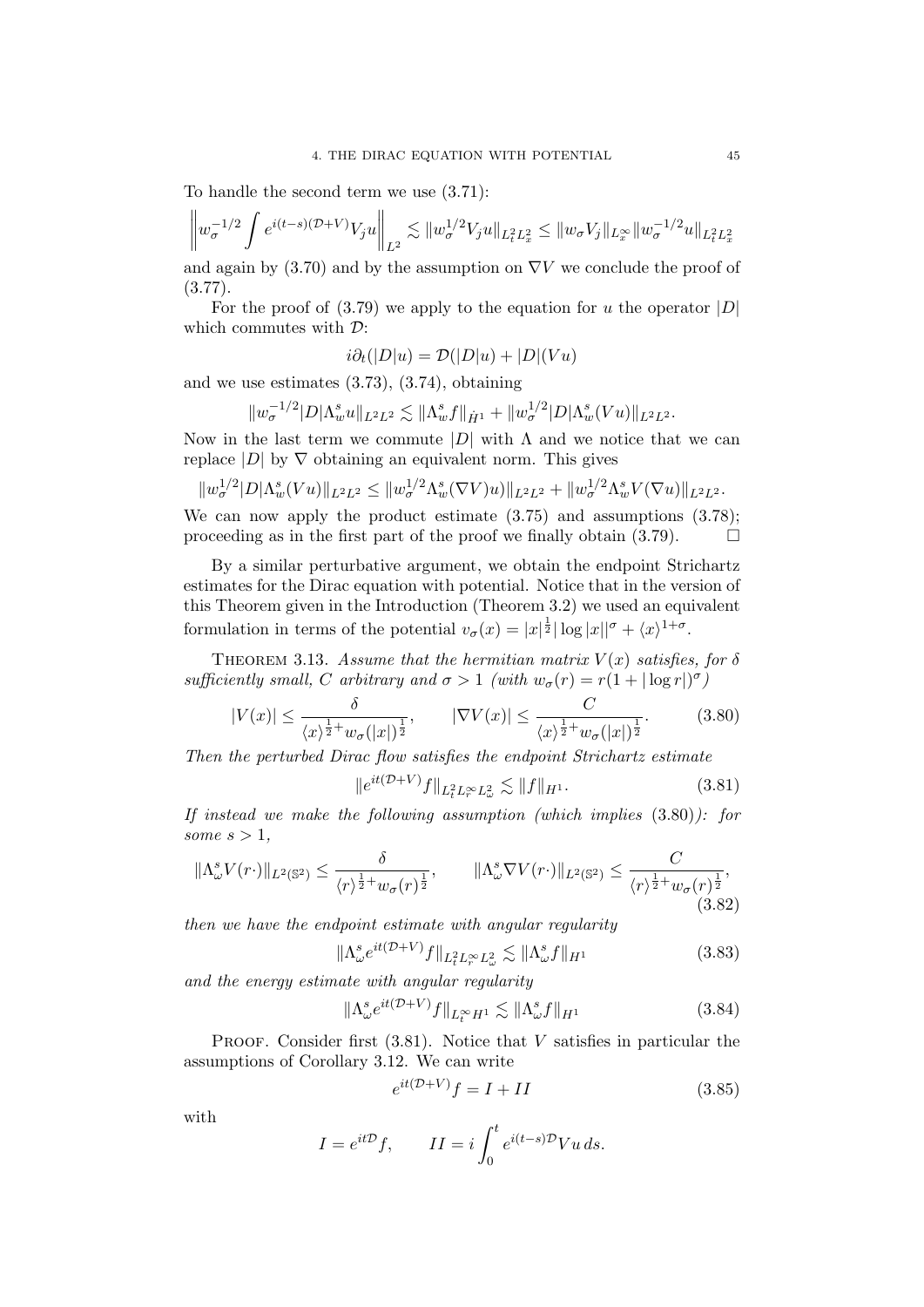The term I is estimated directly using  $(3.52)$  with  $s = 0$ . On the other hand, applying  $(3.53)$  to the term II we get

$$
||II||_{L_t^2 L_r^{\infty} L^2_{\omega}} \lesssim ||\langle x \rangle^{\frac{1}{2}+} |D|(Vu)||_{L^2 L^2}.
$$

Now we recall that the Riesz operators  $|D|^{-1} \nabla$  are bounded on weighted  $L^2$ spaces with  $A_2$  weights, and  $\langle x \rangle^s$  belongs to this class provided  $s < n/2$  (see [69]). Thus we can continue the chain of inequalities as follows:

$$
= \| \langle x \rangle^{\frac{1}{2}+} |D|^{-1} \nabla |D| (Vu) \|_{L^2 L^2} \lesssim \| \langle x \rangle^{\frac{1}{2}+} \nabla (Vu) \|_{L^2 L^2} \lesssim A+B
$$

where

$$
A = \|\langle x \rangle^{\frac{1}{2}+} (\nabla V)u\|_{L^2L^2}, \qquad B = \|\langle x \rangle^{\frac{1}{2}+} V \nabla u\|_{L^2L^2}
$$

Then we have

$$
A \le ||\langle x \rangle^{\frac{1}{2}+} w_{\sigma}^{\frac{1}{2}} \nabla V ||_{L^{\infty}} || w_{\sigma}^{-\frac{1}{2}} u ||_{L^{2} L^{2}} \lesssim ||f||_{L^{2}}
$$

by the assumptions on  $\nabla V$  and (3.70), while

$$
B \le ||\langle x \rangle^{\frac{1}{2}+} w_{\sigma}^{\frac{1}{2}} V ||_{L^{\infty}} || w_{\sigma}^{-\frac{1}{2}} \nabla u ||_{L^{2} L^{2}} \lesssim ||f||_{H^{1}}
$$

by  $(3.77)$ . Summing up, we arrive at  $(3.81)$ .

The proof of  $(3.83)$  is similar. We estimate I using  $(3.52)$ . Applying  $(3.53)$  to the term II we get

$$
\|\Lambda_{\omega}^s II\|_{L^2_tL^\infty_rL^2_{\omega}}\lesssim \|\langle x\rangle^{\frac12+}|D|\Lambda_{\omega}^s(Vu)\|_{L^2L^2}.
$$

Then we commute  $|D|$  with  $\Lambda_{\omega}$ , and we can replace the operator  $|D|$  with  $\nabla$  since the norm is equivalent; we arrive at

$$
\|\Lambda_{\omega}^s II\|_{L_t^2 L_r^{\infty} L_{\omega}^2} \lesssim \|\langle x \rangle^{\frac{1}{2}+}\Lambda_{\omega}^s (\nabla V)u\|_{L^2 L^2} + \|\langle x \rangle^{\frac{1}{2}+}\Lambda_{\omega}^s V(\nabla u)\|_{L^2 L^2}.
$$

Now we use the product estimate (3.75) and assumptions (3.82) to obtain

 $\lesssim C \|w_{\sigma}^{-1/2} \Lambda_{\omega}^s u\|_{L^2 L^2} + \delta \|w_{\sigma}^{-1/2} \Lambda_{\omega}^s \nabla u\|_{L^2 L^2}$ 

and recalling the smoothing estimates (3.73), (3.79) we conclude the proof of (3.83).

It remains to prove (3.84). Consider first the free case  $V \equiv 0$ . We have the conservation laws

$$
\|e^{it\mathcal{D}}f\|_{L^{\infty}L^{2}} \equiv \|f\|_{L^{2}}, \qquad \|\mathcal{D}e^{it\mathcal{D}}f\|_{L^{\infty}L^{2}} \equiv \|\mathcal{D}f\|_{L^{2}}
$$
 (3.86)

which imply

$$
\|e^{it\mathcal{D}}f\|_{L^{\infty}H^1} \simeq \|f\|_{H^1}
$$

since  $||\mathcal{D}f||_{L^2} \simeq ||f||_{\dot{H}^1}$ . Moreover, the operator  $\widetilde{\Lambda}_{\omega}$  introduced in (3.61) commutes with  $\mathcal{D}$ , so that we have for all  $s \geq 0$ 

$$
\|\widetilde{\Lambda}^s_{\omega}e^{it\mathcal{D}}f\|_{L^{\infty}H^1}\equiv \|\widetilde{\Lambda}_{\omega}f\|_{H^1}
$$

and switching back to the equivalent operator  $\Lambda_{\omega}$  as in the proof of Corollary 3.7 we obtain

$$
\|\Lambda^s_\omega e^{it\mathcal{D}}f\|_{L^\infty H^1} \lesssim \|\Lambda_\omega f\|_{H^1}.\tag{3.87}
$$

Consider now the case  $V \neq 0$ . We start from

$$
\|\langle x\rangle^{-\frac{1}{2}-}e^{it\mathcal{D}}f\|_{L^2L^2} \le \|f\|_{L^2}
$$
\n(3.88)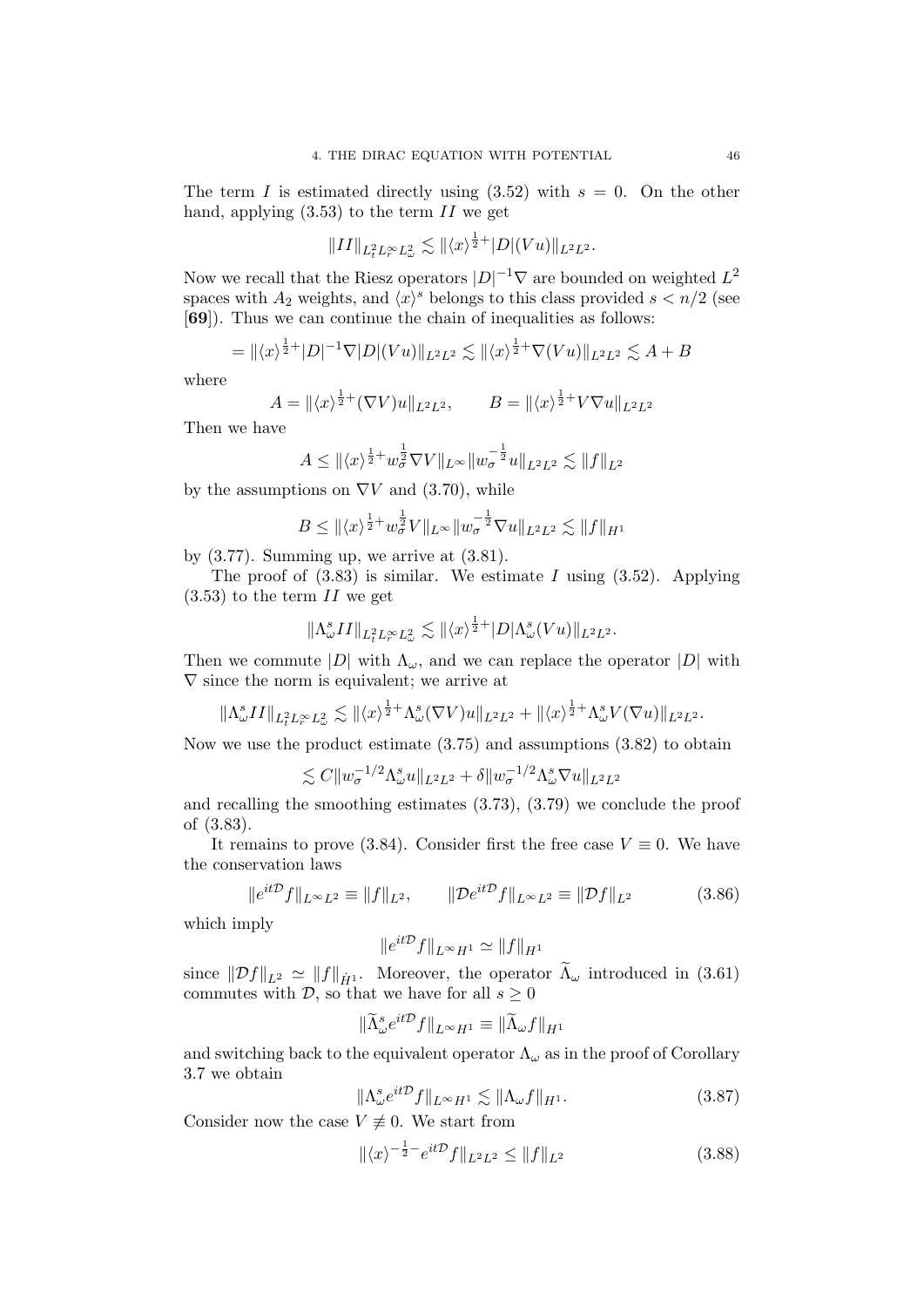which is a consequence of  $(3.67)$  (we relaxed the weight). Taking the dual of (3.88) we get

$$
\left\| \int e^{-it' \mathcal{D}} F(t') dt' \right\|_{L^2} \lesssim \| \langle x \rangle^{\frac{1}{2}+} F \|_{L^2 L^2}
$$

which together with (3.86) gives

$$
\left\| \int e^{i(t-t')\mathcal{D}} F(t')dt' \right\|_{L^{\infty}L^2} \lesssim \| \langle x \rangle^{\frac{1}{2}+} F \|_{L^2L^2}.
$$

Now a standard application of Christ-Kiselev' Lemma in the spirit of [47] (see also [21] for the case of Dirac equations) allows to replace the time integral with a truncated integral and we obtain

$$
\left\| \int_0^t e^{i(t-t')\mathcal{D}} F(t') dt' \right\|_{L^\infty L^2} \lesssim \| \langle x \rangle^{\frac{1}{2}+} F \|_{L^2 L^2}.
$$
 (3.89)

Recalling that the operator  $\widetilde{\Lambda}_{\omega}$  introduced in (3.61) commutes with  $\mathcal{D}$ , and proceeding as in the proof of Corollary 3.7 we obtain for all  $s \geq 0$ 

$$
\left\| \Lambda_{\omega}^{s} \int_{0}^{t} e^{i(t-t')\mathcal{D}} F(t') dt' \right\|_{L^{\infty} L^{2}} \lesssim \| \langle x \rangle^{\frac{1}{2}+} \Lambda_{\omega}^{s} F \|_{L^{2} L^{2}} \tag{3.90}
$$

and finally, applying  $|D|$  which commutes both with  $D$  and  $\Lambda_{\omega}$ , we have also

$$
\left\|\Lambda_{\omega}^s \int_0^t e^{i(t-t')\mathcal{D}} F(t')dt'\right\|_{L^{\infty}\dot{H}^1} \lesssim \|\langle x \rangle^{\frac{1}{2}+}\Lambda_{\omega}^s |D| F\|_{L^2 L^2}
$$
(3.91)

Now we use again the representation  $(3.85)$ ; by  $(3.87)$  and  $(3.91)$  we can write

$$
\|\Lambda_{\omega}^s e^{it(\mathcal{D}+V)}f\|_{L^{\infty}\dot{H}^1} \lesssim \|\Lambda_{\omega}^s f\|_{H^1} + \|\langle x \rangle^{\frac{1}{2}+}\Lambda_{\omega}^s |D|(Vu)\|_{L^2L^2}
$$

and proceeding exactly as in the first part of the proof we arrive at  $(3.84)$ .  $\Box$ 

### 5. The nonlinear Dirac equation

Theorem 3.13 contains all the necessary tools to prove global well posedness for the cubic nonlinear Dirac equation

$$
iu_t = Du + Vu + P_3(u, \overline{u}),
$$
  $u(0, x) = f(x).$  (3.92)

Our result is the following:

THEOREM 3.14. Consider the perturbed Dirac system  $(3.92)$ , where the  $4 \times 4$  matrix valued potential  $V = V(|x|)$  is hermitian and satisfies assumptions (3.82). Let  $P_3(u, \overline{u})$  be a  $\mathbb{C}^4$ -valued homogeneous cubic polynomial. Then for any  $s > 1$  there exists  $\epsilon_0$  such that for all initial data satisfying

$$
\|\Lambda^s_\omega f\|_{H^1} < \epsilon_0 \tag{3.93}
$$

the Cauchy problem (3.92) admits a unique global solution  $u \in CH^1 \cap L^2L^{\infty}$ with  $\Lambda^s_\omega u \in L^\infty H^1$ .

PROOF. The proof is based on a fixed point argument in the space  $X$ defined by the norm

$$
||u||_X := ||\Lambda^s_\omega u||_{L^2_t L^\infty_r L^2_\omega} + ||\Lambda^s_\omega u||_{L^\infty_t H^1_x}.
$$
\n(3.94)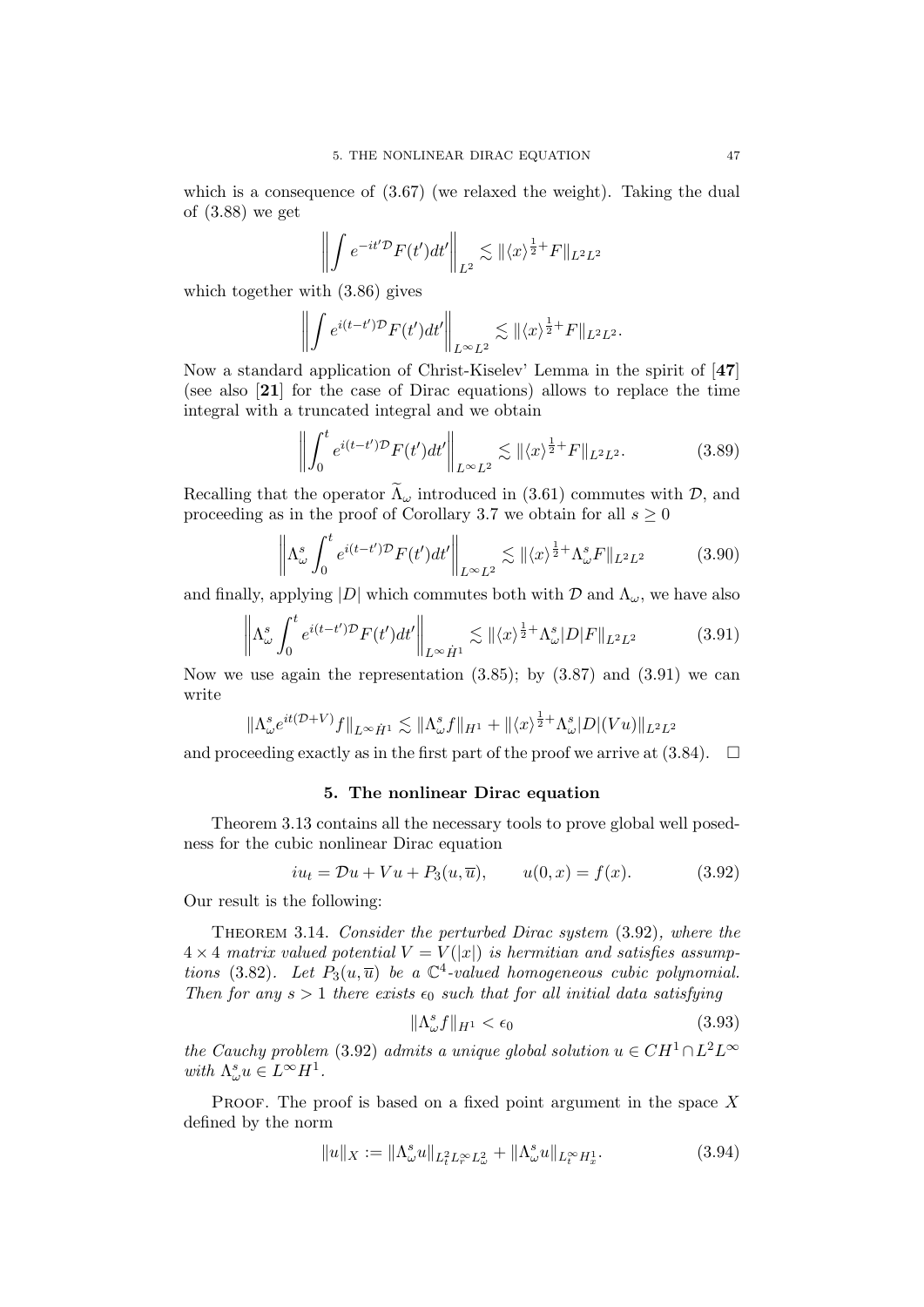Notice that in Theorem 3.13 we proved the estimate

$$
||e^{it(\mathcal{D}+V)}f||_X \lesssim ||\Lambda^s_\omega||_{H^1}.
$$
\n(3.95)

Define  $u = \Phi(v)$  for  $v \in X$  as the solution of the linear problem

$$
iu_t = \mathcal{D}u + Vu + P(v, \overline{v}), \qquad u(0, x) = f(x)
$$
 (3.96)

and represent  $\boldsymbol{u}$  as

$$
u = \Phi(v) = e^{it(\mathcal{D}+V)}f + i \int_0^t e^{i(t-t')(\mathcal{D}+V)} P(v(t'), \overline{v(t')}) dt'.
$$

We recall now the product estimate

$$
\|\Lambda_{\omega}^{s}(gh)\|_{L_{\omega}^{2}(\mathbb{S}^{2})} \lesssim \|\Lambda_{\omega}^{s}g\|_{L_{\omega}^{2}(\mathbb{S}^{2})}\|\Lambda_{\omega}^{s}h\|_{L_{\omega}^{2}(\mathbb{S}^{2})}
$$
\n(see (3.75)). Then we have, by (3.95)\n
$$
\|u\|_{X} \lesssim \|\Lambda_{\omega}^{s}f\|_{H^{1}} + \int_{0}^{\infty} \|e^{i(t-t')D}P(v(t'), \overline{v(t')})\|_{X}dt'
$$
\n
$$
\lesssim \|\Lambda_{\omega}^{s}f\|_{H^{1}} + \int_{0}^{\infty} \|\Lambda_{\omega}^{s}P(v(t'), \overline{v(t')})\|_{H^{1}}dt' \equiv \|\Lambda_{\omega}^{s}f\|_{H^{1}} + \|\Lambda_{\omega}^{s}P(v,\overline{v})\|_{L^{1}H^{1}}.
$$

By  $(3.75)$  we have

$$
\|\Lambda^s_\omega(v^3)\|_{L^2_\omega(\mathbb{S}^2)} \lesssim \|\Lambda^s_\omega v\|_{L^2_\omega(\mathbb{S}^2)}^3
$$

whence

$$
\|\Lambda^s_\omega(v^3)\|_{L^2_x} \lesssim \|\Lambda^s_\omega v\|_{L^2_x}\|\Lambda^s_\omega v\|_{L^\infty_r L^2_\omega}^2
$$

and

$$
\|\Lambda^s_\omega(v^3)\|_{L^1_t L^2_x} \lesssim \|\Lambda^s_\omega v\|_{L^\infty_t L^2_x} \|\Lambda^s_\omega v\|_{L^2_t L^\infty_r L^2_\omega}^2 \le \|v\|_X^3. \tag{3.97}
$$

In a similar way,

$$
\|\Lambda_{\omega}^s\nabla(v^3)\|_{L^2_{\omega}(\mathbb{S}^2)}\lesssim \|\Lambda_{\omega}^s\nabla v\|_{L^2_{\omega}(\mathbb{S}^2)}\|\Lambda_{\omega}^s v\|_{L^2_{\omega}(\mathbb{S}^2)}^2
$$

so that

$$
\|\Lambda_{\omega}^s\nabla(v^3)\|_{L_x^2}\lesssim \|\Lambda_{\omega}^s\nabla v\|_{L_x^2}\|\Lambda_{\omega}^s v\|_{L_r^\infty L_{\omega}^2}^2
$$

and

$$
\|\Lambda_{\omega}^s \nabla(v^3)\|_{L^1_t L^2_x} \lesssim \|\Lambda_{\omega}^s \nabla v\|_{L^\infty_t L^2_x} \|\Lambda_{\omega}^s v\|_{L^2_t L^\infty_t L^2_{\omega}}^2 \le \|v\|_X^3. \tag{3.98}
$$

In conclusion, (3.97) and (3.98) imply

$$
\|\Lambda_{\omega}^s P(v,\overline{v})\|_{L^1H^1} \lesssim \|v\|_X^3
$$

and the estimate for  $u = \Phi(v)$  is

$$
||u||_X \equiv ||\Phi(v)||_X \lesssim ||\Lambda^s_\omega f||_{H^1} + ||v||_X^3.
$$

An analogous computation gives the estimate

$$
\|\Phi(v) - \Phi(w)\|_X \lesssim \|v - w\|_X \cdot (\|v\|_X + \|w\|_X)^2
$$

and an application of the contraction mapping theorem concludes the proof.  $\Box$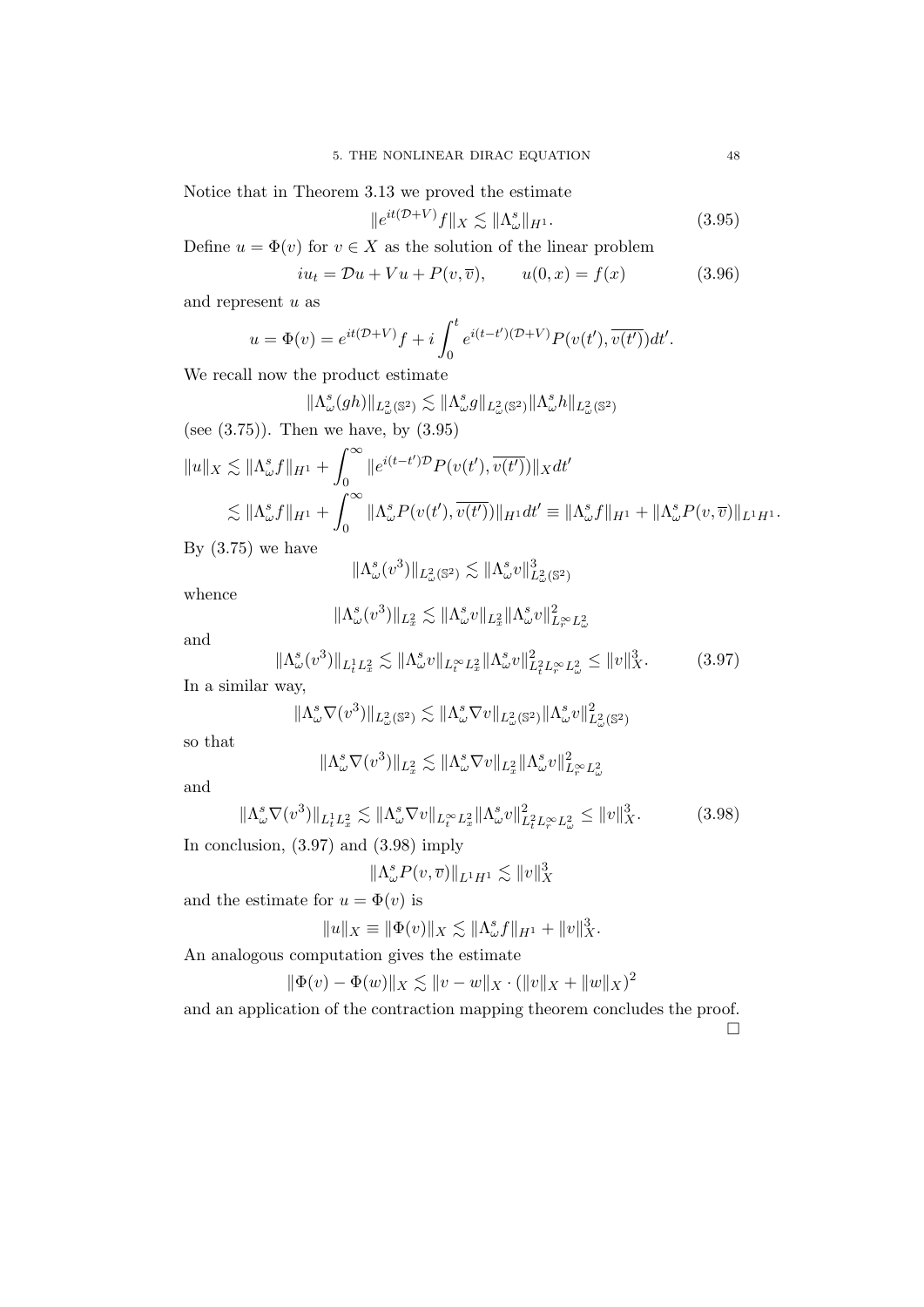# CHAPTER 4

# Higher dimensions: virial identity and dispersive estimates

#### 1. Introduction

The goal of this chapter is to study the dispersive properties of the Dirac equation perturbed by a magnetic field in every dimension  $n \geq 1$ .

First of all we thus need to clearly define the Dirac operator in the generic space dimension.

In section 2 we have introduced the 3D Dirac equation from a physical point of view, deriving it (following more or less the original argument) by linearization and standard quantizazion of the energy-momentum relation. The condition of anticommutation on the hermitian Dirac matrices  $\alpha_0 =$  $\beta, \alpha_1, \ldots, \alpha_3$ , i.e.

$$
\alpha_j \alpha_k + \alpha_k \alpha_j = 2\delta_{jk} \mathbb{I}_M, \qquad 0 \le j, k \le 3. \tag{4.1}
$$

and also their dimension  $M = 4$  were natural consequences of the physical structure.

In the general space dimension  $n \geq 1$  there exist different choices of M and of matrices  $\alpha_i$  satisfying all of the above conditions: a possible way to construct a familiy of matrices satisfying such properties is the following. For  $n = 1$  let

$$
\alpha_0^1 = \left(\begin{array}{cc} 0 & 1 \\ 1 & 0 \end{array}\right), \qquad \alpha_1^1 = \left(\begin{array}{cc} 1 & 0 \\ 0 & -1 \end{array}\right).
$$

For  $n \geq 2$  let

$$
\alpha_j^{(n)} = \begin{pmatrix} 0 & \alpha_j^{(n-1)} \\ \alpha_j^{(n-1)} & 0 \end{pmatrix}, \quad j = 0, ..., n-1, \qquad \alpha_n^{(n)} = \begin{pmatrix} I_n & 0 \\ 0 & -I_n \end{pmatrix}.
$$

Notice that in this case  $M = 2^n$  (for a more detailed analysis of general Dirac matrices, see [52], [45], [58]).

In this chapter, the Dirac equation on  $\mathbb{R}^{1+n}$  will thus be a constant coefficient, hyperbolic system of the form

$$
iu_t - Du - m\beta u = 0 \tag{4.2}
$$

where  $u : \mathbb{R}_t \times \mathbb{R}_x^n \to \mathbb{C}^M$ , the *Dirac operator* is defined by

$$
\mathcal{D} = i^{-1} \sum_{k=1}^{n} \alpha_k \frac{\partial}{\partial x_k} = i^{-1} (\alpha \cdot \nabla),
$$

and the *Dirac matrices*  $\alpha_0 \equiv \beta, \alpha_1, \ldots, \alpha_n$  are a set of  $M \times M$  hermitian matrices satisfying the anticommutation relations

$$
\alpha_j \alpha_k + \alpha_k \alpha_j = 2\delta_{jk} \mathbb{I}_M, \qquad 0 \le j, k \le n. \tag{4.3}
$$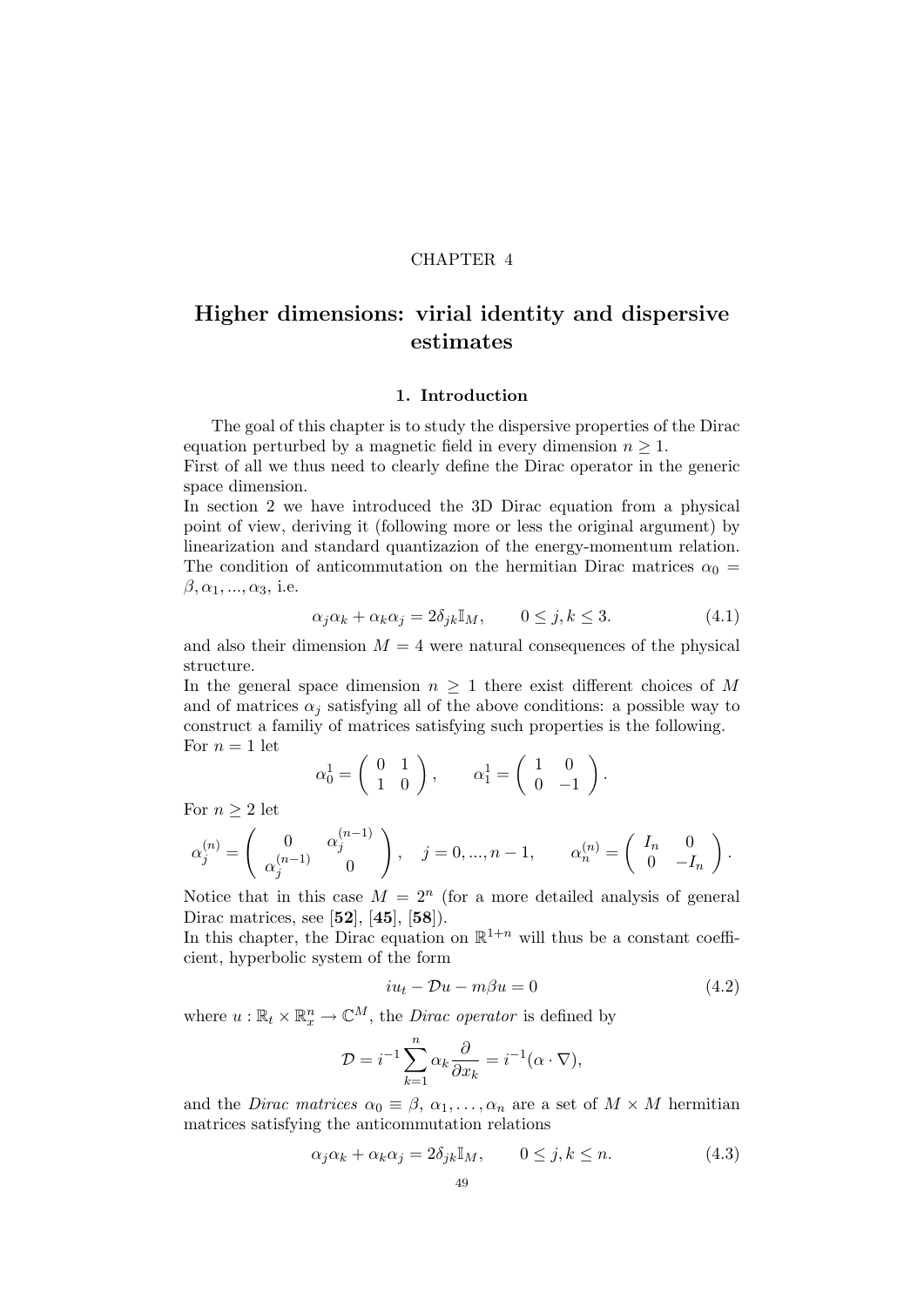#### 1. INTRODUCTION 50

The quantity  $m \geq 0$  is called the *mass*.

An easy consequence of the anticommutation relations is the identity

$$
(i\partial_t - \mathcal{D} - m\beta)(i\partial_t + \mathcal{D} + m\beta) = (\Delta - m^2 - \partial_{tt}^2)\mathbb{I}_M. \tag{4.4}
$$

which reduces the study of  $(4.2)$  to a corresponding study of the Klein-Gordon equation, or the wave equation in the massless case  $m = 0$ . The analysis of the important Maxwell-Dirac and Dirac-Klein-Gordon systems of quantum electrodynamics in [9]- [10] was based on this method; notice however that in the reduction step some essential details of the structure may be lost, as recently pointed out in [25], [24], [26].

From (4.4) one can deduce in a straightforward way the dispersive properties of the Dirac flow from the corresponding properties of the wave-Klein-Gordon flow. Based on this approach, an extensive theory of local and global well posedness for nonlinear perturbations of  $(4.2)$  was developed in [31].  $[33]$ ,  $[52]$ ,  $[51]$ ; see also  $[20]$ ,  $[21]$  for a study of the dispersive properties of the Dirac equation perturbed by a magnetic field.

The goal of this chapter is thus to study the dispersive properties of the system  $(4.2)$  perturbed by a magnetic field, thus extending to the *n*dimensional setting the smoothing and Strichartz estimates proved in [11] for the 3D magnetic Dirac equation. Denoting with

$$
A(x) = (A^{1}(x), ..., A^{n}(x)) : \mathbb{R}^{n} \to \mathbb{R}^{n}
$$

a static magnetic potential, the standard way to express its interaction with a particle is by replacing the derivatives  $\partial_k$  with their covariant counterpart  $\partial_k - iA^k$ , thus obtaining the *magnetic Dirac operator* 

$$
\mathcal{D}_A = i^{-1} \sum_{k=1}^n \alpha_k (\partial_k - iA^k) = i^{-1} \alpha \cdot \nabla_A, \qquad \nabla_A = \nabla - iA(x). \tag{4.5}
$$

Here and in the following we denote with a dot the scalar product of two vectors of operators:

$$
(P_1, ..., P_m) \cdot (Q_1, ..., Q_m) = \sum_{j=1}^{m} P_j Q_j.
$$

We shall also use the unified notation

$$
\mathcal{H} = i^{-1}\alpha \cdot \nabla_A + m\beta = \mathcal{D}_A + m\beta \tag{4.6}
$$

to include both the massive and the massless case.

Thus we plan to investigate the dispersive properties of the flow  $e^{it\mathcal{H}}f$ defined as the solution to the Cauchy problem

$$
iu_t(t, x) + \mathcal{H}u(t, x) = 0, \qquad u(0, x) = f(x). \tag{4.7}
$$

It is natural to require that the operator  $\mathcal H$  be selfadjoint. Several sufficient conditions are known for selfadjointness (see [74]). For greatest generality, we prefer to make an abstract selfadjointness assumtpion; we also include a density condition which allows to approximate rough solutions with smoother ones, locally uniformly in time, and is easily verified in concrete cases. The condition is the following: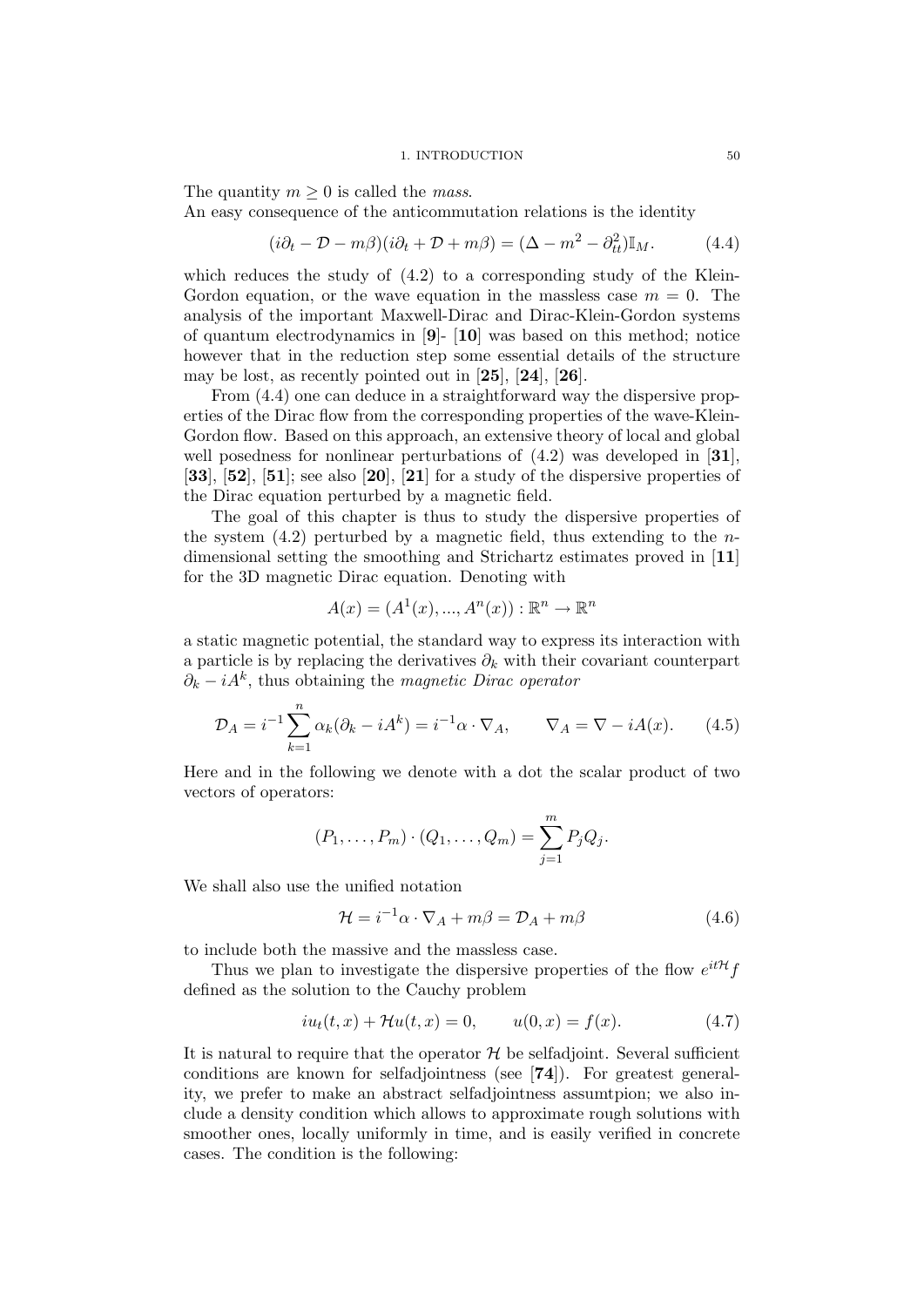#### 1. INTRODUCTION 51

SELF-ADJOINTNESS ASSUMPTION  $(A)$ . The operator  $H$ is essentially selfadjoint on  $C_c^{\infty}(\mathbb{R}^n)$ , and in addition for initial data  $f \in C_c^{\infty}(\mathbb{R}^n)$  the flow  $e^{it\mathcal{H}}f$  belongs at least to  $C(\mathbb{R}, H^{3/2}).$ 

REMARK 4.1. It is easy to show, using Fourier transform, the conservation of the mass under the magnetic Dirac flow: being  $e^{it\mathcal{H}}$  unitary we have indeed

$$
\|e^{it\mathcal{H}}f\|_{L^2} = \|f\|_{L^2}.
$$

The main tool used here is the method of Morawetz multipliers, in the version of [23], [11]. This method allows to partially overcome the smallness assumption on the potential which was necessary for the perturbative approach of [21]. An additional advantage is that the assumptions on the potential are expressed in terms of the magnetic field B rather than the vector potential A; indeed, B is a physically measurable quantity while  $A$ should be thought of as a mathematical abstraction. We recall that in dimension 3 the magnetic field  $B$  is defined as

$$
B = \text{curl} A.
$$

In arbitrary dimension  $n$ , a natural generalization of the previous definition is the following

DEFINITION 4.1. Given a magnetic potential  $A : \mathbb{R}^n \to \mathbb{R}^n$ , the *magnetic* field  $B: \mathbb{R}^n \to \mathcal{M}_{n \times n}(\mathbb{R})$  is the matrix valued function

$$
B=DA-DA^{t},\qquad B^{jk}=\frac{\partial A^{j}}{\partial x^{k}}-\frac{\partial A^{k}}{\partial x^{j}}
$$
 and its *tangential component* 
$$
B_{\tau}=\mathbb{R}^{n}\rightarrow\mathbb{R}^{n}\text{ is defined as}
$$

$$
B_{\tau} = \frac{x}{|x|}B.
$$

Notice indeed that  $B_{\tau}(x)$  is orthogonal to x for all x.

REMARK 4.2. The previous definition reduces to the standard one in dimension  $n = 3$ : indeed the matrix B satisfies for all  $v \in \mathbb{R}^3$ 

$$
Bv = \text{curl} \mathbf{A} \wedge \mathbf{v}
$$

and in this sense  $B$  can be identified with curl $A$ . Notice also that

$$
B_{\tau} = \frac{x}{|x|} \wedge \text{curl} A.
$$

Our first result is the following (formal) virial identity for the  $n$ -dimensional magnetic Dirac equation (4.7):

THEOREM 4.2 (Virial identity). Assume that the operator  $H$  defined in (4.6) satisfies (A), and let  $\phi : \mathbb{R}^n \to \mathbb{R}$  be a real valued function. Then any solution  $u(t, x)$  of (4.7) satisfies the formal virial identity

$$
2\int_{\mathbb{R}^n} \nabla_A u \cdot D^2 \phi \cdot \overline{\nabla_A u} - \frac{1}{2} \int_{\mathbb{R}^n} |u|^2 \Delta^2 \phi + 2 \int_{\mathbb{R}^n} \Im(u \nabla \phi \cdot B \cdot \overline{\nabla_A u}) +
$$

$$
+ \int_{\mathbb{R}^n} \overline{u} \cdot \sum_{j < k} \alpha_j \alpha_k (\nabla \phi \cdot \nabla B^{jk}) u = -\frac{d}{dt} \int_{\mathbb{R}^n} \Re(u_t (2 \nabla \phi \cdot \overline{\nabla_A u} + \overline{u} \Delta \phi)). \tag{4.8}
$$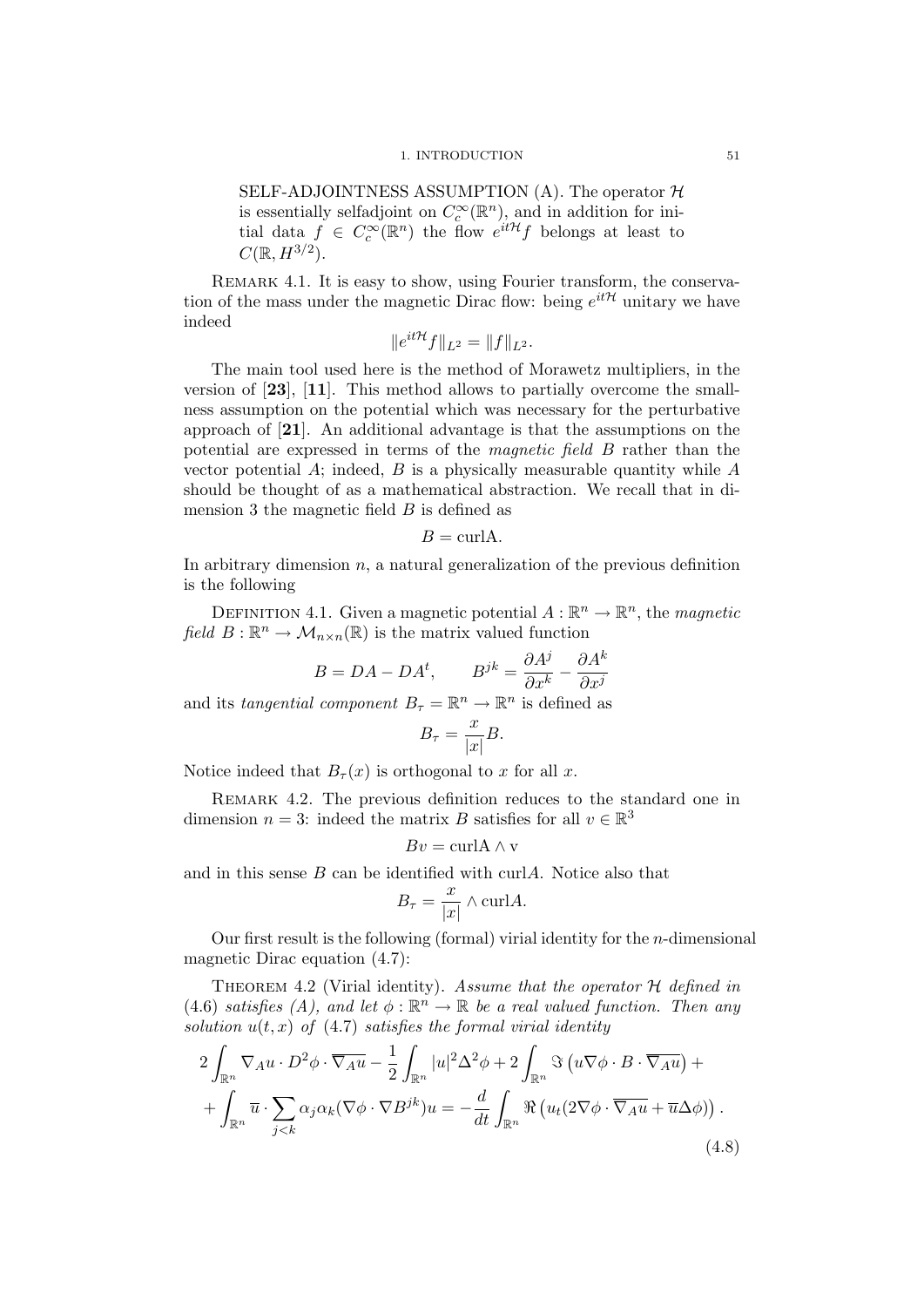REMARK 4.3. If  $\phi = \phi(|x|)$  is a radial function, as we shall always assume in the following, the virial identity can be considerably simplified. In particular, notice that

$$
\sum_{j < k} \alpha_j \alpha_k (\nabla \phi \cdot \nabla B^{jk}) = \phi'(|x|) \sum_{j < k} \alpha_j \alpha_k \partial_r B^{jk}.
$$

As a direct consequence of the previous virial identity, we can prove a smoothing estimate for the *n*-dimensional magnetic Dirac equation (4.7). In the following we shall denote respectively with  $\nabla_A^r u$  and  $\nabla_A^{\tau} u$  the radial and tangential components of the covariant gradient, namely

$$
\nabla^r_{A} u := \frac{x}{|x|} \cdot \nabla_{A} u, \qquad \nabla^{\tau}_{A} u := \nabla_{A} u - \frac{x}{|x|} \cdot \nabla^r_{A} u
$$

so that

$$
|\nabla_A^r u|^2 + |\nabla_A^r u|^2 = |\nabla_A u|^2.
$$

We shall use the notation

$$
[B]_1=\sum_{j,k=1}^n |B^{jk}|
$$

to denote the  $\ell^1$  norm of a matrix (i.e. the sum of the absolute values of its entries), and we shall measure the size of matrix valued functions using norms like

$$
||B||_{L^{\infty}} = ||[B(x)]_1||_{L^{\infty}_x}
$$

Then we have:

THEOREM 4.3 (Smoothing estimates). Let  $n \geq 4$ . Let the operator  $\mathcal H$ defined in (4.6) satisfies assumption (A). Let  $B = DA - DA^t = B_1 + B_2$ with  $B_2 \in L^{\infty}$ , and assume that

$$
|B_{\tau}(x)| \le \frac{C_1}{|x|^2}, \quad \frac{1}{2} [\partial_r B(x)]_1 \le \frac{C_2}{|x|^3} \tag{4.9}
$$

for all  $x \in \mathbb{R}^n$  and for some constants  $C_1$ ,  $C_2$  such that

$$
\left(\frac{9}{4}\right)C_1^2 + 3C_2 \le (n-1)(n-3) \tag{4.10}
$$

Assume moreover that

$$
C_0 = |||x|^2 B_1||_{L^{\infty}(\mathbb{R}^n)} < \frac{(n-2)^2}{4}.
$$

Finally, in the massless case restrict the choice to  $B_1 = B$ ,  $B_2 = 0$  in the above assumptions.

Then for all  $f \in L^2$  the following smoothing estimate holds

$$
\sup_{R>0} \frac{1}{R} \int_{-\infty}^{+\infty} \int_{|x| \le R} |e^{it\mathcal{H}} f|^2 dx dt \lesssim \|f\|_{L^2}^2.
$$
 (4.11)

REMARK 4.4. As in [34] and [11], a sharper estimate can be proved if inequality (4.10) is strict, but we won't deal with the details of this aspect here.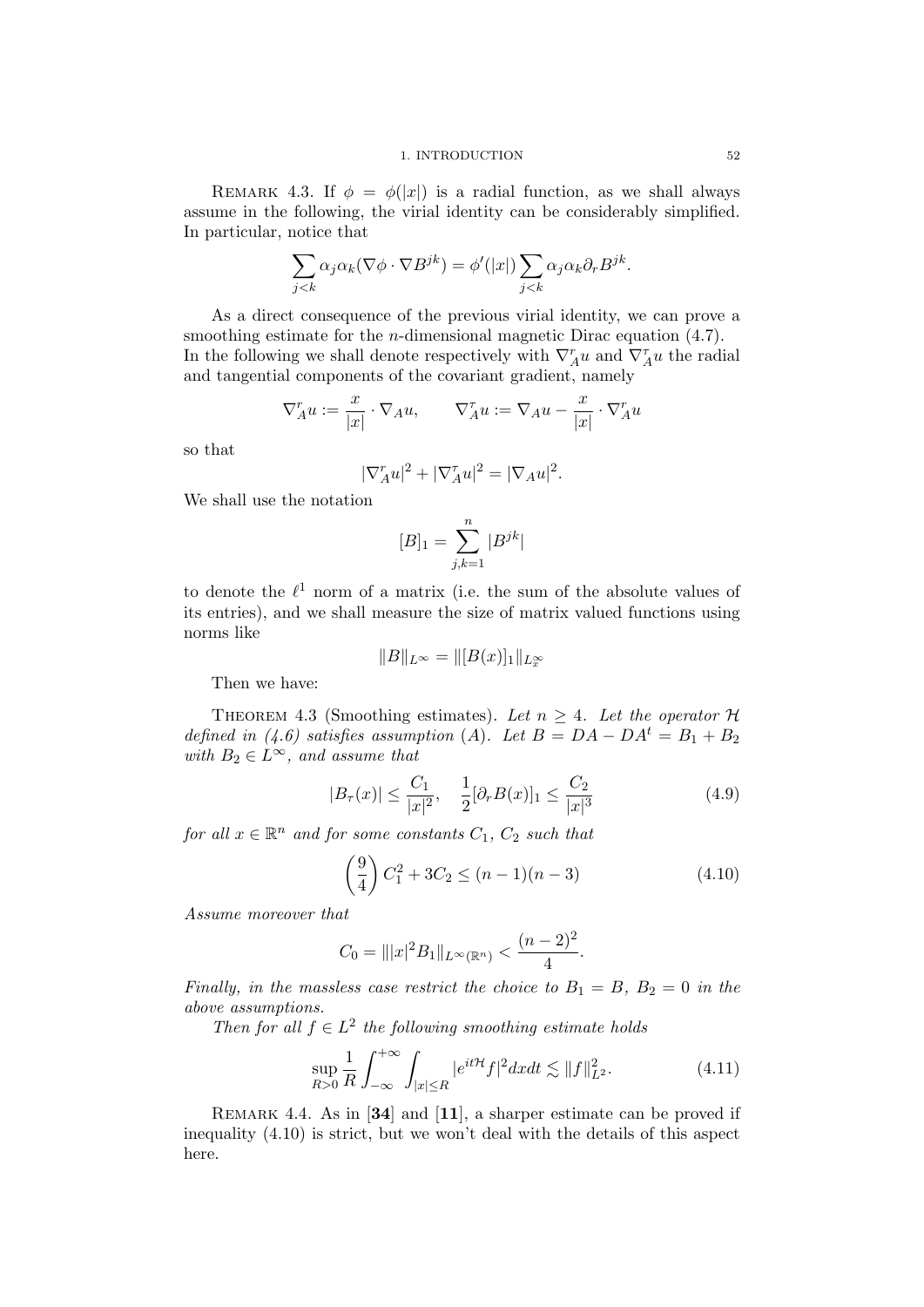The limitation to  $n \geq 3$  space dimensions is intrinsic in the multiplier method; low dimensions  $n = 1, 2$  require a different approach (see e.g. [19] for a general result in dimension 1). In the present paper we shall only deal with the case  $n \geq 4$ , the 3-dimensional case being exaustively discussed in [11]. Notice that, as it often occurs, the three dimensional case yields different hypothesis on the potential, being slightly different the multiplicator that one needs to consider.

A natural application of the smoothing estimate (4.11) is to derive Strichartz estimates for the perturbed flow  $e^{it\mathcal{H}}f$ , both in the massless and massive case. Our concluding result is the following:

THEOREM 4.4 (Strichartz estimates). Let  $n > 4$ . Assume  $H$ , A, B are as in Theorem 4.3, and in addition assume that

$$
\sum_{j\in\mathbb{Z}} 2^j \sup_{|x|\simeq 2^j} |A| < \infty. \tag{4.12}
$$

Then the perturbed Dirac flow satisfies the Strichartz estimates

$$
\| |D|^{\frac{1}{q} - \frac{1}{p} - \frac{1}{2}} e^{it\mathcal{H}} f \|_{L^p L^q} \lesssim \| f \|_{L^2}
$$
\n(4.13)

where, in the massless case  $m = 0$ , the couple  $(p, q)$  is any wave admissibile, non-endpoint couple i.e. such that

$$
\frac{2}{p} + \frac{n-1}{q} = \frac{n-1}{2}, \qquad 2 < p \le \infty \qquad \frac{2(n-1)}{n-3} > q \ge 2,\tag{4.14}
$$

while in the massive case the same bound holds for all Schrödinger adimmissible couple, non-endpoint  $(p, q)$ , i.e. such that

$$
\frac{2}{p} + \frac{n}{q} = \frac{n}{2}, \qquad 2 < p \le \infty \qquad \frac{2n}{n-2} > q \ge 2. \tag{4.15}
$$

The paper is organized as follows: in chapter 2 we shall prove Theorem 4.2, deriving it from a classical virial identity for the wave equation (see Theorem 4.5) plus the algebric structure of the Dirac operator. In chapter 3 we shall use the multiplicator technique to prove the smoothing estimate (4.11) from Theorem 4.2. Finally in chapter 4 we shall derive the Strichartz estimates of Theorem 4.4 by a perturbative argument based on the smoothing estimates. chapter 5 is devoted to the proof of a magnetic Hardy inequality for the Dirac operator, needed at several steps in the proof of the previous theorems.

## 2. Proof of the virial identity

Let u be a solution to equation  $(4.2)$ . Using identity

$$
0 = (i\partial_t - \mathcal{H})(i\partial_t + \mathcal{H})u = (-\partial_{tt} - \mathcal{H}^2)u,
$$

we see that  $u$  solves the Cauchy problem for a magnetic wave equation:

$$
\begin{cases}\nu_{tt} + \mathcal{H}^2 u = 0\\u(0) = f\\u_t(0) = i\mathcal{H}f.\end{cases}
$$
\n(4.16)

In [11] the following general result was proved for a solution  $u(t, x)$  of wavetype equations: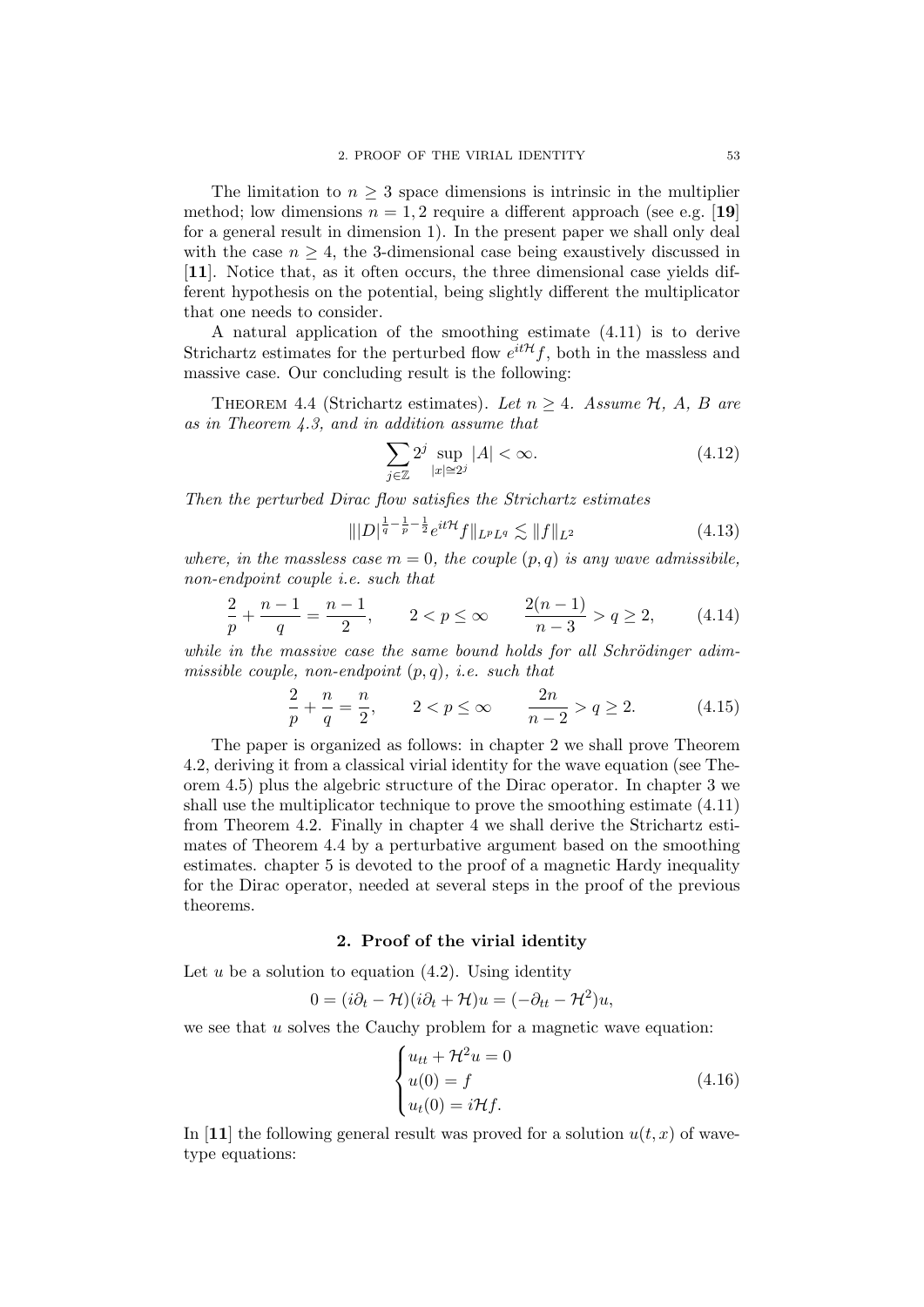THEOREM 4.5 ([11]). Let L be a selfadjoint operator on  $L^2(\mathbb{R}^n)$ , and let  $u(t, x)$  be a solution of the equation

$$
u_{tt}(t,x) + Lu(t,x) = 0.
$$

Let  $\phi : \mathbb{R}^n \to \mathbb{R}$  and define the quantity

$$
\Theta(t) = (\phi u_t, u_t) + \mathcal{R}((2\phi L - L\phi)u, u). \tag{4.17}
$$

Then  $u(t, x)$  satisfies the formal virial identities

$$
\dot{\Theta}(t) = \mathcal{R}([L, \phi]u, u_t) \tag{4.18}
$$

$$
\ddot{\Theta}(t) = -\frac{1}{2}([L, [L, \phi]]u, u). \tag{4.19}
$$

In order to apply this proposition to our case we thus need to compute explicitly the commutators in (4.18), (4.41) with the choice  $L = H^2$ . We begin by expanding the square

$$
\mathcal{H}^2 = (\mathcal{H}_0 - \alpha \cdot A)^2 = \mathcal{H}_0^2 - \mathcal{H}_0(\alpha \cdot A) - (\alpha \cdot A)\mathcal{H}_0 + (\alpha \cdot A)(\alpha \cdot A),
$$

and we recall that the unperturbed part of the operator

$$
\mathcal{H}_0 = \mathcal{D} + m\beta = i^{-1}\alpha \cdot \nabla + m\beta
$$

satisfies

$$
\mathcal{H}_0^2 = (m^2 - \Delta) \mathbb{I}_M.
$$

Since  $\beta$  anticommutes with each  $\alpha_i$  we get

$$
\mathcal{H}^2 = \mathcal{H}_0^2 - i^{-1}(\alpha \cdot \nabla)(\alpha \cdot A) - i^{-1}(\alpha \cdot A)(\alpha \cdot \nabla) + (\alpha \cdot A)(\alpha \cdot A). \tag{4.20}
$$

We need a notation to distinguish the composition of the operators (multiplication by)  $A_k$  and  $\partial_j$ , which we shall denote with  $\partial_j \circ A^k$ , i.e.,

$$
\partial_j \circ A^k u = \partial_j (A^k u)
$$

and the simple derivative  $\partial_j A^k$ . After a few steps we obtain (we omit for simplicity the factor  $\mathbb{I}_M$  in diagonal operators)

$$
\mathcal{H}^2 = \mathcal{H}_0^2 + i(\nabla \cdot A) + i(A \cdot \nabla) + |A|^2 + i \sum_{j \neq k}^n \alpha_j \alpha_k (\partial_j \circ A^k + A^j \partial_k).
$$

or equivalently

$$
\mathcal{H}^2 = (m^2 - \Delta_A) + i \sum_{j \neq k}^n \alpha_j \alpha_k (\partial_j \circ A^k + A^j \partial_k), \tag{4.21}
$$

where

$$
\Delta_A = (\nabla - iA)^2 = \nabla_A^2.
$$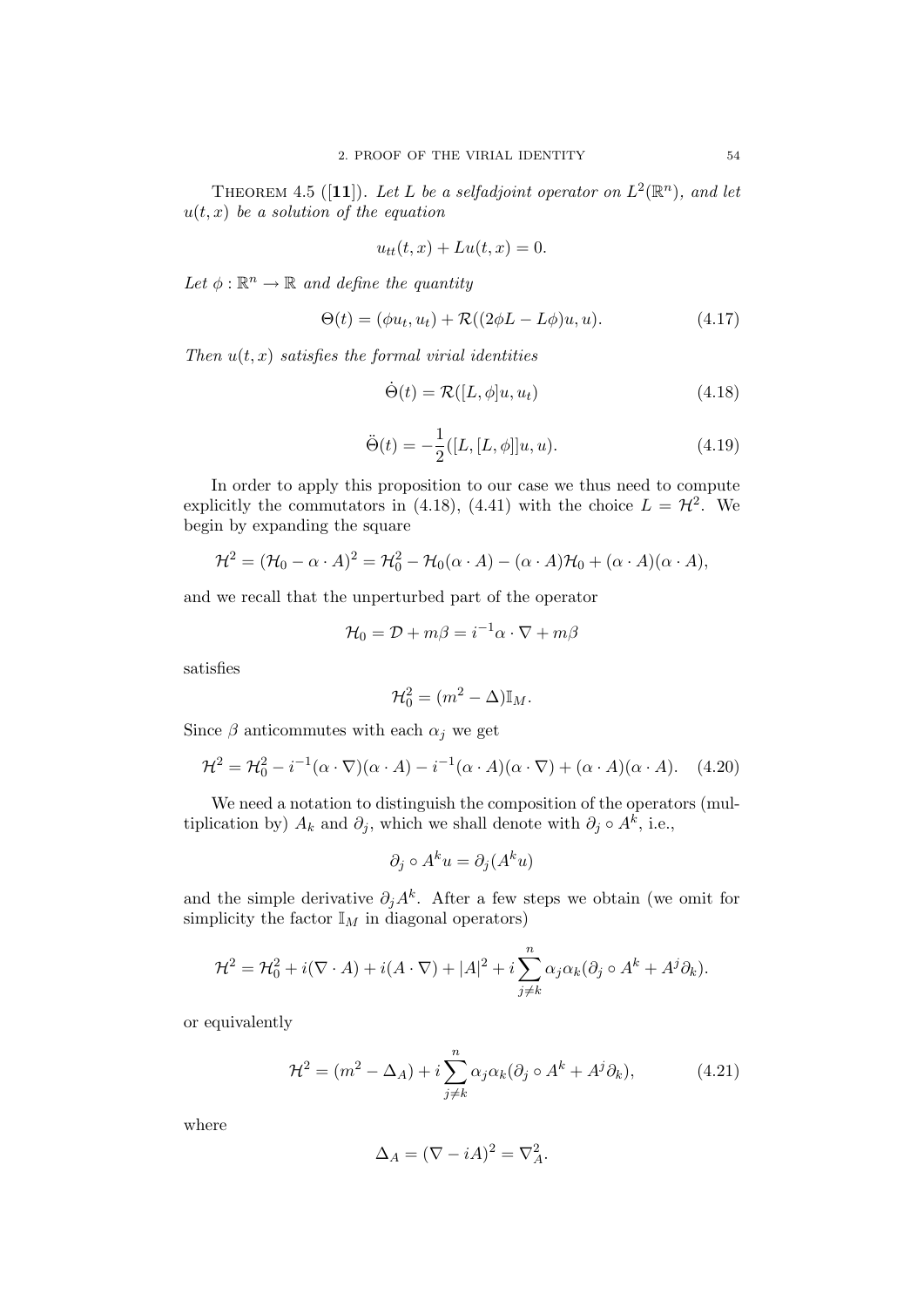Now we observe that

$$
\sum_{j\neq k} \alpha_j \alpha_k (\partial_j \circ A^k + A^j \partial_k)
$$
  
= 
$$
\sum_{j < k} \alpha_j \alpha_k [(\partial_j \circ A^k + A^j \partial_k) - (\partial_k \circ A^j + A^k \partial_j)] =
$$
  
= 
$$
\sum_{j < k} \alpha_j \alpha_k (\partial_j A^k - \partial_k A^j)
$$
  
= 
$$
\sum_{j < k} \alpha_j \alpha_k B^{jk} =
$$
  
= 
$$
\frac{1}{4} \sum_{j,k=1}^n (\alpha_j \alpha_k - \alpha_k \alpha_j) B^{jk}
$$

since B is skewsymmetric. If we introduce the matrix  $S = [S_{jk}]$  whose entries are the matrices

$$
S_{jk} = \frac{1}{4}(\alpha_j \alpha_k - \alpha_k \alpha_j) \equiv \frac{1}{2}\alpha_j \alpha_k
$$

and we use the notation

$$
[a_{jk}] \cdot [b_{jk}] = \sum_{j,k=1}^{n} a_{jk} b_{jk}
$$

for the scalar product of matrices, the above identity can be compactly written in the form

$$
\sum_{j \neq k} \alpha_j \alpha_k (\partial_j \circ A^k + A^j \partial_k) = S \cdot B.
$$

In conclusion we have proved that

$$
\mathcal{H}^2 = (m^2 - \Delta_A)\mathbb{I}_M + iS \cdot B \tag{4.22}
$$

and hence for the massless case

$$
\mathcal{D}_A^2 = -\Delta_A \mathbb{I}_M + iS \cdot B. \tag{4.23}
$$

Thus the commutator with  $\phi$  reduces to

$$
[\mathcal{H}^2, \phi] = [m^2, \phi] - [\Delta_A, \phi] + i[S \cdot B, \phi] = -[\Delta_A, \phi].
$$

Using the Leibnitz rule

$$
\nabla_A (fg) = g \nabla_A f + f \nabla g,
$$

we arrive at the explicit formula

$$
[\mathcal{H}^2, \phi] = -[\Delta_A, \phi] = -2\nabla\phi \cdot \nabla_A - (\Delta\phi). \tag{4.24}
$$

Recalling (4.17) and (4.18) we thus obtain

$$
\dot{\Theta}(t) = -\Re \int_{\mathbb{R}^n} u_t (2\nabla \phi \cdot \overline{\nabla_A u} + \overline{u} \Delta \phi). \tag{4.25}
$$

We now turn to the second commutator. By formulas (4.22) and (4.24) we have

$$
[\mathcal{H}^2, [\mathcal{H}^2, \phi]] = [\Delta_A, [\Delta_A, \phi]] - i[S \cdot B, [\Delta_A, \phi]].
$$
 (4.26)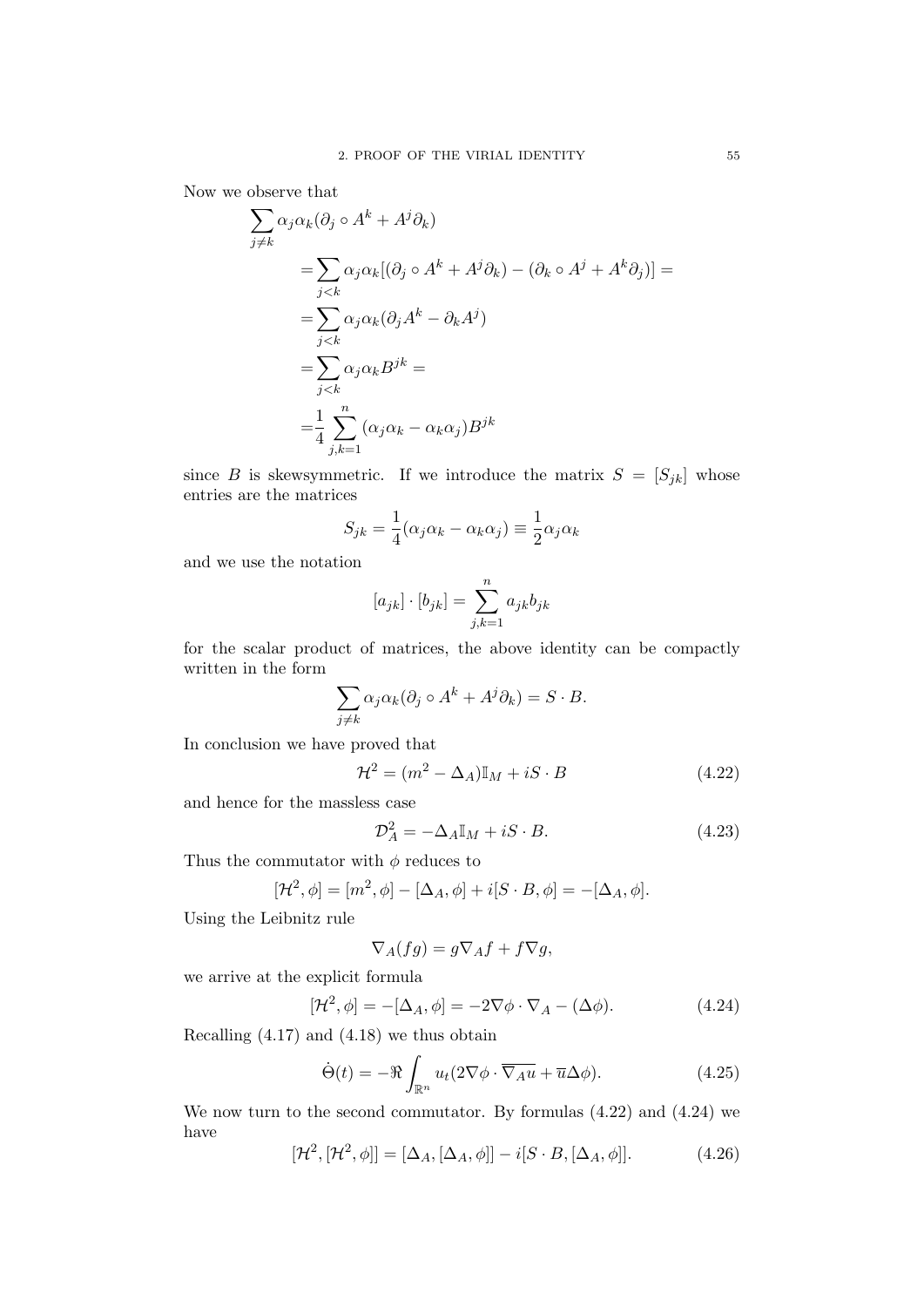The first commutator is well known and was computed e.g. in [34]; taking formula (2.19) there (with  $V \equiv 0$ ) we obtain

$$
(u, [\Delta_A, [\Delta_A, \phi]]) = 4 \int_{\mathbb{R}^n} \nabla_A u D^2 \phi \overline{\nabla_A u} - \int_{\mathbb{R}^n} |u|^2 \Delta^2 \phi +
$$
  
+4 $\Im \int_{\mathbb{R}^n} u \nabla \phi B_\tau \cdot \overline{\nabla_A u}.$  (4.27)

By (4.24) the last term in (4.26) becomes

$$
[S \cdot B, [\Delta_A, \phi]] = 2[S \cdot B, \nabla \phi \cdot \nabla_A] =
$$
  
\n
$$
= 2(S \cdot B \nabla \phi \cdot \nabla_A - \nabla \phi \cdot \nabla_A S \cdot B) =
$$
  
\n
$$
= \sum_{j < k} \alpha_j \alpha_k B^{jk} \nabla \phi \cdot \nabla_A - \nabla \phi \cdot \nabla_A \sum_{j < k} \alpha_j \alpha_k B^{jk} =
$$
  
\n
$$
= \sum_{j < k} \alpha_j \alpha_k [B^{jk}, \nabla \phi \cdot \nabla_A] =
$$
  
\n
$$
= - \sum_{j < k} \alpha_j \alpha_k (\nabla \phi \cdot \nabla B^{jk}). \qquad (4.28)
$$

Identity (4.8) then follows from (4.41), (4.25), (4.26), (4.27) and (4.28).

# 3. Smoothing estimates

We shall use the following radial multiplier (for a detailed description see [34], [11]):

$$
\tilde{\phi}_R(x) = \phi(x) + \varphi_R(x) \tag{4.29}
$$

where

$$
\phi(x) = |x|
$$

for which we have

$$
\phi'(r) = 1,
$$
  $\phi''(r) = 0,$   $\Delta^2 \phi(r) = -\frac{(n-1)(n-3)}{r^3}$ 

with the notation  $r = |x|$ , and  $\varphi_R$  is the rescaled  $\varphi_R(r) = R\varphi_0(\frac{r}{r})$  $\frac{1}{R}$ , of the multiplier

$$
\varphi_0(r) = \int_0^r \varphi'(s) ds \tag{4.30}
$$

where

$$
\varphi_0'(r) = \begin{cases} \frac{n-1}{2n}r, & r \le 1\\ \frac{1}{2} - \frac{1}{2nr^{n-1}}, & r > 1 \end{cases}
$$
\n(4.31)

and so

$$
\varphi_0''(r) = \begin{cases} \frac{n-1}{2n}, & r \le 1\\ \frac{n-1}{2nr^n}, & r > 1. \end{cases}
$$

Thus we have

$$
\varphi_R'(r) = \begin{cases} \frac{(n-1)r}{2nR}, & r \le R\\ \frac{1}{2} - \frac{R^{n-1}}{2nr^{n-1}}, & r > R \end{cases}
$$
(4.32)

$$
\varphi_R''(r) = \begin{cases} \frac{1}{R} \frac{n-1}{2n}, & r \le R \\ \frac{1}{R} \frac{R^n(n-1)}{2nr^n}, & r > R \end{cases} . \tag{4.33}
$$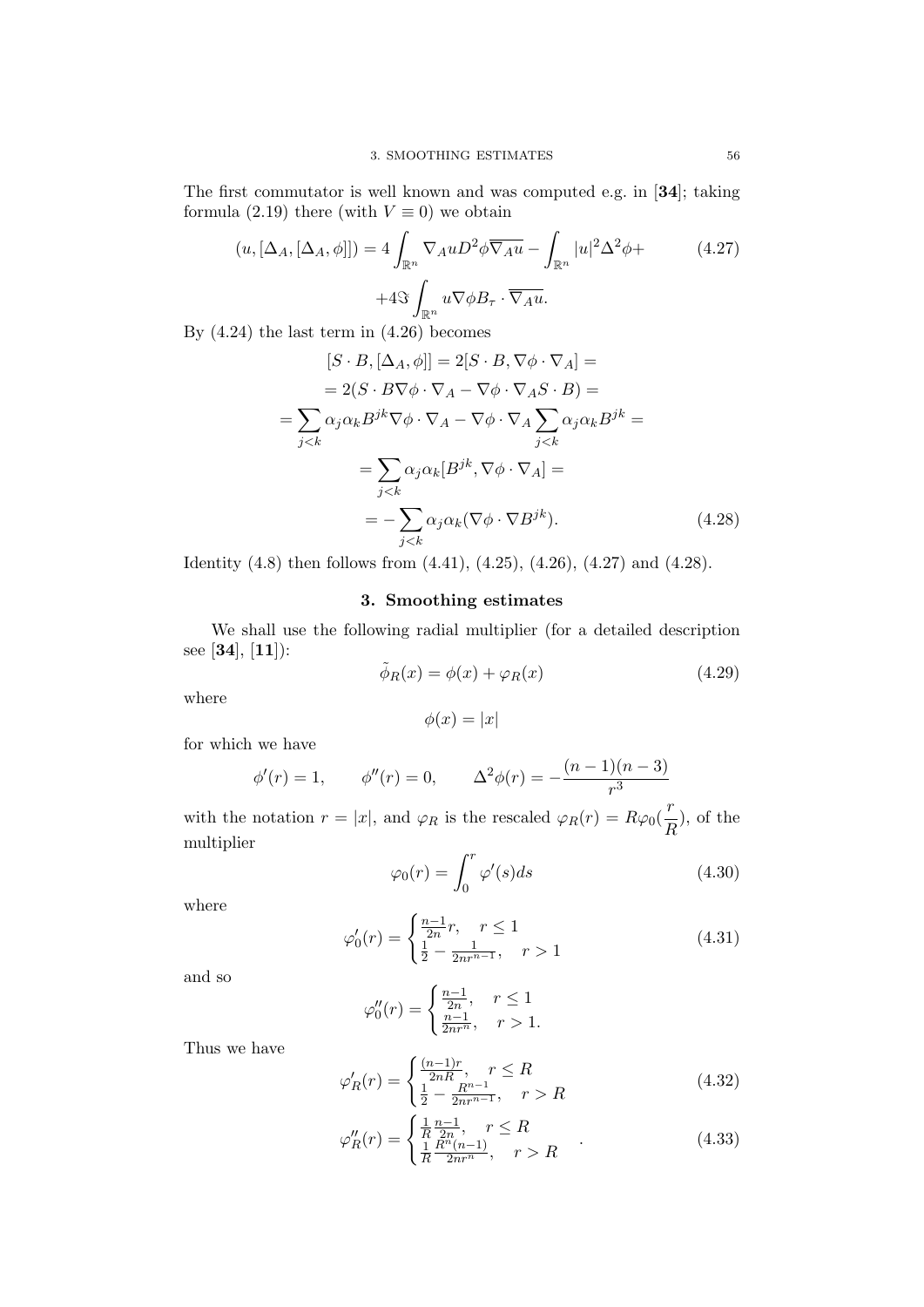3. SMOOTHING ESTIMATES 57

$$
\Delta^2 \varphi_R = -\frac{n-1}{2R^2} \delta_{|x|=R} - \frac{(n-1)(n-3)}{2r^3} \chi_{[R,+\infty)}.
$$
 (4.34)

Notice that  $\varphi'_R$ ,  $\varphi''_R$ ,  $\Delta \varphi_R \ge 0$  and moreover sup  $r \ge 0$  $\varphi'(r) \leq \frac{1}{2}$  $\frac{1}{2}$ .

Thus it's easy to show the bounds for the derivatives of the perturbed multiplier

$$
\sup_{r\geq 0} \tilde{\phi}'_R \leq \frac{3}{2}, \qquad \Delta \tilde{\phi}_R \leq \frac{n}{r}.\tag{4.35}
$$

We separate the estimates of the LHS and the RHS of (4.8)

# Estimate of the RHS of (4.8)

Consider the expression

$$
\int_{\mathbb{R}^n} u_t(2\nabla\phi \cdot \overline{\nabla_A u} + u\Delta\phi) = (u_t, 2\nabla\phi \cdot \nabla_A u + \overline{u}\Delta\phi)_{L^2}
$$

appearing at the right hand side of  $(4.8)$ . Since u solves the equation we can replace  $u_t$  with

$$
u_t = -i\mathcal{H}u = -im\beta u - i\mathcal{D}_A u.
$$

By the selfadjointess of  $\beta$  it is easy to check that

$$
\Re[-im(\beta u, 2\nabla\phi \cdot \nabla_A u) - im(\beta u, \Delta\phi u)] = 0
$$

so that

$$
\Re[(u_t, 2\nabla\phi \cdot \nabla_A u + u\Delta\phi) = 2\mathcal{I}(\mathcal{D}_A u, \nabla\phi \cdot \nabla_A u)] + \mathcal{I}(\mathcal{D}_A u, \Delta\phi u)
$$

and by Young inequality we obtain

$$
\left| \Re \left( \int_{\mathbb{R}^n} u_t(2\nabla \phi \cdot \overline{\nabla_A u} + u \Delta \phi) \right) \right| \leq \frac{3}{2} \| \mathcal{D}_A u \|_{L^2}^2 + \| \nabla \phi \cdot \nabla_A u \|_{L^2}^2 + \frac{1}{2} \| u \Delta \phi \|_{L^2}^2. \tag{4.36}
$$

Now we put in (4.36) the multiplicator  $\phi$  defined in (4.29). From the boundedness of  $\varphi$  and the magnetic Hardy inequality (4.59) we have, with the choice  $\varepsilon = (n-2)^2 - 4C_0$  which is positive in virtue of the assumption  $C_0 < (n-2)^2/4$ ,

$$
\|\nabla \tilde{\phi} \cdot \nabla_A u\|_{L^2}^2 \le \frac{3}{2} \frac{1}{(n-2)^2 - 4C_0} \|\mathcal{D}_A u\|_{L^2}^2. \tag{4.37}
$$

The third term in (4.36) can be estimated again using Hardy inequality with

$$
||u\Delta\tilde{\phi}||_{L^{2}}^{2} \le \frac{4n}{(n-2)^{2} - 4C_{0}} ||\mathcal{D}_{A}u||_{L^{2}}^{2}.
$$
\n(4.38)

Summing up, by  $(4.36)$ ,  $(4.37)$  and  $(4.38)$  we can conclude

$$
\left| \Re \left( \int_{\mathbb{R}^n} u_t(2\nabla \phi \cdot \overline{\nabla_A u} + \overline{u} \Delta \phi) \right) \right| \le c(n) \|\mathcal{D}_A u\|_{L^2}^2. \tag{4.39}
$$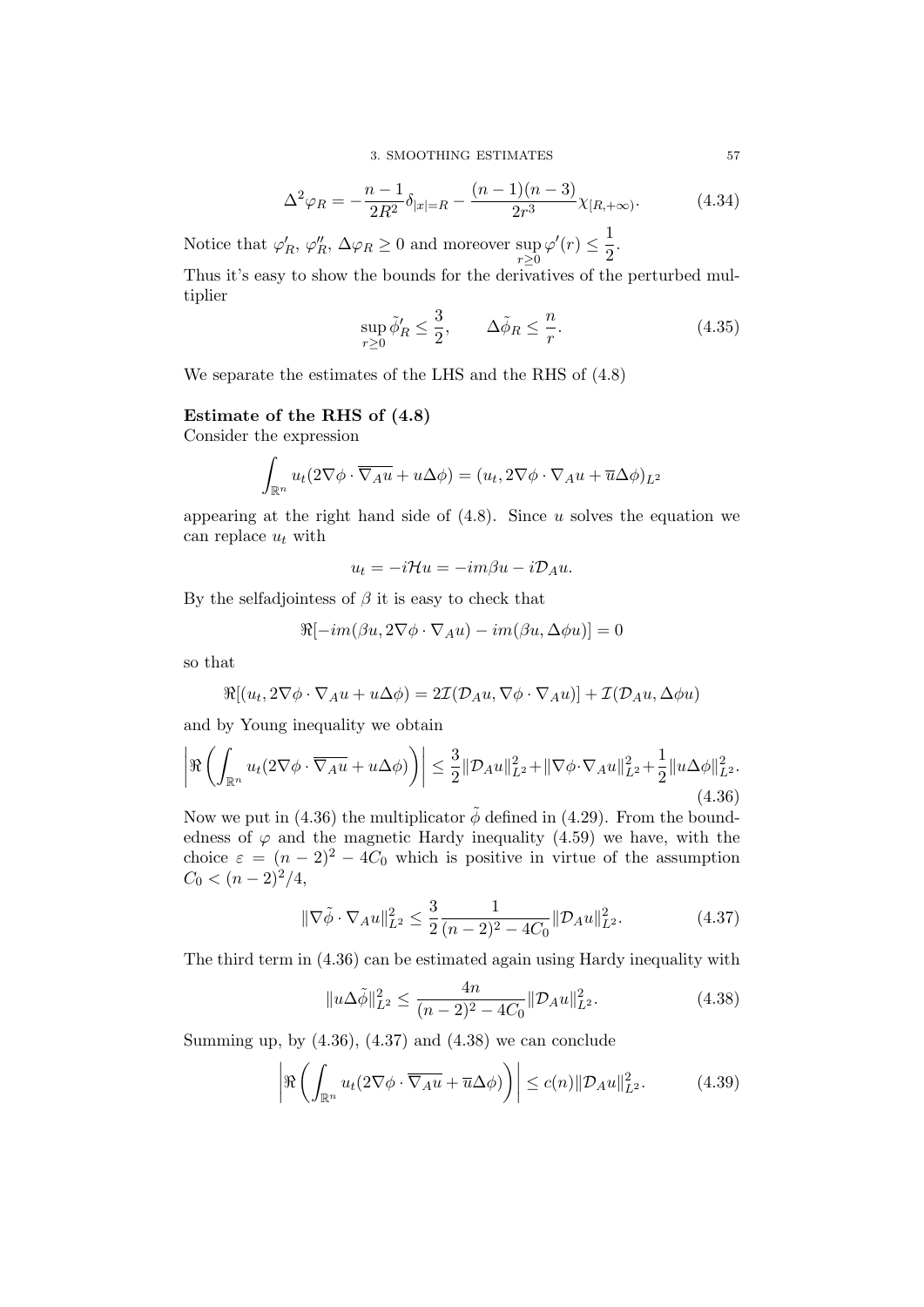# Estimate of the LHS of (4.8)

We shall make use of the following identity, that holds in every dimension:

$$
\nabla_A u \mathcal{D}^2 \phi \overline{\nabla_A u} = \frac{\phi'(r)}{r} |\nabla_A^{\tau} u|^2 + \phi''(r) |\nabla_A^{\tau} u|^2. \tag{4.40}
$$

For the seek of simplicity, we divide this part in two steps, first considering just the multiplier  $\phi(r) = r$ , for which the calculations turn out fairly straightforward, and then perturbating it to  $\tilde{\phi}$ .

# Step 1

With the choice  $\phi(r) = r$ , by (4.40) we can rewrite the LHS of (4.8) as follows: |∇<sup>τ</sup>  $\overline{2}$  $\overline{2}$ 

$$
2\int_{\mathbb{R}^n} \frac{|\nabla_A^{\tau} u|^2}{|x|} dx + \frac{(n-1)(n-3)}{2} \int_{\mathbb{R}^n} \frac{|u|^2}{|x|^3} dx +
$$
  
+2\int\_{\mathbb{R}^n} \Im(uB\_{\tau} \cdot \overline{\nabla\_A u}) dx + \int\_{\mathbb{R}^n} \overline{u} \cdot \sum\_{j < k} \alpha\_j \alpha\_k \partial\_r B^{jk} u. \tag{4.41}

The first thing to be done is to prove this quantity to be positive. For what concerns the perturbative term, assuming that

$$
|B_{\tau}| \le \frac{C_1}{|x|^2}
$$

we have

$$
-\left|2\int_{\mathbb{R}^n} \Im(uB_\tau \cdot \overline{\nabla_A u})dx\right| \ge -2\left(\int_{\mathbb{R}^n} \frac{|u|^2}{|x|^3}dx\right)^{\frac{1}{2}} \left(\int_{\mathbb{R}^n} |x|^3|B_\tau|^2|\nabla_A^\tau u|^2dx\right)^{\frac{1}{2}}\n\n\ge -2C_1K_1K_2,
$$
\n(4.42)

where

$$
K_1 = \left(\int_{\mathbb{R}^n} \frac{|u|^2}{|x|^3} dx\right)^{\frac{1}{2}}
$$

$$
K_2 = \left(\int_{\mathbb{R}^n} \frac{|\nabla_A^{\tau} u|^2}{|x|} dx\right)^{\frac{1}{2}}.
$$

Analogously, assuming

$$
\left\| \sum_{j < k} \alpha_j \alpha_k \partial_r B^{jk}(x) \right\|_{M \times M} \le \frac{1}{2} [\partial_r B(x)]_1 \le \frac{C_2}{|x|^3}
$$

(recall that here  $\|\cdot\|_{M\times M}$  denotes the operator norm of  $M \times M$  matrices and  $[\cdot]_1$  denotes the sum of absolute values of the entries of a matrix) we have

$$
-\left|\int_{\mathbb{R}^n} \overline{u} \cdot \sum_{j < k} \alpha_j \alpha_k \partial_r B^{jk} u dx \right| \ge -\int |u|^2 \left\| \sum_{j < k} \alpha_j \alpha_k \partial_r B^{jk} \right\|_{M \times M} dx \ge -C_2 K_1^2 \tag{4.43}
$$

where  $K_1$  is as before. Thus we have reached the following estimate

 $\overline{1}$ 

$$
2\int_{\mathbb{R}^n} \frac{|\nabla_A^{\tau} u|^2}{|x|} dx + \frac{(n-1)(n-3)}{2} \int_{\mathbb{R}^n} \frac{|u|^2}{|x|^3} dx + \tag{4.44}
$$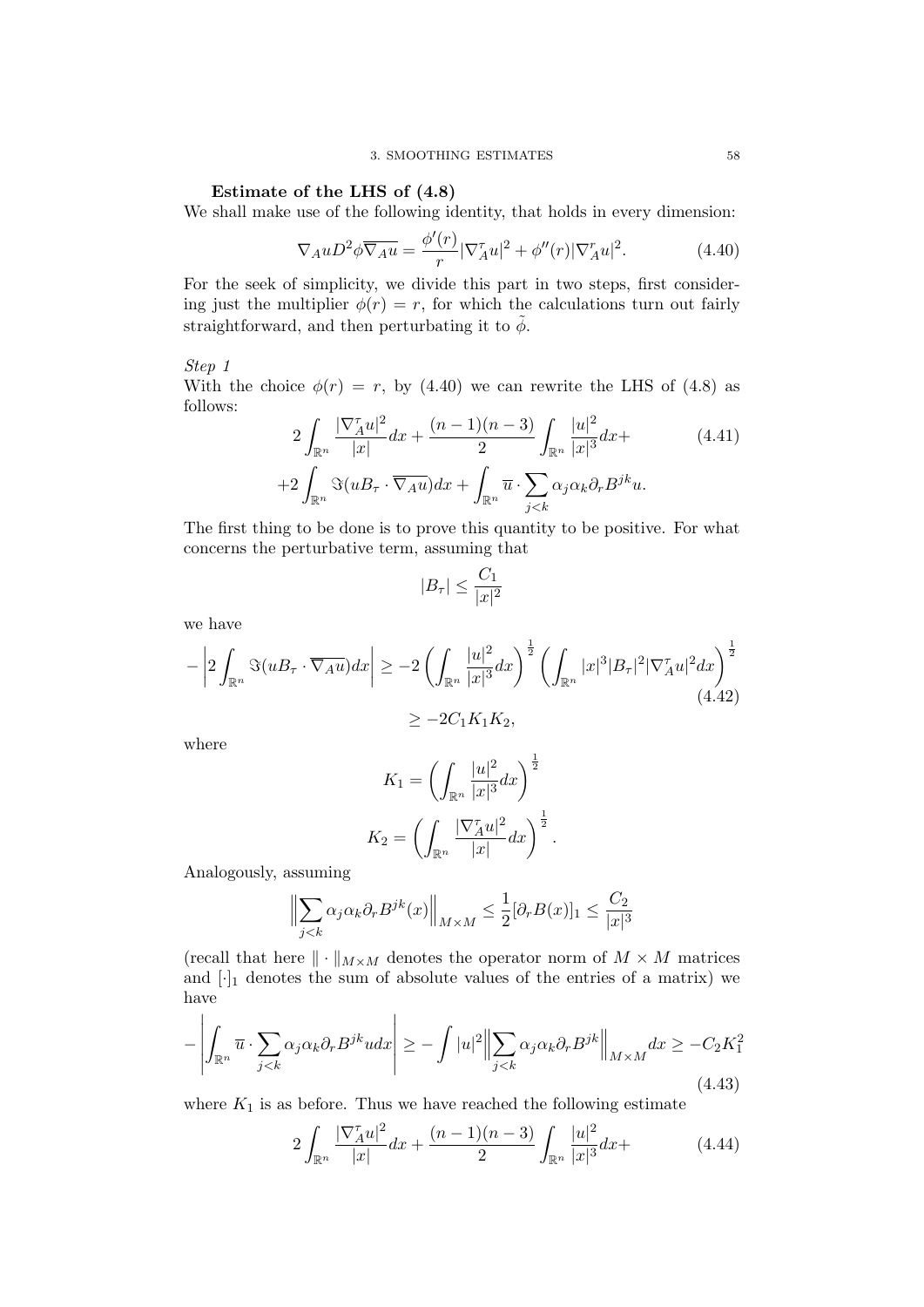3. SMOOTHING ESTIMATES 59

+2 
$$
\int_{\mathbb{R}^n} \Im(uB_{\tau} \cdot \overline{\nabla_A u}) dx + \int_{\mathbb{R}^n} \overline{u} \cdot \sum_{j < k} \alpha_j \alpha_k \partial_r B^{jk} u \ge
$$
  
\n $\geq 2K_2^2 - 2C_1 K_1 K_2 - C_2 K_1^2 + \frac{(n-1)(n-3)}{2} K_1^2 =: C(C_1, C_2, K_1, K_2).$ 

As usual, we want to optimize the condition on the constants  $C_1$ ,  $C_2$  under which the quantity C is positive for all  $K_1$ ,  $K_2$ . Fixing  $K_1 = 1$  and requiring that

$$
\left(\frac{(n-1)(n-3)}{2} - C_2\right)K_1^2 - 2C_1K_1 + 2 \ge 0
$$

we can easily conclude that the resulting condition on the constants is given by

$$
C_1^2 + 2C_2 \le (n-1)(n-3). \tag{4.45}
$$

Thus, if condition (4.45) is satisfied, we have that the quantity in (4.41) is positive.

# Step 2

 $\overline{a}$ 

We now perturb the multiplier to complete the proof. We thus put the multiplier  $\phi_R$  as defined in (4.29) in the LHS of (4.8), and repeat exactly the same calculations as in Step 1. Notice that multiplier  $\varphi_R$  with properties  $(4.32)-(4.34)$  yield the estimate, through  $(4.40)$ ,

$$
2\int_{\mathbb{R}^n} \nabla_A u D^2 \varphi_R \overline{\nabla_A u} - \frac{1}{2} \int_{\mathbb{R}^n} |u|^2 \Delta^2 \varphi_R \geq
$$
\n
$$
\geq C(n) \left( \frac{1}{R} \int_{|x| \leq R} |\nabla_A u|^2 dx + 2 \int \frac{|\nabla_A^{\tau} u|^2}{|x|} \right) +
$$
\n
$$
+ \frac{n-1}{4R^2} \int_{|x|=R} |u|^2 d\sigma(x) + \frac{(n-1)(n-3)}{4} \int \frac{|u|^2}{|x|^3}
$$
\n(4.46)

for some positive constant  $C(n)$ . Using now the complete multiplier  $\phi_R$  we notice that estimates (4.42) and (4.43) still hold with the rescaled constants  $\widetilde{C}_1 = \frac{3}{2}C_1$ ,  $\widetilde{C}_2 = \frac{3}{2}C_2$ , so that we can rewrite (4.44) as follows

$$
\frac{1}{R} \int_{|x| \le R} |\nabla_A u|^2 dx + 2 \int_{\mathbb{R}^n} \frac{|\nabla_A^{\tau} u|^2}{|x|} dx + \frac{(n-1)(n-3)}{2} \int_{\mathbb{R}^n} \frac{|u|^2}{|x|^3} dx + (4.47)
$$

$$
+ 2 \int_{\mathbb{R}^n} \Im(uB_{\tau} \cdot \overline{\nabla_A u}) dx + \int_{\mathbb{R}^n} \overline{u} \cdot \sum_{j < k} \alpha_j \alpha_k \partial_{\tau} B^{jk} u \ge
$$

$$
\ge \frac{1}{R} \int_{|x| \le R} |\nabla_A u|^2 dx + C(\widetilde{C}_1, \widetilde{C}_2, K_1, K_2).
$$

Conditions (4.9)-(4.10) on the potential ensure the positivity of  $C(\widetilde{C}_1, \widetilde{C}_2, K_1, K_2)$ 

Thus putting all together, taking the supremum over  $R > 0$ , integrating in time and dropping the corresponding nonnegative terms we have reached the estimate

$$
2\int_{-T}^{T}dt\int_{\mathbb{R}^n}\nabla_{A}uD^2\phi\overline{\nabla_{A}u} - \frac{1}{2}\int_{-T}^{T}dt\int_{\mathbb{R}^n}|u|^2\Delta^2\phi + \tag{4.48}
$$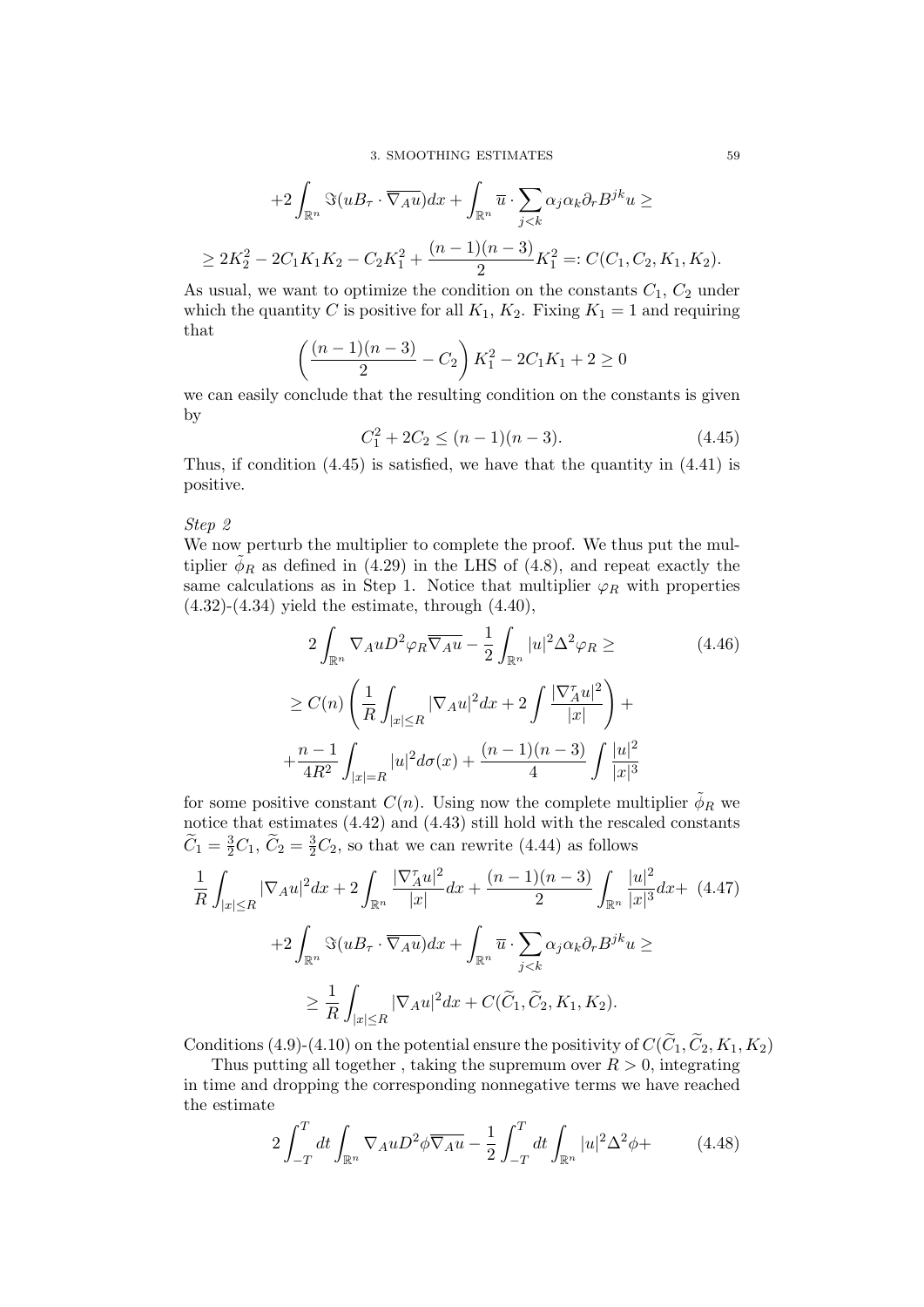$$
2\mathcal{I} \int_{-T}^{T} dt \int_{\mathbb{R}^n} u \phi' B_{\tau} \cdot \overline{\nabla_A u} + \int_{-T}^{T} dt \int_{\mathbb{R}^n} |u|^2 \sum_{j < k} \alpha_j \alpha_k (\nabla \phi \cdot \nabla B^{jk}) \ge
$$

$$
\ge \sup_{R>0} \frac{1}{R} \int_{-T}^{T} dt \int_{|x| \le R} |\nabla_A u|^2 dx \ge
$$

$$
\ge \sup_{R>0} \frac{1}{R} \int_{-T}^{T} dt \int_{|x| \le R} |\mathcal{D}_A u|^2 dx
$$

where in the last step we have used the pointwise inequality  $|\mathcal{D}_A u| \leq |\nabla_A u|$ . We now integrate in time the virial idetity on  $[-T, T]$ , and using (4.48) and (4.39) we obtain

$$
\sup_{R>0} \frac{1}{R} \int_{-T}^{T} dt \int_{|x| \le R} |\mathcal{D}_A u|^2 dx \lesssim \|\mathcal{D}_A u(T)\|_{L^2}^2 + \|\mathcal{D}_A u(-T)\|_{L^2}^2. \tag{4.49}
$$

Let us now consider the range of  $D_A$ : from proposition (4.7) we have that for  $C_0 < (n-2)^2/4$  0  $\notin \text{ker}(D_A)$ , so  $\text{ran}(D_A)$  is either  $L^2$  or it is dense in L<sup>2</sup>. Fix now an arbitrary  $g \in \text{ran}(D_A)$ , there exists  $f \in D(D_A) = D(\mathcal{H})$ such that  $D_A f = g$ . We then consider the solution  $u(t, x)$  to the problem

$$
\begin{cases} iu_t = -m\beta u + \mathcal{D}_A u \\ u(0, x) = f(x) \end{cases}
$$

with opposite mass, and notice that  $u$  satisfies  $(4.49)$  since no hypothesis on the sign of the mass  $m$  have been used for it. If we thus apply to this equation the operator  $\mathcal{D}_A$  we obtain, by the anticommutation rules,

$$
\begin{cases}\ni(\mathcal{D}_A u)_t = \beta m(\mathcal{D}_A u) + \mathcal{D}_A(\mathcal{D}_A u) = 0 \\
\mathcal{D}_A u(0, x) = \mathcal{D}_A f(x)\n\end{cases}
$$

or, in other words, the function  $v = \mathcal{D}_A u$  solves the problem

$$
\begin{cases} iv_t = \mathcal{H}v \\ v(0, x) = g \end{cases}
$$

so that  $v = e^{it\mathcal{H}}g$ . Substituting in (4.49) and letting  $T \to \infty$  we conclude that, in view of remark (4.1),

$$
\sup_{R>0} \frac{1}{R} \int_{-\infty}^{+\infty} \int_{|x| \le R} |e^{it\mathcal{H}} g|^2 \lesssim \|g\|_{L^2}^2
$$

that is exactly (4.11) for  $g \in \text{ran}(D_A)$ , which is as we have noticed dense in  $L^2$ . Density arguments conclude the proof.

# 4. Proof of the Strichartz estimates

We begin by recalling the Strichartz estimates for the free Dirac flow, both in the massless and in the massive case. They are a direct consequence of the corresponding estimates for the wave and Klein-Gordon equations:

PROPOSITION 4.6. Let  $n \geq 3$ . Then the following Strichartz estimates hold:

(i) in the massless case, for any wave admissible couple  $(p, q)$  (see  $(4.14)$ )

$$
\| |D|^{\frac{1}{q} - \frac{1}{p} - \frac{1}{2}} e^{it\mathcal{D}} f \|_{L^p L^q} \lesssim \| f \|_{L^2};\tag{4.50}
$$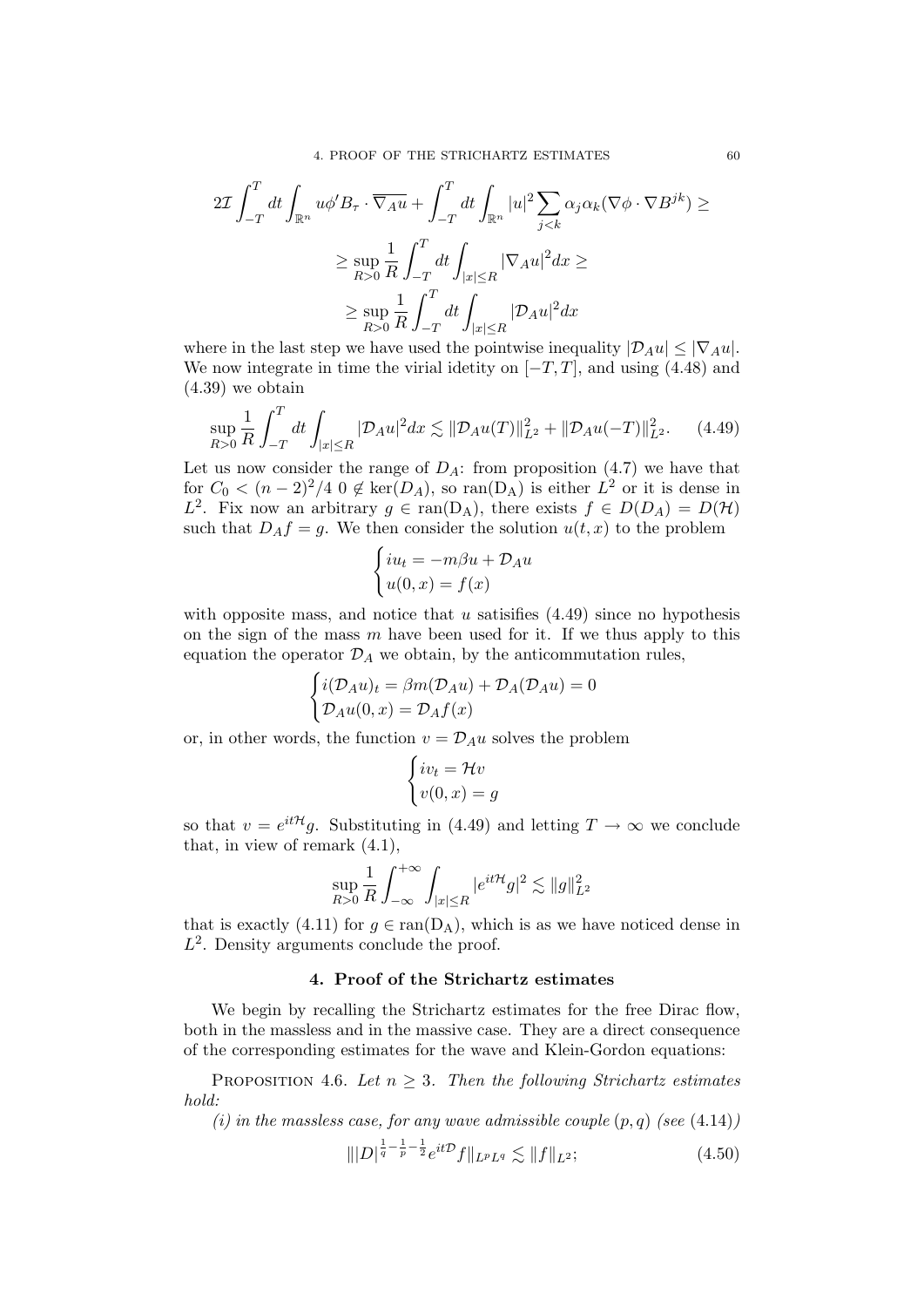(ii) in the massive case, for any Schrödinger admissible couple  $(p, q)$  (see  $(4.15)$ 

$$
\| |D|^{\frac{1}{q} - \frac{1}{p} - \frac{1}{2}} e^{it(\mathcal{D} + \beta)} f \|_{L^p L^q} \lesssim \| f \|_{L^2}.
$$
 (4.51)

PROOF. We restrict the proof to the case  $n \geq$ , refering to [11] for an exaustive proof of the 3-dimensional case. Recalling identity (4.4) we immediately have that  $u(t,x) = e^{it\mathcal{D}}f$  and  $v(t,x) =$ 

 $e^{it(D+\beta)}$  satisfy the two Cauchy problems

$$
\begin{cases}\n u_{tt} - \Delta u = 0 \\
 u(0, x) = f(x) \\
 u_t(0, x) = i \mathcal{D}f,\n\end{cases}
$$
\n(4.52)

$$
\begin{cases}\nv_{tt} - \Delta v + mv = 0 \\
v(0, x) = f(x) \\
v_t(0, x) = i(\mathcal{D} + \beta)f,\n\end{cases}
$$
\n(4.53)

and so each component of the  $M$ -dimensional vectors  $u$  and  $v$  satisfy the same Strichartz estimates as for the n-dimensional wave equation and Klein-Gordon equation respectively. Thus case (i) follows from the standard estimates proved in [38] and [47], while case (ii) follows from similar techniques (the details can be found e.g. in the Appendix of [21]).  $\Box$ 

We turn now to the perturbed flow. In the massless case, from the Duhamel formula we can write

$$
u(t,x) \equiv e^{it\mathcal{D}_A}f = e^{it\mathcal{D}}f + \int_0^t e^{i(t-s)\mathcal{D}}\alpha \cdot Au(s)ds.
$$
 (4.54)

The term  $e^{it\mathcal{D}}f$  can be directly estimated with (4.50). For the perturbative term we follow the Keel-Tao method [47]: by a standard application of the Christ-Kiselev Lemma, since we only aim at the non-endpoint case, it is sufficient to estimate the untruncated integral

$$
\int e^{i(t-s)\mathcal{D}} \alpha \cdot Au(s) ds = e^{it\mathcal{D}} \int e^{-is\mathcal{D}} \alpha \cdot Au(s) ds.
$$

Using again (4.50) we have

$$
\left\| |D|^{\frac{1}{q}-\frac{1}{p}-\frac{1}{2}} e^{it\mathcal{D}} \int e^{-is\mathcal{D}} \alpha \cdot Au(s) ds \right\|_{L^p L^q} \lesssim \left\| \int e^{-is\mathcal{D}} \alpha \cdot Au(s) ds \right\|_{L^2}.
$$
\n(4.55)

Now we use the dual form of the smoothing estimate (4.11), i.e.

$$
\left\| \int e^{-is\mathcal{D}} \alpha \cdot Au(s) ds \right\|_{L^2} \le \sum_{j \in \mathbb{Z}} 2^{\frac{j}{2}} \| |A| \cdot |u| \|_{L_t^2 L^2(|x| \approx 2^j)}, \tag{4.56}
$$

where we have used the dual of the Morrey-Campanato norm as in [60]. Hence by Hölder inequality, hypothesis  $(4.12)$  and estimate  $(4.11)$  we have

$$
\sum_{j\in\mathbb{Z}} 2^{\frac{j}{2}} \| |A| \cdot |u| \|_{L_t^2 L^2(|x| \approx 2^j)} \le \sum_{j\in\mathbb{Z}} 2^j \sup_{|x| \approx 2^j} |A| \cdot \sup_{j\in\mathbb{Z}} \|u\|_{L_t^2 L^2(|x| \approx 2^j)} \lesssim \|f\|_{L^2}
$$
\n(4.57)

which proves  $(4.13)$ . The proof in the massive case is exactly the same.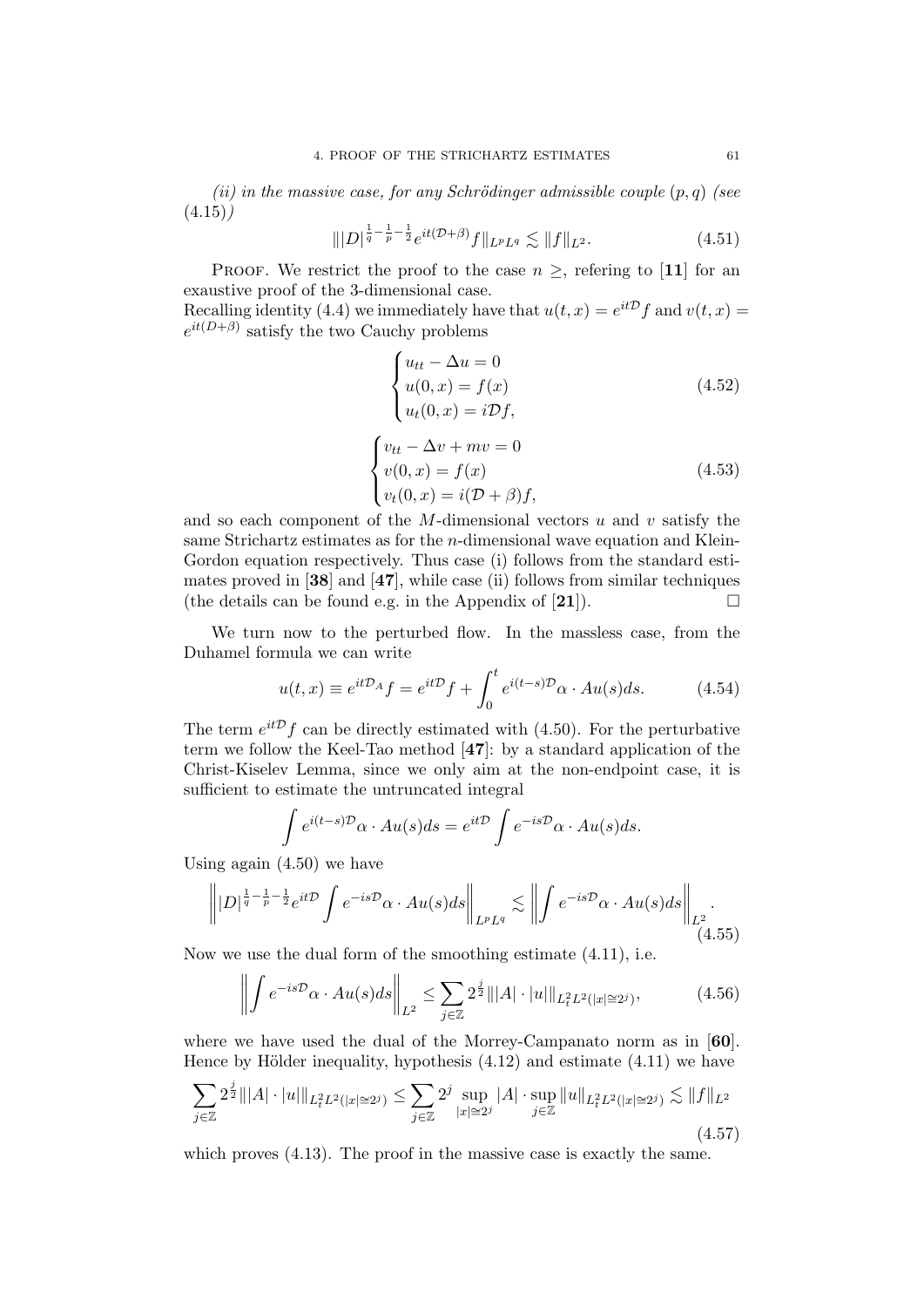REMARK 4.5. The endpoint estimates can also be recovered, both in the massless and massive case, adapting the proof of Lemma 13 in [?], but we will not go into details of this aspect.

# 5. Magnetic Hardy inequality

This chapter is devoted to the proof of a version of Hardy's inqeuality adapted to the perturbed Dirac operator

$$
\mathcal{H} = \mathcal{D}_A + m\beta, \qquad \mathcal{D}_A = i^{-1}\alpha \cdot \nabla_A \equiv i^{-1}\alpha \cdot (\nabla - iA).
$$

The proof is simple but we include it for the sake of completeness.

PROPOSITION 4.7. Let  $B = DA - DA^t = B_1 + B_2$  and assume that

$$
\| |x|^2 B_1 \|_{L^\infty(\mathbb{R}^n)} < \infty, \quad \| B_2 \|_{L^\infty(\mathbb{R}^n)} < \infty. \tag{4.58}
$$

Then for every  $f: \mathbb{R}^n \to \mathbb{C}^M$  such that  $\mathcal{H}f \in L^2$  and any  $\varepsilon < 1$  the following inequality holds when  $m \neq 0$ :

$$
m^{2} \int_{\mathbb{R}^{n}} |f|^{2} + \left( (1 - \varepsilon) \frac{(n - 2)^{2}}{4} - \frac{1}{2} |||x|^{2} B_{1}||_{L^{\infty}} \right) \int_{\mathbb{R}^{n}} \frac{|f|^{2}}{|x|^{2}} + \varepsilon \int_{\mathbb{R}^{n}} |\nabla_{A} f|^{2} \leq
$$
  
 
$$
\leq \left( 1 + \frac{||B_{2}||_{L^{\infty}}}{2m^{2}} \right) \int_{\mathbb{R}^{n}} |\mathcal{H} f|^{2}.
$$
  
(4.59)

When  $m = 0$ , the inequality is also true provided we choose  $B_1 = B$ ,  $B_2 = 0$ and we interpret the right hand side of (4.59) simply as  $\int |\mathcal{H}f|^2$ .

PROOF. Denote with  $(\cdot, \cdot)$  the inner product in  $L^2(\mathbb{R}^n, \mathbb{C}^M)$  and with  $\|\cdot\|$  the associated norm. Recalling (4.22), we can write

$$
\|\mathcal{H}f\|^2 = m^2\|f\|^2 + \|\nabla_A f\|^2 + i(S \cdot Bf, f)
$$

where the matrix  $S \cdot B = [S_{jk}] \cdot [B^{jk}]$  is skew symmetric since

$$
S_{jk} = \frac{1}{2}\alpha_j \alpha_k, \qquad B^{jk} = \partial_j A^k - \partial_k A^j.
$$

The selfadjoint matrices  $\alpha_j$  have norm less than 1 (recall  $\alpha_j^2 = \mathbb{I}$ ), so that

$$
|(S \cdot Bf, f)| \le \frac{1}{2}([B]_1 f, f)
$$

where we denote by  $[B]_1$  the  $\ell^1$  matrix norm

$$
[B(x)]_1 = \sum_{j,k} |B^{jk}(x)|.
$$

Now recalling assumption (4.58) we can write

$$
|(S \cdot Bf, f)| \leq \frac{1}{2} |||x||^2 B_1 ||_{L^{\infty}} \left|| \frac{f}{|x|} \right||^2 + \frac{1}{2} ||B_2||_{L^{\infty}} ||f||^2
$$

and in conclusion

$$
\|\mathcal{H}f\|^2 \geq m^2\|f\|^2 + \|\nabla_A f\|^2 - \frac{1}{2}\||x|^2 B_1\|_{L^\infty} \left\|\frac{f}{|x|}\right\|^2 - \frac{1}{2}\|B_2\|_{L^\infty} \|f\|^2.
$$

We now recall the magnetic Hardy inequality proved in [34]: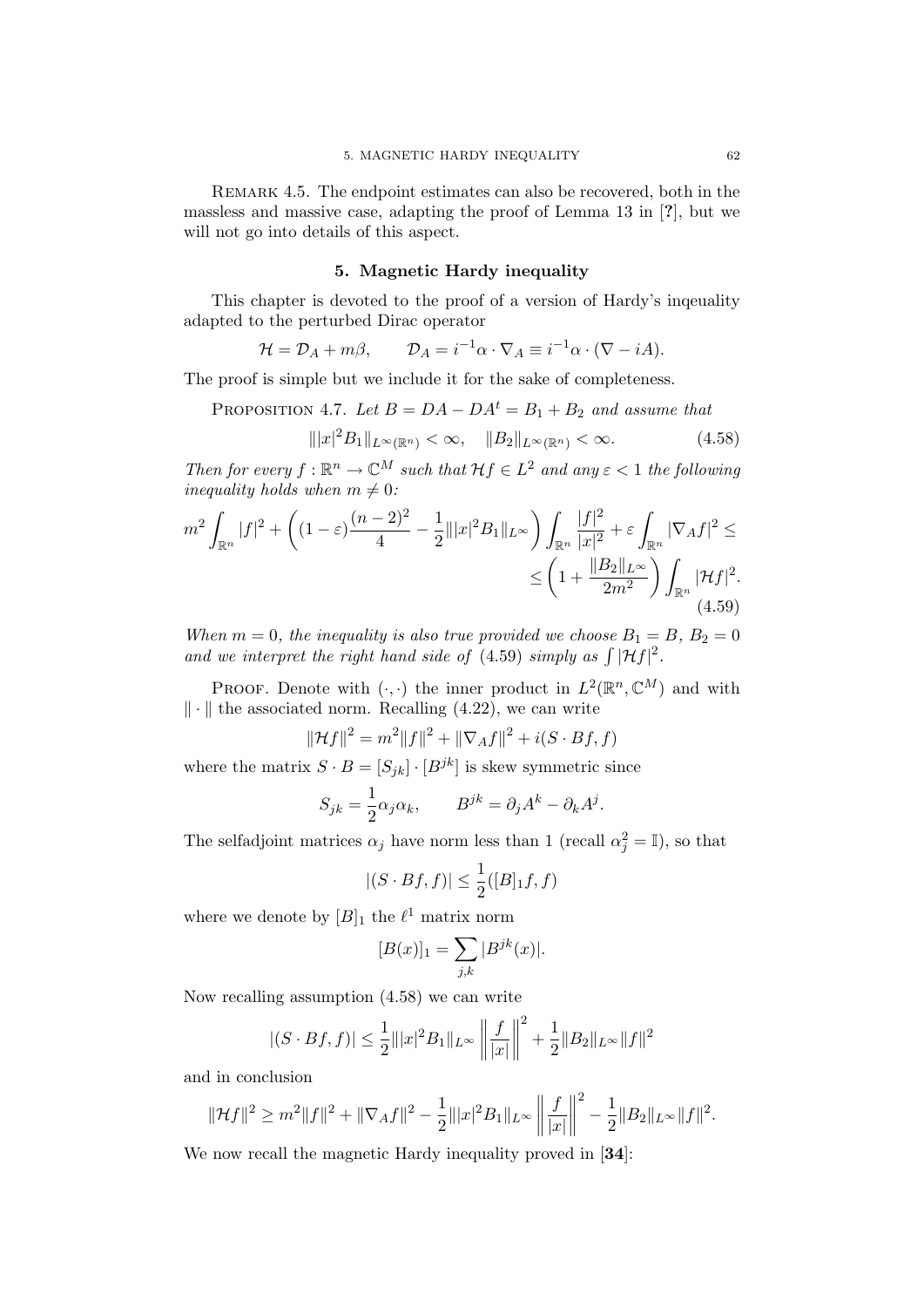$$
\frac{(n-2)^2}{4} \int_{\mathbb{R}^n} \frac{|f|^2}{|x|^2} \le \int_{\mathbb{R}^n} |\nabla_A f|^2. \tag{4.60}
$$

Observing now that

$$
\|\mathcal{H}f\|^2 = (\mathcal{H}^2 f, f) = m^2 \|f\|^2 + \|\mathcal{D}_A f\|^2
$$

and that

$$
(1 - \varepsilon) \left\| \frac{f}{|x|} \right\|^2 + \varepsilon \|\nabla_A f\|^2 \le \|\nabla_A f\|^2,
$$
  
the proof is complete.  $\square$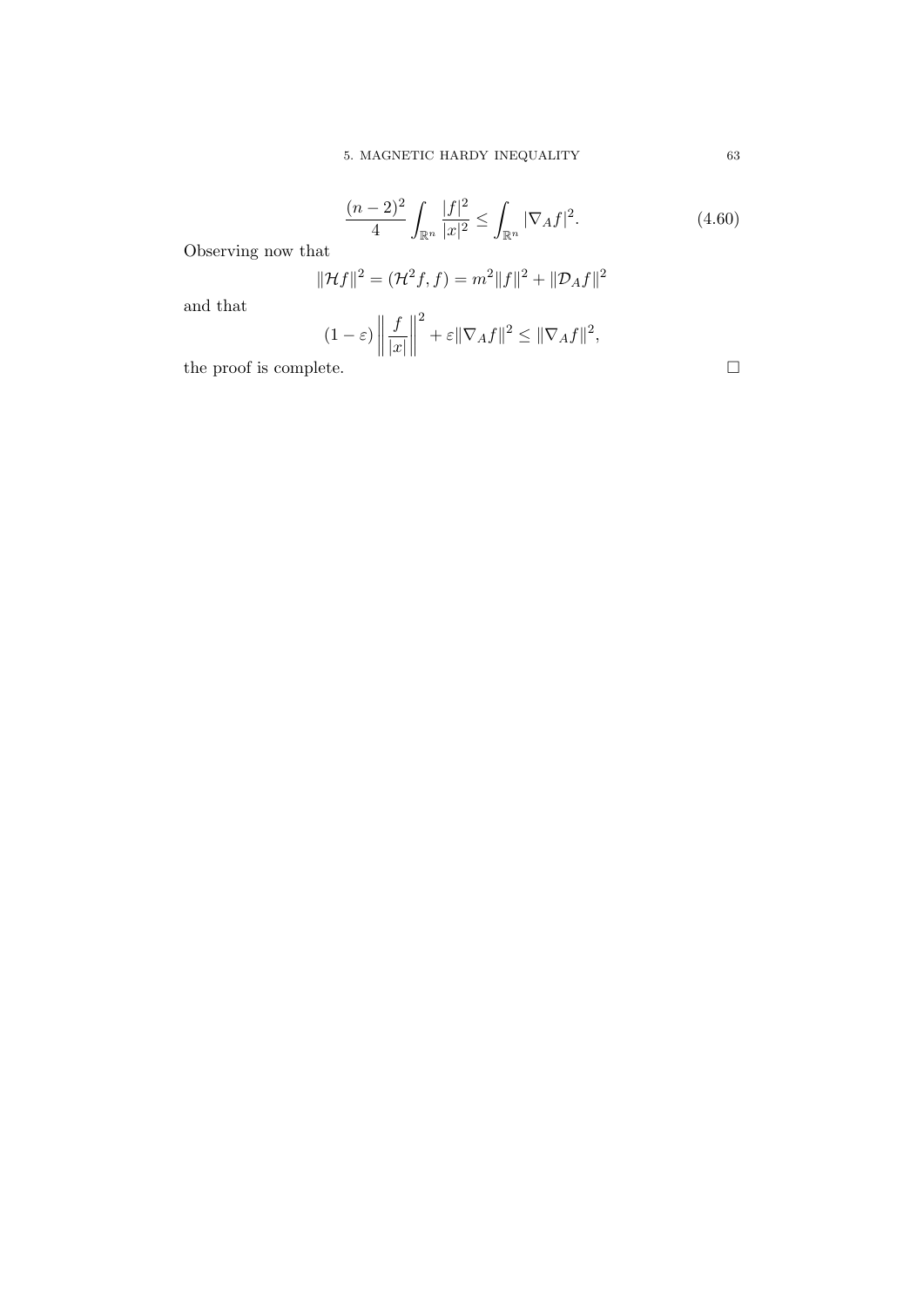# CHAPTER 5

# Weighted  $L^p$ -estimates for powers of self-adjoint operators

#### 1. Introduction

The question of  $L^p$  estimates for functions of a selfadjoint operator is a delicate one. Indeed, even for a Schrödinger operator  $H = -\Delta + V(x)$  with a nonnegative potential  $V \in C_c^{\infty}$ , and a bounded smooth function  $f(t)$ , the operator  $f(H)$  defined via spectral theory does not have in general a smooth kernel and hence does not fall within the scope of the Calderon-Zygmund theory. The first to overcome this difficulty was Hebisch [41] who proved the following result; we use the notation

$$
S_{\lambda}f(t) = f(\lambda t), \qquad \lambda > 0
$$

for the scaling operator, and we denote by  $H^s$  the usual  $L^2$ -Sobolev space.

THEOREM 5.1 ([41]). Let H be a nonnegative selfadjoint operator on  $L^2(\mathbb{R}^n)$  satisfying a gaussian estimate

$$
0 \le e^{-tH}(x, y) \le Ct^{-\frac{n}{2}} e^{-\frac{|x-y|^2}{4t}}, \tag{5.1}
$$

let  $\phi \in C_c^{\infty}(\mathbb{R}^+)$  be a nonzero cutoff, and assume the function  $F(s)$  on  $\mathbb{R}^+$ satisfies

$$
\sup_{t>0} \|\phi S_t F\|_{H^a} < \infty \quad \text{for some} \quad a > \frac{n+1}{2}.\tag{5.2}
$$

Then the operator  $F(H)$  is bounded from  $L^1$  to  $L^{1,\infty}$  and on any  $L^p$ ,  $1 <$  $p < \infty$ .

Theorem 5.1 raises a few interesing questions concerning the optimality of the assumptions and the possibility of *weighted*  $L^p$  estimates for suitable classes of operators. In the case  $H = -\Delta$ , the classical Hörmander mutliplier theorem requires only  $a > n/2$  in (5.2), and in this sense the result is not optimal. Indeed, sharper results were obtained for bounded functions of homogeneous Laplace operators acting on homogeneous groups or on groups of polynomial growth (see [30],  $[17]$ ,  $[54]$ ,  $[2]$ ). In these results the conditions on the function  $F$  were sharpened to

$$
\sup_{t>0} \|\phi S_t F\|_{H^a_p} < \infty \quad \text{for some} \quad a > \frac{n}{2} \tag{5.3}
$$

where  $H_p^a$  is the Sobolev space with norm  $\|(1-d^2/dx^2)^{\frac{a}{2}}f\|_{L^p}$ , and p is equal to 2 or  $\infty$ . The criticality of the order  $a = n/2$  was proved by Sikora and Wright [66] in the special case of imaginary powers  $L^{iy}$ , with L a positive selfadjoint operator of the form

$$
L=-\sum \partial_i a_{ij}\partial_j.
$$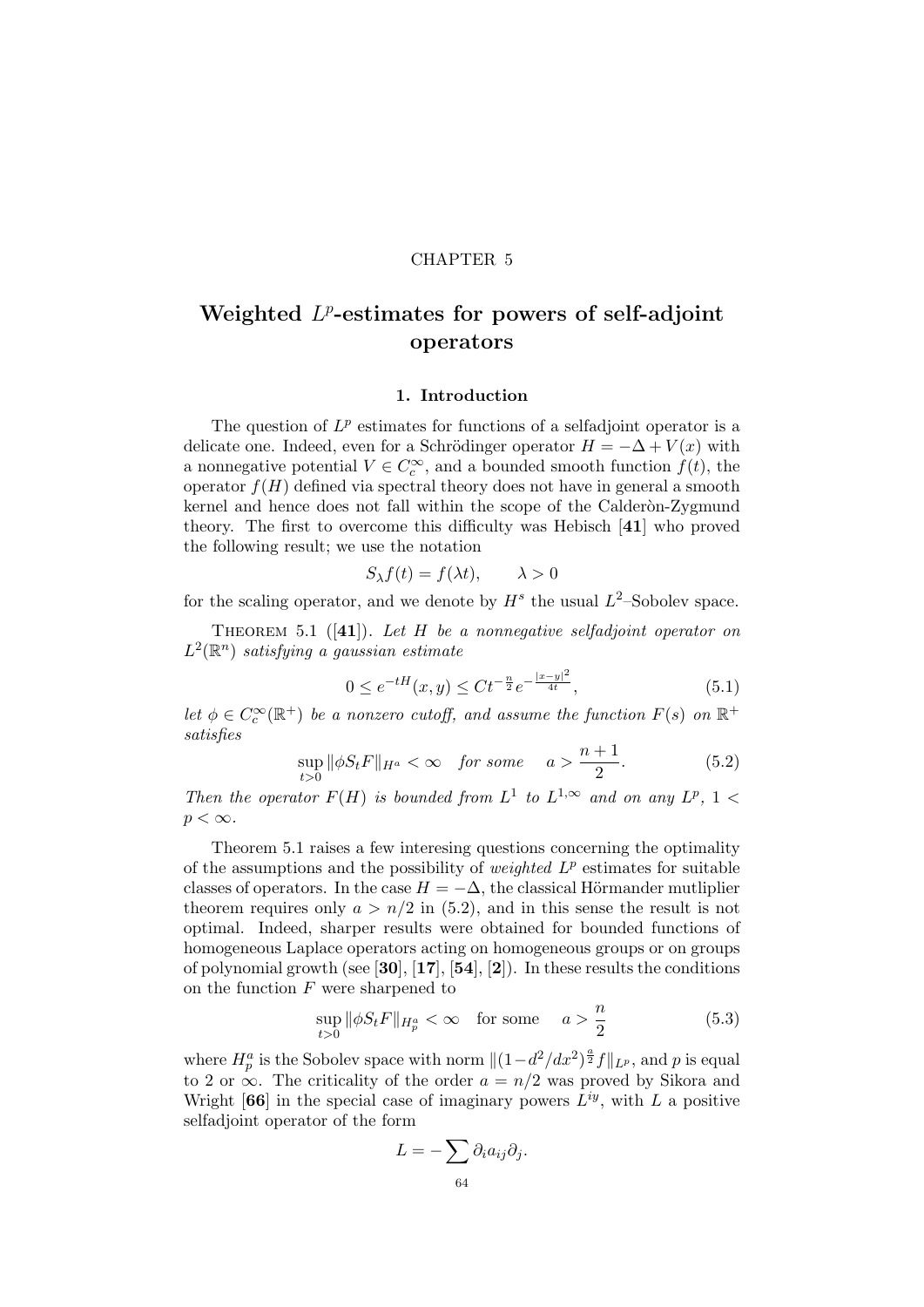#### 1. INTRODUCTION 65

They obtained

$$
||L^{iy}||_{L^1 \to L^{1,\infty}} \simeq (1+|y|)^{\frac{n}{2}} \tag{5.4}
$$

provided L satisfies, besides the gaussian estimate, a finite speed of propa*gation* property, meaning that the operator  $cos(t\sqrt{L})$  has an integral kernel  $K_t(x, y)$  supported in the ball  $|x - y| \leq t$  for all  $t \geq 0$ . Notice that the norm (5.2) for  $a = n/2$  and  $F(s) = s^{iy}$  grows precisely like  $(1+|y|)^{\frac{n}{2}}$ . It was later remarked by Sikora [65] that the finite speed of propagation is redundant and actually equivalent to a weaker Gaussian bound, the so-called Davies-Gaffey  $L^2$  estimate (see Remark 5.7 below).

Condition (5.3) was further improved by Duong, Ouhabaz and Sikora [32]. They obtained a general result for functions of a selfajoint, positive operator L on  $L^2(X,\mu)$  where X is any open subset of a space of homogeneous type,  $\mu$  a doubling measure, and  $L$  satisfies a generalized pointwise gaussian estimate analogous to  $(5.1)$ . In particular they obtained that if F is bounded and satisfies (5.3) with  $p = \infty$ , then  $F(L)$  is of weak type (1,1) and bounded on all  $L^q$ ,  $1 < q < \infty$ . On the other hand, if (5.3) holds for some  $p \in [2, \infty)$ , the same result holds provided L satisfies an additional a priori condition of Plancherel type on the kernel of  $F(\sqrt{L})$ ; see [32] for further results and an extensive bibliography.

Our main purpose here is to extend these results, at least in the euclidean setting, to the case of *weighted*  $L^p$  spaces. However, in order to develop our techniques, we shall first prove a precised version of Theorem 5.1, building on the ideas of  $[41]$ ,  $[66]$ . Concerning the operator H, as in Hebisch' result, we shall only require a gaussian bound; for further reference we state the condition as

ASSUMPTION (H). H is a nonnegative selfadjoint operator on  $L^2(\mathbb{R}^n)$ satisfying a gaussiam heat kernel estimate

$$
|p_t(x,y)| \le \frac{K_0}{t^{n/2}} e^{-|x-y|^2/(dt)}, \qquad d > 0.
$$
 (5.5)

A rescaling  $H \to \lambda H$  shows that it is not restrictive to assume  $d = 1$ .

Remark 5.1. In chapter 4 we shall exhibit a wide class of operators satisfying (H), namely the electromagnetic Schrödinger operators

$$
H = (i\nabla - A(x))^2 + V(x)
$$
 (5.6)

under very weak conditions on the potentials: more precisely, it is sufficient to assume that  $A \in L^2_{loc}$  and that V is in the Kato class with a negative part  $V_$  small enough. For related results on magnetic Schrödinger operators see also [8].

In order to express the smoothness conditions in an optimal way, we shall introduce two norms on functions defined on the positive real line. In the rest of the paper we fix a cutoff  $\psi \in C_c^{\infty}(\mathbb{R})$  with support in  $[-2, 2]$  and equal to 1 on  $[-1.1]$ , and denote with  $\phi$  the function, supported in  $[1/2, 2]$ ,

$$
\phi(s) = \begin{cases} \psi(s) - \psi(2s) & \text{if } s > 0, \\ 0 & \text{if } s \le 0. \end{cases}
$$
\n
$$
(5.7)
$$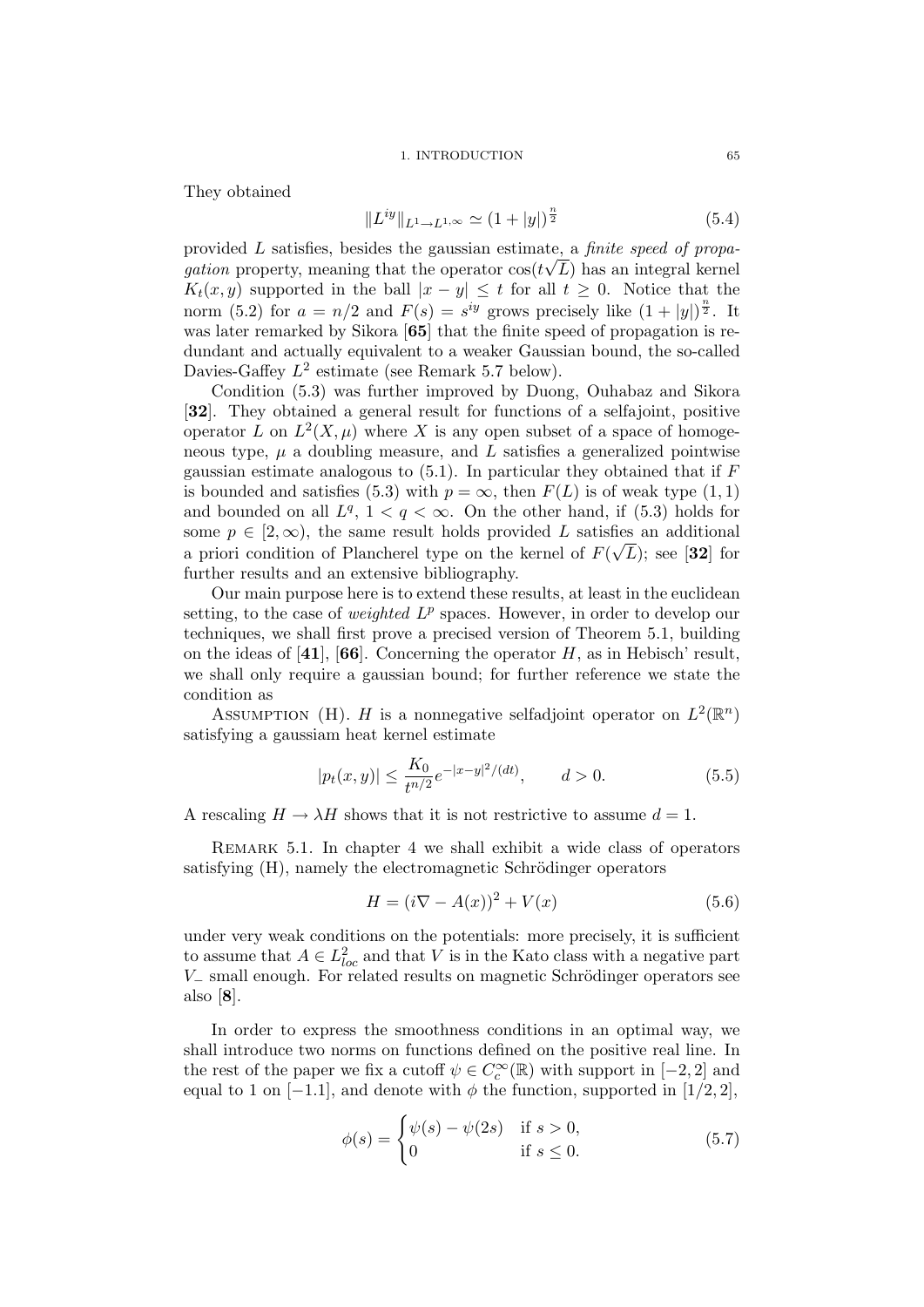As a consequence, notice the identities for  $s > 0$ 

$$
\psi(s) = \sum_{k>0} \phi(2^k s), \qquad 1 - \psi(s) = \sum_{k\leq 0} \phi(2^k s). \tag{5.8}
$$

Then, writing  $\langle \xi \rangle = (1 + |\xi|^2)^{1/2}$ , the norms  $\mu_a, \mu'_a$  will be defined as

$$
\mu_a(g) = \sup_{\lambda > 0} \|\langle \xi \rangle^a \mathcal{F}[\phi(s)S_\lambda g] \|_{L^1}, \qquad \mu'_a(g) = \sup_{\lambda > 0} \|\langle \xi \rangle^a \mathcal{F}[s\phi(s)S_\lambda g] \|_{L^1}.
$$
\n(5.9)

REMARK 5.2. It is easy to control  $\mu_a$  with ordinary Besov or Sobolev norms:

$$
\mu_a(g) \le c(n) \sup_{t>0} \|\phi S_t g\|_{B^{a+\frac{1}{2}}_{2,1}} \le c(n,\epsilon) \sup_{t>0} \|\phi S_t g\|_{H^{a+\frac{1}{2}+\epsilon}}, \qquad \epsilon > 0.
$$
\n(5.10)

The last norm in (5.10) is the one used in Theorem 5.1, and using  $\mu_a$  instead allows to eliminate the  $1/2$ + loss of smoothness in Hebisch' result.

Our first result is the following:

THEOREM 5.2. Let H be an operator satisfying  $(H)$  and  $g(s)$  a function on  $\mathbb{R}^+$  with  $\mu = \mu_{\sigma}(g) < \infty$  for some  $\sigma > n/2$ . Then the following weak  $(1, 1)$  estimate holds:

$$
||g(\sqrt{H})f||_{L^{1,\infty}} \leq C||f||_{L^{1}}, \qquad C = c(n,\sigma)K_0^4(1+\mu+||g||_{L^{\infty}}^2), \quad (5.11)
$$

and for all  $1 < p < \infty$ , with the same C,

$$
||g(\sqrt{H})f||_{L^p} \le 6C\left(p + (p-1)^{-1}\right)||f||_{L^p} \tag{5.12}
$$

If in addition we assume that for some  $q > 1$  the following estimate holds: √ √

$$
\|\sqrt{H}g(\sqrt{H})f\|_{L^{q}} \le C_{q} \|\nabla f\|_{L^{q}},\tag{5.13}
$$

and  $\mu' = \mu'_{\sigma}(g) < \infty$  for a  $\sigma > 1 + n/2$ , then we have also

$$
\|\sqrt{H}g(\sqrt{H})f\|_{L^{1,\infty}} \le C\|\nabla f\|_{L^{1}}, \qquad C = c(n,\sigma,C_q)K_0^4(1+\mu'+\|g\|_{L^{\infty}}^2),
$$
\n(5.14)

and for all  $1 < p \leq q$ , with the same C,

$$
\|\sqrt{H}g(\sqrt{H})f\|_{L^{p}} \le \frac{c(q)}{p-1}C\|\nabla f\|_{L^{p}}.\tag{5.15}
$$

REMARK 5.3. As mentioned above, in [32] it was proved that the weak (1, 1) estimate holds under the sole assumption

$$
\sup_{t>0} \|\phi S_t g\|_{H^a_\infty} < \infty
$$

for some  $a > n/2$  (see Theorem 3.1 and Remark 1 in that paper). Since obviously

$$
\sup_{t>0} \|\phi S_t g\|_{H^a_\infty} \lesssim \mu_a(g),
$$

we see that estimate  $(5.11)$  can be obtained as a special case of that result, with a slightly different form of the constant which we made explicit in terms of the gaussian constant  $K_0$ . On the other hand, estimate (5.15), which uses Auscher's Calderon-Zygmund decomposition for Sobolev functions [3], seems to be new.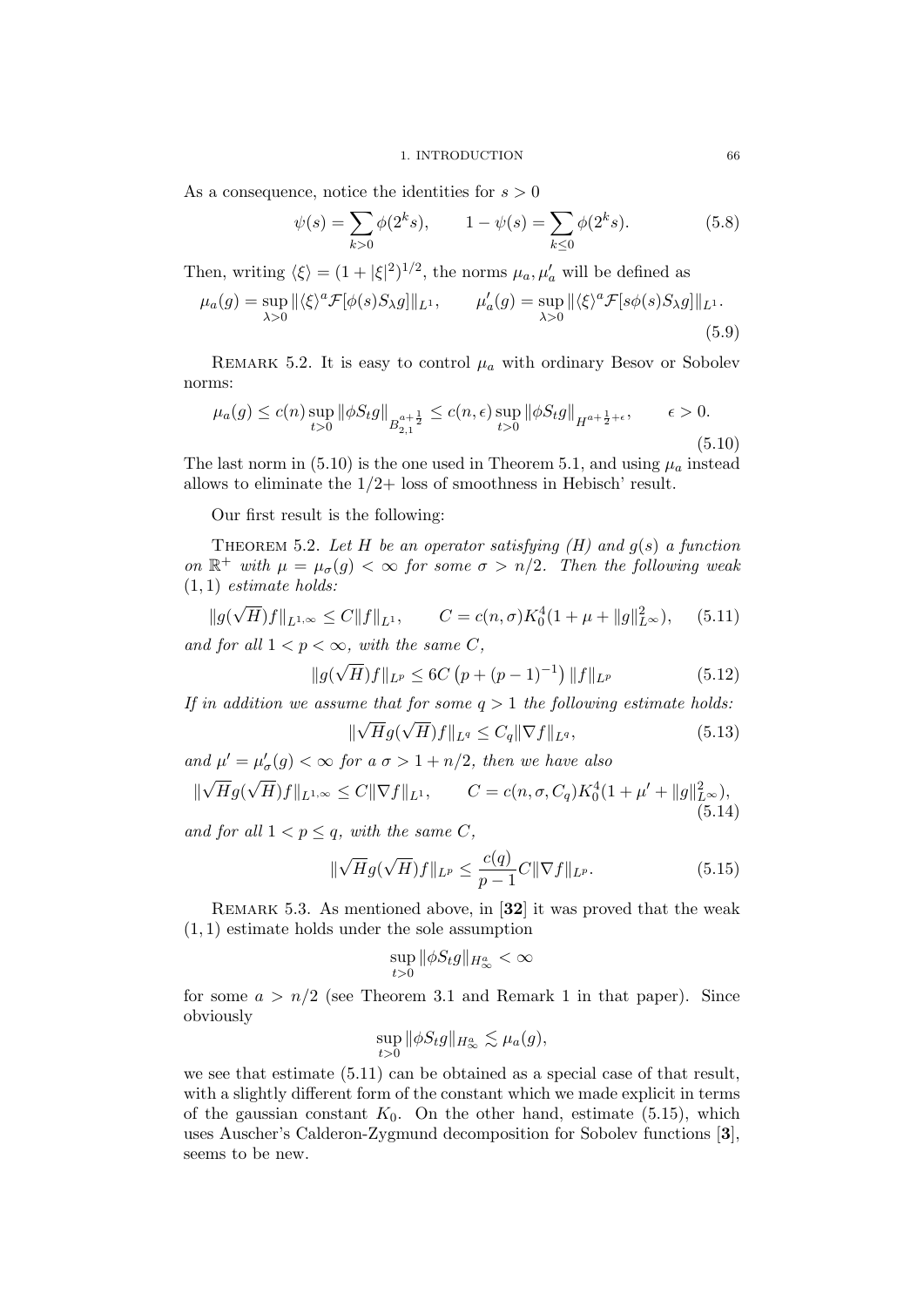REMARK 5.4. As evidenced by the previous discussion, the constant in  $(5.11)$  is close to optimal in the following sense: if we choose  $g(s) = s^{2iy}$ , we have

$$
\mu_a(g) \le C(1+|y|)^a, \qquad a \ge 0;
$$

(the proof is trivial for integer values of a and follows by interpolation for real values). This implies that, for all  $\epsilon > 0$  and  $1 < p < \infty$ ,

$$
||H^{iy}f||_{L^p} \le C(p, n, \epsilon)(1+|y|)^{\frac{n}{2}+\epsilon}||f||_{L^p}
$$
\n(5.16)

which is close to the optimal bound  $(5.4)$ . Notice also that the strict condition  $\sigma > n/2$  can be further optimized to a logarithmic condition, but we prefer not to pursue this idea here.

After it was made clear by the results of Hebisch and others that kernel smoothness is not a necessary condition for  $L^p$  boundedness, alternative weaker conditions where thoroughly investigated, also in connection with the Kato problem. A fairly complete answer was given by Auscher and Martell who developed a general theory in a series of papers (see in particular [4], [5] and the references therein). By combining the techniques of Auscher and Martell with ideas from the proof of Theorem 5.2, we are able to extend the previous estimates to weighted spaces  $L^p(w)$ . In the following we use the notation

$$
||f||_{L^{p}(w)} = \left(\int |f|^{p}w(x)dx\right)^{1/p}
$$

and we recall that a measurable function  $w(x) > 0$  belongs to the *Mucken*houpt class  $A_p$ ,  $1 < p < \infty$ , if the quantity

$$
||w||_{A_p} = \sup_{Q \text{ cube}} \left( \oint_Q w \right) \left( \oint_Q w^{1-p'} \right)^{p/p'} < \infty. \tag{5.17}
$$

is finite. Then the main result of this paper is

THEOREM 5.3. Let  $H$  be an operator satisfying  $(H)$ , and let  $q$  be a bounded function on  $\mathbb{R}^+$  such that  $\mu = \mu_{\sigma}(g)$  is finite for some  $\sigma > n/2$ . Then, given any  $1 < p < \infty$  and any weight  $w \in A_p$ , the operator  $g(\sqrt{H})$ satisfies, for all  $1 < q < \infty$  with  $q > p \cdot \max\{1, n/\sigma\}$ 

$$
||g(\sqrt{H})f||_{L^{q}(w)} \leq c(n,\sigma,p,\psi,w)K_0^{1+2p^2}(1+\mu+||g||_{L^{\infty}}^2)\cdot q\cdot||f||_{L^{q}(w)}.
$$
 (5.18)

REMARK 5.5. It is well known that if  $w \in A_p$  for some  $p > 1$ , then we have also  $w \in A_{p-\epsilon}$  for some  $\epsilon > 0$  depending only on  $||w||_{A_p}$  (for a quantitative estimate of  $\epsilon$  see [48]). Thus in the statement of Theorem 5.3 the condition on  $q$  can be relaxed to

$$
q > (p - \epsilon) \max\left\{1, \frac{n}{\sigma}\right\}.
$$
 (5.19)

In particular, if  $\sigma \geq n$ , we have that g(  $\overline{H}$ ) is bounded on  $L^q(w)$  for all  $w \in A_p$  and all  $q > p - \epsilon$ , which includes the case  $q \geq p$ .

REMARK 5.6. The original motivation for the present work was the need for an estimate

$$
\|\langle x\rangle^{-1-\epsilon}H^{\theta}g\|_{L^{2}} \leq C(V)\|\langle x\rangle^{-1-\epsilon}(-\Delta)^{\theta}g\|_{L^{2}}, \qquad \theta = \frac{1}{4}, \qquad H = -\Delta + V(x) \tag{5.20}
$$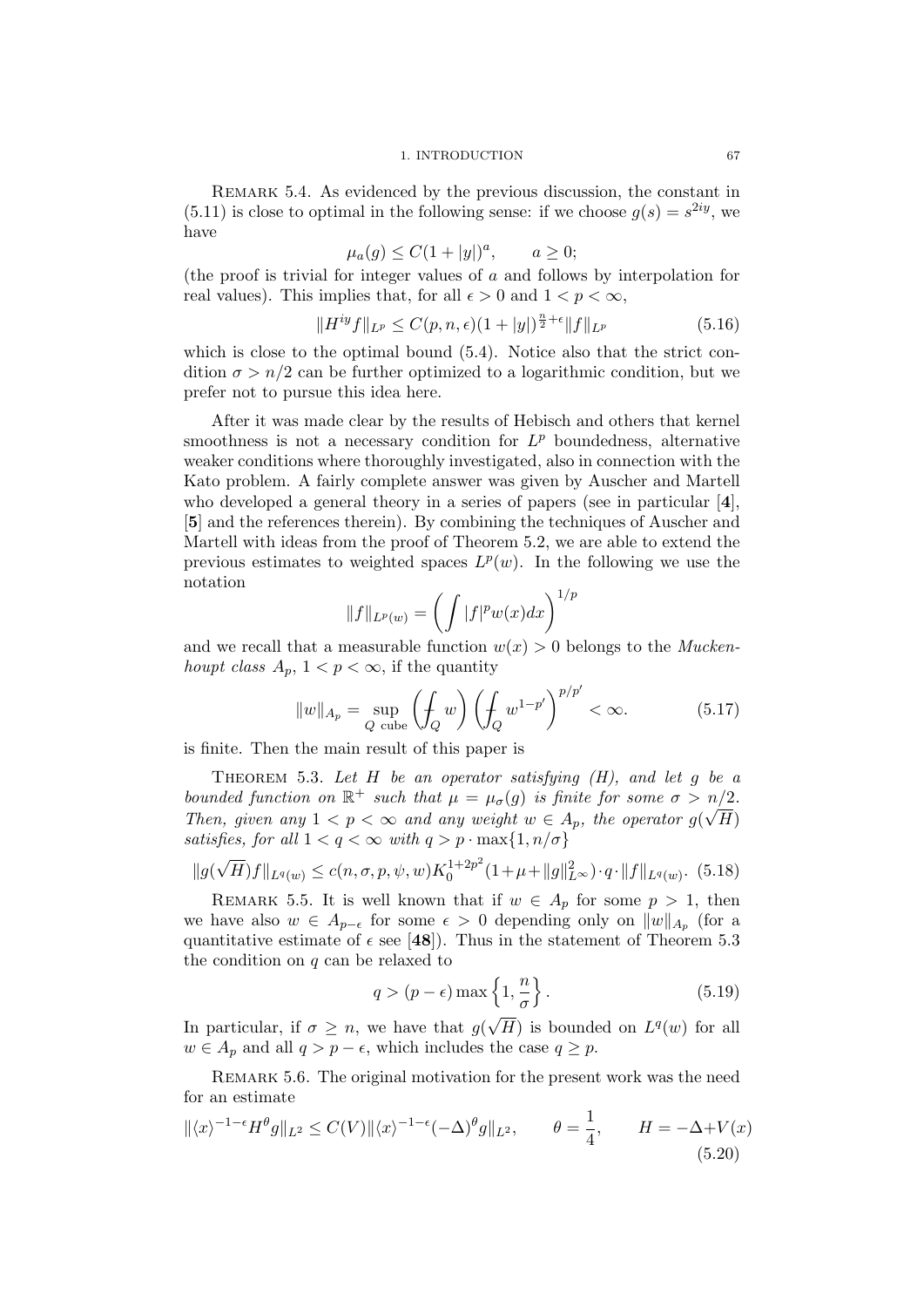#### 1. INTRODUCTION 68

for fractional powers of a selfadjoint Schrödinger operator  $H$ , with explicit bounds on the constant  $C(V)$ . For the case  $\theta = 1/2$ , and operators in divergence form, similar estimates are included in the results of [5] (see also [4]) concerning reverse estimates for square roots of an elliptic operator. However, other values of  $\theta$ , different forms of H, and the need for precise bounds on the constant, forced us to go beyond the existing theory.

It may be interesting to recall briefly the line of investigation leading to  $(5.20)$ . An analysis of the dispersive properties of Schrödinger equations on non-flat waveguides (i.e. perturbations of domains of the form  $\mathbb{R}^n \times \Omega$  with  $\Omega$  a bounded open set, see [29] for details) leads to a family of perturbed Schrödinger equations

$$
iu_t + \Delta_x u - V_j(x)u = 0,
$$
  $u(0, x) = f_j(x),$   $j \ge 1, x \in \mathbb{R}^n.$  (5.21)

Here  $u = u_j$  is a component of the expansion in a distorted Fourier series of a function  $u(t, x, y) = \sum \phi_i(y)u_j(t, x)$ . Writing for short  $H_j = -\Delta + V_j$ and representing the solution as

$$
u_j = e^{itH_j}f_j,
$$

one expects to estimate each component separately and sum over  $j$ . Notice that a precise bound on the growth in  $j$  of the constants is essential, since this will translate into y-derivatives after summing over  $j$ . To this end we can use smoothing estimates of the form

$$
\|\langle x\rangle^{-1-\epsilon}(-\Delta)^{1/4}e^{itH_j}f_j\|_{L_t^2L_x^2} \le C\|H_j^{1/4}f_j\|_{L^2}.\tag{5.22}
$$

which can be proved by multiplier techniques and give a complete control on the growth of the constants, and then deduce, in a standard way, Strichartz estimates, which are the basci tool for applications to nonlinear problems. This is possible provided we can "simplify" the powers of  $-\Delta$  and  $H_i$  appearing in  $(5.22)$  and obtain the  $L^2$ -level estimate

$$
\|\langle x\rangle^{-1-\epsilon}e^{itH_j}f_j\|_{L^2_tL^2_x} \le C\|f_j\|_{L^2}.\tag{5.23}
$$

But of course  $(-\Delta)^{1/4}$  and  $e^{itH_j}$  do not commute, hence this step is not trivial. We need a *weighted*  $L^2$  *estimate* of the form

$$
\|\langle x\rangle^{-1-\epsilon} H_j^{1/4} g\|_{L^2} \le C(V_j) \|\langle x\rangle^{-1-\epsilon} (-\Delta)^{1/4} g\|_{L^2}
$$
 (5.24)

so that we can replace  $(-\Delta)^{1/4}$  by  $H_i^{1/4}$  $j_j^{1/4}$  in the LHS of (5.22), commute it with  $e^{itH_j}$ , and obtain (5.23). From the previous discussion, it is clear that we need also a precise control on the constant in (5.24).

Our weighted estimates, via complex interpolation, allow us to give a partial answer to the original problem  $(5.20)$ . Indeed, for a Schrödinger operator on  $\mathbb{R}^n$ ,  $n \geq 3$ 

$$
H = -\Delta + V(x), \qquad V \ge 0
$$

we obtain the bounds

$$
\|\langle x\rangle^{-s}H^{\theta}f\|_{L^{p}} \leq C(n,p,s) \cdot [1 + \|V\|_{L^{n/2,\infty}}]^{\theta} \cdot \|\langle x\rangle^{-s}(-\Delta)^{\theta}f\|_{L^{p}} \quad (5.25)
$$

for all  $\theta$ ,  $p$ ,  $s$  in the range

$$
0 \le \theta \le 1, \qquad 1 < p < \frac{n}{2\theta}, \qquad s > -\frac{n}{p}.
$$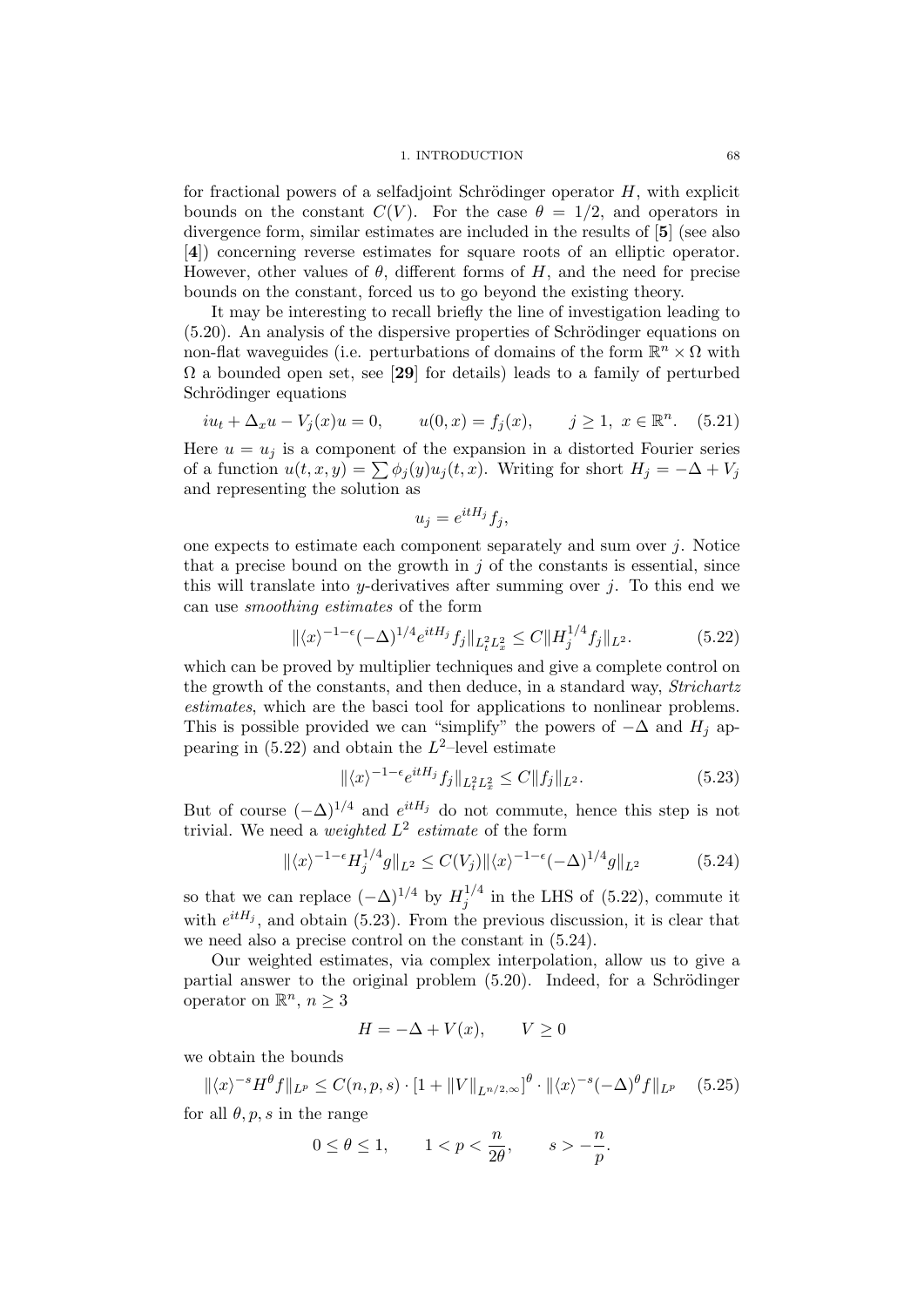More generally, we can prove (see the beginning of chapter 4 for the definition of Kato classes):

COROLLARY 5.4. Consider the operator

$$
H = (i\nabla - A(x))^2 + V(x)
$$

on  $L^2(\mathbb{R}^n)$ ,  $n \geq 3$ , under the assumptions that  $A \in L^2_{loc}(\mathbb{R}^n, \mathbb{R}^n)$ ,  $V_+ =$  $\max\{V, 0\}$  is of Kato class,  $V_- = \max\{-V, 0\}$  has a small Kato norm

$$
||V_{-}||_{K} < c_{n} = \frac{\pi^{\frac{n}{2}}}{\Gamma(\frac{n}{2} - 1)},
$$
\n(5.26)

and

$$
|A|^2 - i\nabla \cdot A + V \in L^{n/2,\infty}, \qquad A \in L^{n,\infty}.
$$
 (5.27)

Then H satisfies assumption (H), and for all  $0 \le \theta \le 1$  the following estimate holds:

$$
||H^{\theta}f||_{L^{p}(w)} \leq C||(-\Delta)^{\theta}f||_{L^{p}(w)}
$$
\n(5.28)

for all weights  $w \in A_p$  provided

$$
1 < p < \frac{n}{2\theta}.
$$

The constant in (5.28) has the form

$$
C = \frac{C(n, p, w)}{(1 - \|V_{-}\|_{K}/c_{n})^{c(p)}} \Big[ 1 + \| |A|^{2} - i \nabla \cdot A + V \|_{L^{n/2,\infty}} + \|A\|_{L^{n,\infty}} \Big]^{\theta}.
$$

The chapter is organized as follows. In section 2 we build the necessary kernel estimates for functions of an operator and apply them to the proof of the  $L^p$  estimates of Theorem 5.2; section 3 is devoted to the proof of the main result, Theorem 5.3, concerning weighted  $L^p$  estimates; the application to magnetic Schrödinger operators is contained in sections 4 and 5. We added an appendix containing a slightly adapted version of the Auscher-Martell maximall lemma in order to make the paper self contained. In forthcoming papers we plan to apply our estimates to questions of local smoothing and dispersion for evolution equations, in the spirit of [29], [28].

Acknowledgments. We would like to thank Dr. The Anh Bui for his useful remarks on the first version of the paper (see [12] for related results). We are also grateful to the Referee whose remarks led to substantial improvements in our results.

## 2. Kernel estimates and proof of Theorem 5.2

Throughout the proof,  $\phi$  and  $\psi$  are the functions fixed in (5.7)–(5.8). Given an operator A with kernel  $A(x, y)$ , we denote its Schur norm with

$$
||A|| = ||A(x,y)|| \equiv \max \left\{ \sup_x \int |A(x,y)| dy, \sup_y \int |A(x,y)| dx \right\};
$$

notice the product inequality

$$
||AB|| \le ||A|| \cdot ||B|| \tag{5.29}
$$

which follows from the identity

$$
(AB)(x,y) = \int A(x,z)B(z,y)dy.
$$
\n(5.30)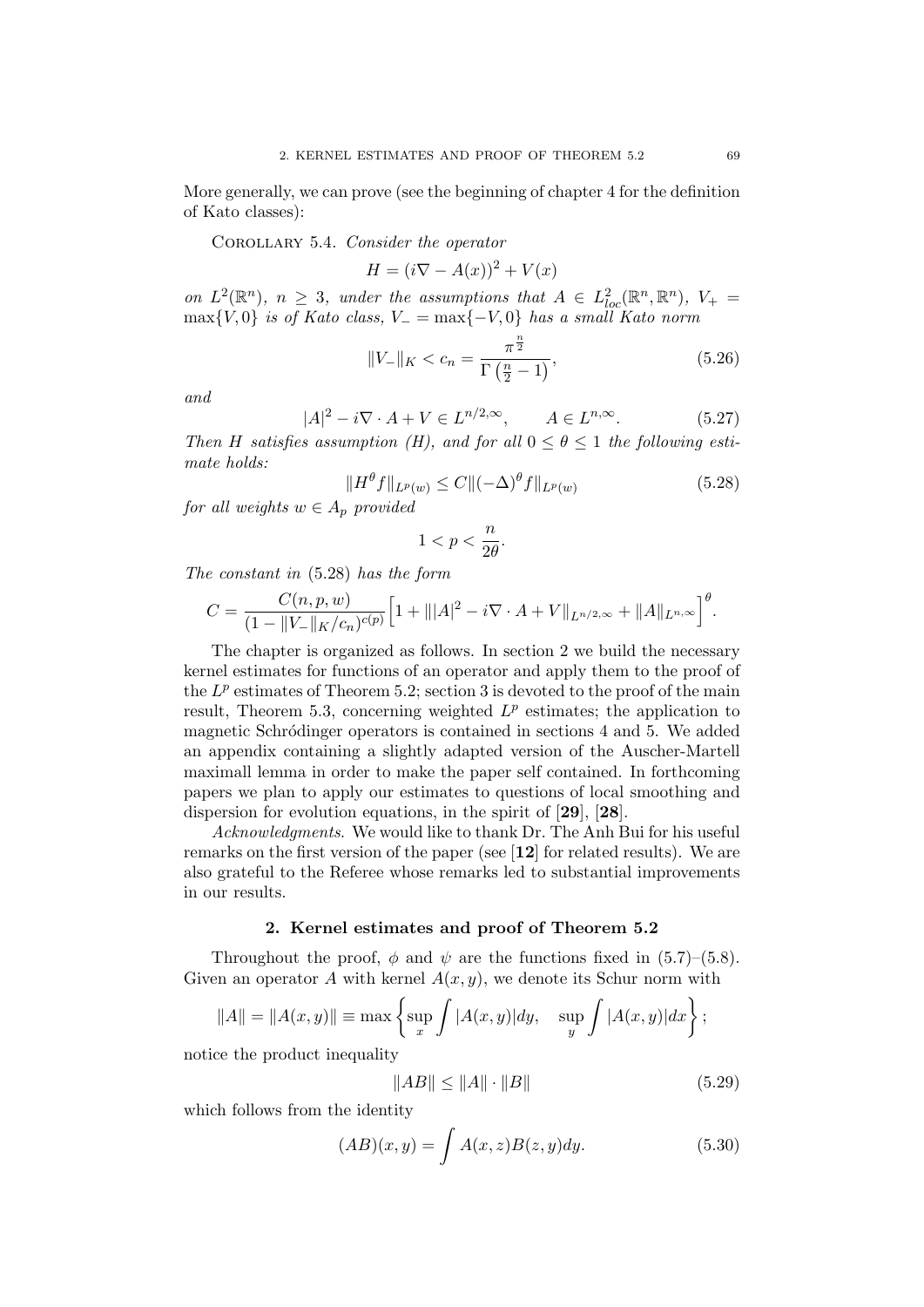Following [41], for any nonnegative function  $w(x)$  on  $\mathbb{R}^n$  we can define a weighted version of the above norm as

$$
||A||_w = ||A(x, y)w(x - y)||. \tag{5.31}
$$

REMARK 5.7. In the proof of the following Lemma we shall use the finite speed of propagation property of the kernel  $\cos(\xi \sqrt{H})(x, y)$ , namely the property √

$$
\cos(t\sqrt{H})(x,y) = 0 \quad \text{for } |x - y| > t \ge 0. \tag{5.32}
$$

Adam Sikora in [65] proved the remarkable fact that (5.32) is equivalent to the following estimate: for all functions  $f_1, f_2$  supported in the balls  $B(x_1, r_1)$  and  $B(x_2, r_2)$  respectively, and for any r with

$$
|x_1 - x_2| - (r_1 + r_2) > r \ge 0 \tag{5.33}
$$

one must have

$$
\left| (e^{-tH}f_1, f_2)_{L^2} \right| \leq Ce^{-r^2/t} \|f_1\|_{L^2} \|f_2\|_{L^2}.
$$
\n(5.34)

Estimates of the form (5.34) are usually called  $L^2$  estimates of Davies-Gaffey type. Notice that the pointwise estimate in assumption (H) implies immediately  $(5.34)$  and hence  $(5.32)$ .

For the sake of completeness, we recall here the elementary argument from [65] which allows to deduce (5.32) from (5.34). Let  $f_1, f_2$  be two functions as in (5.33), and define

$$
w(t) = \mathbf{1}_{\mathbb{R}^+}(t) \cdot 2(\pi t)^{-\frac{1}{2}} (\cos(\sqrt{tH}) f_1, f_2)_{L^2}.
$$

Notice that  $w(t)$  is a tempered distribution on R and so are the products  $e^{ty}w(t)$  for any  $y \leq 0$ . Thus the Fourier-Laplace transform

$$
v(z) = \int w(t)e^{-izt}dt
$$

is well defined and analytic on the half complex plane  $\Im z < 0$ . Recalling the subordination formula

$$
(e^{-sH}f_1, f_2)_{L^2} = \int_0^\infty (\cos(t\sqrt{H})f_1, f_2)_{L^2} \frac{2}{\sqrt{\pi s}} e^{-\frac{t^2}{4s}} dt,
$$

via the changes of variables  $t \rightarrow$ t and  $s \to 1/(4s)$ , we see that  $v(z)$  can be computed explicitly as

$$
v(z) = (iz)^{-\frac{1}{2}} (e^{-\frac{H}{4iz}} f_1, f_2)_{L^2}.
$$

Now introduce the analytic function

$$
F(z) = z^{\frac{1}{2}} e^{ir^2 z} v(z) \quad \text{on } \Im z < 0 \tag{5.35}
$$

for some fixed r satifying  $(5.33)$ . By spectral calculus we have easily the bound

$$
|v(z)| \le |z|^{-\frac{1}{2}} \|f_1\| \cdot \|f_2\|
$$

(all the norms in this proof are  $L^2$  norms) which implies the growth rate

$$
|F(z)| \le ||f_1|| \cdot ||f_2|| \cdot e^{r^2|z|}.
$$
\n(5.36)

If we fix a  $y_0 < 0$ , again by spectral calculus we obtain the bound

$$
|F(x + iy_0)| \le ||f_1|| \cdot ||f_2|| \tag{5.37}
$$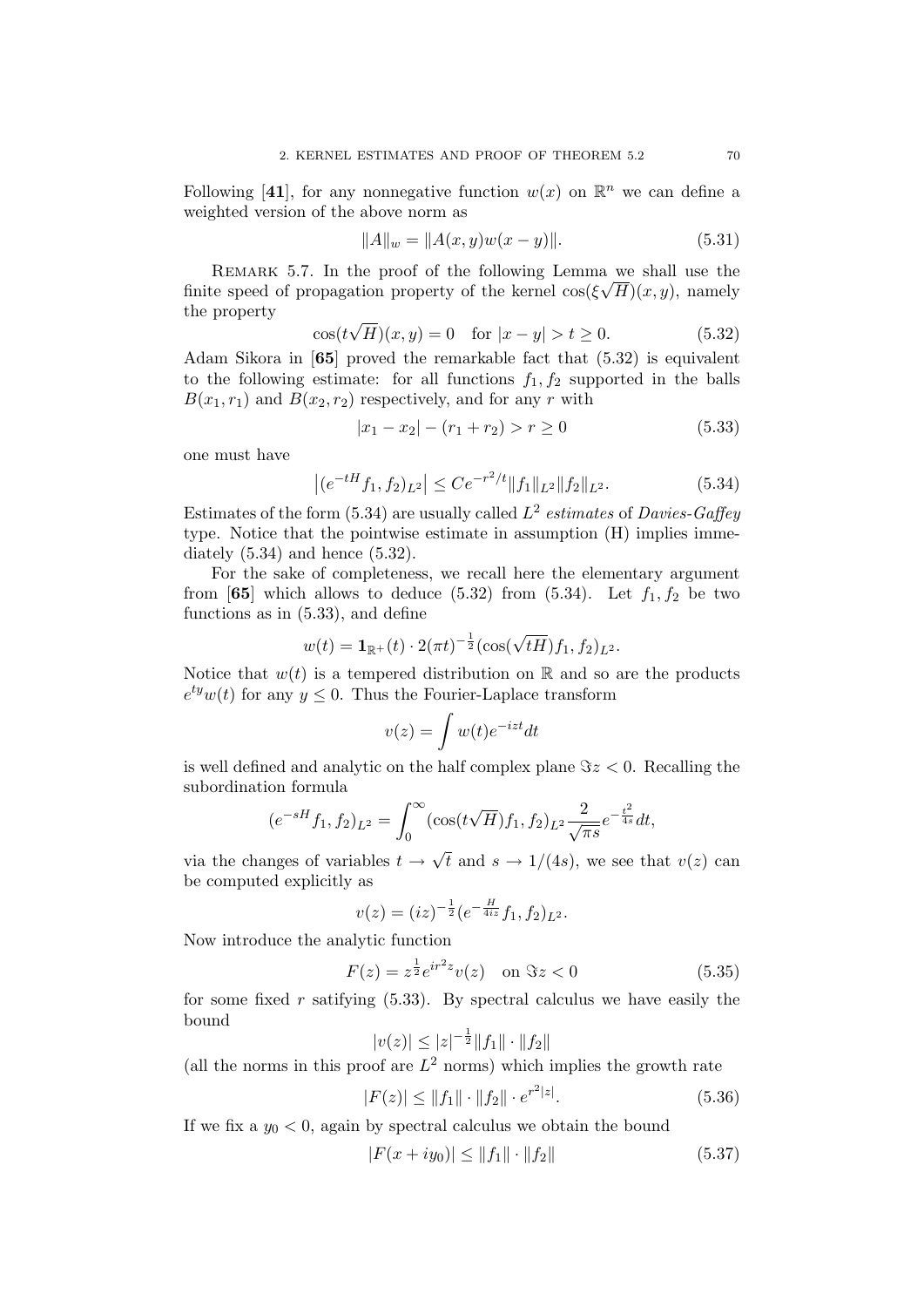along the line  $z = x + iy_0, x \in \mathbb{R}$ . Finally, along the half line  $z = it, t < 0$ , we obtain by assumption (5.34)

$$
|F(it)| \le C||f_1|| \cdot ||f_2||. \tag{5.38}
$$

Now we can apply the Phragmén-Lindelöf theorem on the two sectors  $\Im z \leq$ y<sub>0</sub> and  $\Re z \ge 0$  or  $\Re z \le 0$  (see Theorem IV.3.4 in [70]) and we obtain that  $F(z)$  satisfies a bound like (5.38) on the whole half plane  $\Im z \leq y_0$ . This implies an exponential growth rate

$$
|v(z)| \le |z|^{-\frac{1}{2}} e^{r^2 \Im z} \|f_1\| \cdot \|f_2\|, \qquad \Im z \le y_0 < 0 \tag{5.39}
$$

for the transform of  $w(t)$ . To conclude the proof, it is sufficient to use the Paley-Wiener theorem (see Theorem 7.4.3 in [42]) which implies that the support of  $w(t)$  must be contained in the closed convex set

$$
supp w \subseteq [r^2, +\infty)
$$
\n(5.40)

and this gives (5.32) as claimed.

LEMMA 5.5. Assume H satisfies  $(H)$  and let q be an even function with supp  $g \subseteq [-R, R]$ . Then we have for all  $a \geq 0$ 

$$
||g(\sqrt{H})||_{\langle x\rangle^a} \le c(n, a, R) \cdot K_0 ||\langle \xi \rangle^{a+n/2} \hat{g}||_{L^1}
$$
\n
$$
(5.41)
$$

$$
\|\sqrt{H}g(\sqrt{H})\|_{\langle x\rangle^a} \le c(n,a,R) \cdot K_0 \|\langle \xi\rangle^{a+n/2} \widehat{g}'\|_{L^1}
$$
\n(5.42)

where  $c(n, a, R)$  is independent of the operator H and  $K_0$  is defined in (5.75).

PROOF. It is sufficient to estimate the quantity

$$
\sup_{y} \int \left| g(\sqrt{H})(x, y) \langle x - y \rangle^{a} \right| dx
$$

since the symmetric one follows from the same computation applied to the adjoint kernel  $g(\sqrt{H})^*(x, y) = \overline{g}(\sqrt{H})(y, x)$ . Let  $G(s) = g(s)e^{s^2}$ . Since G is an an even function, apart from a  $(2\pi)^{-1}$  factor we can write

$$
G(t) = \int_{-\infty}^{+\infty} \widehat{G}(\xi) \cos(t\xi) d\xi
$$

and we have

$$
g(\sqrt{H}) = G(\sqrt{H})e^{-H} = \int \widehat{G}(\xi) \cos(\xi \sqrt{H})e^{-H} d\xi.
$$

We decompose G using a non homogeneous Paley-Littlewood partition of unity  $\chi_j(\xi)$ ,  $j \geq 0$  (the support of  $\chi_j(s)$  being  $s \sim 2^j$ ) as

$$
G = \sum_{j\geq 0} G_j, \qquad \widehat{G}_j(s) = \chi_j(s)\widehat{G}.
$$

Then we have to estimate the integrals

$$
I_j = \int |G_j(\sqrt{H})e^{-H}(x,y)|\langle x-y\rangle^a dx \le \int |\widehat{G_j}(\xi)| \int |\cos(\xi\sqrt{H})e^{-H}|\langle x-y\rangle^a dx d\xi.
$$

The innermost integral can be written in full

$$
II = \int \left| \int \cos(\xi \sqrt{H})(x, z) e^{-H}(z, y) dz \right| \langle x - y \rangle^a dx
$$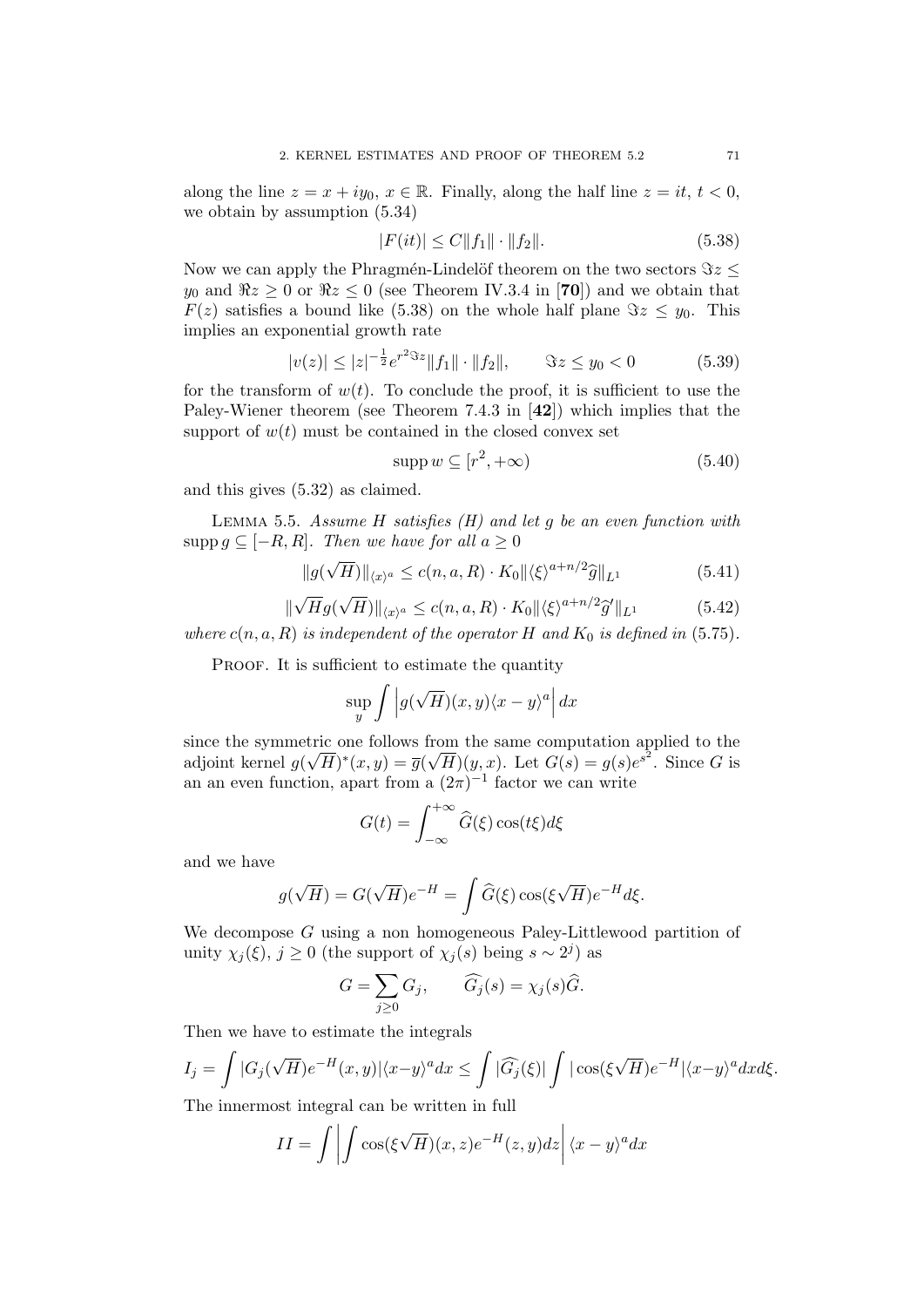We introduce a a partition of  $\mathbb{R}^n$  in almost disjoint unit cubes Q and denote with  $\mathbf{1}_Q$  their characteristic functions. Then we can write

$$
II \leq \sum_{Q} II_Q, \qquad II_Q = \int \left| \int \cos(\xi \sqrt{H})(x, z) e^{-H}(z, y) \mathbf{1}_Q(z) dz \right| \langle x - y \rangle^a dx.
$$

If  $z_q$  is the center of the cube Q we have

$$
|x-z_Q|\lesssim \langle \xi\rangle
$$

by the finite speed of propagation for cos(ξ  $(H)(x, z)$  (see Remark 5.7), and recalling that  $\xi \in \mathrm{supp} \, \widehat{G}_j$  we have also

$$
\langle x-y\rangle \le \langle x-z_Q\rangle \langle z_Q-y\rangle \lesssim \langle \xi\rangle \langle z_Q-y\rangle \lesssim 2^j \langle z_Q-y\rangle.
$$

Thus by Cauchy-Schwartz in  $dx$  we obtain

$$
II_Q^2 \lesssim \langle \xi \rangle^{n+2a} \langle z_Q - y \rangle^{2a} \int \left| \int \cos(\xi \sqrt{H})(x, z) e^{-H}(z, y) \mathbf{1}_Q(z) dz \right|^2 dx.
$$

Using the unitarity of  $cos(\xi)$  $(H)$  and the gaussian estimate, this gives

$$
II_Q^2 \lesssim 2^{j(n+2a)} \langle z_Q - y \rangle^{2a} \int \left| e^{-H} \mathbf{1}_Q \right|^2 dz \lesssim 2^{j(n+2a)} K_0^2 \int_Q e^{-2|z-y|^2} \langle z - y \rangle^{2a} dz
$$

and hence, taking square roots and summing over Q we conclude

$$
II \le c(n, a) \cdot 2^{(a+n/2)j} K_0
$$

independently of y. Inserting this into  $I_j$  we see that

$$
I_j \le c(n, a) K_0 2^{(a+n/2)j} \int |\widehat{G}_j(\xi)| d\xi \le c_1(n, a) K_0 ||\langle \xi \rangle^{a+n/2} \widehat{G}_j(\xi) ||_{L^1}
$$

and summing over  $j$ 

$$
||g(\sqrt{H})||_{\langle x\rangle^a} \le c(n,a)||\langle \xi\rangle^{a+n/2} \widehat{G}(\xi)||_{L^1}.
$$

Finally we can write

$$
G(s) = g(s)e^{s^2} = g(s) \cdot \chi(s)e^{s^2}
$$

with  $\chi(s)$  a cutoff function equal to 1 on  $[-R, R]$ . Then we have

$$
\widehat{G} = \widehat{g} * \widehat{(\chi e^{s^2})} \quad \implies \quad \|\langle \xi \rangle^s \widehat{G}\|_{L^1} \le c(s, R) \|\langle \xi \rangle^s \widehat{g}(s)\|_{L^1}
$$

whence  $(5.41)$  follows; indeed, the symmetric quantity obtained by switching  $x, y$  in  $I$  is estimated in an identical way.

The proof of (5.42) is similar: we must estimate now the integrals

$$
I'_j = \int |\sqrt{H}G_j(\sqrt{H})e^{-H}|\cdot\langle x-y\rangle^a dy \le \iint |\widehat{G}_j'(\xi)|\cdot |\cos(\xi\sqrt{H})e^{-H}|\langle x-y\rangle^a d\xi dy
$$

where we used that  $\widehat{sG(s)} = i\widehat{G}'(\xi)$ . Proceeding as above we obtain √ √

$$
\|\sqrt{H}g(\sqrt{H})\|_{\langle x\rangle^a} \le c(n,a) \|\langle \xi\rangle^{a+n/2} \widehat{G}'(\xi)\|_{L^1}
$$

and to conclude it is sufficient to remark that

$$
\widehat{G}' = \widehat{g}' \ast \widehat{( \chi e^{s^2})} \quad \Longrightarrow \quad \|\langle \xi \rangle^s \widehat{G}\|_{L^1} \le c(s, R) \|\langle \xi \rangle^s \widehat{g}'\|_{L^1}.
$$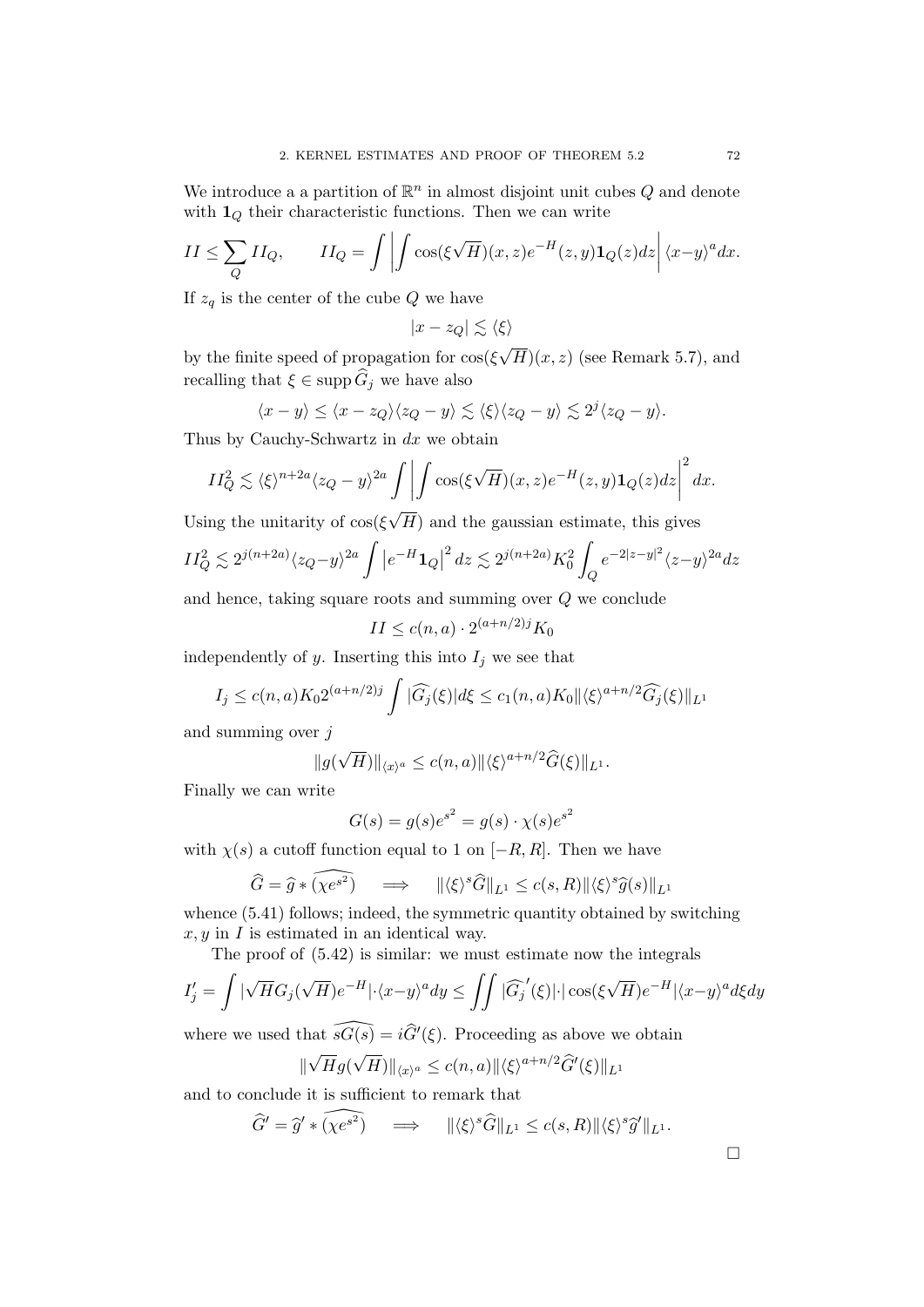LEMMA 5.6. Assume H satisfies (H) and  $\phi$  is given by (5.7). Let g be a function on  $\mathbb{R}^+$ , and define, for  $j \in \mathbb{R}$ ,  $g_j(s) = \phi(2^j s)g(s)$ . Then for any  $a \geq 0$ 

$$
||g_j(\sqrt{H})||_{\langle 2^{-j}x \rangle^a} \le c(n,a)K_0 \cdot ||\langle \xi \rangle^{a+\frac{n}{2}} \mathcal{F}[\phi(s)S_{2^{-j}}g]||_{L^1},
$$
(5.43)

$$
\|\sqrt{H}g_j(\sqrt{H})\|_{\langle 2^{-j}x \rangle^a} \le c(n,a)K_0 \cdot \|\langle \xi \rangle^{a+\frac{n}{2}} \mathcal{F}[s\phi(s)S_{2^{-j}}g]\|_{L^1} \cdot 2^{-j}.\tag{5.44}
$$

PROOF. Extend  $g(s)$  for  $s \leq 0$  as an even function; notice that the values of g on  $(-\infty,0]$  are irrelevant in the definition of  $g(\sqrt{H})$ . We can write

$$
g_j(\sqrt{H}) = S_{2^{-j}} G_j(\sqrt{H_j}) S_{2^j}
$$
 (5.45)

where

$$
G_j(s) = \phi(s)g(2^{-j}s) = \phi S_{2^{-j}}g
$$

and

$$
H_j = 2^{2j} S_{2^j} H S_{2^{-j}}.
$$

It is easy to check by rescaling that the operator  $H_j$  satisfies the conditions in Assumption (H) with the same constants. Thus we can apply Lemma 5.5 and obtain

$$
||G_j(\sqrt{H_j})||_{\langle x\rangle^a} \le c(n,a,R)K_0 ||\langle \xi\rangle^{a+\frac{n}{2}} \mathcal{F}[\phi S_{2^{-j}}g]||_{L^1}.
$$

As a consequence of (5.45), the kernels of  $G_j(\sqrt{H_j})$  and  $g_j(\sqrt{H_j})$ H) are related by √

$$
g_j(\sqrt{H})(x,y) = G_j(\sqrt{H_j})(2^{-j}x, 2^{-j}y) \cdot 2^{-jn}.
$$

and this implies (5.43). Since we have also

$$
\sqrt{H_j} = 2^j S_{2^j} \sqrt{H} S_{2^{-j}}
$$

 $(5.44)$  follows immediately from  $(5.42)$ .

LEMMA 5.7. Assume H satisfies (H), let  $\alpha \in C_c^{\infty}(\mathbb{R})$  be an even function, and for  $r > 0$  write  $\alpha_r(s) = \alpha(rs)$ . Then, for all  $m \geq 0$ ,

$$
|\alpha_r(\sqrt{H})(x,y)| \le C(n,m,\alpha)K_0^2 \cdot \left\langle \frac{x-y}{r} \right\rangle^{-m} r^{-n}, \tag{5.46}
$$

$$
|\sqrt{H}\alpha_r(\sqrt{H})(x,y)| \le C(n,m,\alpha)K_0^2 \cdot \left\langle \frac{x-y}{r} \right\rangle^{-m} r^{-n-1}.\tag{5.47}
$$

PROOF. By rescaling, as in the proof of the previous lemma, we can reduce to the case  $r = 1$ . Then define  $G(s) = \alpha(s)e^{s^2}$  so that, using the inequality

$$
\langle x-y\rangle \le \langle x-z\rangle \langle z-y\rangle,
$$

we can write

$$
\langle x - y \rangle^m |\alpha(\sqrt{H})(x, y)| \le \int |G(\sqrt{H})(x, z)| \langle x - z \rangle^m \cdot |e^{-H}(z, y)| \langle z - y \rangle^m dz.
$$
  
Now we have

Now we have

$$
|p_1(z, y)| \cdot \langle z - y \rangle^m \le K_0 \cdot c(n, m)
$$

and this implies

$$
\left| \langle x-y\rangle^m |\psi(\sqrt{H})(x,y)| \le c(n,m)K_0 ||G(\sqrt{H})||_{\langle x\rangle^m}.
$$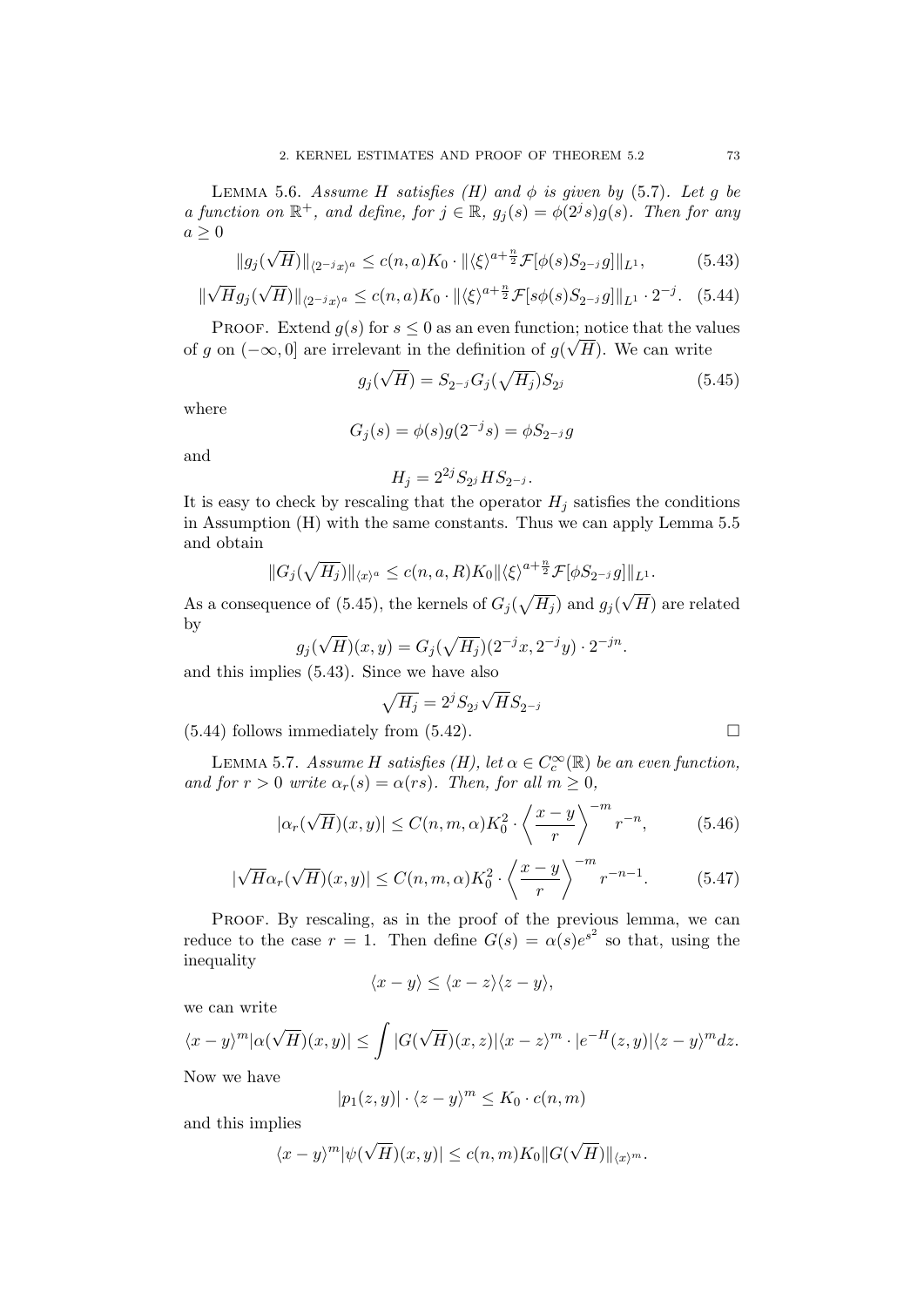Applying  $(5.41)$  with  $a = m$  we obtain

$$
||G(\sqrt{H})||_{\langle x \rangle^m} \le c(n, m, \alpha)K_0
$$

and  $(5.46)$  follows. Analogously,  $(5.47)$  follows from  $(5.44)$ .

We can now conclude the proof of  $(5.12)$  in a similar way as [41]. Let  $f \in L^1$ ,  $\lambda > 0$  and consider the Calderon-Zygmund decomposition of f: a sequence of disjoint cubes  $Q_j$  and functions  $h, f_j$  with supp  $f_j \subseteq Q_j, j \geq 1$ , such that

$$
f = h + \sum_j f_j
$$
,  $|h| \le C\lambda$ ,  $\int |f_j| \le C\lambda |Q_j|$ ,  $\sum |Q_j| \le C\lambda^{-1} ||f||_{L^1}$ .

Then we can write  $g(x)$  $H)f$  as

$$
g(\sqrt{H})f = g(\sqrt{H})h + \sum_{j} g(\sqrt{H})\psi_{r_j}(\sqrt{H})f_j + \sum_{j} (1 - \psi_{r_j}(\sqrt{H}))f_j
$$
 (5.48)  
where

$$
2^{r_j} = 4 \operatorname{diam}(Q_j).
$$

For the first term in (5.48) we have, by the spectral theorem,

$$
|\{|g(\sqrt{H})h| > \lambda\}| \leq \lambda^{-2} \|g(\sqrt{H})h\|_{L^2}^2 \leq \lambda^{-2} \|g\|_{L^\infty}^2 \|h\|_{L^2}^2 \leq C\lambda^{-1} \|g\|_{L^\infty}^2 \|h\|_{L^1}
$$
  
and hence

$$
|\{g(\sqrt{H})h > \lambda\}| \le C \|g\|_{L^{\infty}}^2 \|f\|_{L^1} \cdot \lambda^{-1}
$$
\n(5.49)

since  $||h||_{L^1} \leq C||f||_{L^1}$ . To handle the second term, we consider the product with  $\gamma(x) \in L^2$ 

$$
|(\psi_{r_j}(\sqrt{H})f_j,\gamma)_{L^2}| \leq CK_0^2 \iint \left\langle \frac{x-y}{r_j} \right\rangle^{-m} r_j^{-n} |\gamma(x)f_j(y)| dx dy
$$

where we have used estimate (5.46) for the kernel. Now we nortice that for all  $y \in Q_j$  we have

$$
\left\langle \frac{x-y}{r_j} \right\rangle^{-m} \le c(m,n) \int_{Q_j} \left\langle \frac{x-z}{r_j} \right\rangle^{-m} dz \cdot |Q_j|
$$

with a constant independent of j. Thus, using  $\int |f_j(y)| dy \leq C\lambda |Q_j|$ ,

$$
|(\psi_{r_j}(\sqrt{H})f_j,\gamma)_{L^2}| \leq CK_0^2\lambda \int_{Q_j} dz \int \left\langle \frac{x-z}{r_j} \right\rangle^{-m} r_j^{-n} |\gamma(x)| dx.
$$

The innermost integral is bounded by  $c_n M \gamma(z)$  provided we choose e.g.  $m = n + 1$ , so that

$$
\sum_j |(\psi_{r_j}(\sqrt{H})f_j,\gamma)_{L^2}| \leq CK_0^2\lambda\cdot \int_{Q_j} M\gamma(z)dz \leq CK_0^2\lambda \|M\gamma\|_{L^2}\|\sum \mathbf{1}_{Q_j}\|_{L^2}
$$

and noticing that  $|| \sum 1_{Q_j} ||_{L^2} \leq C \lambda^{-1/2} ||f||_{L^1}^{1/2}$  we find

$$
\sum_{j} |(\psi_{r_j}(\sqrt{H})f_j, \gamma)_{L^2}| \leq CK_0^2 \lambda^{1/2} ||f||_{L^1}^{1/2} ||\gamma||_{L^2}.
$$

This implies

$$
||g(\sqrt{H})\sum_{j}\psi_{r_j}(\sqrt{H})f_j||_{L^2}^2 \leq CK_0^4 ||g||_{L^\infty}\lambda ||f||_{L^1}
$$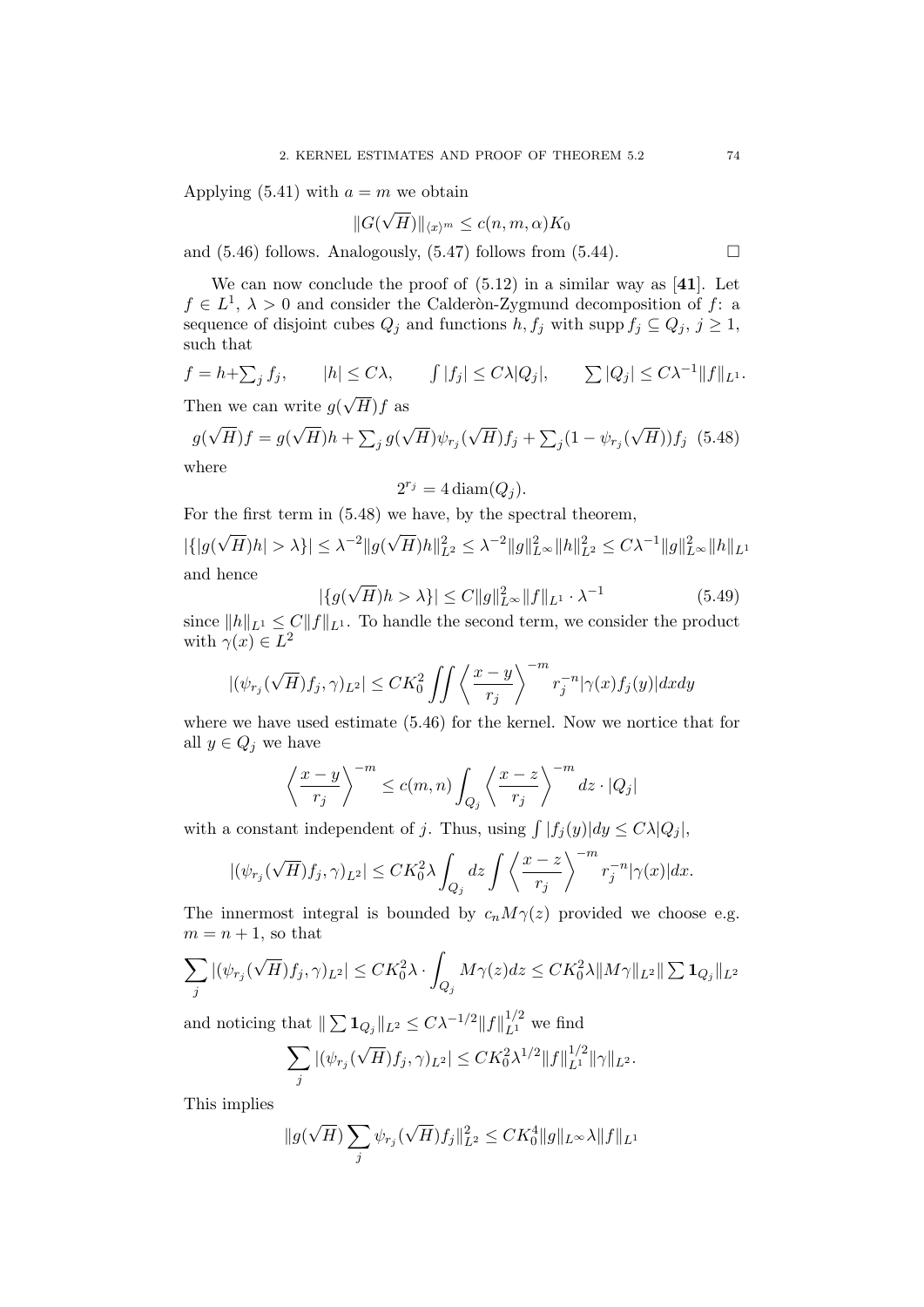and proceeding as for the first piece we obtain

$$
|\{|g(\sqrt{H})\sum_{j}\psi_{r_j}(\sqrt{H})f_j| > \lambda\}| \le CK_0^4 \|g\|_{L^\infty}^2 \|f\|_{L^1} \cdot \lambda^{-1}
$$
 (5.50)

Finally, consider the third piece in (5.48)

$$
III = \sum_{j} (1 - \psi_{r_j}(\sqrt{H})) f_j.
$$

Recalling that

$$
1 - \psi(s) = \sum_{k \le 0} \phi(2^k s) \text{ for } s > 0,
$$

using the notation  $\lg r = \log_2 r$ ,

$$
1 - \psi_{r_j}(s) = 1 - \psi(r_j s) = \sum_{k \leq 0} \phi(2^k r_j s) \equiv \sum_{k \leq 0} \phi(2^{k + \lg r_j} s) \text{ for } s > 0
$$

we can write

$$
III = \sum_{k \le 0} g_{k+\lg r_j}(\sqrt{H}), \qquad g_j(s) = g(s)\phi(2^{j}s).
$$

Now, if  $4Q_j$  is a cube with the same center as  $Q_j$  but with sides multiplied by 4, and  $A = \cup 4Q_i$ ,

$$
|\{|III| > \lambda\}| \le |A| + \lambda^{-1} \sum_{j} \sum_{k \le 0} \int_{\mathbb{R}^n \setminus A} |g_{k+\lg r_j}(x, y)| \cdot |f_j(y)| dy.
$$

We shall estimate the kernel of  $g_{k+\lg r_j}$  as follows: let  $a = \sigma - n/2$  (recall that by assumption  $\mu = \mu_{\sigma}(g) < \infty$  for some  $\sigma > n/2$ , so that  $a > 0$ , then we can write

$$
|g_{k+\lg r_j}(x,y)| \le ||g_{k+\lg r_j}||_{\langle x/2^k r_j \rangle^a} \cdot \left\langle \frac{x-y}{2^k r_j} \right\rangle^{-a} \le c(n,a) K_0 \mu \cdot 2^{a(k-j)}
$$

where we have used (5.43), and the fact that for  $x \notin A$  and  $y \in Q_j$  we have  $|x - y| \ge 2^{j} r_j$ . Notice also that  $|A| \le c(n) \sum |Q_j|$ . Thus we obtain

$$
|\{|III| > \lambda\}| \le c(n)\lambda^{-1} ||f||_{L^1} + c(n,a)K_0\mu\lambda^{-1} \sum_j \sum_{k \le 0} 2^{a(k-j)} ||f_j||_{L^1}.
$$

Since  $a > 0$ , we can sum over  $k \leq 0$  and we conclude

$$
|\{|III| > \lambda\}| \le c(n, a)(1 + K_0\mu)\lambda^{-1} \|f\|_{L^1}.
$$
 (5.51)

Summing (5.49), (5.50) and (5.51) we obtain (5.11).

Estimate  $(5.12)$  for general p can be obtained in a standard way by real interpolation with the  $L^2$  trivial estimate and duality. Notice however that the constant in the Marcinkiewicz interpolation theorem diverges at both ends: if  $p = (1 - \theta)/p_0 + \theta/p_1$  and the linear operator T satisfies weak  $L^{p_j}$ estimates with constants  $C_j$ ,  $j = 0, 1$ , then T satisfies a strong  $L^p$  estimate with a norm

$$
||T||_{L^p \to L^p} \le 2\left(\frac{p}{p-p_0} + \frac{p}{p_1-p}\right)^{1/p} C_0^{1-\theta}C_1^{\theta}
$$

(see e.g. [40]). Thus a second (complex) interpolation step between two strong estimates is necessary in order to get (5.12).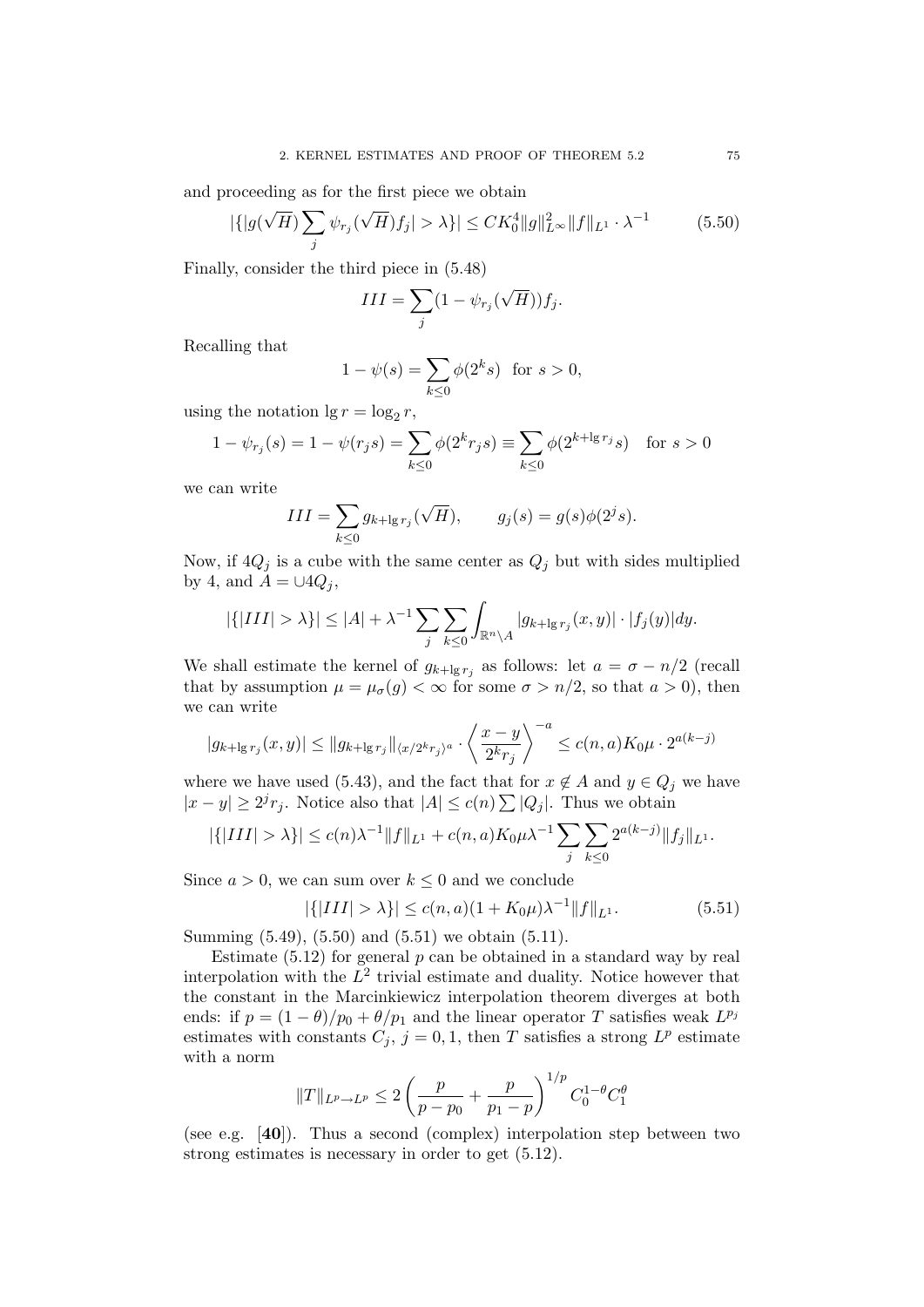The proof of  $(5.14)$  requires a variant of the Calderon-Zygmund decomposition for Sobolev functions due to Auscher [3]: given f with  $\|\nabla f\|_{L^1} < \infty$ and  $\lambda > 0$ , there exists a sequence of cubes  $Q_j$  with controlled overlapping (i.e.  $\sum \mathbf{1}_{Q_j} \leq N = N(n)$ ), and functions  $h, f_j$  with  $f_j \in W_0^1(Q_j)$  such that

$$
f = h + \sum_j f_j
$$
,  $|\nabla h| \le C\lambda$ ,  $\int |\nabla f_j| \le C\lambda |Q_j|$ ,  $\sum |Q_j| \le C\lambda^{-1} \|\nabla f\|_{L^1}$ .

We list the modifications necessary in the preceding proof. The decomposition is obviously

$$
\sqrt{H}g(\sqrt{H})f = \sqrt{H}g(\sqrt{H})h + \sum_{j} \sqrt{H}g(\sqrt{H})\psi_{r_j}(\sqrt{H})f_j + \sum_{j} \sqrt{H}(1-\psi_{r_j}(\sqrt{H}))f_j
$$
\n(5.52)

with  $r_i$  as above. The first piece is estimated using (5.13) instead of the elementary  $L^2$  bound, which gives

$$
|\{|g(\sqrt{H})h|>\lambda\}|\leq \lambda^{-q}C_q^q\|\nabla h\|_{L^q}^q\leq CC_q^q\lambda^{-1}\|\nabla h\|_{L^1}\leq CC_q^q\lambda^{-1}\|\nabla f\|_{L^1}.
$$

For the second piece we write as before, but using now the kernel estimate  $(5.47),$ 

$$
|(\sqrt{H}\psi_{r_j}(\sqrt{H})f_j,\gamma)_{L^2}| \leq CK_0^2 \iint \left\langle \frac{x-y}{r_j} \right\rangle^{-m} r_j^{-n-1} |\gamma(x)f_j(y)| dx dy.
$$

Notice that Poincaré's inequality implies

$$
\int |f_j(y)| dy \leq Cr_j \int |\nabla f_j| dy \leq Cr_j \lambda |Q_j|
$$

and the factor  $r_j$  cancels the additional power in  $r_j^{-n-1}$ . Thus we arrive at

$$
\sum_j |(\sqrt{H}\psi_{r_j}(\sqrt{H})f_j,\gamma)_{L^2}| \leq CK_0^2 \lambda \cdot \int_{Q_j} M\gamma(z) dz
$$

and as above this implies

$$
|\{ |\sqrt{H}g(\sqrt{H}) \sum_{j} \psi_{r_j}(\sqrt{H})f_j| > \lambda \}| \leq CK_0^4 \|g\|_{L^\infty}^2 \|\nabla f\|_{L^1} \cdot \lambda^{-1}.
$$
 (5.53)

The third piece is decomposed again as

$$
III' = \sum_{k \leq 0} \sqrt{H} g_{k+\lg r_j}(\sqrt{H}), \qquad g_j(s) = g(s)\phi(2^j s).
$$

Using the kernel estimate (5.44) we get now, with  $a = \sigma - n/2$  (so that  $a > 1$ ) now)

$$
|\{|III'| > \lambda\}| \le c(n)\lambda^{-1} \|\nabla f\|_{L^1} + c(n,a)K_0\mu'\lambda^{-1} \sum_j \sum_{k \le 0} 2^{a(k-j)} \|f_j\|_{L^1} \cdot 2^{-k} r_j^{-1}.
$$

Since  $a > 1$  the sum in k converges with sum bounded by a constant  $c(a)$ , and another application of Poincaré's inequality cancels the power  $r_j^{-1}$ . In conclusion

$$
|\{|III'| > \lambda\}| \le c(n, a)(1 + K_0\mu')\lambda^{-1} \|\nabla f\|_{L^1}
$$

and the proof is complete.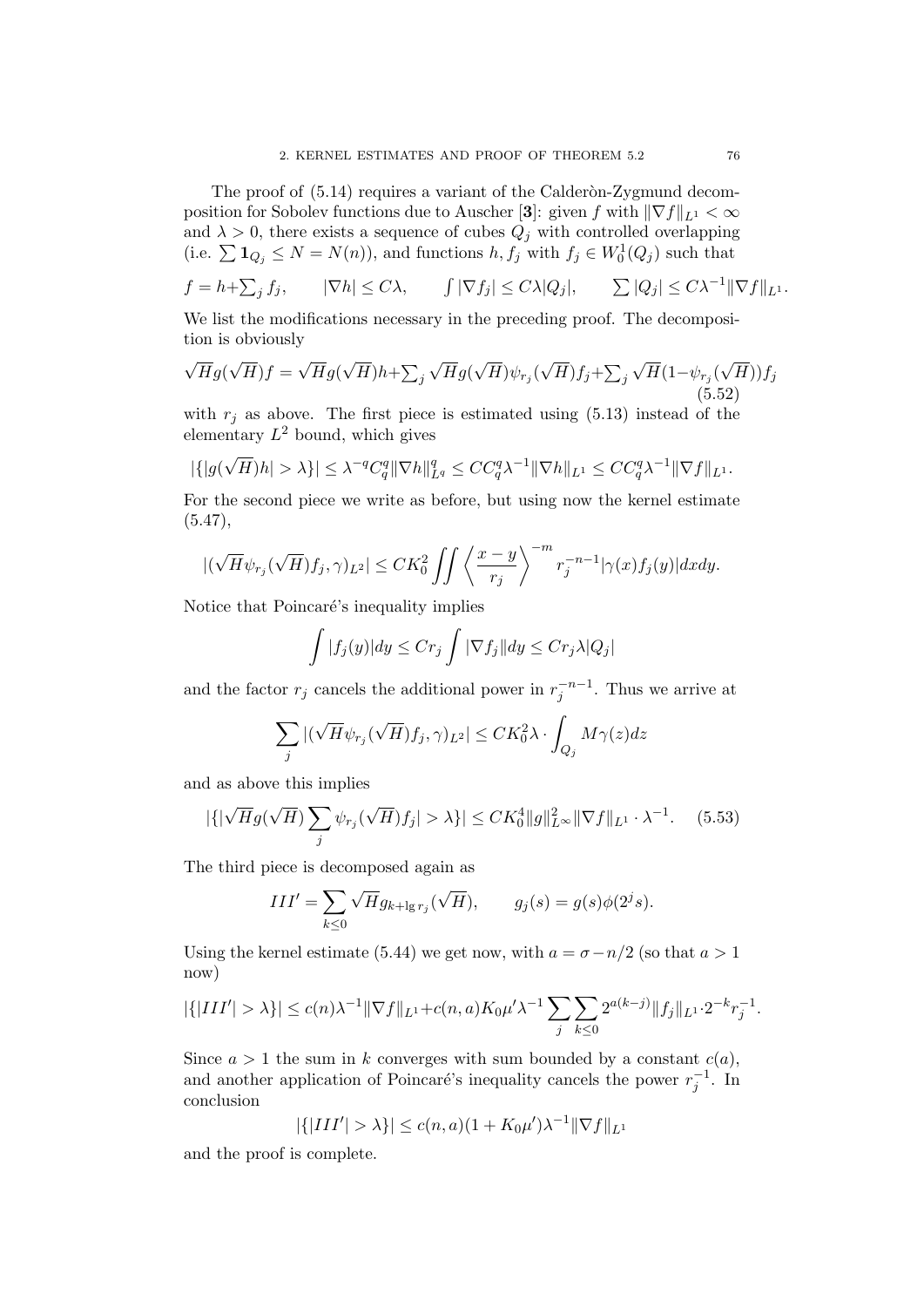## 3. Bounded functions of the operator: Theorem 5.3

3.1. The Auscher-Martell maximal lemma. We reproduce here the maximal lemma of  $[6]$ , in a version slightly simplified for our needs (i.e., in the original Lemma a finer decomposition in condition (5.60) is permitted). We decided to include a short but complete proof in the Appendix, since we needed to keep track precisely of the constants appearing in the final estimate (5.63); this gives the additional bonus of making the paper self-contained. We also took the liberty of introducing some minor simplifications in the final step of the proof.

In the statement of Lemma 5.8 below, the quantity  $a^q/K^q$  in (5.62) must be interpreted as 0 when  $q = \infty$ , MF denotes the uncentered maximal operator over balls B

$$
Mf(x) = \sup_{B \ni x} \int_{B} |f(x)| dx,
$$
\n(5.54)

and  $c_q$  is its norm in the weak  $(q, q)$  bound

$$
\sup_{\lambda>0} \lambda^q |\{Mf > \lambda\}| \le c_q \|f\|_{L^q}^q, \qquad 1 \le q < \infty, \qquad c_{\infty} \equiv 1. \tag{5.55}
$$

We also recall that a weight  $w(x) > 0$  belongs the *reverse Hölder class*  $RH_q$ ,  $1 < q < \infty$ , if there exists a constant C such that for every cube Q

$$
\left(\oint_{Q} w^{q} \right)^{1/q} \le C \oint_{Q} w dx. \tag{5.56}
$$

while  $RH_{\infty}$  is defined by the condition

$$
w(x) \le C \int_{Q} w dx \quad \text{for a.e. } x \in Q. \tag{5.57}
$$

The best constant C in these inequalities is denoted by  $||w||_{RH_q}$ . We shall use the following consequence of the previous definition: if  $w \in RH_{s'}$  for some  $1 \leq s \leq \infty$ , then there exists C such that for every cube Q and every measurable subset  $E \subseteq Q$ 

$$
\frac{w(E)}{w(Q)} \le ||w||_{RH_{s'}} \left(\frac{|E|}{|Q|}\right)^{\frac{1}{s}}\n \tag{5.58}
$$

Indeed, for  $s' < \infty$  one can write

$$
\frac{w(E)}{w(Q)} \le \frac{|Q|}{w(Q)} \left(\int_Q w^{s'}\right)^{\frac{1}{s'}} \left(\frac{|E|}{|Q|}\right)^{\frac{1}{s}} \le \|w\|_{RH_{s'}} \left(\frac{|E|}{|Q|}\right)^{\frac{1}{s}}
$$

while for  $s' = \infty$  the proof is even more elementary.

LEMMA 5.8 ([6]). Let F, G be positive measurable functions on  $\mathbb{R}^n$ , 1 <  $q \leq \infty, a \geq 1, 1 \leq s < \infty, w \in RH_{s'}$ . Assume that for every ball B there exist  $G_B$ ,  $H_B$  positive functions such that

$$
F \le G_B + H_B \quad a.e. \text{ on } B,\tag{5.59}
$$

$$
||H_B||_{L^q(B)} \le a(MF(x) + G(y)) \cdot |B|^{\frac{1}{q}} \quad \text{for every } x, y \in B,
$$
 (5.60)

$$
||G_B||_{L^1(B)} \le G(x) \cdot |B| \quad \text{for every } x \in B. \tag{5.61}
$$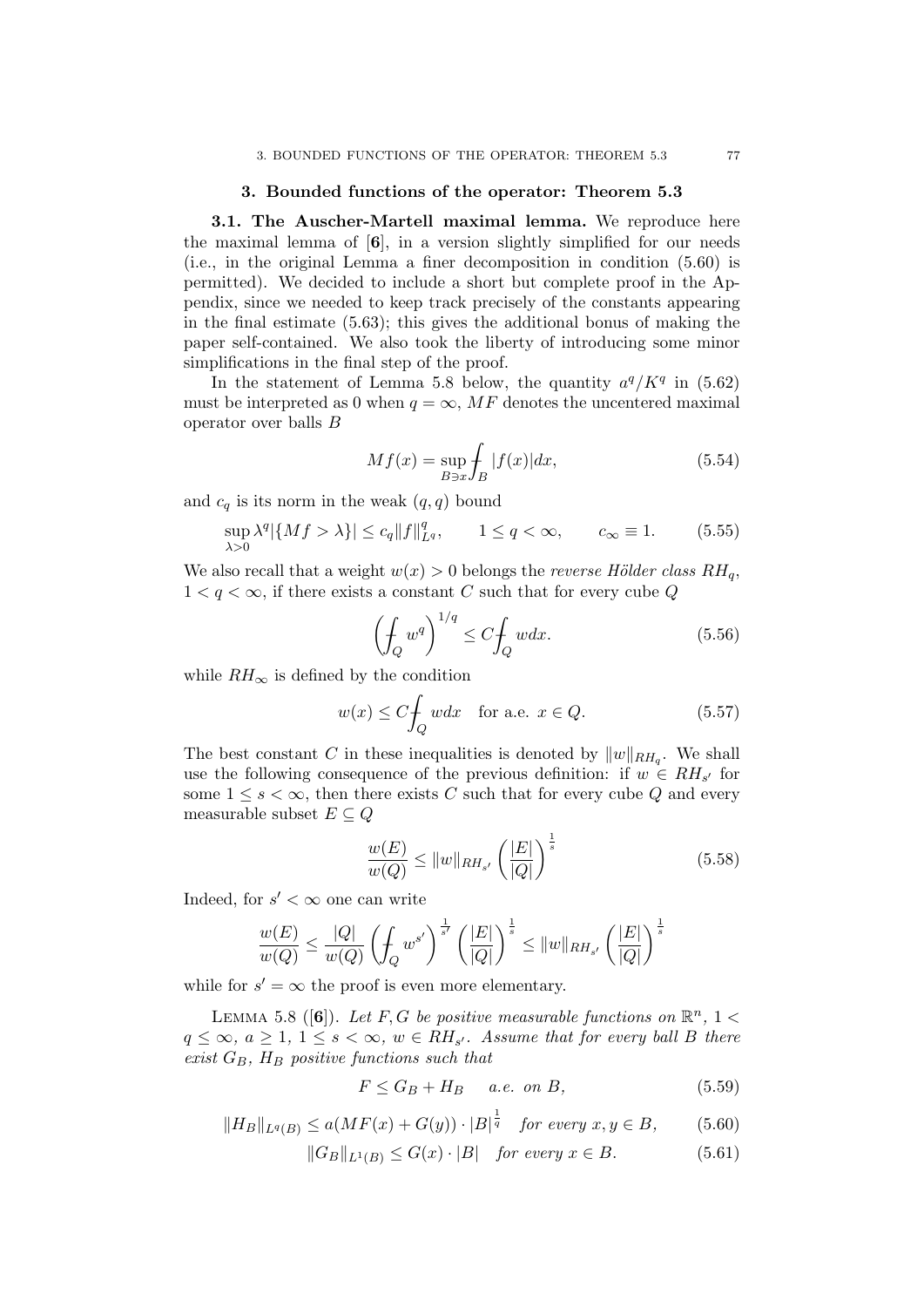Then for all  $\lambda > 0$ ,  $0 < \gamma < 1$ ,  $K \ge 2^{n+2}a$ , we have, with  $C_0 = 2^{6(n+q)}(c_1 + c_2)$  $c_q$ ),

$$
w\{MF > K\lambda, G \le \gamma\lambda\} \le C_0 \|w\|_{RH_{s'}} \cdot \left(\frac{\gamma}{K} + \frac{a^q}{K^q}\right)^{\frac{1}{s}} \cdot w\{MF > \lambda\}. \tag{5.62}
$$

As a consequence, if F is  $L^1$  and  $1 \leq p < q/s$ ,

$$
||MF||_{L^{p}(w)} \leq C_1 ||G||_{L^{p}(w)}, \qquad C_1 = \left[ (8C_0 ||w||_{RH_{s'}} + 2^{n+3}) a^p \right]^{\frac{s}{1 - ps/q}}.
$$
\n(5.63)

**3.2. Proof of Theorem 5.3.** Assume for the moment  $w \in RH_{s'}$  for some  $1 \leq s < \infty$ ; at the end of the proof we shall optimize the choice in order to handle a generic weight in  $A_r$ . Moreover, fix a  $\nu > 1$  so large that  $\sigma > n/\nu$  i.e.  $\nu > n/\sigma$ . √

Given any test function f, set  $F(x) = |g(x)|$  $\overline{H}$ )  $f$ |<sup>v</sup>, which is in  $L^1$  by Theorem 5.2. Then, for any ball B define, with  $\psi_r(s) = \psi(rs)$ ,

$$
G_B = 2^{\nu} |g(\sqrt{H})(1 - \psi_r(\sqrt{H}))f|^{\nu}, \quad H_B = 2^{\nu} |g(\sqrt{H})\psi_r(\sqrt{H})f|^{\nu}
$$

where  $r$  is the radius of the ball  $B$ . We will show now that with these choices the assumptions of the maximal lemma are satisfied. Clearly we have  $F \leq G_B + H_B$  a.e. on  $\mathbb{R}^n$ .

We check that assumption (5.60) holds with  $q = \infty$ . For any  $z \in B$  we have, writing for short  $T = g(\sqrt{H})$ ,

$$
|T\psi_r(\sqrt{H})f(z)| \leq \int |\psi_r(\sqrt{H})(z,y)| \cdot |Tf(y)| dy = I.
$$

We can apply Lemma 5.7 with  $m = n+1$ ; writing  $B_i = 2^{j}B, j \ge 0, B_{-1} = \emptyset$ , we have

$$
I \leq C(n,\psi)K_0^2 r^{-n} \sum_{j\geq 0} \int_{B_j\setminus B_{j-1}} \left\langle \frac{z-y}{r} \right\rangle^{-n-1} |Tf(y)| dy
$$

and using  $\langle |z - y|/r \rangle \ge 2^{j-1}$  and  $|B_j| = 2^{nj}r^n \omega_n$ , we obtain

$$
I \le C(n,\psi) K_0^2 2^{n+1} \omega_n \sum_{j \ge 0} 2^{-j} \int_{B_j} |Tf(y)| dy.
$$

Now if  $x \in B$  and  $B' = B(x, r)$ ,  $B'_j = 2^j B'$ , we have

$$
\int_{B_j} |Tf(y)| dy \le c(n) \left( \int_{B_{j+1}'} |Tf(y)|^{\nu} dy \right)^{\frac{1}{\nu}} \le c(n) \cdot MF(x)^{1/\nu}
$$

and we obtain (5.60) with  $q = \infty$ :

$$
|H_B(z)| = 2^{\nu} |T\psi_r(\sqrt{H})f(z)|^{\nu} \le aMF(x), \qquad a = c(n, \psi, \nu)K_0^{2\nu}.
$$
 (5.64)

Consider now the remaining term, which we split as

$$
G_B = 2^{\nu} |g(\sqrt{H})(1 - \psi_r(\sqrt{H}))f|^{\nu} \le 4^{\nu} (II^{\nu} + III^{\nu})
$$

where

$$
II = |g(\sqrt{H})(1 - \psi_r(\sqrt{H}))f_1|, \qquad III = |g(\sqrt{H})(1 - \psi_r(\sqrt{H}))f_2|,
$$
  

$$
f_1 = f \cdot \mathbf{1}_{4B}, \qquad f_2 = f \cdot \mathbf{1}_{\mathbb{R}^n \setminus 4B}.
$$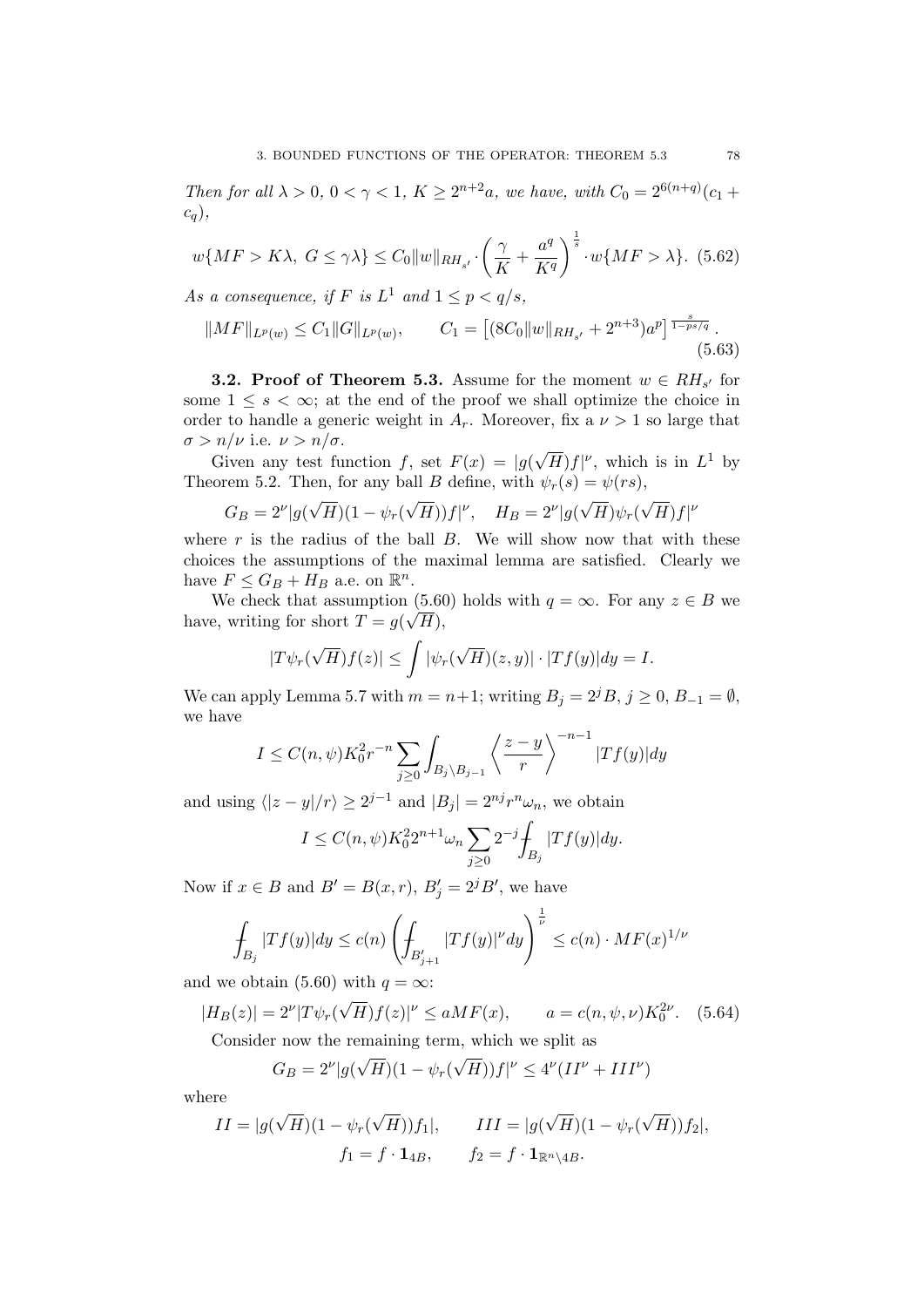For the piece II we use Theorem 5.2 (recall that we can take  $\nu >> 1$ ):

 $\|II\|_{L^{\nu}(B)} \leq \nu \cdot c(n,\sigma) K_0^4(1+\mu+\|g\|_{L^{\infty}}^2) \| (1-\psi_r) \|$ √  $(H))f_1\|_{L^\nu}.$ Notice that

 $||(1 - \psi_r($ √  $(H))f_1\|_{L^{\nu}} \leq \|\psi_r\|$ √  $\|H)f_1\|_{L^\nu} + \|f_1\|_{L^\nu}$ 

and using  $(5.46)$  with  $m = n + 1$  we see that

$$
\|\psi_r(\sqrt{H})f_1\|_{L^{\nu}} \le c(n,\psi)K_0^2\|f_1\|_{L^{\nu}}
$$

which implies

$$
||II||_{L^{\nu}(B)} \le cK_0^6(1+\mu+||g||_{L^{\infty}}^2)||f_1||_{L^{\nu}}.
$$

Estimating with the maximal function we obtain

$$
||II||_{L^{\nu}(B)} \le c(n,\sigma,\psi)K_0^6(1+\mu+||g||_{L^{\infty}}^2)\cdot r^{n/\nu}\cdot M(|f|^{\nu})(x)^{1/\nu} \qquad \forall x \in B.
$$
\n(5.65)

We can now focus on the piece  $III$ ; we write

$$
1 - \psi(s) = \sum_{k \le 0} \phi(2^k s) \quad \text{for } s > 0
$$

and hence, using the notation  $\lg r = \log_2 r$ ,

$$
1 - \psi_r(s) = 1 - \psi(rs) = \sum_{k \le 0} \phi(2^k rs) \equiv \sum_{k \le 0} \phi(2^{k + \lg r} s) \text{ for } s > 0
$$

which implies

$$
g(\sqrt{H})(1 - \psi_r(\sqrt{H})) = \sum_{k \le 0} g_{k+\lg r}(\sqrt{H}), \qquad g_j(s) = g(s)\phi(2^j s).
$$

Denote by  $a_k(x, y)$  the kernel of  $g_{k+\lg r}$  $\sqrt{H}$ ), then we have  $(B_j = 2^{j}B)$ 

$$
||g_{k+\lg r}(\sqrt{H})f_2||_{L^2(B)} \le \sum_{j\ge3} \left\| \int_{B_j\setminus B_{j-1}} |a_k(z,y)f_2(y)|dy \right\|_{L^2_z(B)}.
$$

Now by Hölder's inequality

$$
\left\| \int_{A} |a(z, y) f(y)| dy \right\|_{L_z^{\nu}(B)} \leq C \|f\|_{L^{\nu}(A)}
$$

where

$$
C = \max\left\{\sup_{z \in A} \left(\int_B |a(z,y)| dy\right), \sup_{z \in B} \left(\int_A |a(z,y)| dy\right)\right\}.
$$
 (5.66)

Moreover, Lemma 5.6 and assumption (5.9) ensure that

$$
||a_k||_{\langle 2^kr^{-1}x\rangle^{\sigma}} \le c(n,\sigma)K_0\mu.
$$
\n(5.67)

We notice that for  $z \in B$  and  $y \in B_j \setminus B_{j-1}$ ,  $j \ge 2$ ,  $k \le 0$ , one has

$$
\frac{|z-y|}{2^k r} \ge 2^{j-k-2} \ge 1 \implies \left\langle \frac{z-y}{2^k r} \right\rangle^{\sigma} \ge 4^{-\sigma} 2^{\sigma(j-k)}
$$

which together with (5.67) implies for (5.66)

$$
C \le c(n, \sigma) K_0 \mu \cdot 2^{\sigma(k-j)}
$$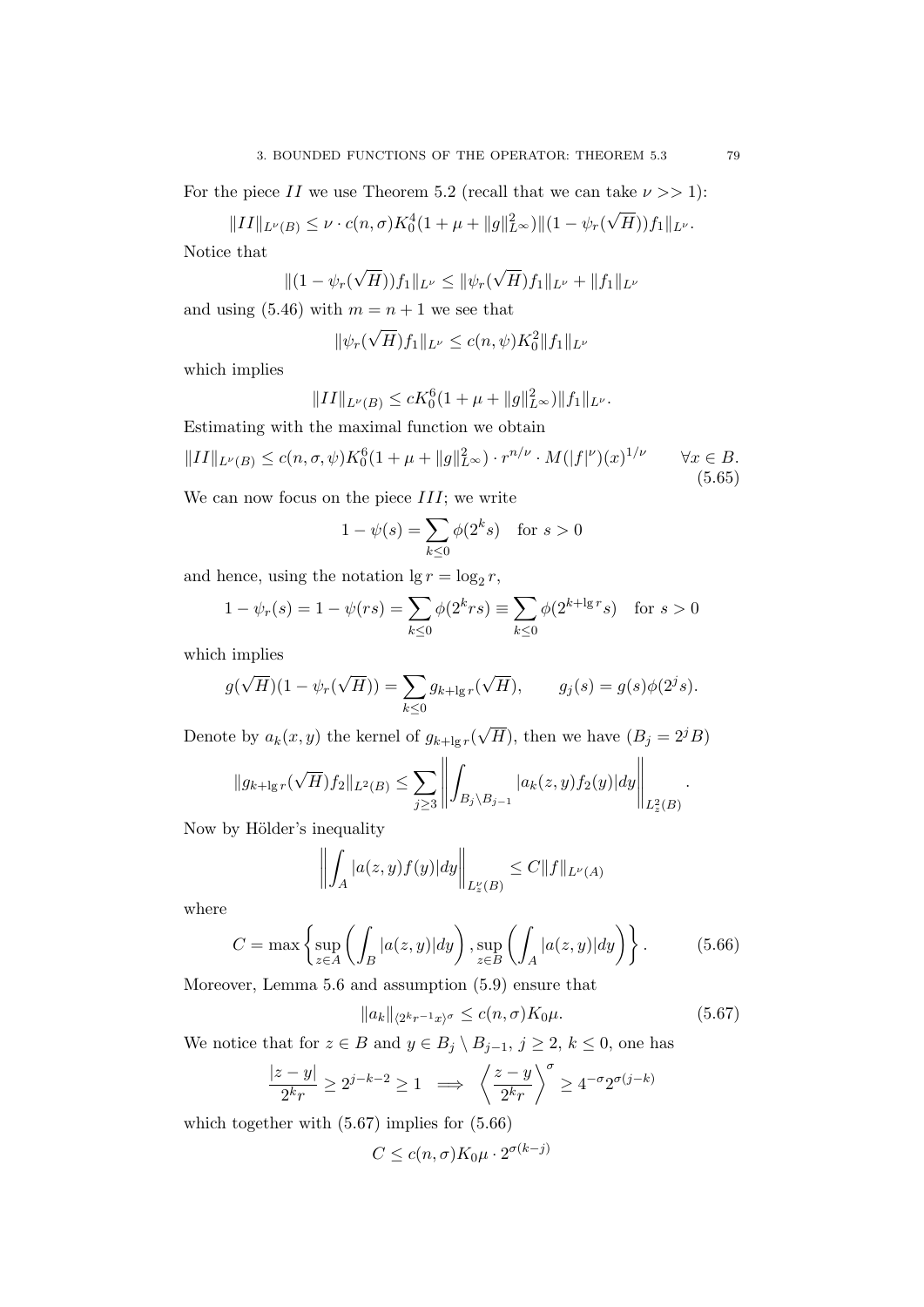amd hence

$$
\left\| \int_{B_j \setminus B_{j-1}} |a_k(z,y) f_2(y)| dy \right\|_{L_z^{\nu}(B)} \le c(n,\sigma) K_0 \mu \cdot 2^{\sigma(k-j)} \|f\|_{L^{\nu}(B_j \setminus B_{j-1})}.
$$

Now let  $x \in B$  arbitrary and  $B' = B(x, r)$ ,  $B'_{j} = 2^{j}B$ , then

 $\sim$ 

$$
||f||_{L^{\nu}(B_j \setminus B_{j-1})} \le ||f||_{L^{\nu}(B'_{j+1})} \le c_n 2^{nj/\nu} r^{n/\nu} \cdot M(|f|^{\nu})(x)^{1/\nu},
$$

thus we have proved for all  $x \in B$ 

$$
\left\| \int_{B_j \setminus B_{j-1}} |a_k(z,y) f_2(y)| dy \right\|_{L_z^{\nu}(B)} \le c(n,\sigma) K_0 \mu \cdot 2^{\sigma(k-j)} 2^{nj/\nu} r^{n/\nu} M(|f|^{\nu})(x)^{1/\nu}.
$$

Summing over  $j \geq 3$ , since  $\sigma > n/\nu$  we get

$$
||g_{k+\lg r}(\sqrt{H})f_2||_{L^2(B)} \le c(n,\sigma)K_0\mu \cdot 2^{k\sigma}r^{n/\nu} \cdot M(|f|^\nu)(x)^{1/\nu}.
$$
 (5.68)

and summing over  $k \leq 0$ , and recalling (5.65), we conclude

$$
||G_B||_{L^1(B)} \le 4^{\nu} ||II||_{L^{\nu}(B)}^{\nu} + 4^{\nu} ||III||_{L^{\nu}(B)}^{\nu}
$$
  

$$
\le \nu^{\nu} c(n,\sigma)^{\nu} K_0^{\nu} (1 + \mu + ||g||_{L^{\infty}}^2)^{\nu} \cdot M(|f|^{\nu})(x) \cdot |B|.
$$
 (5.69)

This proves (5.61) with the choice

$$
G(x) = \nu^{\nu} c(n, \sigma)^{\nu} K_0^{\nu} (1 + \mu + ||g||_{L^{\infty}}^2)^{\nu} \cdot M(|f|^{\nu})(x)
$$
 (5.70)

We are finally in position to apply Lemma 5.8 and we obtain, for all  $1 \leq p < \infty$ , and any weight  $w \in RH_{s'}$  for some  $1 \leq s < \infty$ ,

$$
||F||_{L^{p}(w)} \le ||MF||_{L^{p}(w)} \le C_1 ||G||_{L^{p}(w)}
$$
\n(5.71)

where in our case

$$
C_1 = c(n, \sigma, \psi, p, s) (\|w\|_{RH_{s'}} + 1)^s K_0^{2ps\nu},
$$

that is to say

$$
||g(\sqrt{H})f||_{L^{p\nu}(w)}^{\nu} \le C_2 ||M(|f|^{\nu})||_{L^{p}(w)}
$$
\n(5.72)

where

$$
C_2 = \nu^{\nu} c(n, \sigma, \psi, p, s)^{\nu} (||w||_{RH_{s'}} + 1)^s K_0^{\nu+2ps\nu} (1 + \mu + ||g||_{L^{\infty}}^2)^{\nu}
$$

Now, assume the weight is in some  $A_p$ ; recalling that  $\cup_{1\leq p<\infty}A_p$  $\cup_{1 \leq q \leq \infty} RH_q$ , we have also  $w \in RH_{s'}$  for some  $1 \leq s < \infty$ , and all the previous computations apply. Since the maximal operator is bounded on  $L^p(w)$ , we deduce from  $(5.72)$ 

$$
\|\widehat{g(\sqrt{H})}f\|_{L^{p\nu}(w)}\leq C_3\|f\|_{L^{p\nu}(w)}
$$

where

$$
C_3 = \nu \cdot c(n, \sigma, \psi, p, w) K_0^{1+2p^2} (1 + \mu + ||g||_{L^{\infty}}^2).
$$

Let  $q = \nu p$ ; since we can take  $\nu > n/\sigma$  (provided  $\nu > 1$ ) arbitrarily large, we see that we have proved (5.18) for all  $q > \max\{p, pn/\sigma\}$ , with a constant

$$
\frac{q}{p} \cdot c(n, \sigma, \psi, p, w) K_0^{1+2p^2} (1+\mu + \|g\|_{L^\infty}^2) = c'(n, \sigma, \psi, p, w) K_0^{1+2p^2} (1+\mu + \|g\|_{L^\infty}^2) q
$$

as claimed.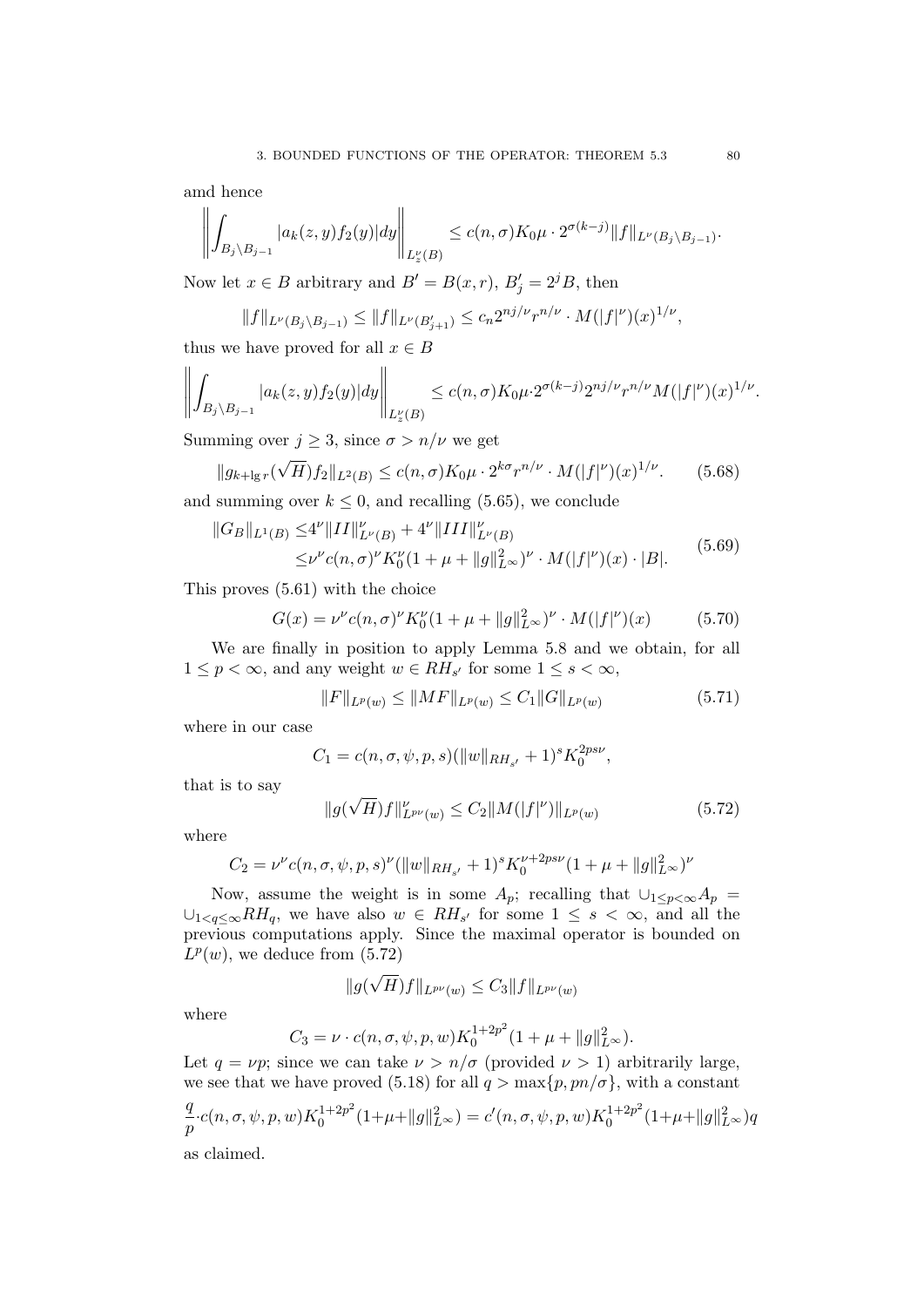### 4. The electromagnetic laplacian

In this chapter we verify that an electromagnetic Laplacian

$$
H = (i\nabla - A(x))^2 + V(x)
$$

satisfies Assumption (H), under suitable (very weak) regularity and integrability conditions on the coefficients. We recall that a measurable function V on  $\mathbb{R}^n$  is in the *Kato class* when

$$
\sup_{x} \lim_{r \downarrow 0} \int_{|x-y| < r} \frac{|V(y)|}{|x-y|^{n-2}} dy, \qquad (n \ge 3)
$$

while the Kato norm is defined by

$$
||V||_K = \sup_x \int \frac{|V(y)|}{|x - y|^{n-2}} dy \qquad (n \ge 3)
$$

(replace  $|x-y|^{2-n}$  with  $\log|x-y|$  in dimension  $n=2$ ).

Our conditions will be based on the following result, which is obtained by combining an heat kernel estimate from [27] with Simon's diamagnetic inequality:

PROPOSITION 5.9. Consider the Schrödinger operator  $H = (i\nabla - A(x))^2 +$  $V(x)$  on  $L^2(\mathbb{R}^n)$ ,  $n \geq 3$ . Assume that  $A \in L^2_{loc}(\mathbb{R}^n, \mathbb{R}^n)$ , moreover the positive and negative parts  $V_{\pm}$  of V satisfy

$$
V_{+} \t{is of Kato class,} \t(5.73)
$$

$$
||V_{-}||_{K} < c_{n} = \pi^{n/2}/\Gamma(n/2 - 1).
$$
 (5.74)

Then H has a unioque nonnegative selfadjoint extension,  $e^{-tH}$  is an integral operator whose kernel satisfies the pointwise estimate

$$
|e^{-tH}(x,y)| \le \frac{K_0}{t^{n/2}} e^{-|x-y|^2/(8t)}, \qquad K_0 = \frac{(2\pi)^{-n/2}}{1 - \|V_-\|_K/c_n}.\tag{5.75}
$$

PROOF. Simon's diamagnetic pontwise inequality (see Theorem B.13.2) in [67]), which holds under weaker assumptions, states that for any test function  $\phi(x)$ ,

$$
|e^{t[(\nabla - iA(x))^2 - V]} \phi| \le e^{t(\Delta - V)} |\phi|.
$$

By choosing a delta sequence  $\phi_{\epsilon}$  of test functions, this implies an analogous pointwise inequality for the corresponding heat kernels. Now we can apply the second part of Proposition 5.1 in [27] which gives precisely estimate  $(5.75)$  for the heat kernel of  $e^{-t(\Delta-V)}$  under  $(5.73)$ ,  $(5.74)$ .

## 5. Fractional powers: proof of Corollary 5.4

Theorem 5.4 will be proved via Stein-Weiss interpolation for a suitable analytic family of operators We need the following lemma:

LEMMA 5.10. Assume  $n \geq 3$ ,  $1 < p < n/2$ , and let  $w(x)$  be a weight of class  $A_p$ . Then the operator  $H = (i\nabla - A)^2 + V$  satisfies the estimate

$$
||Hg||_{L^{p}(w)} \le c(n,p,w) \cdot (|||A|^2 - i\nabla \cdot A + V||_{L^{n/2}} + ||A||_{L^{n}} + 1)||(-\Delta)g||_{L^{p}(w)}
$$
(5.76)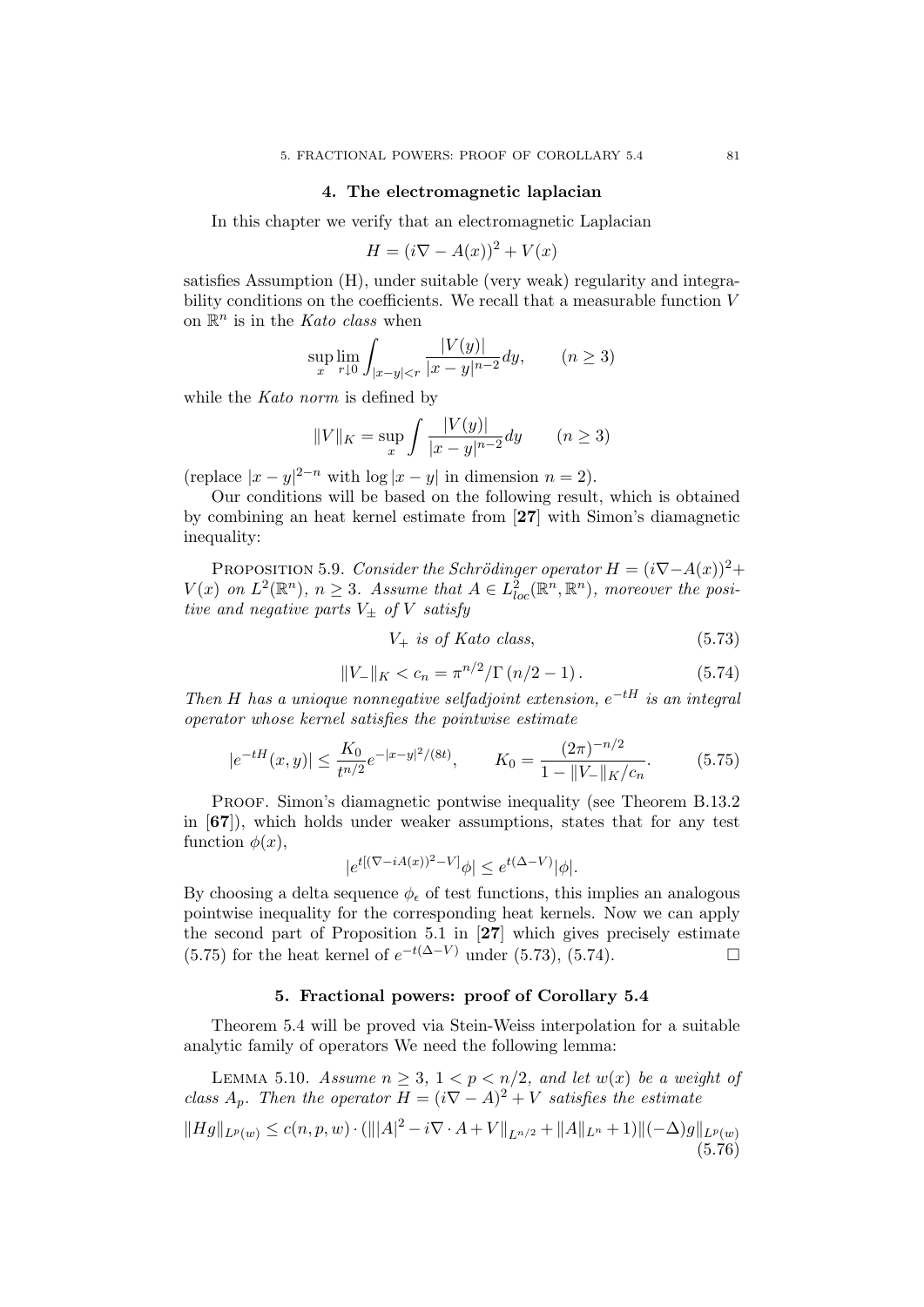PROOF. Setting  $w = v^p$ , the right hand side of (5.76) can be written  $||vHg||_{L^p}$ . If we expand the operator H and use Hölder's inequality for Lorentz spaces we find

$$
||vHg||_{L^{p}} \leq |||A|^{2} - i\nabla \cdot A + V||_{L^{n/2,\infty}}||vg||_{L^{p^{**},p}} + 2||A||_{L^{n,\infty}}||v\nabla g||_{L^{p^{*},p}}
$$

where

$$
p^* = \frac{np}{n-p}, \qquad p^{**} = \frac{np}{n-2p}.
$$

We can use now the weighted version of Sobolev embeddings proved by Muckenhopt and Wheeden (see [56] and [7]). Recall also the definition of the reverse Hölder class  $(5.56) - (5.57)$ .

THEOREM 5.11. For  $1 < p \leq q < \infty$  we have

$$
||v(-\Delta)^{-\alpha/2}g||_{L^q} \leq C||vg||_{L^p}
$$

provided  $\frac{\alpha}{n} = \frac{1}{p}$  $\frac{1}{p}-\frac{1}{q}$  $\frac{1}{q}$  and  $v \in A_{2-\frac{1}{p}} \cap RH_q$ .

By real interpolation the preceding estimates extend easily to Lorentz spaces as follows

$$
||v(-\Delta)^{-\alpha/2}g||_{L^{q,p}} \le C||vg||_{L^p},
$$
\n(5.77)

under the same conditions on  $p, q, w$ . Notice that this result for  $\alpha =$ 1, 2, combined with the boundedness of the Riesz operator  $\nabla(-\Delta)^{-1/2}$  in weighted spaces, gives precisely the estimates we need:

 $||vg||_{L^{p^{**},p}} \leq C||v(-\Delta)g||_{L^p}, \qquad ||v\nabla g||_{L^{p^{*,p}}} \leq C||v(-\Delta)g||_{L^p}$ 

as soon as the weights are in the appropriate classes. In order to apply Theorem 5.11 we must require that

$$
v = w^{1/p} \in A_{2-\frac{1}{p}} \cap RH_{\frac{np}{n-p}} \cap RH_{\frac{np}{n-2p}}
$$

We now use a few basic properties of weighted spaces and reverse Hölder classes (for more details see [37]). First of all, for  $1 \le r \le \infty$  and  $1 < q < \infty$ one has

$$
v \in A_r \cap RH_q \Leftrightarrow v^q \in A_{q(r-1)+1}
$$

Setting  $q = p = q(r - 1) + 1$ , which implies  $r = 2 - 1/p$ , we obtain

$$
v \in A_{2-\frac{1}{p}} \cap RH_p \Leftrightarrow w = v^p \in A_p.
$$

Since the classes  $RH_q$  are decreasing in q, i.e.

$$
RH_{\infty} \subset RH_q \subset RH_p, \quad \text{for } 1 < p \le q \le \infty
$$

and  $p < p^* < p^{**}$ , all conditions on v collapse to  $w \in A_p$  and the proof is concluded.

Now fix  $1 < p_0 < \infty$ ,  $1 < p_1 < n/2$ , and two weights  $w_0 \in A_{p_0}, w_1 \in A_{p_1}$ , and consider the family of operators for z in the strip  $0 \leq \Re z \leq 1$ 

$$
T_z = w_z H^z (-\Delta)^{-z} w_z^{-1}, \qquad w_z^{\frac{1}{p_z}} = w_0^{\frac{1-z}{p_0}} w_1^{\frac{z}{p_1}}, \qquad \frac{1}{p_z} = \frac{1-z}{p_0} + \frac{z}{p_1}.
$$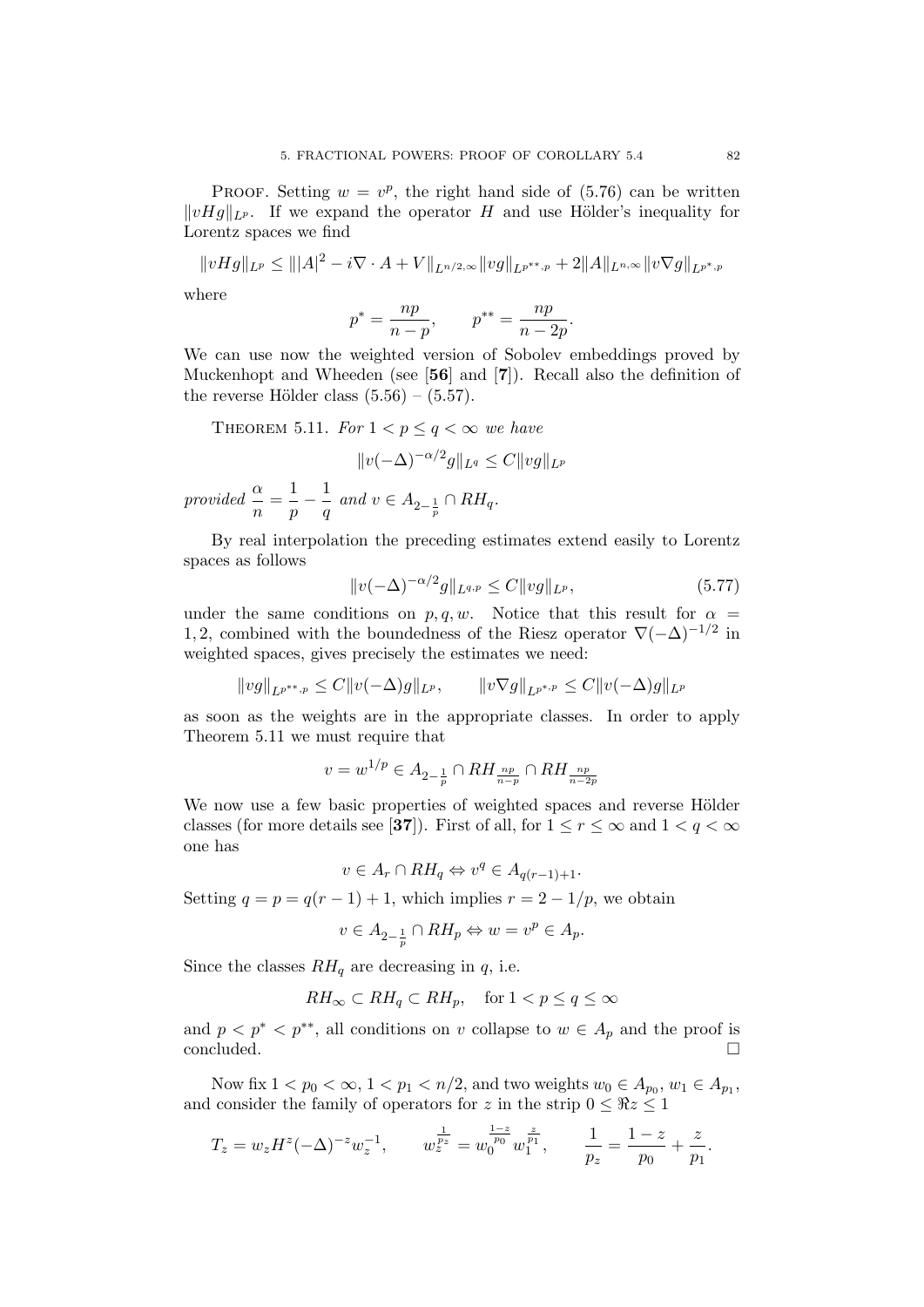We follow here the standard theory of [71] (see Theorem V.4.1), and in particular the operators  $T_z$  are defined on simple functions  $\phi$  belonging to  $L^1(\mathbb{R}^n)$ , with values into measurable functions. Moreover, we have

$$
|T_{1+iy}\phi| = w_1^{\frac{1}{p_1}}|H^{iy}H(-\Delta)(-\Delta)^{-iy}w_1^{-\frac{1}{p_1}}(w_0^{1/p_0}w_1^{-1/p_1})^{iy}\phi|.
$$

The function  $g(s) = s^{2iy}$  satisfies  $\mu_{\sigma}(g) \leq C(1+|y|)^{\sigma} < \infty$  for all  $\sigma$  (see Remark 5.4), so choosing e.g.  $\sigma = n + 1$ , by the weighted estimate (5.18) we have that  $H^{iy}$  is bounded on  $L^q(w)$  for all  $w \in A_p$  and all  $q \geq p$  (actually  $q > p - \epsilon$  as per Remark 5.5). This applies also to the special case of the operator  $(-\Delta)^{iy}$ . Combining (5.18) with Lemma 5.10, we deduce

$$
||T_{1+iy}\phi||_{L^{p_1}} \le c(n,p_1,w_1)K_0^{1+2p_1^2}C(A,V)(1+|y|)^{n+1}||\phi||_{L^{p_1}},
$$

where

$$
C(A, V) = |||A|^2 - i\nabla \cdot A + V||_{L^{n/2}} + ||A||_{L^n} + 1.
$$
 (5.78)

Notice in particular the polynomial growth in y which ensures that  $T_z$  is an admissible family in the sense of [71]. On the other hand we have

$$
|T_{iy}\phi| = w_0^{\frac{1}{p_0}} |H^{iy}(-\Delta)^{-iy}w_0^{-\frac{1}{p_0}}(w_0^{1/p_0}w_1^{-1/p_1})^{iy}\phi|
$$

and by a similar argument we deduce

$$
||T_{iy}\phi||_{L^{p_0}} \le c(n,\epsilon,p_0,w_0)K_0^{1+2p_0^2}(1+|y|)^n||\phi||_{L^{p_0}}.
$$

Thus we are in position to apply complex interpolation for the family  $T_z$ , and we conclude that, for  $0 < \theta < 1$ ,

$$
||T_{\theta}\phi||_{L^{p_{\theta}}} \le c(n, p_j, w_j)K_0^{2(1+p_0^2+p_1^2)}C(A, V)^{\theta}||\phi||_{L^{p_{\theta}}}
$$

which is equivalent to

$$
||H^{\theta}\phi||_{L^{p_{\theta}}(w_{\theta})} \leq c(n,\epsilon,p_j,w_j)K_0^{2(1+p_0^2+p_1^2)}C(A,V)^{\theta}||(-\Delta)^{\theta}\phi||_{L^{p_{\theta}}(w_{\theta})}.
$$

Notice that

$$
\frac{1}{p_{\theta}} = \frac{1 - \theta}{p_0} + \frac{\theta}{p_1}
$$
\n(5.79)

and since  $1 < p_0 < \infty$ ,  $1 < p_1 < n/2$  are arbitrary,  $p_\theta$  can be any index in the range  $1 < p < n/(2\theta)$ .

Summing up, we have proved inequality (5.28) for all choices of  $0 < \theta <$  $1, 1 < p < n/(2\theta)$  and all weights  $w(x)$  which can be represented in the form

$$
w = w_0^{\frac{p_\theta}{p_0}} w_1^{\frac{p_\theta}{p_1}}, \tag{5.80}
$$

with  $w_j \in A_{p_j}$ . The indices  $p_0, p_1$  must be such that

$$
\frac{1}{p} = \frac{1-\theta}{p_0} + \frac{\theta}{p_1}
$$

and of course  $1 < p_0 < \infty$ ,  $1 < p_1 < n/2$ . It is clear that the weights of the form (5.80) belong to  $A_p$  (using e.g. the characterization in therms of maximal estimates). Conversely, it is not difficult to see that any  $A_p$ weight can be represented in the form (5.80). Indeed, recall the following characterization of Muckenhoupt weights (see [69]):  $w \in A_p$ ,  $1 \leq p < \infty$ , if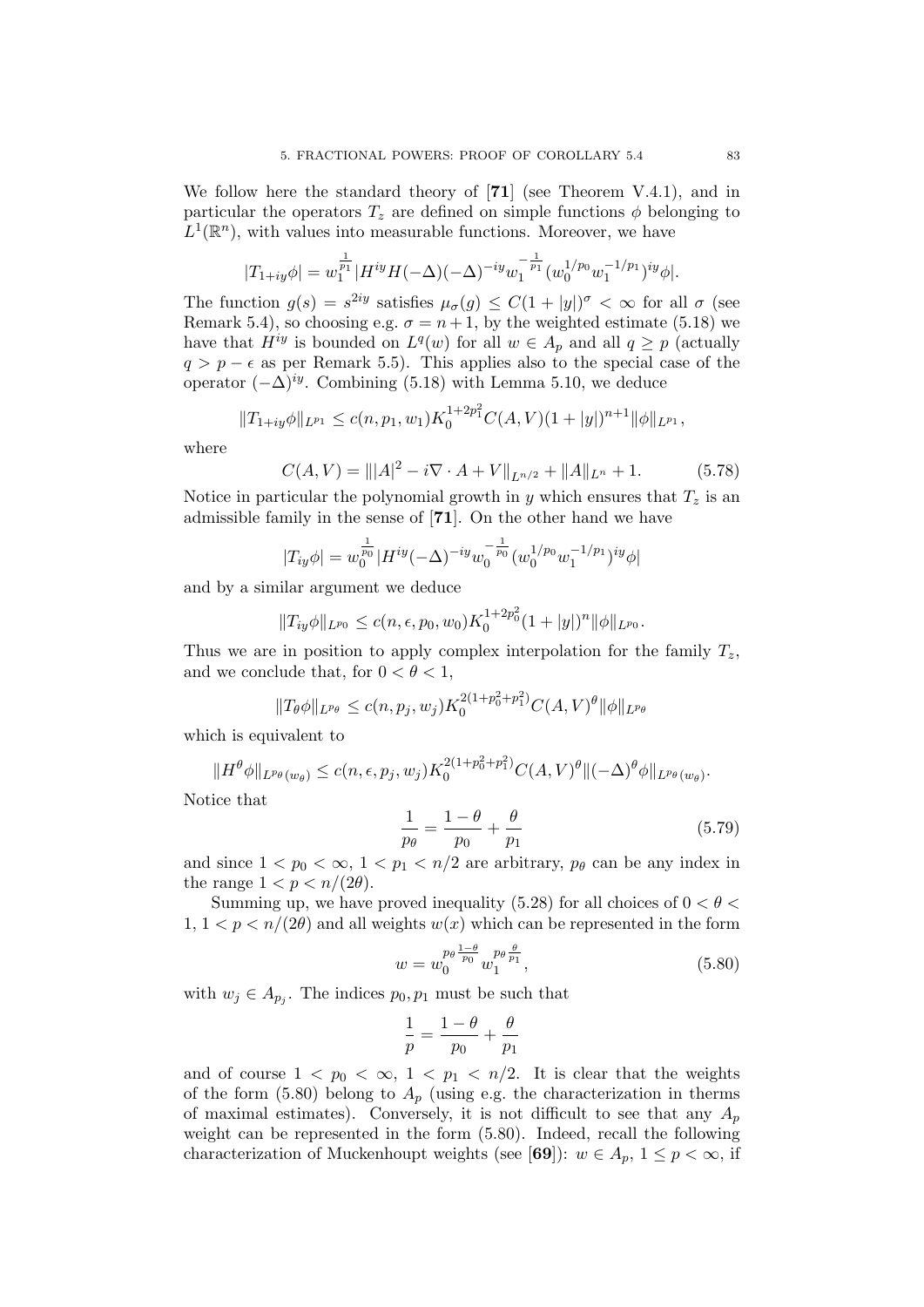and only if there exist two weights  $a(x)$ ,  $b(x) \in A_1$  with  $w = a \cdot b^{1-p}$ . Then if we choose

$$
w_0(x) = a(x)b(x)^{1-p_0},
$$
  $w_1(x) = a(x)b(x)^{1-p_1}$ 

we see that (5.80) is satisfied, and of course  $w_j \in A_{p_j}$ . This concludes the proof.

5.1. Proof of Lemma 5.8. The following proof follows [6] closely, with some minor modifications and simplifcations as explained at the beginning of chapter 3. We denote by  $\mathbf{1}_A$  the characteristic function of a set A, and, given a ball  $B$ , by  $mB$  the ball with the same center and radius multiplied by a factor  $m$ . Consider the sets

$$
U_{\lambda} = \{ MF > K\lambda, G \le \gamma \lambda\} \subseteq E_{\lambda} = \{MF > \lambda\}.
$$

 $E_{\lambda}$  is open and we can decompose it in a sequence of disjoint Whitney cubes  $E = \bigcup_j Q_j$  with  $4Q_j \cap (\mathbb{R}^n \setminus E_\lambda) \neq \emptyset$ , so that

$$
\exists x_j \in 4Q_j \quad \text{with} \quad MF(x_j) \le \lambda. \tag{5.81}
$$

To each  $Q_j$  we associate a ball  $B_j$  with the same center as  $Q_j$  and radius equal to 16 times the side of  $Q_j$ . Clearly we have also  $U_\lambda = \bigcup_j E_\lambda \cap Q_j$ . In the following we shall discard the cubes such that  $U_\lambda \cap Q_j = \emptyset$ , and select an arbitrary  $y_j \in U_\lambda \cap Q_j$ , so that

$$
y_j \in Q_j, \qquad MF(y_j) > K\lambda, \qquad G(y_j) \le \gamma \lambda. \tag{5.82}
$$

We remark that from the above choices it follows

$$
|\{MF > K\lambda\} \cap Q_j| \le |\{M(F\mathbf{1}_{B_j}) > K\lambda/2\}|. \tag{5.83}
$$

Indeed, take any point  $x \in \{MF > \lambda\} \cap Q_j$  and a ball B containing x with  $\int_B |F| > K\lambda |B|$ . If  $B \subseteq B_j$  we have

$$
\int_{Q \cap B_j} |F| = \int_B |F| > K\lambda|B| \implies M(F\mathbf{1}_{B_j})(x) > K\lambda;
$$

if on the other hand  $B \not\subseteq B_j$ , it is easy to chack that 2B must contain  $x_j$ and this implies (recalling that  $MF(x_i) \leq \lambda$ )

$$
\int_{B\backslash B_j}|F|\leq \int_{2B}|F|\leq \lambda |2B|
$$

so that, using  $K \geq 2^{n+2}a \geq 2^{n+2}$ ,

$$
\int_{B \cap B_j} |F| > K\lambda|B| - |2B|\lambda \ge (K - 2^n) \cdot |B \cap B_j| \cdot \lambda \ge \frac{K\lambda}{2} \cdot |B \cap B_j|.
$$

In order to prove inequality (5.62), we rewrite it as

$$
w(U_{\lambda}) \leq ||w||_{RH_{s'}} C_0 \cdot \left(\frac{\gamma}{K} + \frac{a^q}{K^q}\right)^{\frac{1}{s}} \cdot w(E_{\lambda})
$$

which is implied by

$$
w(U_{\lambda}\cap Q_j)\leq \|w\|_{RH_{s'}}C_0\cdot \left(\frac{\gamma}{K}+\frac{a^q}{K^q}\right)^{\frac{1}{s}}\cdot w(Q_j) \quad \text{for every } j.
$$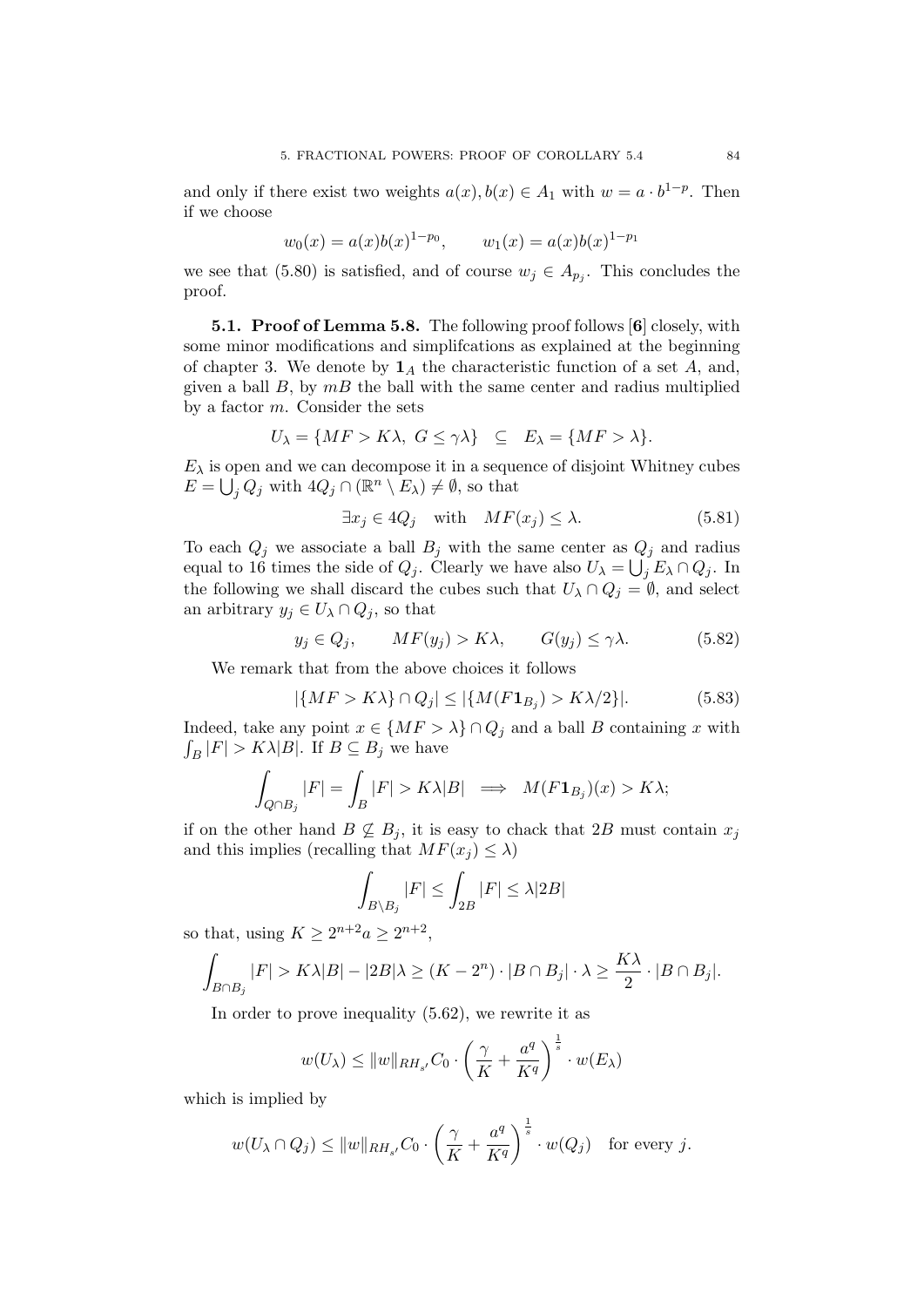Thus, recalling (5.58), we see that it is sufficient to prove

$$
|U_{\lambda} \cap Q_j| \le C_0 \cdot \left(\frac{\gamma}{K} + \frac{a^q}{K^q}\right)|Q_j| \quad \text{for every } j.
$$
 (5.84)

Now, by (5.83), we can write

$$
|U_{\lambda} \cap Q_j| \leq |\{MF > K\lambda\} \cap Q_j| \leq |\{M(F\mathbf{1}_{Bj}) > K\lambda/2\}|
$$

and using  $F1_{B_j} \leq G_{B_j}1_{B_j} + H_{B_j}1_{B_j}$  we obtain

$$
|U_{\lambda} \cap Q_j| \le |\{M(G_{B_j} \mathbf{1}_{B_j}) > K\lambda/4\}| + |\{M(H_{B_j} \mathbf{1}_{B_j}) > K\lambda/4\}| = I + II.
$$
\n(5.85)

To the term I we apply the weak bound (5.55) for  $q = 1$ :

$$
|\{M(G_{B_j}\mathbf{1}_{B_j}) > K\lambda/4\}| \le \frac{4c_1}{K\lambda} \int_{B_j} |G_{B_j}| \le \frac{4c_1}{K\lambda} |B_j| G(y_j) \le \frac{2^{5n+2}c_1}{K} |Q_j|\gamma
$$
\n(5.86)

where we used (5.61), (5.82) and  $|B_j| \le 2^{5n} |Q_j|$ .

Consider then the term II in (5.85). When  $q = \infty$  we can write by  $(5.60), (5.81), (5.82)$  and  $K \geq 2^{n+1}a$ 

$$
||M(H_{B_j}\mathbf{1}_{B_j})||_{L^{\infty}} \leq ||H_{B_j}\mathbf{1}_{B_j}||_{L^{\infty}} \leq a(MF(x_j) + MG(y_j)) \leq 2a\lambda \leq \frac{K\lambda}{4}
$$

so that  $II \equiv 0$ . When  $q < \infty$ , we use the weak  $(q, q)$  bound (5.55), (5.60) and (5.81) to obtain

$$
II \leq \frac{4^q c_q}{(K\lambda)^q} \|H_{B_j}\|_{L^q(B_j)}^q \leq \frac{4^q c_q}{(K\lambda)^q} \cdot |B_j| \cdot a^q [MF(x_j) + G(y_j)]^q \leq \frac{2^{5(n+q)} c_q a^q}{K^q} |Q_j|
$$

which together with  $(5.86)$  implies  $(5.84)$  and concludes the proof of  $(5.62)$ .

We now prove (5.63); we can assume that the right hand side is finite. First we choose K large enough and  $\gamma$  small enough that

$$
C_0 \cdot \left(\frac{\gamma}{K} + \frac{a^q}{K^q}\right)^{\frac{1}{s}} \cdot \|w\|_{RH_{s'}} \le \frac{1}{2K^p};
$$

to obtain this, it is sufficient to set

$$
K^{q-ps} = 4^s (C_0||w||_{RH_{s'}} + 2^n)^s a^q, \qquad \gamma = 4^{-s} (C_0||w||_{RH_{s'}} + 2^n)^{-s} \cdot K^{1-ps}.
$$
\n(5.87)

With this choice, (5.62) implies (after a rescaling  $\lambda \to \lambda/K$ )

$$
w\{MF > \lambda\} \le \frac{1}{2K^p} w\{MF > \lambda/K\} + w\{MG > \gamma\lambda/K\}.
$$
 (5.88)

Now define, for  $j \in \mathbb{Z}$ ,

$$
c_j = \int_{K^j}^{K^{j+1}} p\lambda^p w \{ M F > \lambda \} \frac{d\lambda}{\lambda}, \qquad d_j = \int_{\gamma K^{j-1}}^{\gamma K^j} p\lambda^p w \{ M G > \lambda \} \frac{d\lambda}{\lambda}.
$$

Multiplying (5.88) by  $p\lambda^p$  and integrating in  $d\lambda/\lambda$  we obtain that  $c_j$ ,  $d_j$  are finite and satisfy

$$
c_j \le \frac{1}{2}c_{j-1} + \left(\frac{K}{\gamma}\right)^p d_j.
$$
 (5.89)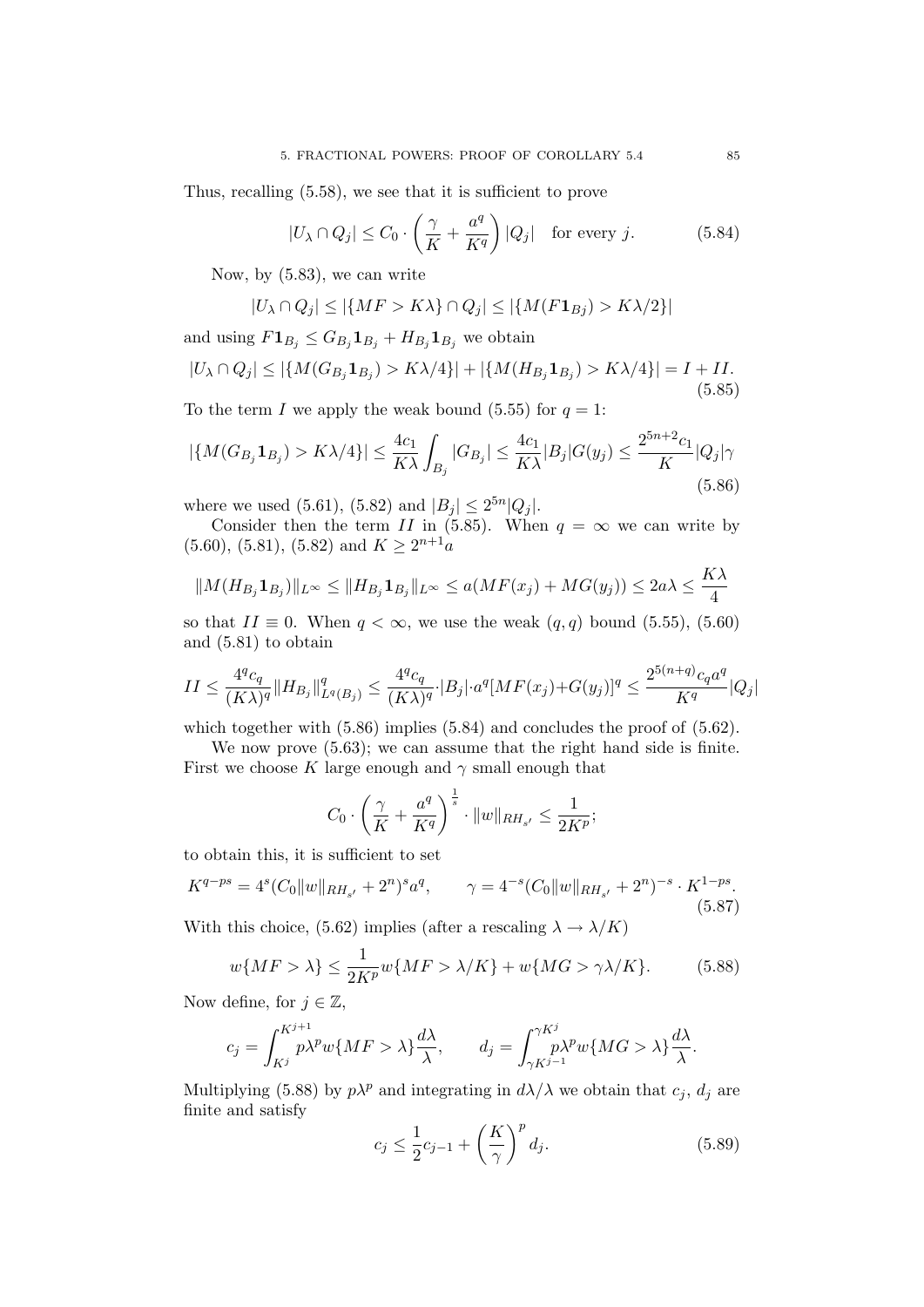Summing from  $-N$  to  $N, N > 0$ , we have, with  $C' = (K/\gamma)^p$ ,

$$
\sum_{-N}^{N} c_j \le \frac{1}{2} \sum_{-N-1}^{N-1} c_j + C' \sum_{-N}^{N} d_j \le \frac{1}{2} \sum_{-N}^{N} c_j + \frac{1}{2} c_{-N-1} + C' \sum_{-N}^{N} d_j
$$

and hence

$$
\sum_{-N}^{N} c_j \le c_{-N-1} + 2C' \sum_{-N}^{N} d_j \implies \sum_{-\infty}^{+\infty} c_j \le \limsup_{j \to -\infty} c_j + 2C' \sum_{-\infty}^{+\infty} d_j.
$$

If we can show that  $c_j$  is uniformly bounded for  $j < 0$ , this implies that the series in  $c_i$  converges and hence the limsup is actually 0, implying

$$
\sum_{-\infty}^{+\infty} c_j \le 2\left(\frac{K}{\gamma}\right)^p \sum_{-\infty}^{+\infty} d_j
$$

which gives (5.63) and concludes the proof. The bound on  $c_j$  is easy if the weight w is an  $L^{\infty}$  function: using the weak  $(1, 1)$  estimate for MF we have

$$
c_j \le ||w||_{L^{\infty}} ||F||_{L^1} \int_{K^{j-1}}^{K^j} p\lambda^{p-1} d\lambda
$$

which is bounded uniformly for  $j < 0$  since  $K > 1$  and  $p > 1$ . If w is not in  $L^{\infty}$ , we first prove the estimate for the truncated weight  $w_R = \inf\{w, R\}$  for all  $R > 0$ , then observe that the constant in the estimate depends only on the quantity  $||w_R||_{RH_{s'}}$ , which is bounded uniformly in  $R \geq 1$  since  $w \in RH_{s'}$ , and does not depend on the  $L^{\infty}$  norm of the weight. Letting  $R \to \infty$  we obtain (5.63).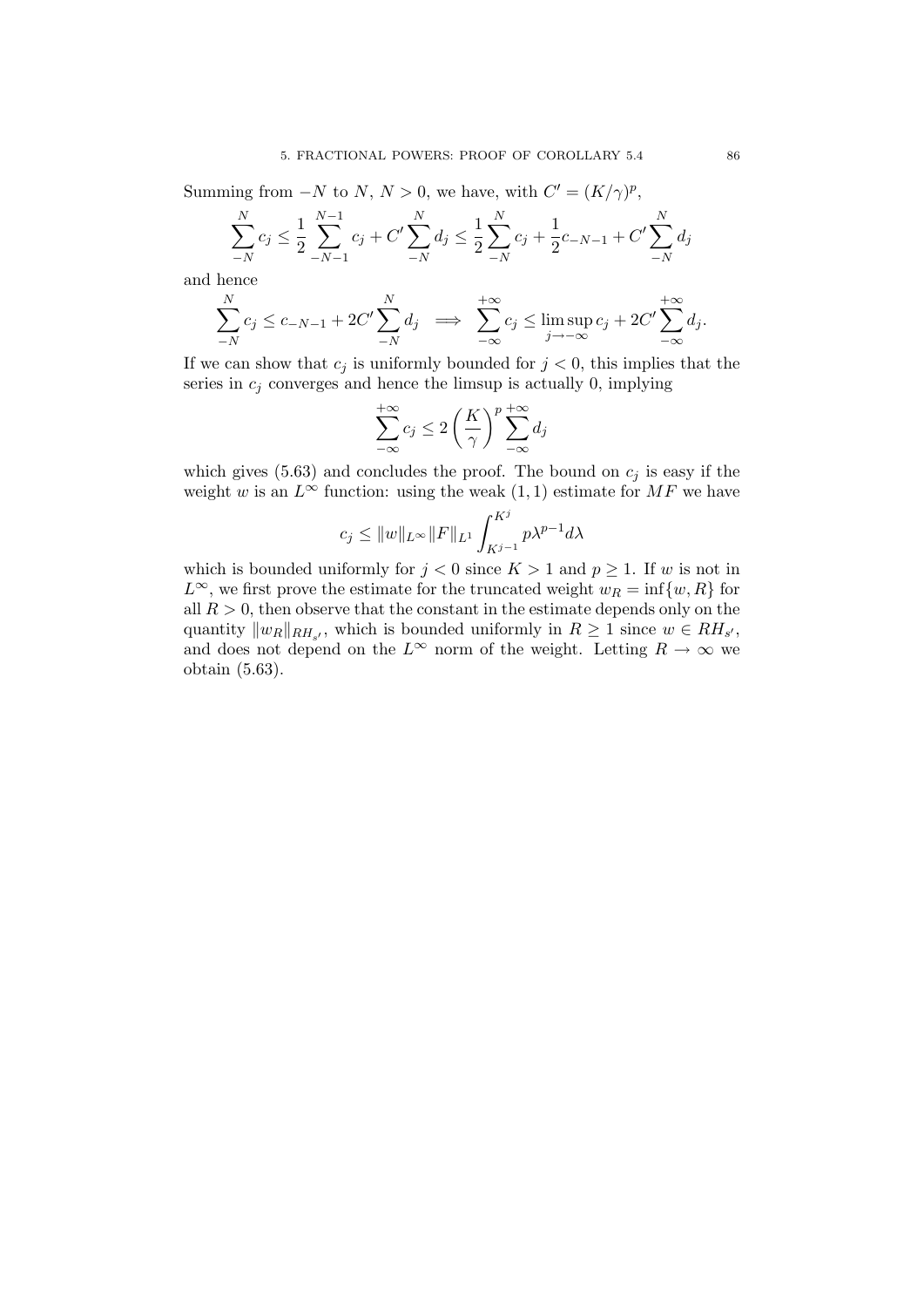# Bibliography

- [1] Milton Abramowitz and Irene A. Stegun. Handbook of mathematical functions with formulas, graphs, and mathematical tables, volume 55 of National Bureau of Standards Applied Mathematics Series. For sale by the Superintendent of Documents, U.S. Government Printing Office, Washington, D.C., 1964.
- [2] Georges Alexopoulos. Spectral multipliers on Lie groups of polynomial growth. Proc. Amer. Math. Soc., 120(3):973–979, 1994.
- [3] Pascal Auscher. On necessary and sufficient conditions for  $L^p$ -estimates of Riesz transforms associated to elliptic operators on  $\mathbb{R}^n$  and related estimates. Mem. Amer. Math. Soc., 186(871):xviii+75, 2007.
- [4] Pascal Auscher and Besma Ben Ali. Maximal inequalities and Riesz transform estimates on  $L^p$  spaces for Schrödinger operators with nonnegative potentials. Ann. Inst. Fourier (Grenoble), 57(6):1975–2013, 2007.
- [5] Pascal Auscher and José María Martell. Weighted norm inequalities, off-diagonal estimates and elliptic operators. III. Harmonic analysis of elliptic operators. J. Funct. Anal., 241(2):703–746, 2006.
- [6] Pascal Auscher and José María Martell. Weighted norm inequalities, off-diagonal estimates and elliptic operators. I. General operator theory and weights. Adv. Math., 212(1):225–276, 2007.
- [7] Pascal Auscher and José María Martell. Weighted norm inequalities for fractional operators. Indiana Univ. Math. J., 57(4):1845–1869, 2008.
- [8] Besma Ben Ali. Maximal inequalities and riesz transform estimates on  $L^p$  spaces for magnetic Schrodinger operators I-II (arXiv). 2009.
- [9] Nikolaos Bournaveas. Local existence for the Maxwell-Dirac equations in three space dimensions. Comm. Partial Differential Equations, 21(5-6):693–720, 1996.
- [10] Nikolaos Bournaveas. Local existence of energy class solutions for the Dirac-Klein-Gordon equations. *Comm. Partial Differential Equations*, 24(7-8):1167–1193, 1999.
- [11] Nabile Boussaid, Piero D'Ancona, and Luca Fanelli. Virial identity and weak dispersion for the magnetic dirac equation. Journal de Mathématiques Pures et Appliquées, 95:137–150, 2011.
- [12] The Ahn Bui. Sharp weighted  $l^p$  estimates for spectral multipliers. with Gaussian estimates on homogeneous spaces. 2011.
- [13] Federico Cacciafesta. Global small solutions to the critical radial Dirac equation with potential. Nonlinear Analysis, 74 (2011), pp. 6060-6073.
- [14] Federico Cacciafesta. Virial identity and dispersive estimates for the n-dimensional Dirac equation. to appear on JMSUT
- [15] Federico Cacciafesta and Piero D'Ancona Weighted  $L^p$  estimates for powers of selfadjoint operators. Advances in Mathematics 229 (2012) 501-530.
- [16] Federico Cacciafesta and Piero D'Ancona. Endpoint estimates and global existence for the nonlinear Dirac equation with a potential. http://arxiv.org/abs/1103.4014.
- [17] Michael Christ.  $L^p$  bounds for spectral multipliers on nilpotent groups. Trans. Amer. Math. Soc., 328(1):73–81, 1991.
- [18] Jean-Claude Saut and Peter Constantin Local smoothing properties of Schrödinger equations. Indiana Univ. Math. J., 38 (1989), 791-810.
- [19] Piero D'Ancona and Luca Fanelli.  $L^p$ -boundedness of the wave operator for the one dimensional Schrödinger operator. Comm. Math. Phys., 268(2):415–438, 2006.
- [20] Piero D'Ancona and Luca Fanelli. Decay estimates for the wave and Dirac equations with a magnetic potential. *Comm. Pure Appl. Math.*,  $60(3):357-392$ , 2007.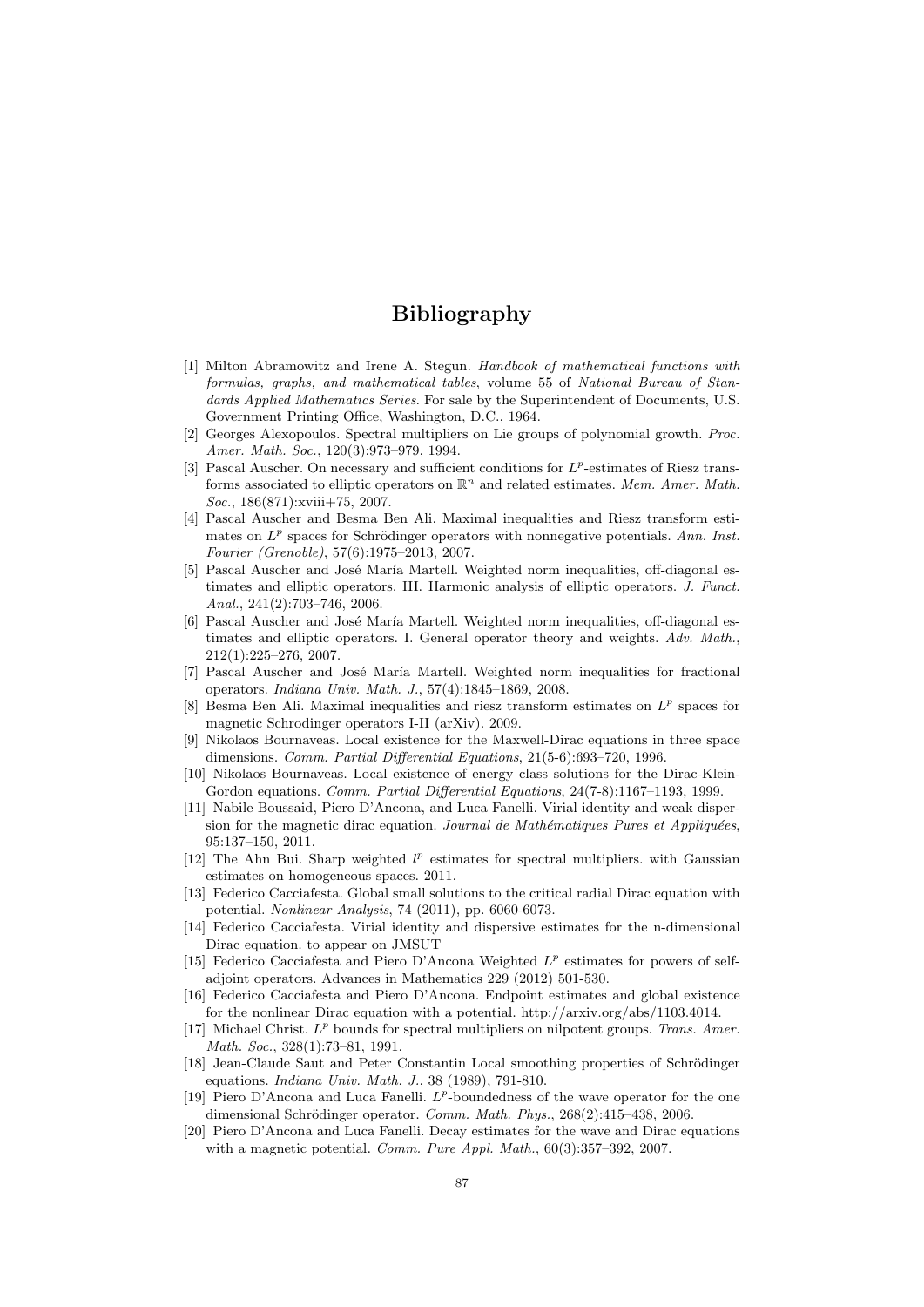### BIBLIOGRAPHY 88

- [21] Piero D'Ancona and Luca Fanelli. Strichartz and smoothing estimates of dispersive equations with magnetic potentials. Comm. Partial Differential Equations, 33(4- 6):1082–1112, 2008.
- [22] Piero D'Ancona and Luca Fanelli. Smoothing estimates for the Schrdinger equation with unbounded potentials. J. Differential Equations 246 (2009), no. 12, 4552–4567.
- [23] Piero D'Ancona, Luca Fanelli, Luis Vega, and Nicola Visciglia. Endpoint Strichartz estimates for the magnetic Schrödinger equation. J. Funct. Anal.,  $258(10):3227-3240$ , 2010.
- [24] Piero D'Ancona, Damiano Foschi, and Sigmund Selberg. Local well-posedness below the charge norm for the Dirac-Klein-Gordon system in two space dimensions. J. Hyperbolic Differ. Equ., 4(2):295–330, 2007.
- [25] Piero D'Ancona, Damiano Foschi, and Sigmund Selberg. Null structure and almost optimal local regularity for the Dirac-Klein-Gordon system. J. Eur. Math. Soc. (JEMS), 9(4):877–899, 2007.
- [26] Piero D'Ancona, Damiano Foschi, and Sigmund Selberg. Null structure and almost optimal local well-posedness of the Maxwell-Dirac system. Amer. J. Math., 132(3):771– 839, 2010.
- [27] Piero D'Ancona and Vittoria Pierfelice. On the wave equation with a large rough potential. J. Funct. Anal., 227(1):30–77, 2005.
- [28] Piero D'Ancona, Vittoria Pierfelice, and Fulvio Ricci. On the wave equation associated to the Hermite and the twisted Laplacian. J. Fourier Anal. Appl., 16(2):294–310, 2010.
- [29] Piero D'Ancona and Reinhard Racke. Evolution equations on non flat waveguides. Submitted, 2010.
- [30] Leonede De Michele and Giancarlo Mauceri.  $H^p$  multipliers on stratified groups. Ann. Mat. Pura Appl. (4), 148:353–366, 1987.
- [31] João-Paulo Dias and Mário Figueira. Global existence of solutions with small initial data in  $H<sup>s</sup>$  for the massive nonlinear Dirac equations in three space dimensions. Boll. Un. Mat. Ital. B (7), 1(3):861–874, 1987.
- [32] Xuan Thinh Duong, El Maati Ouhabaz, and Adam Sikora. Plancherel-type estimates and sharp spectral multipliers. J. Funct. Anal., 196(2):443–485, 2002.
- [33] Miguel Escobedo and Luis Vega. A semilinear Dirac equation in  $H^s(\mathbf{R}^3)$  for  $s > 1$ . SIAM J. Math. Anal., 28(2):338–362, 1997.
- [34] Luca Fanelli and Luis Vega. Magnetic virial identities, weak dispersion and Strichartz inequalities. Math. Ann., 344(2):249–278, 2009.
- [35] Daoyuan Fang and Chengbo Wang. Some remarks on Strichartz estimates for homogeneous wave equation. Nonlinear Anal., 65(3):697–706, 2006.
- [36] Daoyuan Fang and Chengbo Wang. Weighted Strichartz estimates with angular regularity and their applications. 2008.
- [37] José García-Cuerva and José L. Rubio de Francia. Weighted norm inequalities and related topics, volume 116 of North-Holland Mathematics Studies. North-Holland Publishing Co., Amsterdam, 1985. Notas de Matemática [Mathematical Notes], 104.
- [38] Jean Ginibre and Giorgio Velo. Generalized Strichartz inequalities for the wave equation. In Partial differential operators and mathematical physics (Holzhau, 1994), volume 78 of Oper. Theory Adv. Appl., pages 153-160. Birkhäuser, Basel, 1995.
- [39] Jean Ginibre and Giorgio Velo. Generalized Strichartz inequalities for the wave equation. J. Funct. Anal., 133(1):50–68, 1995.
- [40] Loukas Grafakos. Modern Fourier analysis, volume 250 of Graduate Texts in Mathematics. Springer, New York, second edition, 2009.
- [41] Waldemar Hebisch. A multiplier theorem for Schrödinger operators. Colloq. Math., 60/61(2):659–664, 1990.
- [42] Lars Hörmander. The analysis of linear partial differential operators. I. Springer Study Edition. Springer-Verlag, Berlin, second edition, 1990. Distribution theory and Fourier analysis.
- [43] Alexandru D. Ionescu, and Carlos Kenig. Well-posedness and local smoothing of solutions of Schrödinger equations. Math. Res. Letters, 12:193-205, 2005.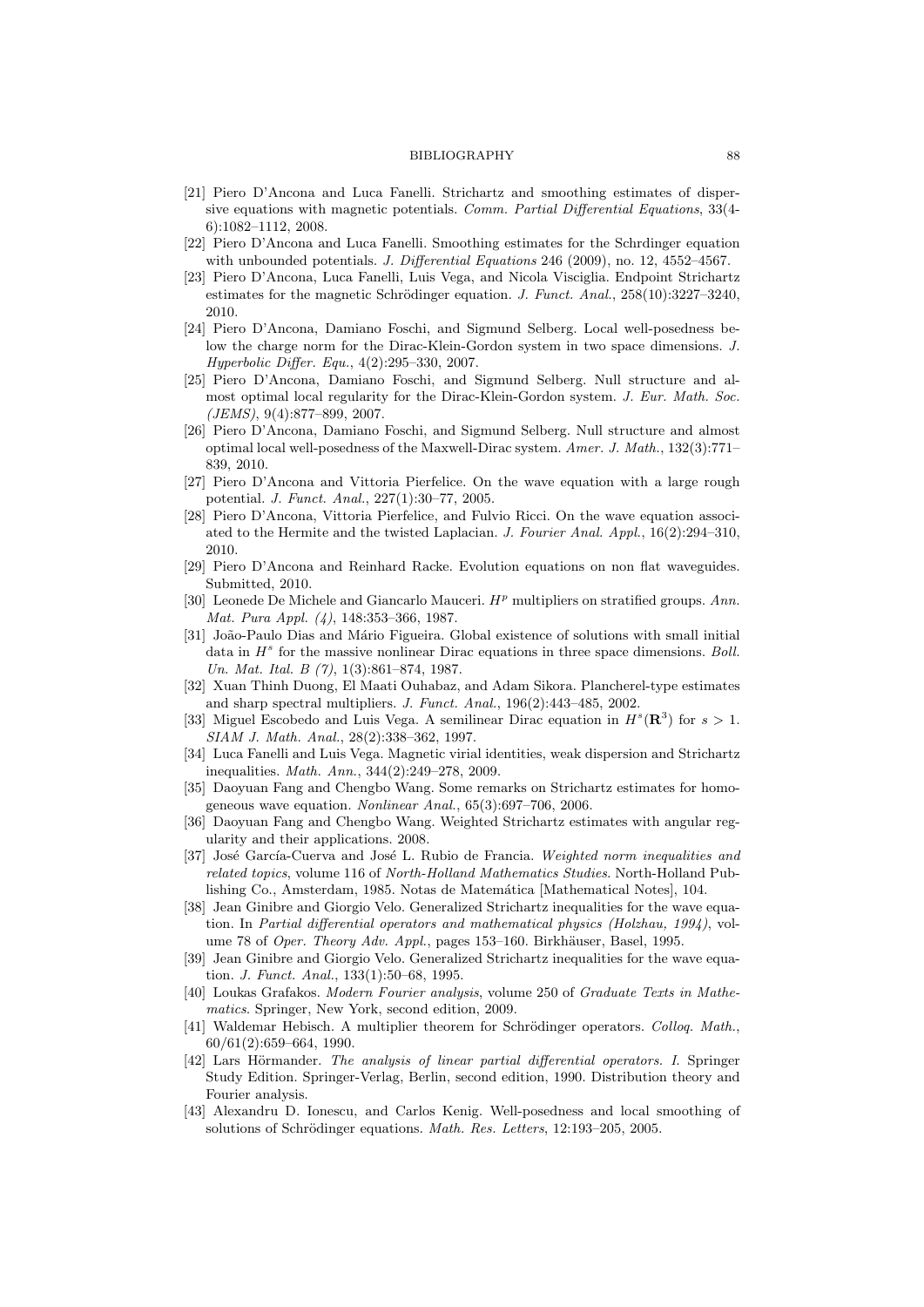#### BIBLIOGRAPHY 89

- [44] Chengbo Wang Jin-Cheng Jiang and Xin Yu. Generalized and weighted strichartz estimates. 2010.
- [45] Hubert Kalf and Osanobu Yamada. Essential self-adjointness of n-dimensional Dirac operators with a variable mass term. J. Math. Phys., 42(6):2667–2676, 2001.
- [46] Tosio Kato and Kenji Yajima. Some examples of smooth operators and the associated smoothing effect. with a variable mass term. Rev. Math. Phys., 1 (1989), 481-496.
- [47] Markus Keel and Terence Tao. Endpoint Strichartz estimates. Amer. J. Math., 120(5):955–980, 1998.
- [48] Juha Kinnunen. A stability result on Muckenhoupt's weights. Publ. Mat., 42(1):153– 163, 1998.
- [49] Sergiu Klainerman and Matei Machedon. Space-time estimates for null forms and the local existence theorem. Comm. Pure Appl. Math., 46(9):1221–1268, 1993.
- [50] Ilia Krasikov. On the maximum value of Jacobi polynomials. J. Approx. Theory, 136(1):1–20, 2005.
- [51] Shuji Machihara, Makoto Nakamura, Kenji Nakanishi, and Tohru Ozawa. Endpoint Strichartz estimates and global solutions for the nonlinear Dirac equation. J. Funct. Anal., 219(1):1–20, 2005.
- [52] Shuji Machihara, Makoto Nakamura, and Tohru Ozawa. Small global solutions for nonlinear Dirac equations. Differential Integral Equations, 17(5-6):623–636, 2004.
- [53] Shuji Machihara, Kenji Nakanishi, and Tohru Ozawa. Small global solutions and the nonrelativistic limit for the nonlinear Dirac equation. Rev. Mat. Iberoamericana, 19 (1) (2003) 179194.
- [54] Giancarlo Mauceri and Stefano Meda. Vector-valued multipliers on stratified groups. Rev. Mat. Iberoamericana, 6(3-4):141–154, 1990.
- [55] Yves Moreau. Existence de solutions avec petite donnée initiale dans  $H^2$  pour une équation de Dirac non linéaire. Portugal. Math., 46(suppl.):553–565, 1989. Workshop on Hyperbolic Systems and Mathematical Physics (Lisbon, 1988).
- [56] Benjamin Muckenhoupt and Richard Wheeden. Weighted norm inequalities for fractional integrals. Trans. Amer. Math. Soc., 192:261–274, 1974.
- [57] Branko Najman. The nonrelativistic limit of the nonlinear Dirac equation. Ann. Inst. H. Poincaré Anal. Non Linéaire,  $9(1):3-12$ , 1992.
- [58] Tohru Ozawa and Kazuyuki Yamauchi. Structure of Dirac matrices and invariants for nonlinear Dirac equations. Differential Integral Equations, 17(9-10):971–982, 2004.
- [59] Hartmut Pecher. Nonlinear small data scattering for the wave and Klein-Gordon equation. Math. Z., 185 (1984), no. 2 261270.
- [60] Benoit Perthame and Luis Vega. Morrey-Campanato estimates for Helmholtz equations. J. Funct. Anal., 164(2):340–355, 1999.
- [61] Antonio F. Rañada. On nonlinear classical Dirac fields and quantum physics. In Old and new questions in physics, cosmology, philosophy, and theoretical biology, pages 363–376. Plenum, New York, 1983.
- [62] Michael Reed. Abstract non-linear wave equations. Lecture Notes in Mathematics, Vol. 507. Springer-Verlag, Berlin, 1976.
- [63] Michael Reed and Barry Simon. Methods of Modern Mathematical Physics vol II: Fourier Analysis, Self-Adjointness. Academic Press, New York, San Francisco, London 1975.
- [64] Irving E. Segal. Space-time decay for solutions of wave equations. Adv. Math., 22 (1976), 304-311.
- [65] Adam Sikora. Riesz transform, Gaussian bounds and the method of wave equation. Math. Z., 247(3):643–662, 2004.
- [66] Adam Sikora and James Wright. Imaginary powers of Laplace operators. Proc. Amer. Math. Soc., 129(6):1745–1754 (electronic), 2001.
- [67] Barry Simon. Schrödinger semigroups. Bull. Amer. Math. Soc.  $(N.S.), 7(3):447-526,$ 1982.
- [68] Per Sjölin. Regularity of solutions to the Schrödinger equations. Duke Math. J., 55 (1987), 699-715.
- [69] Elias M. Stein. Harmonic analysis: real-variable methods, orthogonality, and oscillatory integrals, volume 43 of Princeton Mathematical Series. Princeton University